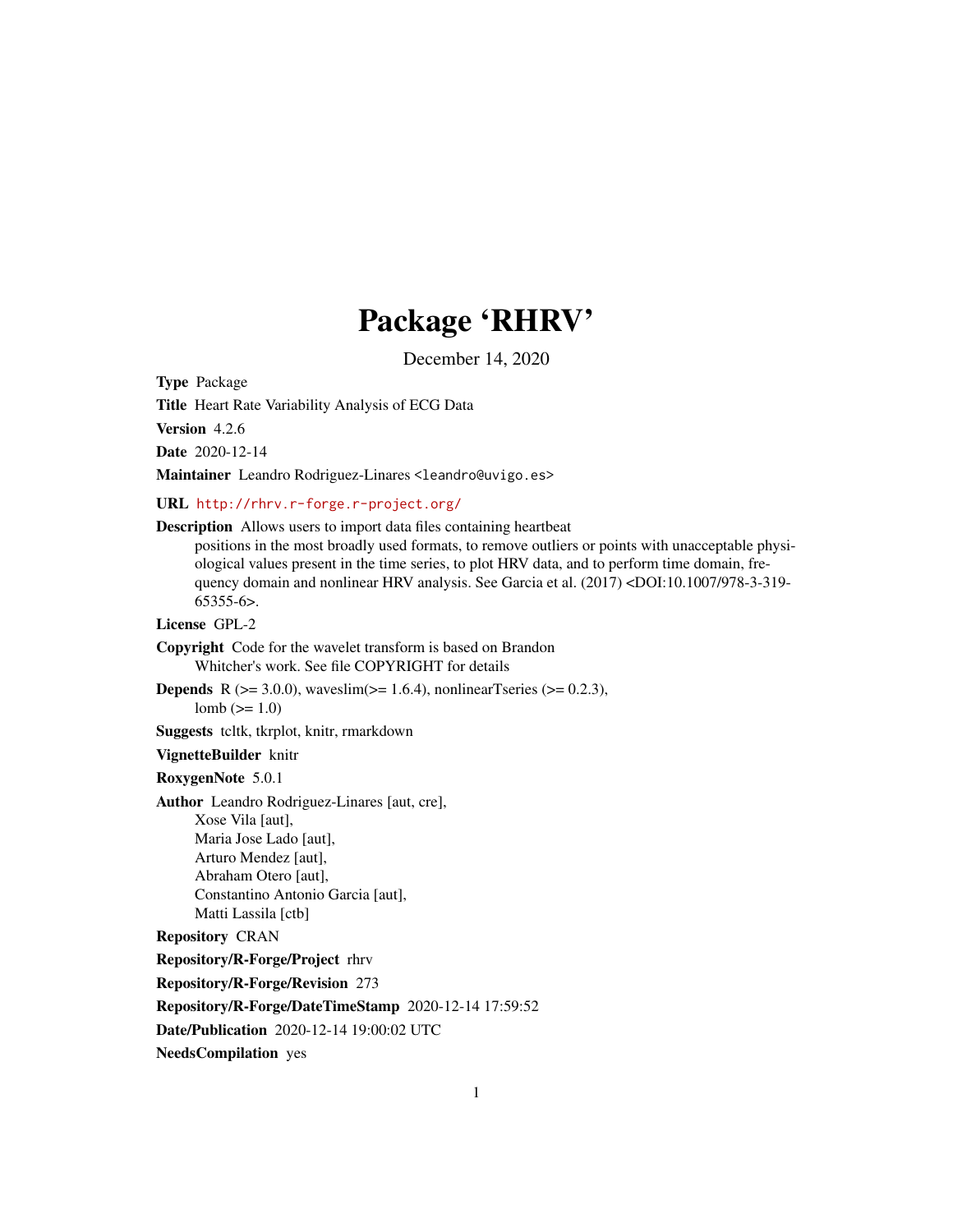# R topics documented:

|                 | 3              |
|-----------------|----------------|
|                 | 5              |
|                 | 6              |
|                 | $\overline{7}$ |
|                 | 8              |
|                 | 9              |
|                 | 10             |
|                 | 11             |
|                 | 12             |
|                 | 13             |
|                 | 16             |
|                 | 17             |
|                 | 19             |
|                 | 20             |
|                 | 21             |
|                 | 23             |
|                 | 26             |
|                 | 28             |
|                 | 30             |
|                 | 31             |
|                 |                |
|                 | 34             |
|                 | 36             |
|                 | 37             |
|                 | 37             |
|                 | 38             |
|                 | 39             |
|                 | 40             |
|                 | 41             |
|                 | 42             |
|                 | 43             |
|                 | 45             |
|                 | 46             |
|                 | 47             |
|                 | 47             |
|                 | 48             |
|                 | 49             |
| LoadApneaWFDB   | 49             |
| LoadBeat        | 50             |
|                 | 51             |
| LoadBeatAscii   | 52             |
| LoadBeatEDFPlus | 53             |
| LoadBeatPolar   | 54             |
| LoadBeatRR      | 55             |
| LoadBeatSuunto  | 56             |
|                 | 56             |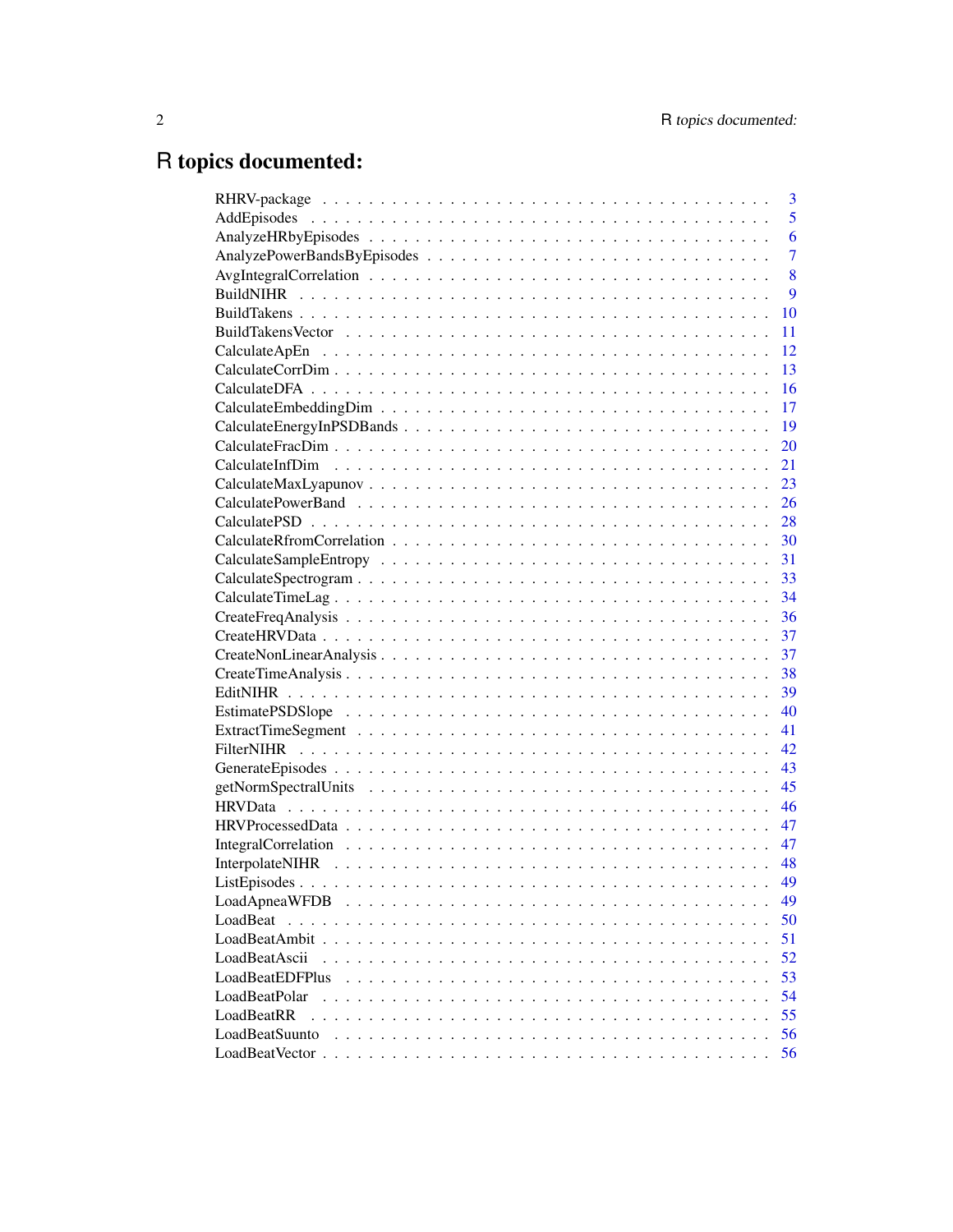<span id="page-2-0"></span>

|       | -61 |
|-------|-----|
|       |     |
|       |     |
|       |     |
|       |     |
|       |     |
|       |     |
|       |     |
|       |     |
|       |     |
|       |     |
|       |     |
|       | -77 |
|       |     |
|       |     |
|       |     |
|       | 81  |
|       |     |
|       |     |
|       |     |
| Index | 86  |

RHRV-package *RHRV: An R-based software package for the heart rate variability analysis of ECG recordings*

# Description

RHRV offers functions for performing power spectral analysis of heart rate data. We will use this package for the study of several diseases, such as obstructive sleep apnoea or chronic obstructive pulmonary disease.

# Details

| Package:  | <b>RHRV</b> |
|-----------|-------------|
| Type:     | Package     |
| Version:  | 4.2.3       |
| Date:     | 2017-02-09  |
| License:  | $GPL-2$     |
| LazyLoad: | yes         |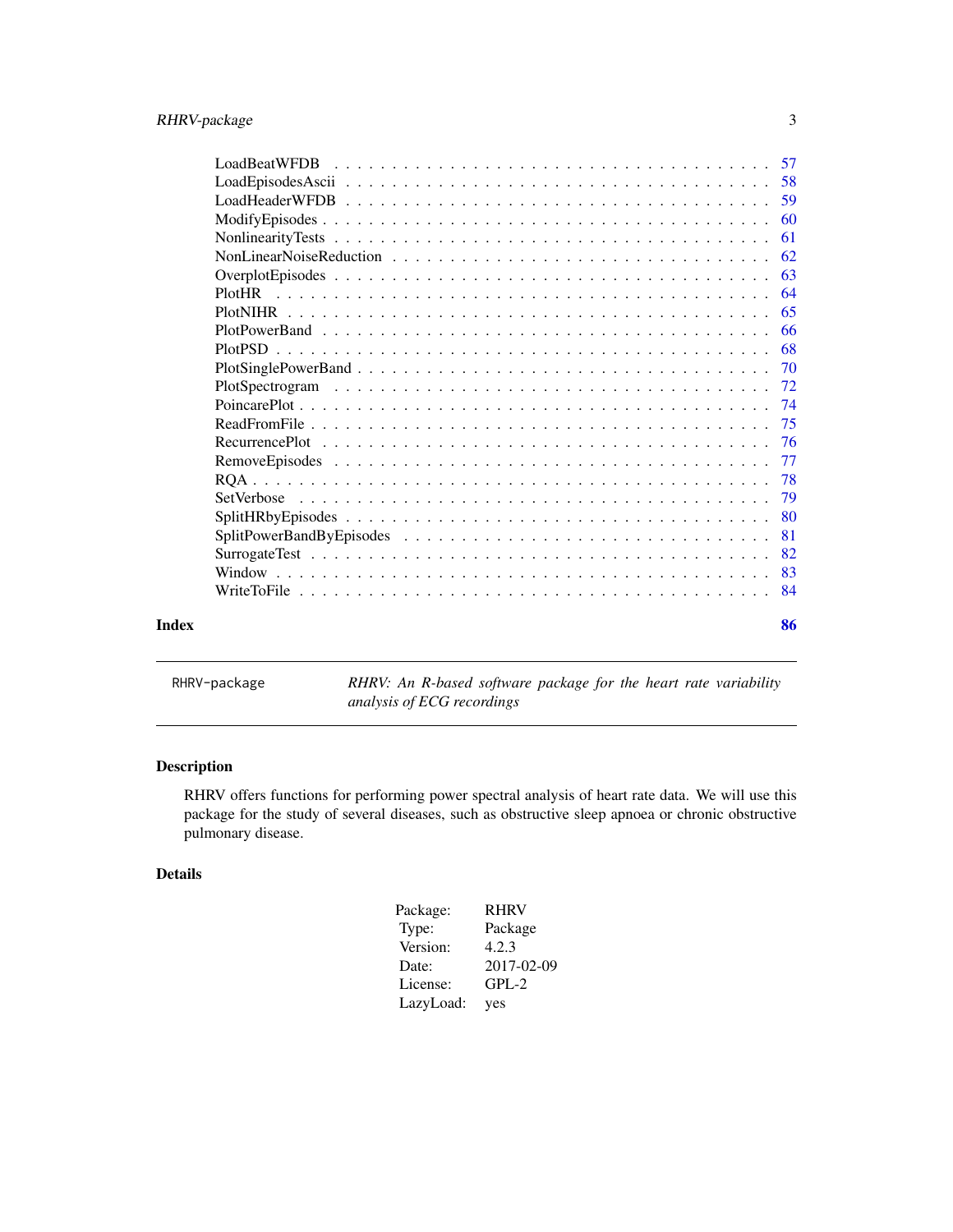This is a package for developing heart rate variability studies of ECG records. Data are read from an ascii file containing a column with beat positions in seconds. A function is included in order to build this file from an ECG record in WFDB format (visit the site http://www.physionet.org for more information).

#### Note

An example including all the necessary steps to obtain and to analyze by episodes the power bands of a wfdb register is giving below:

```
##Reading a wfdb register and storing into a data structure:
md = CreateHRVData(Verbose = TRUE)
md = LoadBeatWFDB(md, RecordName = "register_name",
RecordPath = "register_path")
```

```
##Loading information of episodes of apnea:
md = LoadApneaWFDB(md, RecordName = "register_name",
RecordPath = "register_path", Tag = "APN")
```

```
##Generating new episodes before and after previous episodes of
apnea:
md = GenerateEpisodes(md, NewBegFrom = "Beg", NewEndFrom = "Beg",
DispBeg = -600, DispEnd = -120, OldTag = "APN",NewTag = "PREV_APN")
md = GenerateEpisodes(md, NewBegFrom = "End", NewEndFrom = "End",
DispBeg = 120, DispEnd = 600, OldTag = "APN",NewTag = "POST_APN")
```

```
##Calculating heart rate signal:
md = BuildNIHR(md)
```

```
##Filtering heart rate signal:
md = FilterNIHR(md)
```

```
##Interpolating heart rate signal:
md = InterpolateNIHR(md)
```

```
##Calculating spectrogram and power per band:
md = CreateFreqAnalysis(md)
md = CalculatePowerBand(md, indexFreqAnalysis = 1, size = 120,shift = 10, size sp = 1024
```
##Plotting power per band, including episodes information: PlotPowerBand(md, indexFreqAnalysis =  $1$ , hr = TRUE, ymax = 2400000,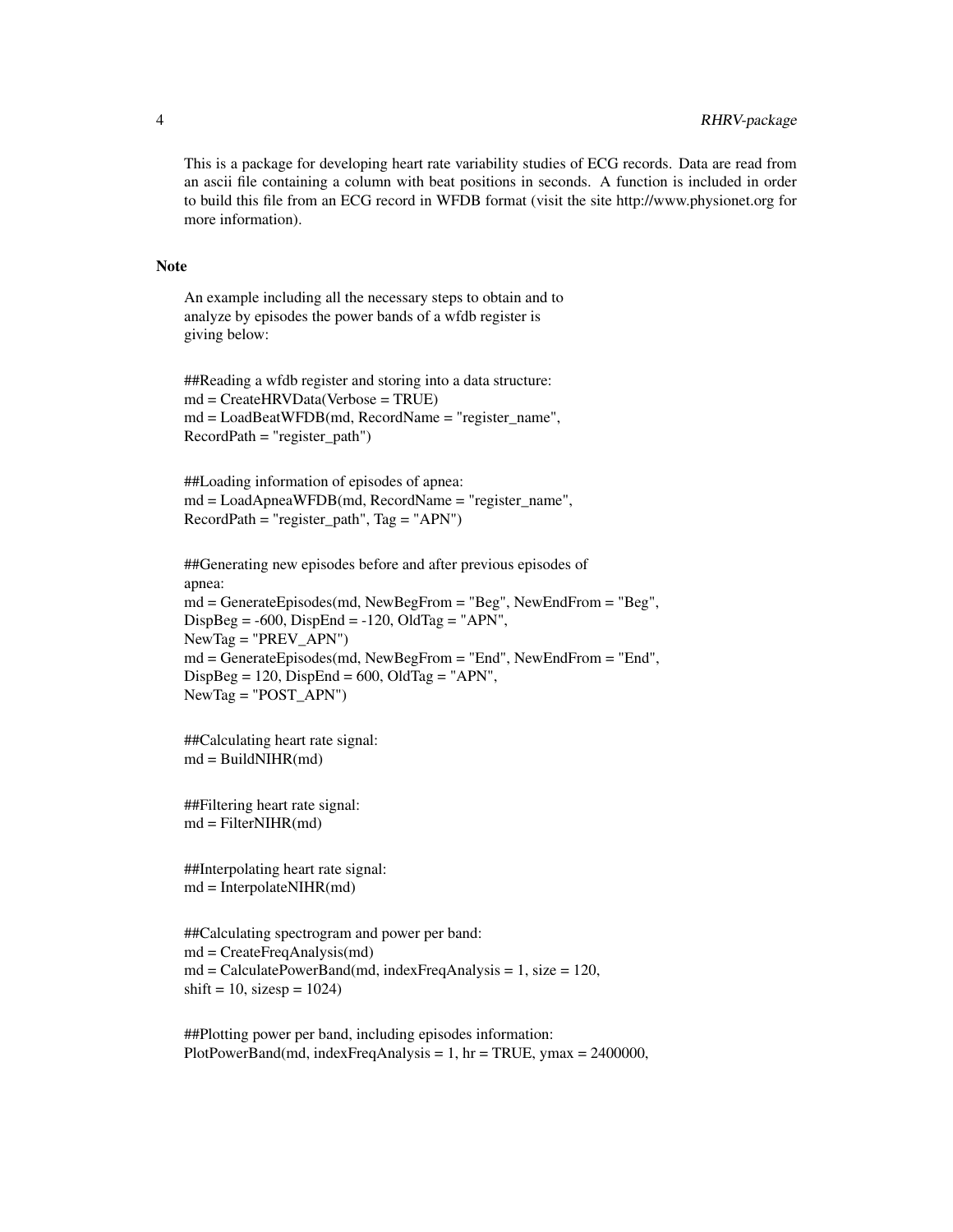# <span id="page-4-0"></span>AddEpisodes 5

 $ymaxratio = 3$ , Tag = "all")

##Splitting power per band using episodes before and after episodes of apnea: PrevAPN = SplitPowerBandByEpisodes(md, indexFreqAnalysis = 1,  $Tag = "PREV_APN")$ PostAPN = SplitPowerBandByEpisodes(md, indexFreqAnalysis = 1,  $Tag = "POST_APN")$ 

##Performing Student's t-test: result = t.test(PrevAPN\$InEpisodes\$ULF, PostAPN\$InEpisodes\$ULF) print(result)

# Author(s)

A. Mendez, L. Rodriguez, A. Otero, C.A. Garcia, X. Vila, M. Lado Maintainer: Leandro Rodriguez-Linares <leandro@uvigo.es>

# References

L. Rodriguez-Linares, L., A.J. Mendez, M.J. Lado, D.N. Olivieri, X.A. Vila, and I. Gomez-Conde, "An open source tool for heart rate variability spectral analysis", Computer Methods and Programs in Biomedicine 103(1):39-50, july 2011.

AddEpisodes *Adds new episodes manually*

# Description

Adds information of episodes manually, or annotated physiological events, and stores it into the data structure containing the beat positions

#### Usage

AddEpisodes(HRVData, InitTimes, Tags, Durations, Values, verbose=NULL)

# **Arguments**

| HRVData   | Data structure that stores the beats register and information related to it |
|-----------|-----------------------------------------------------------------------------|
| InitTimes | Vector containing in t times in seconds                                     |
| Tags      | Vector containing types of episodes                                         |
| Durations | Vector containing durations in seconds                                      |
| Values    | Vector containing numerical values for episodes                             |
| verbose   | Deprecated argument maintained for compatibility, use SetVerbose() instead  |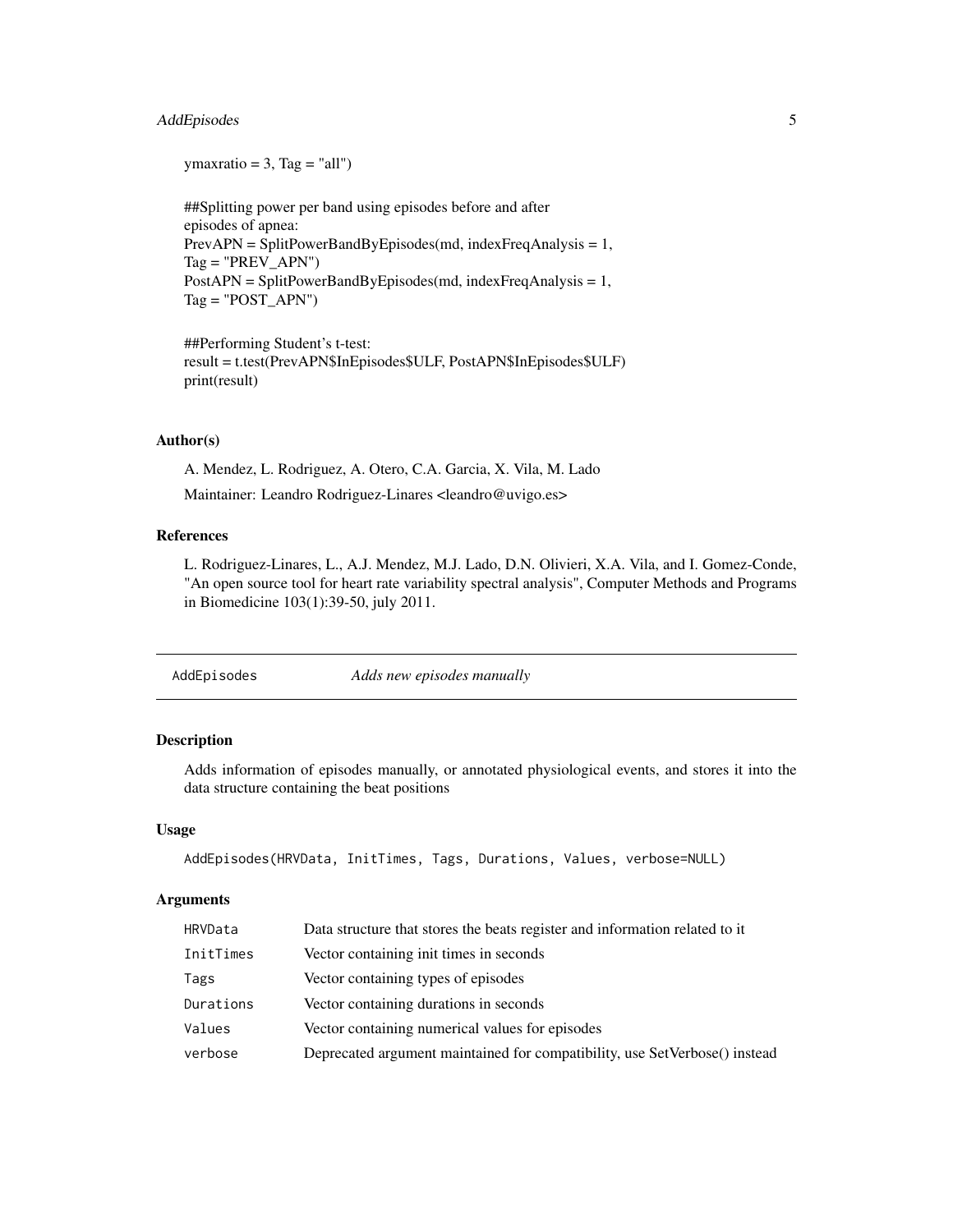# <span id="page-5-0"></span>Value

Returns HRVData, the structure that contains beat positions register and new episodes information

#### Author(s)

M. Lado, A. Mendez, D. Olivieri, L. Rodriguez, X. Vila

# References

L. Rodriguez-Linares, A. Mendez, M. Lado, D. Olivieri, X. Vila, I. Gomez-Conde, "An open source tool for heart rate variability spectral analysis", Computer Methods and Programs in Biomedicine 103, 39-50, doi:10.1016/j.cmpb.2010.05.012 (2011)

AnalyzeHRbyEpisodes *Analyzes Heart Rate using episodes information*

# Description

Analyzes Heart Rate allowing to evaluate the application of a desired function inside and outside episodes

# Usage

```
AnalyzeHRbyEpisodes(HRVData, Tag="", func, ..., verbose=NULL)
```
#### Arguments

| HRVData                 | Data structure that stores the beats register and information related to it |
|-------------------------|-----------------------------------------------------------------------------|
| Tag                     | Type of episode                                                             |
| func                    | Function to be applied to Heart Rate Data inside and outside episodes       |
| $\cdot$ $\cdot$ $\cdot$ | optional arguments to func                                                  |
| verbose                 | Deprecated argument maintained for compatibility, use SetVerbose() instead  |

#### Value

Returns a list with two objects, that is, the values of the application of the selected function inside and outside episodes

#### Author(s)

M. Lado, A. Mendez, D. Olivieri, L. Rodriguez, X. Vila

# References

L. Rodriguez-Linares, A. Mendez, M. Lado, D. Olivieri, X. Vila, I. Gomez-Conde, "An open source tool for heart rate variability spectral analysis", Computer Methods and Programs in Biomedicine 103, 39-50, doi:10.1016/j.cmpb.2010.05.012 (2011)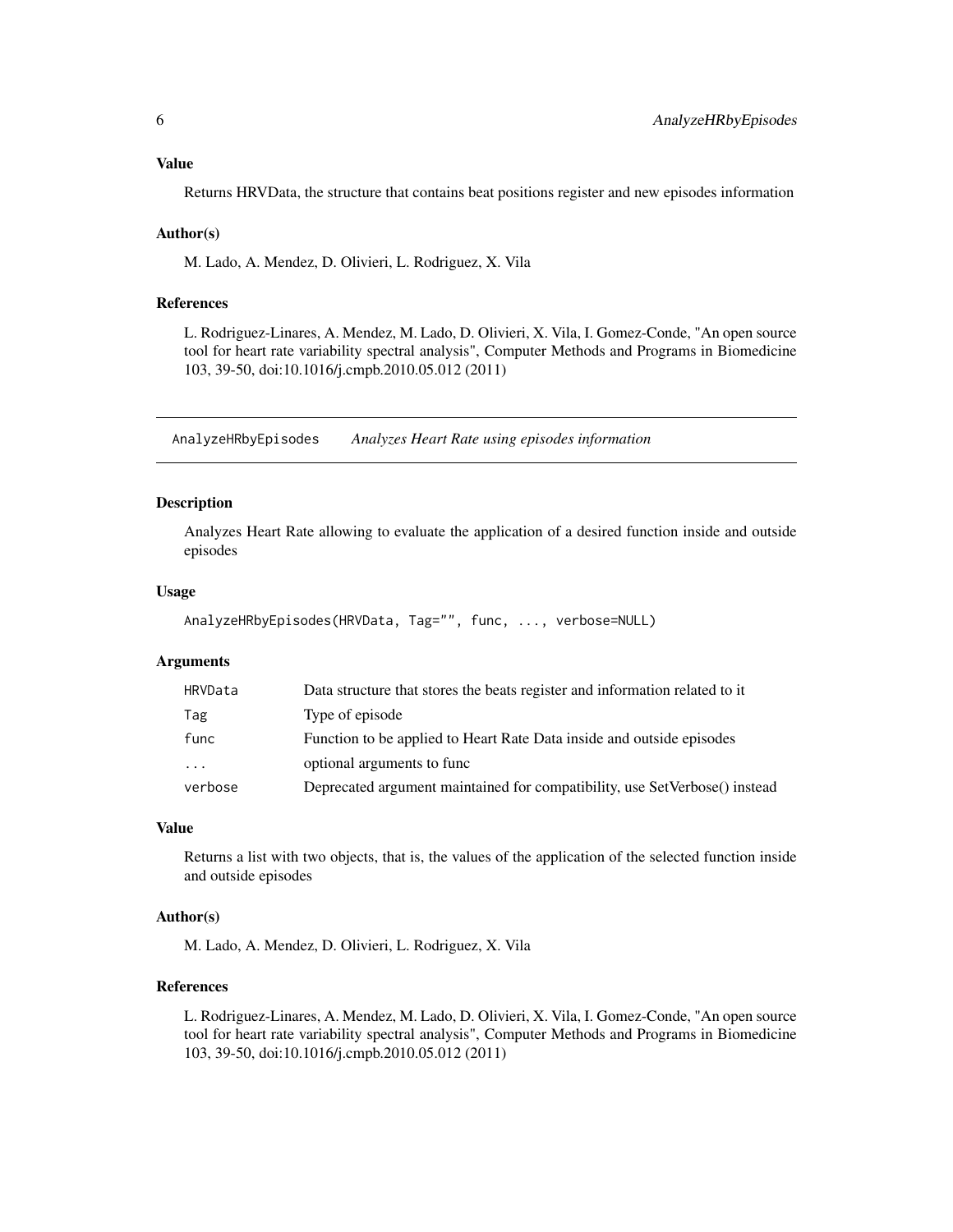# <span id="page-6-0"></span>See Also

[SplitHRbyEpisodes](#page-79-1) for splitting in two parts Heart Rate Data using an specific episode type

AnalyzePowerBandsByEpisodes

*Analyze power band by episodes*

# Description

Analyzes the ULF, VLF, LF and HF bands from a given indexFreqAnalysis allowing to evaluate the application of a desired function inside and outside each episode.

# Usage

```
AnalyzePowerBandsByEpisodes(HRVData,
  indexFreqAnalysis = length(HRVData$FreqAnalysis), Tag = "",
  verbose = NULL, func, ...)
```
# Arguments

| HRVData           | Data structure that stores the beats register and information related to it.                      |  |
|-------------------|---------------------------------------------------------------------------------------------------|--|
| indexFregAnalysis |                                                                                                   |  |
|                   | Integer value denoting which frequency analysis is going to be analyzed using<br>func. Default: 1 |  |
| Tag               | Type of episode                                                                                   |  |
| verbose           | Deprecated argument maintained for compatibility, use SetVerbose() instead                        |  |
| func              | Function to be applied to each power band inside and outside episodes                             |  |
| $\ddotsc$         | Optional arguments for func.                                                                      |  |

# Value

Returns a list with two objects, that is, the values of the application of the selected function inside ("resultIn") and outside ("resultOut") episodes in the given indexFreqAnalysis. Each of these list has another set of lists: the "ULF", "VLF", "LF" and "HF" lists.

# Examples

```
## Not run:
hrv.data = CreateHRVData()
hrv.data = SetVerbose(hrv.data, TRUE)
hrv.data = LoadBeat(hrv.data, fileType = "WFDB", "a03", RecordPath ="beatsFolder/",
                    annotator = "qrs")hrv.data = LoadApneaWFDB(hrv.data, RecordName="a03",Tag="Apnea",
                                             RecordPath="beatsFolder/")
hrv.data = BuildNIHR(hrv.data)
hrv.data = InterpolateNIHR (hrv.data, freqhr = 4)
```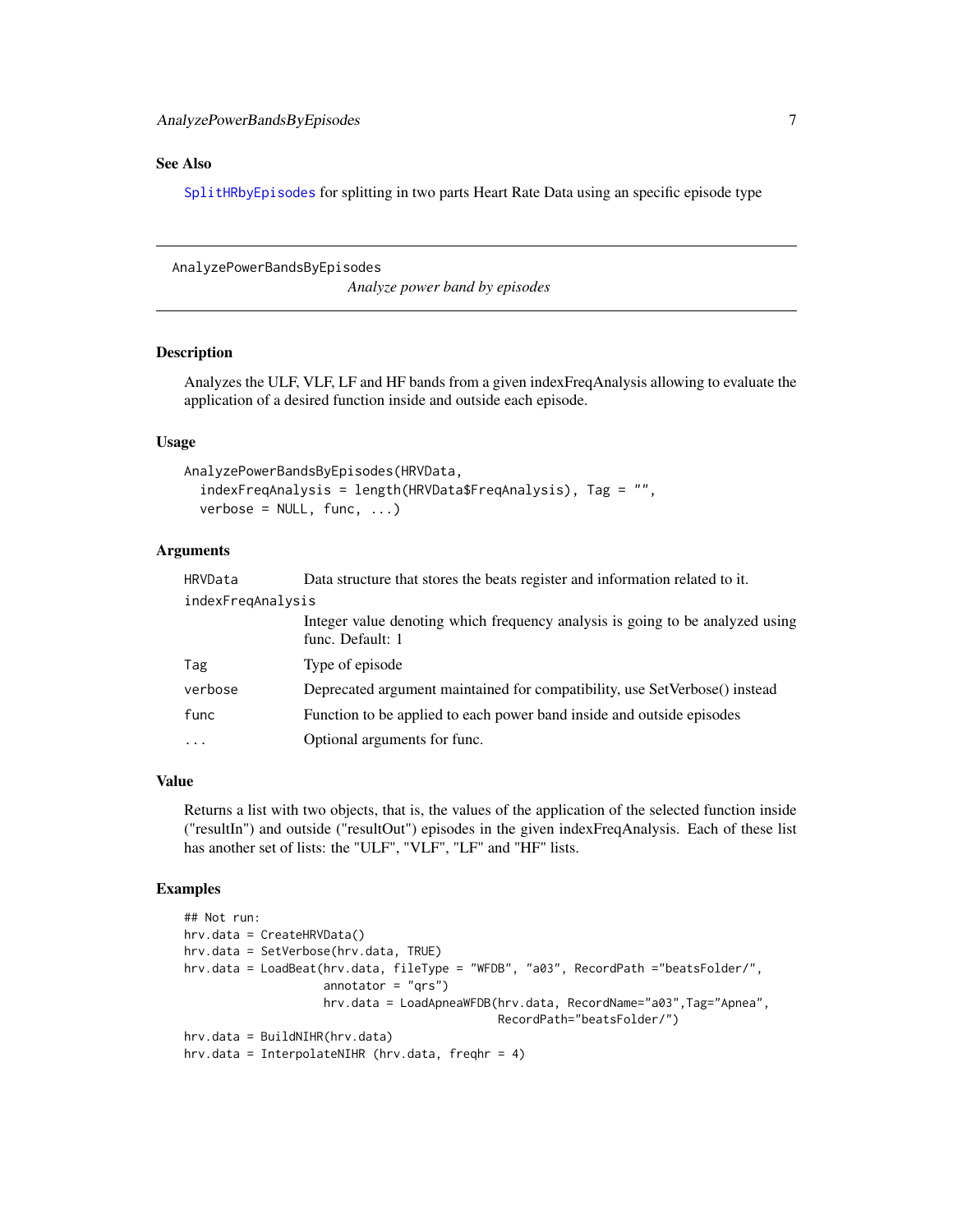```
hrv.data = CreateFreqAnalysis(hrv.data)
hrv.data = CalculatePowerBand( hrv.data , indexFreqAnalysis= 1,
                               type = "wavelet", wavelet = "la8",
                                bandtolerance = 0.01, relative = FALSE)results = AnalyzePowerBandsByEpisodes(hrv.data,indexFreqAnalysis=1,
                                       Tag="Apnea",func=mean)
## End(Not run)
```
<span id="page-7-1"></span>AvgIntegralCorrelation

*Calculates the average of the Integral Correlations*

# Description

WARNING: deprecated function. The Integral correlation is calculated for every vector of the m-dimensional space, and then the average of all these values is calculated

#### Usage

```
AvgIntegralCorrelation(HRVData, Data, m, tau, r)
```
#### Arguments

| Portion of HRVData to be analyzed<br>Data<br>Value of the dimension of the expansion of data<br>m<br>Delay of the expansion of data<br>tau<br>Distance for calculating correlation<br>r | HRVData | Data structure that stores the beats register and information related to it |
|-----------------------------------------------------------------------------------------------------------------------------------------------------------------------------------------|---------|-----------------------------------------------------------------------------|
|                                                                                                                                                                                         |         |                                                                             |
|                                                                                                                                                                                         |         |                                                                             |
|                                                                                                                                                                                         |         |                                                                             |
|                                                                                                                                                                                         |         |                                                                             |

#### Value

Returns the value of the average of IntegralCorrelations

#### Note

This function is used in the [CalculateApEn](#page-11-1) function, which is **deprecated**. We suggest the use of the [CalculateSampleEntropy](#page-30-1) function instead of [CalculateApEn](#page-11-1).

# Author(s)

M. Lado, A. Mendez, D. Olivieri, L. Rodriguez, X. Vila

# References

L. Rodriguez-Linares, A. Mendez, M. Lado, D. Olivieri, X. Vila, I. Gomez-Conde, "An open source tool for heart rate variability spectral analysis", Computer Methods and Programs in Biomedicine 103, 39-50, doi:10.1016/j.cmpb.2010.05.012 (2011)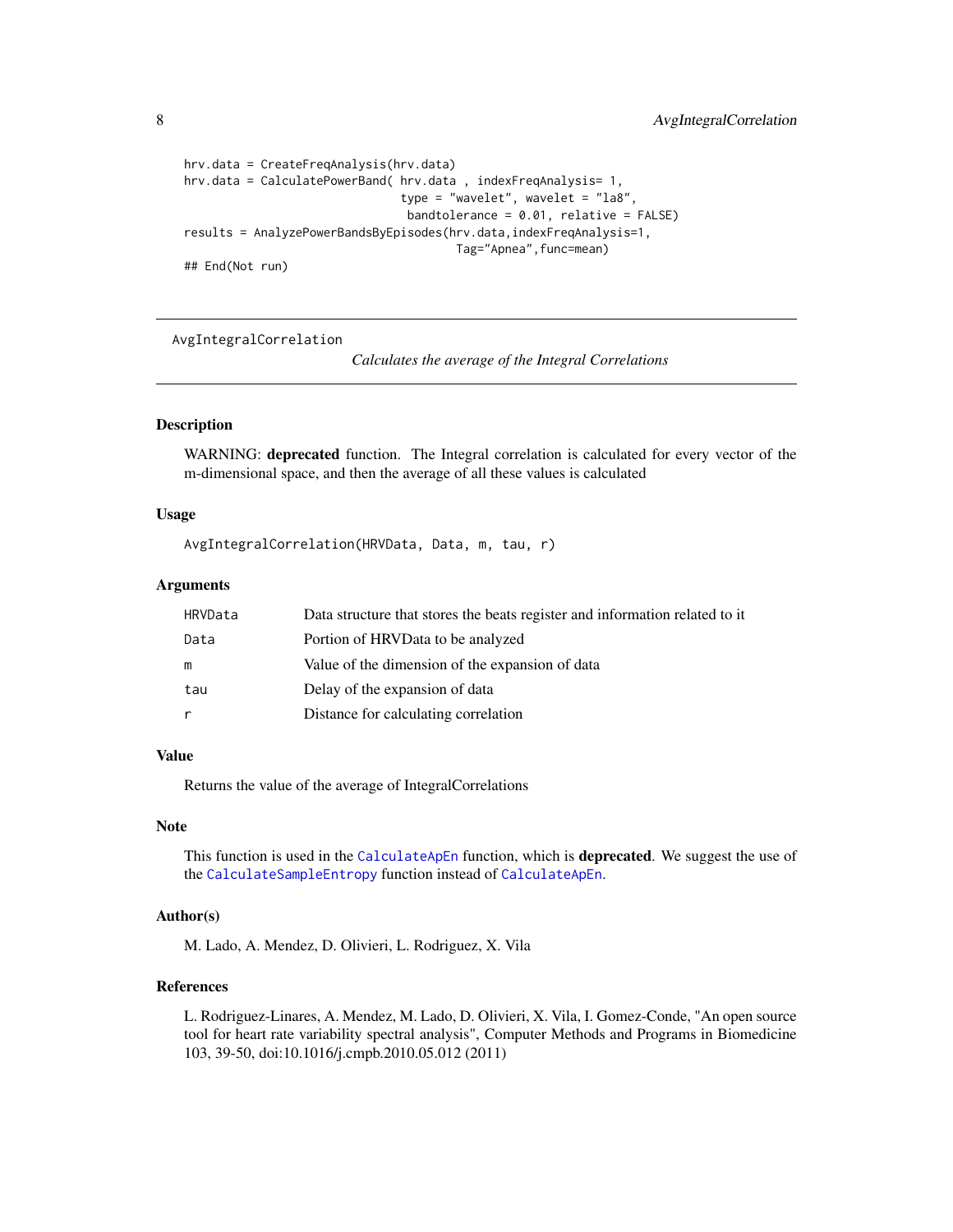#### <span id="page-8-0"></span>BuildNIHR 9

# See Also

[IntegralCorrelation](#page-46-1)

BuildNIHR *Builds the instantaneous heart rate signal from a beat position array*

# Description

The instantaneous heart rate can be defined as the inverse of the time separation between two consecutive heart beats. Once the beats have been identified, and since the only valid values contributing to the heart rate signal are the corresponding to normal beats preceded by other normal beats, a further operation should be performed for the calculation of the instantaneous heart rate.

#### Usage

```
BuildNIHR(HRVData, verbose=NULL)
```
#### Arguments

| HRVData | Data structure that stores the beats register and information related to it |
|---------|-----------------------------------------------------------------------------|
| verbose | Deprecated argument maintained for compatibility, use SetVerbose() instead  |

# Value

Returns HRVData, the structure that contains beat positions register and now associated heart rate instantaneous values also

#### Author(s)

M. Lado, A. Mendez, D. Olivieri, L. Rodriguez, X. Vila

#### References

L. Rodriguez-Linares, A. Mendez, M. Lado, D. Olivieri, X. Vila, I. Gomez-Conde, "An open source tool for heart rate variability spectral analysis", Computer Methods and Programs in Biomedicine 103, 39-50, doi:10.1016/j.cmpb.2010.05.012 (2011)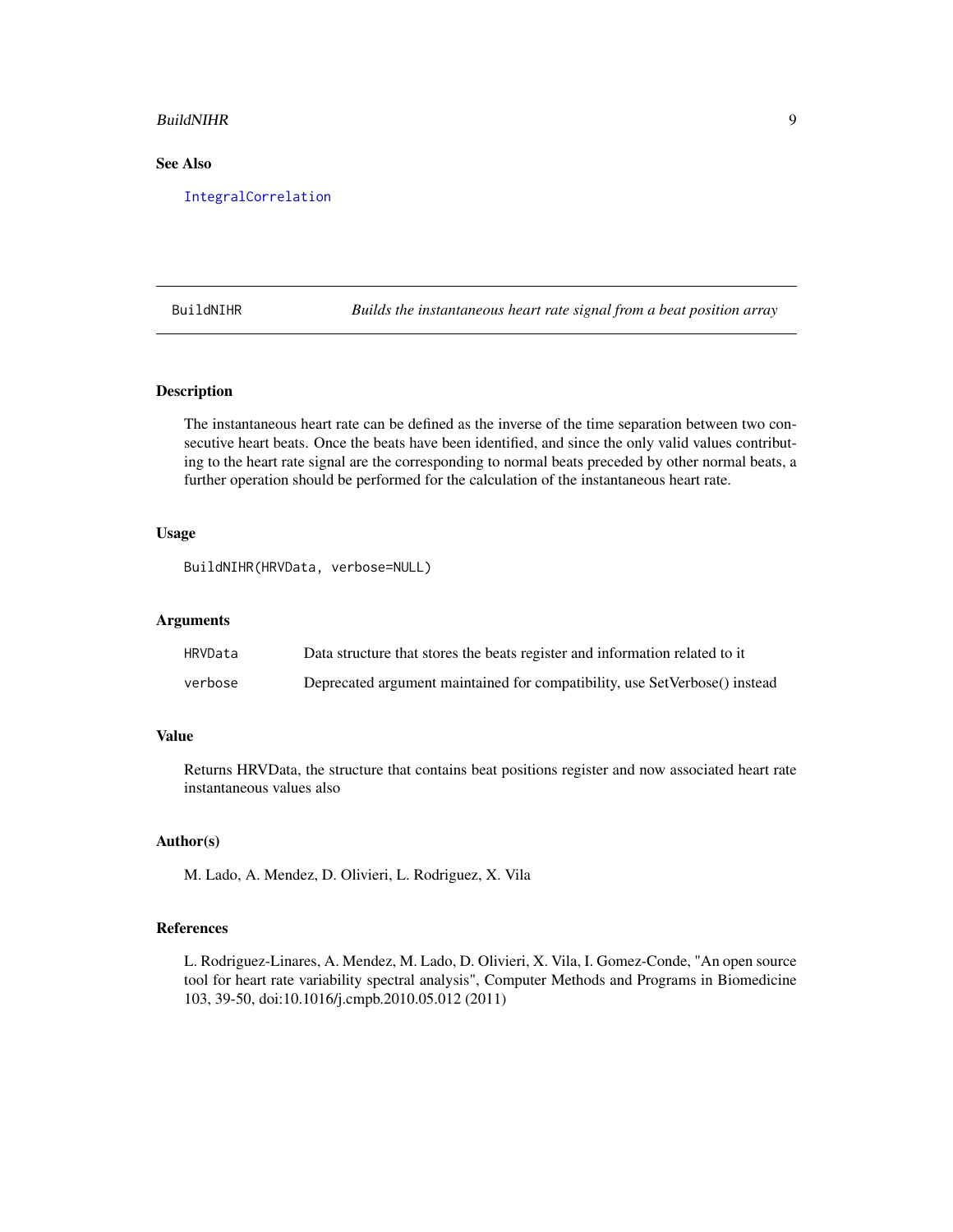<span id="page-9-1"></span><span id="page-9-0"></span>

This function builds the Takens' vectors of the Non Interpolated RR intervals. The set of Takens' vectors is the result of embedding the time series in a m-dimensional space. That is, the  $n^{th}$  Takens' vector is defined as

 $T[n] = \{niRR[n], niRR[n+timeLag], ..., niRR[n+m*timeLag]\}.$ 

Taken's theorem states that we can then reconstruct an equivalent dynamical system to the original one (the dynamical system that generated the observed time series) by using the Takens' vectors.

# Usage

BuildTakens(HRVData, embeddingDim, timeLag)

# Arguments

| HRVData      | Data structure that stores the beats register and information related to it                       |
|--------------|---------------------------------------------------------------------------------------------------|
| embeddingDim | Integer denoting the dimension in which we shall embed the RR series.                             |
| timeLag      | Integer denoting the number of time steps that will be use to construct the Tak-<br>ens' vectors. |

# Value

A matrix containing the Takens' vectors (one per row).

# Note

This function is based on the [buildTakens](#page-0-0) function from the nonlinearTseries package.

# References

H. Kantz and T. Schreiber: Nonlinear Time series Analysis (Cambridge university press)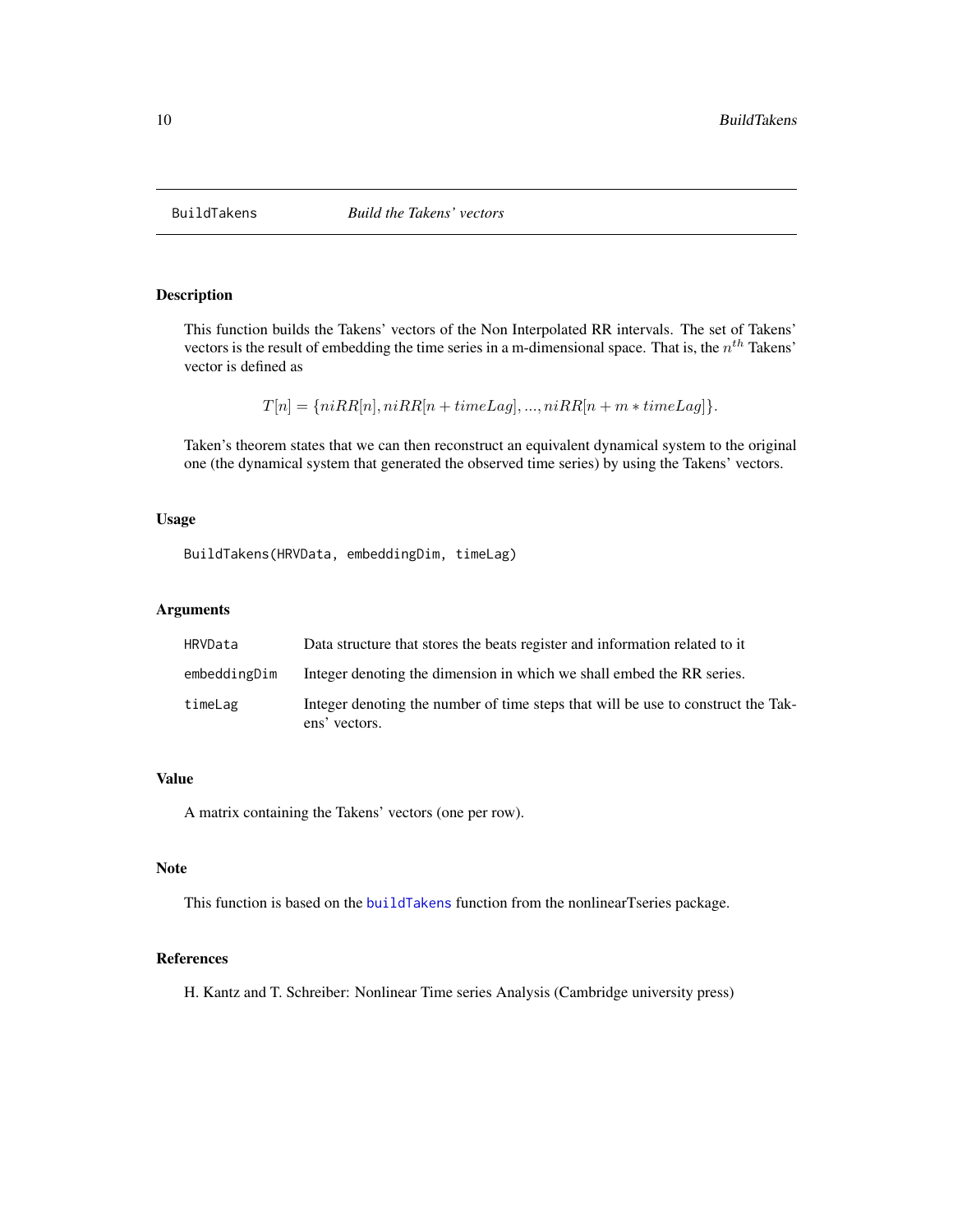<span id="page-10-1"></span><span id="page-10-0"></span>WARNING: deprecated function. In order to calculate de Fractal Dimension and Approximate Entropy (or others properties of the data) a representation of the data in a space m-dimensional is needed

# Usage

BuildTakensVector(HRVData, Data, m, tau)

#### Arguments

| HRVData | Data structure that stores the beats register and information related to it |
|---------|-----------------------------------------------------------------------------|
| Data    | Portion of HRVData to be analyzed                                           |
| m       | Value of the dimension of the expansion of data                             |
| tau     | Delay of the expansion of data                                              |

# Value

Returns a matrix with the Expanded Data with N-(m-1)\*tau rows (N is the length of the Data to be analyzed) and m columns

# Note

This function is deprecated. Please use [BuildTakens](#page-9-1) instead.

#### Author(s)

M. Lado, A. Mendez, D. Olivieri, L. Rodriguez, X. Vila

# References

L. Rodriguez-Linares, A. Mendez, M. Lado, D. Olivieri, X. Vila, I. Gomez-Conde, "An open source tool for heart rate variability spectral analysis", Computer Methods and Programs in Biomedicine 103, 39-50, doi:10.1016/j.cmpb.2010.05.012 (2011)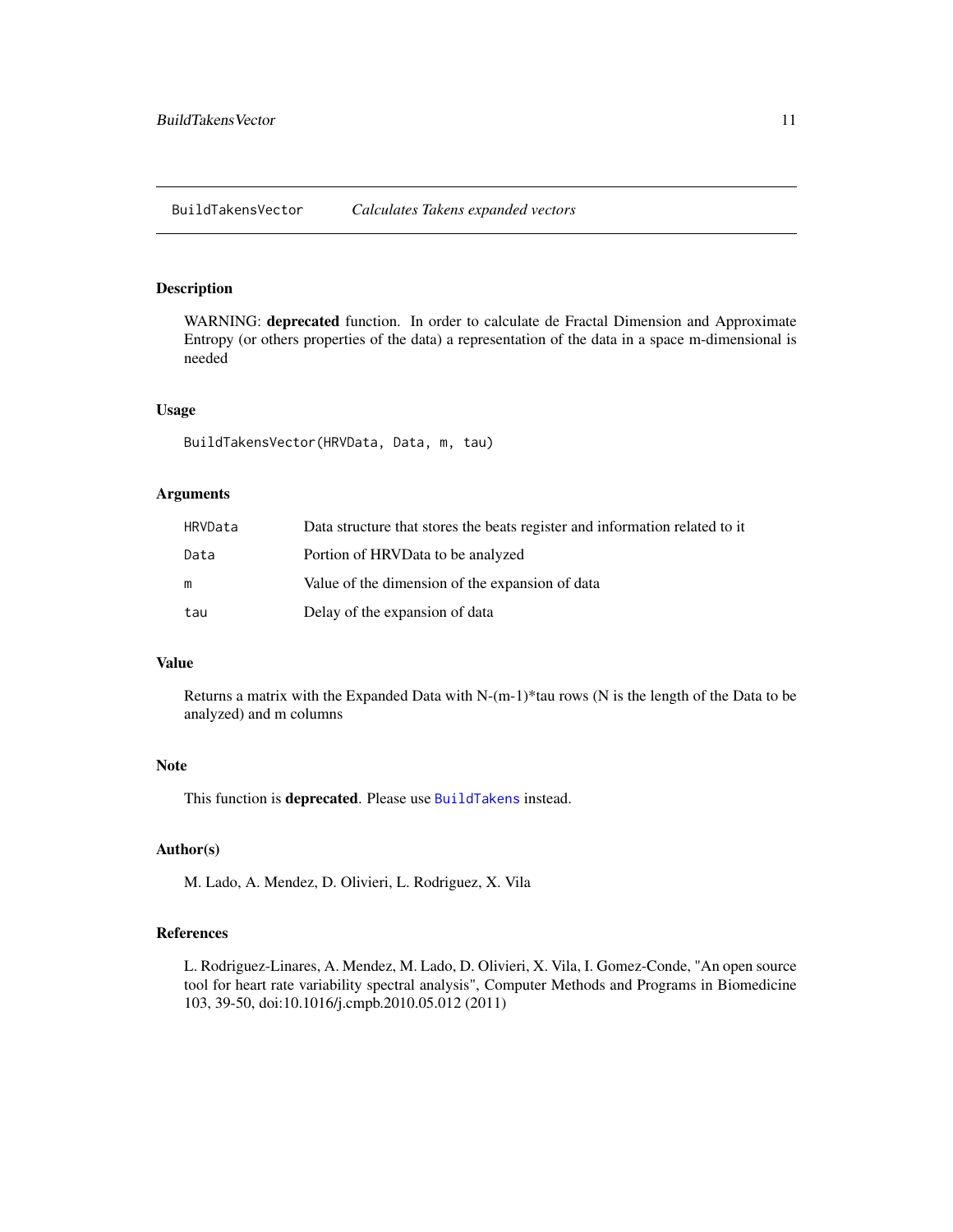<span id="page-11-1"></span><span id="page-11-0"></span>

WARNING: deprecated function. Calculates Approximate Entropy as indicated by Pincus

#### Usage

CalculateApEn(HRVData, indexNonLinearAnalysis = length(HRVData\$NonLinearAnalysis),  $m = 2$ , tau = 1,  $r = 0.2$ , N = 1000, verbose=NULL)

# Arguments

| HRVData                | Data structure that stores the beats register and information related to it |
|------------------------|-----------------------------------------------------------------------------|
| indexNonLinearAnalysis |                                                                             |
|                        | Reference to the data structure that will contain the non linear analysis   |
| m                      | Value of the dimension of the expansion of data                             |
| tau                    | Delay of the expansion of data                                              |
| $\mathsf{r}$           | Distance for calculating correlation                                        |
| N                      | Number of points of the portion of signal to be analyzed                    |
| verbose                | Deprecated argument maintained for compatibility, use SetVerbose() instead  |

#### Value

Returns HRVData, the structure that contains beat positions register and now associated heart rate instantaneous values also, including the value of the Approximate Entropy

# Note

This function is **deprecated**. We suggest the use of the [CalculateSampleEntropy](#page-30-1) function instead, which is faster.

# Author(s)

M. Lado, A. Mendez, D. Olivieri, L. Rodriguez, X. Vila

#### References

L. Rodriguez-Linares, A. Mendez, M. Lado, D. Olivieri, X. Vila, I. Gomez-Conde, "An open source tool for heart rate variability spectral analysis", Computer Methods and Programs in Biomedicine 103, 39-50, doi:10.1016/j.cmpb.2010.05.012 (2011) S. M. Pincus, "Approximate entropy as a measure of system complexity," Mathematics 88, 2297-2301 (1991)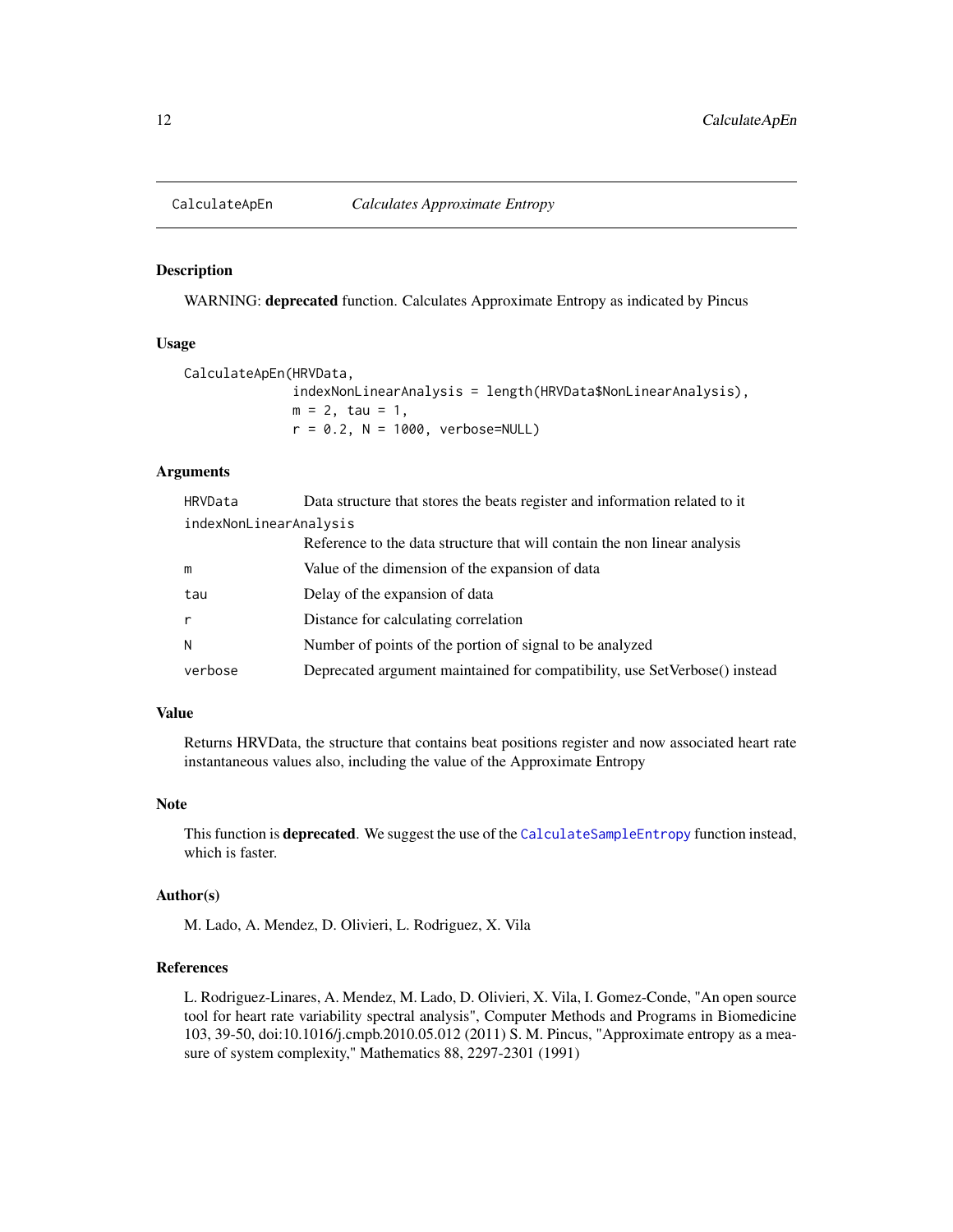# <span id="page-12-0"></span>CalculateCorrDim 13

# See Also

```
BuildTakensVector for expand data
IntegralCorrelation for correlation calculations
AvgIntegralCorrelation for averaging correlation calculations
```
<span id="page-12-1"></span>

| CalculateCorrDim | Correlation sum, correlation dimension and generalized correlation |
|------------------|--------------------------------------------------------------------|
|                  | dimension (order $q > 1$ )                                         |

# Description

Functions for estimating the correlation sum and the correlation dimension of the RR time series using phase-space reconstruction

#### Usage

```
CalculateCorrDim(HRVData,
  indexNonLinearAnalysis = length(HRVData$NonLinearAnalysis),
  minEmbeddingDim = NULL, maxEmbeddingDim = NULL, timeLag = NULL,
 minRadius, maxRadius, pointsRadius = 20, theilerWindow = 100,
  corrOrder = 2, doPlot = TRUE)
EstimateCorrDim(HRVData,
  indexNonLinearAnalysis = length(HRVData$NonLinearAnalysis),
  regressionRange = NULL, useEmbeddings = NULL, doPlot = TRUE)
```

```
PlotCorrDim(HRVData,
  indexNonLinearAnalysis = length(HRVData$NonLinearAnalysis), ...)
```
# Arguments

| HRVData                | Data structure that stores the beats register and information related to it                                                                                                                       |  |
|------------------------|---------------------------------------------------------------------------------------------------------------------------------------------------------------------------------------------------|--|
| indexNonLinearAnalysis |                                                                                                                                                                                                   |  |
|                        | Reference to the data structure that will contain the nonlinear analysis                                                                                                                          |  |
| minEmbeddingDim        |                                                                                                                                                                                                   |  |
|                        | Integer denoting the minimum dimension in which we shall embed the time<br>series                                                                                                                 |  |
| maxEmbeddingDim        |                                                                                                                                                                                                   |  |
|                        | Integer denoting the maximum dimension in which we shall embed the time<br>series. Thus, we shall estimate the correlation dimension between <i>minEmbed</i><br>$dingDim$ and $maxEmbeddingDim$ . |  |
| timeLag                | Integer denoting the number of time steps that will be use to construct the Tak-<br>ens' vectors.                                                                                                 |  |
| minRadius              | Minimum distance used to compute the correlation sum $C(r)$                                                                                                                                       |  |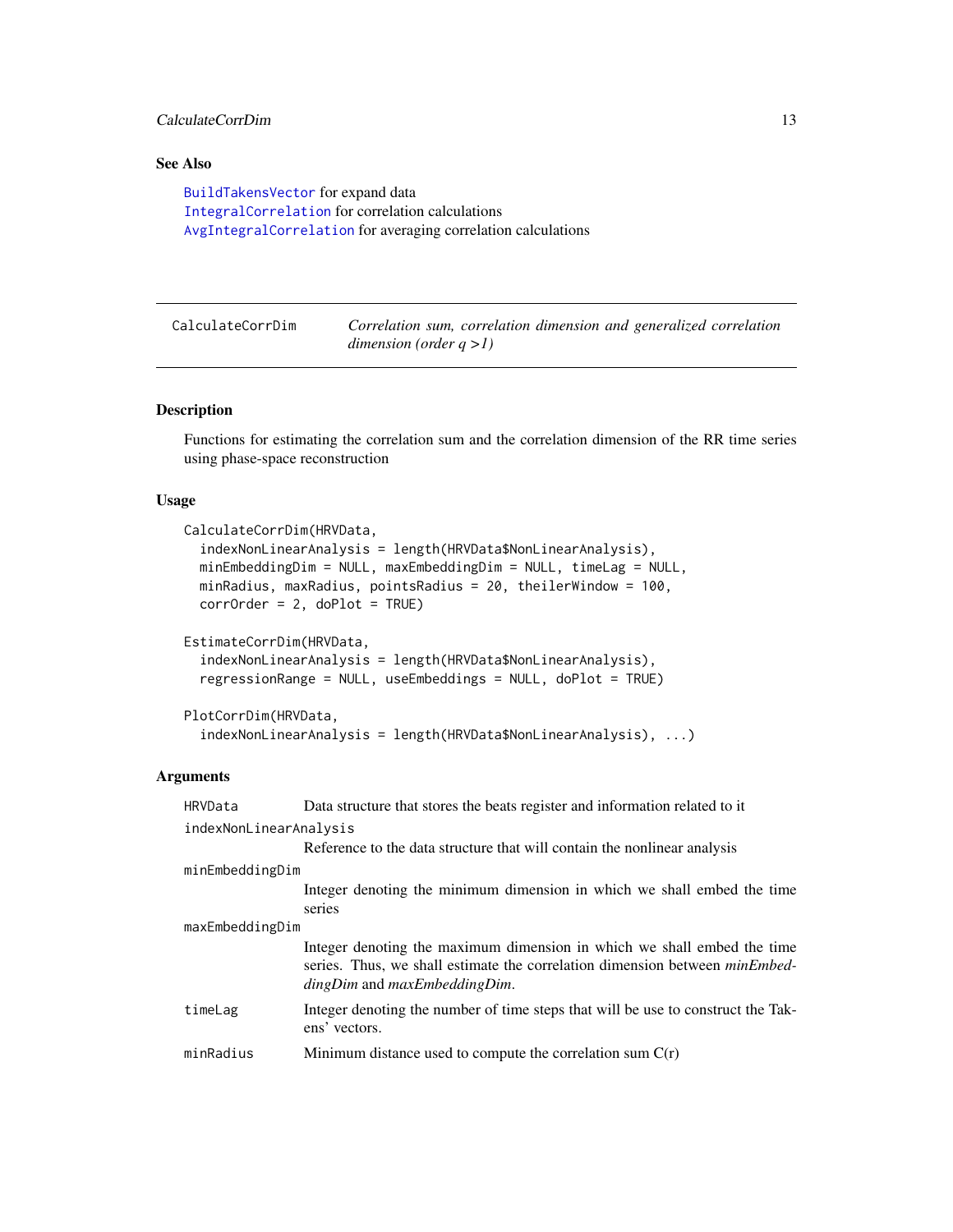| maxRadius       | Maximum distance used to compute the correlation sum $C(r)$                                                                                                                                                                                                |  |
|-----------------|------------------------------------------------------------------------------------------------------------------------------------------------------------------------------------------------------------------------------------------------------------|--|
| pointsRadius    | The number of different radius where we shall estimate $C(r)$ . Thus, we will<br>estimate $C(r)$ in points Radius between min Radius and max Radius                                                                                                        |  |
| theilerWindow   | Integer denoting the Theiler window: Two Takens' vectors must be separated<br>by more than the ilerWindow time steps in order to be considered neighbours.<br>By using a Theiler window, we exclude temporally correlated vectors from our<br>estimations. |  |
| corr0rder       | Order of the generalized correlation Dimension q. It must be greater than 1<br>(corrOrder>1). Default, corrOrder=2                                                                                                                                         |  |
| doPlot          | Logical value. If TRUE (default), a plot of the correlation sum is shown                                                                                                                                                                                   |  |
| regressionRange |                                                                                                                                                                                                                                                            |  |
|                 | Vector with 2 components denoting the range where the function will perform<br>linear regression                                                                                                                                                           |  |
| useEmbeddings   | A numeric vector specifying which embedding dimensions should the algorithm<br>use to compute the correlation dimension                                                                                                                                    |  |
| $\cdots$        | Additional plot parameters.                                                                                                                                                                                                                                |  |

### Details

The correlation dimension is the most common measure of the fractal dimensionality of a geometrical object embedded in a phase space. In order to estimate the correlation dimension, the correlation sum is defined over the points from the phase space:

 $C(r) = \{(number\ of\ points\ (x_i, x_j) \ verifying\ that\ distance\ (x_i, x_j) \lt r\})/N^2$ 

However, this estimator is biased when the pairs in the sum are not statistically independent. For example, Taken's vectors that are close in time, are usually close in the phase space due to the non-zero autocorrelation of the original time series. This is solved by using the so-called Theiler window: two Takens' vectors must be separated by, at least, the time steps specified with this window in order to be considered neighbours. By using a Theiler window, we exclude temporally correlated vectors from our estimations.

The correlation dimension is estimated using the slope obtained by performing a linear regression of  $\log 10(C(r))$  Vs.  $\log 10(r)$ . Since this dimension is supposed to be an invariant of the system, it should not depend on the dimension of the Taken's vectors used to estimate it. Thus, the user should plot  $\log 10(C(r))$  Vs.  $\log 10(r)$  for several embedding dimensions when looking for the correlation dimension and, if for some range  $log 10(C(r))$  shows a similar linear behaviour in different embedding dimensions (i.e. parallel slopes), these slopes are an estimate of the correlation dimension. The *estimate* routine allows the user to get always an estimate of the correlation dimension, but the user must check that there is a linear region in the correlation sum over different dimensions. If such a region does not exist, the estimation should be discarded.

Note that the correlation sum C(r) may be interpreted as:  $C(r) = \langle p(r) \rangle$ , that is: the mean probability of finding a neighbour in a ball of radius r surrounding a point in the phase space. Thus, it is possible to define a generalization of the correlation dimension by writing:

$$
C_q(r) = \langle p(r)^{(q-1)} \rangle
$$

Note that the correlation sum

$$
C(r) = C_2(r)
$$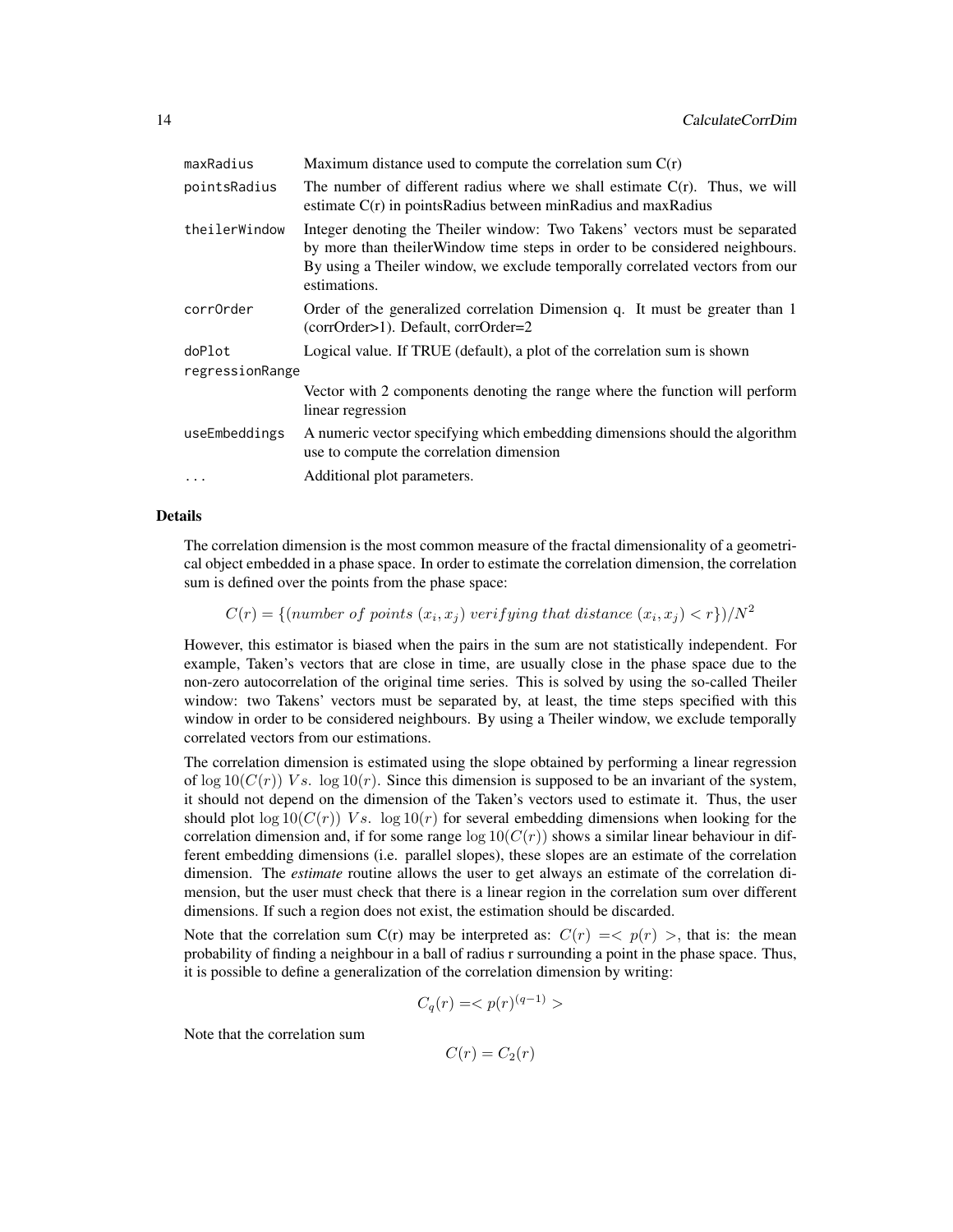# CalculateCorrDim 15

It is possible to determine generalized dimensions Dq using the slope obtained by performing a linear regression of  $log10(Cq(r))$  Vs.  $(q-1)log10(r)$ . The case q=1 leads to the information dimension, that is treated separately in this package. The considerations discussed for the correlation dimension estimate are also valid for these generalized dimensions.

#### Value

The *CalculateCorrDim* returns the *HRVData* structure containing a *corrDim* object storing the results of the correlation sum (see [corrDim](#page-0-0)) of the RR time series.

The *EstimateCorrDim* function estimates the correlation dimension of the RR time series by averaging the slopes of the embedding dimensions specified in the *useEmbeddings* parameter. The slopes are determined by performing a linear regression over the radius' range specified in *regressionRange*.If *doPlot* is TRUE, a graphic of the regression over the data is shown. The results are returned into the *HRVData* structure, under the *NonLinearAnalysis* list.

*PlotCorrDim* shows two graphics of the correlation integral: a log-log plot of the correlation sum Vs the radius and the local slopes of  $log 10(C(r))$  Vs  $log 10(C(r))$ .

#### **Note**

This function is based on the [timeLag](#page-0-0) function from the nonlinearTseries package.

In order to run *EstimateCorrDim*, it is necessary to have performed the correlation sum before with *ComputeCorrDim*.

#### References

H. Kantz and T. Schreiber: Nonlinear Time series Analysis (Cambridge university press)

#### See Also

[corrDim](#page-0-0).

# Examples

```
## Not run:
# ...
hrv.data = CreateNonLinearAnalysis(hrv.data)
hrv.data = CalculateCorrDim(hrv.data,indexNonLinearAnalysis=1,
            minEmbeddingDim=2, maxEmbeddingDim=8,timeLag=1,minRadius=1,
            maxRadius=15, pointsRadius=20,theilerWindow=10,
            corrOrder=2,doPlot=FALSE)
PlotCorrDim(hrv.data,indexNonLinearAnalysis=1)
hrv.data = EstimateCorrDim(hrv.data,indexNonLinearAnalysis=1,
            useEmbeddings=6:8,regressionRange=c(1,10))
```
## End(Not run)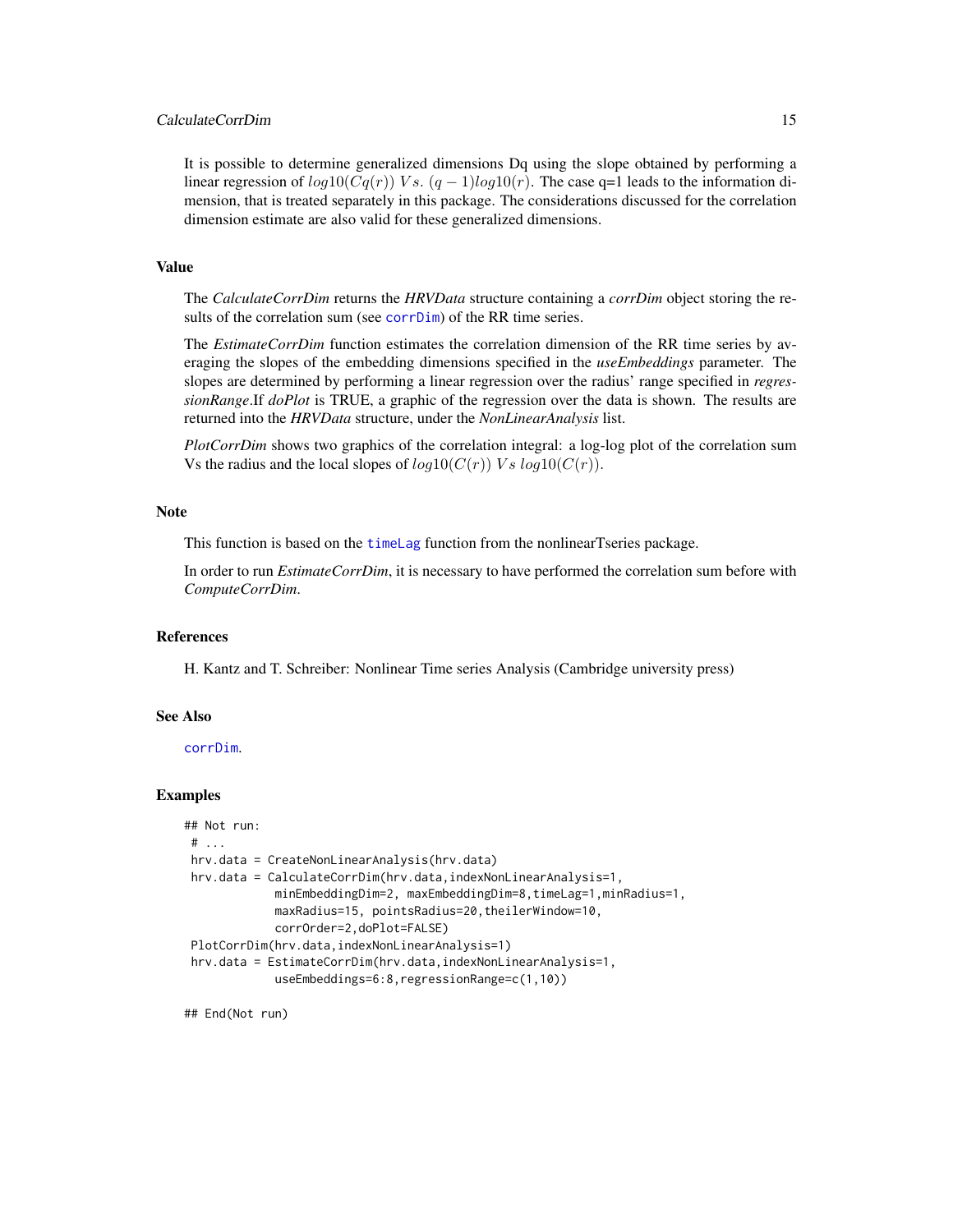<span id="page-15-0"></span>

Performs Detrended Fluctuation Analysis (DFA) on the RR time series, a widely used technique for detecting long range correlations in time series. These functions are able to estimate several scaling exponents from the time series being analyzed. These scaling exponents characterize short or long-term fluctuations, depending of the range used for regression (see details).

#### Usage

```
CalculateDFA(HRVData,
  indexNonLinearAnalysis = length(HRVData$NonLinearAnalysis),
 windowSizeRange = c(10, 300), npoints = 25, doPlot = TRUE)
EstimateDFA(HRVData,
  indexNonLinearAnalysis = length(HRVData$NonLinearAnalysis),
  regressionRange = NULL, doPlot = TRUE)
PlotDFA(HRVData, indexNonLinearAnalysis = length(HRVData$NonLinearAnalysis),
```

```
...)
```
# Arguments

| HRVData                | Data structure that stores the beats register and information related to it                                            |  |
|------------------------|------------------------------------------------------------------------------------------------------------------------|--|
| indexNonLinearAnalysis |                                                                                                                        |  |
|                        | Reference to the data structure that will contain the nonlinear analysis                                               |  |
| windowSizeRange        |                                                                                                                        |  |
|                        | Range of values for the windows size that will be used to estimate the fluctuation<br>function. Default: $c(10,300)$ . |  |
| npoints                | The number of different window sizes that will be used to estimate the Fluctua-<br>tion function in each zone.         |  |
| doPlot                 | logical value. If TRUE (default value), a plot of the Fluctuation function is<br>shown.                                |  |
| regressionRange        |                                                                                                                        |  |
|                        | Vector with 2 components denoting the range where the function will perform<br>linear regression                       |  |
| .                      | Additional plot parameters.                                                                                            |  |

# Details

The Detrended Fluctuation Analysis (DFA) has become a widely used technique for detecting long range correlations in time series. The DFA procedure may be summarized as follows:

1. Integrate the time series to be analyzed. The time series resulting from the integration will be referred to as the profile.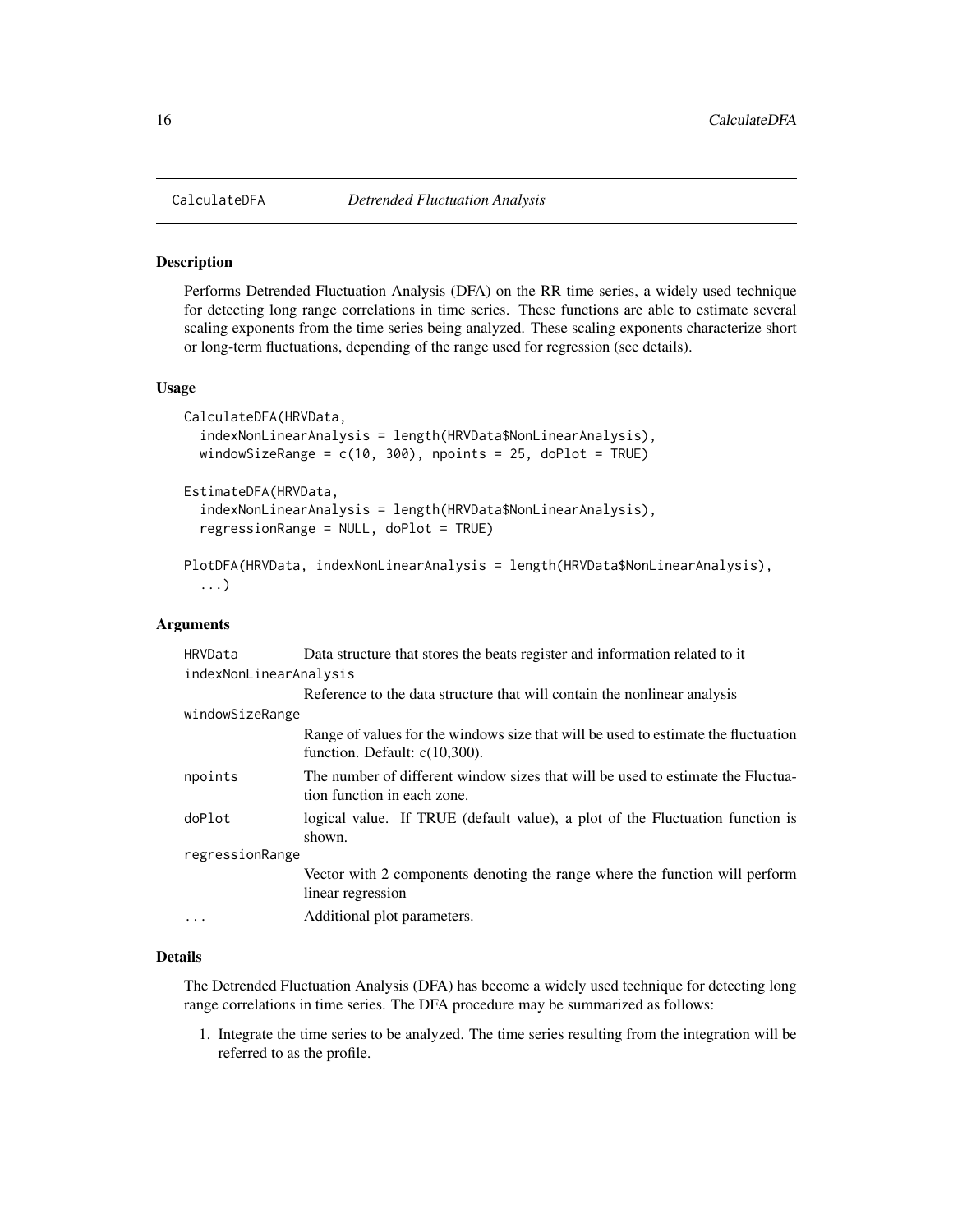- <span id="page-16-0"></span>2. Divide the profile into N non-overlapping segments.
- 3. Calculate the local trend for each of the segments using least-square regression. Compute the total error for each of the segments.
- 4. Compute the average of the total error over all segments and take its root square. By repeating the previous steps for several segment sizes (let's denote it by t), we obtain the so-called Fluctuation function  $F(t)$ .
- 5. If the data presents long-range power law correlations:  $F(t) \sim t^{\alpha}$  and we may estimate using regression.
- 6. Usually, when plotting  $log(F(t))$  Vs  $log(t)$  we may distinguish two linear regions. By regression them separately, we obtain two scaling exponents,  $\alpha_1$  (characterizing short-term fluctuations) and  $\alpha_2$  (characterizing long-term fluctuations).

Steps 1-4 are performed using the *CalculateDFA* function. In order to obtain a estimate of some scaling exponent, the user must use the *EstimateDFA* function specifying the regression range (window sizes used to detrend the series).  $\alpha_1$  is usually obtained by performing the regression in the  $3 < t < 17$  range wheras that  $\alpha_2$  is obtained in the  $15 < t < 65$  range (However the F(t) function must be linear in these ranges for obtaining reliable results).

# Value

The *CalculateDFA* returns a HRVData structure containing the computations of the Fluctuation function of the RR time series under the *NonLinearAnalysis* list.

The *EstimateDFA* function estimates an scaling exponent of the RR time series by performing a linear regression over the time steps' range specified in *regressionRange*. If *doPlot* is TRUE, a graphic of the regression over the data is shown. In order to run *EstimateDFA*, it is necessary to have performed the Fluctuation function computations before with *ComputeDFA*. The results are returned into the *HRVData* structure, under the *NonLinearAnalysis* list. Since it is possible to estimate several scaling exponents, depending on the regression range used, the scaling exponents are also stored into a list.

*PlotDFA* shows a graphic of the Fluctuation functions vs window's sizes.

# Note

This function is based on the [dfa](#page-0-0) function from the nonlinearTseries package.

# See Also

[dfa](#page-0-0)

CalculateEmbeddingDim *Estimate the proper embedding dimension for the RR time series*

#### **Description**

This function determines the minimum embedding dimension from a scalar time series using the algorithm proposed by L. Cao (see references).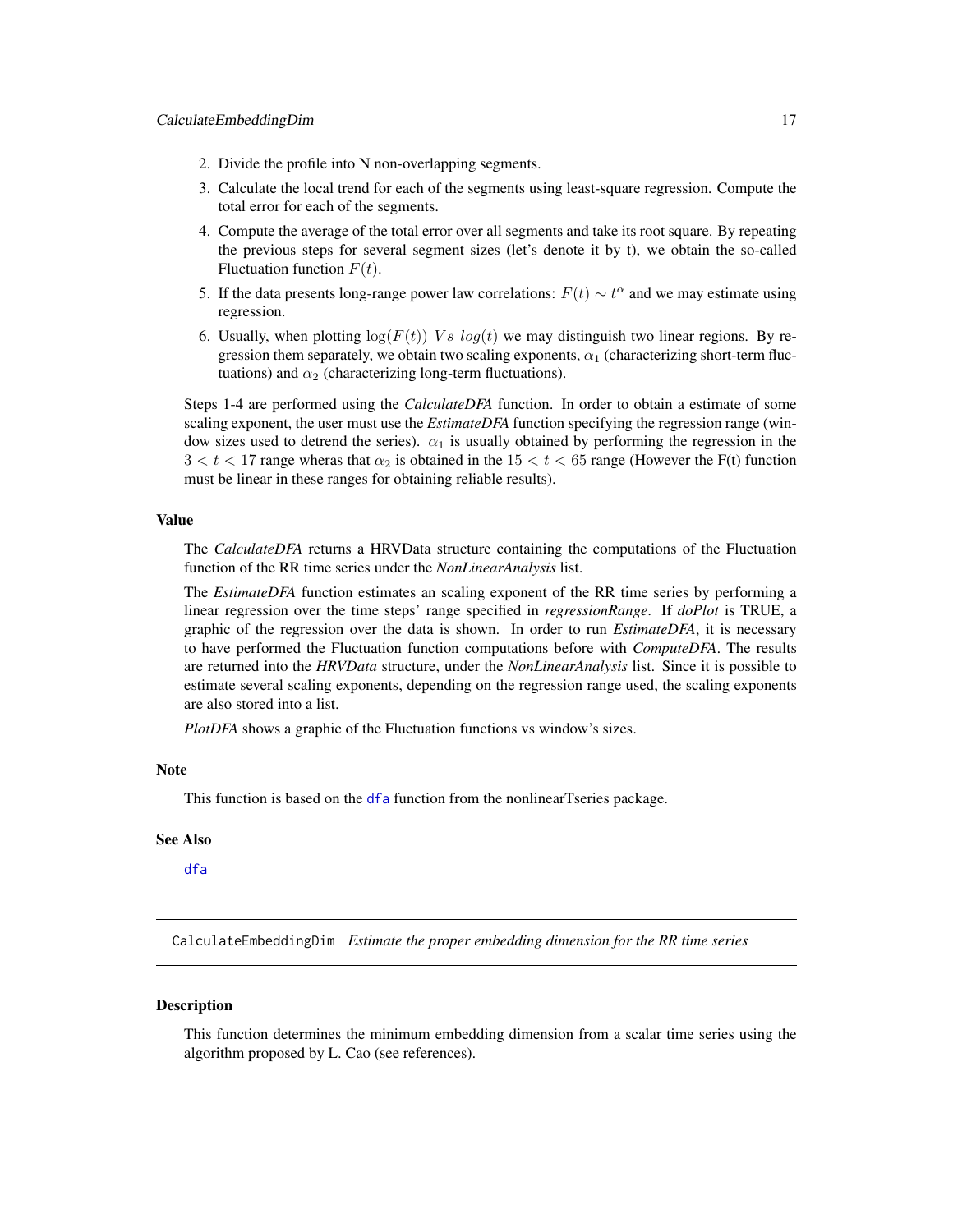#### Usage

```
CalculateEmbeddingDim(HRVData, numberPoints = 5000, timeLag = 1,
  maxEmbeddingDim = 15, threshold = 0.95, maxRelativeChange = 0.05,
 doPlot = TRUE)
```
#### Arguments

| HRVData           | Data structure that stores the beats register and information related to it                                                                                                                                                                                                                                |  |
|-------------------|------------------------------------------------------------------------------------------------------------------------------------------------------------------------------------------------------------------------------------------------------------------------------------------------------------|--|
| numberPoints      | Number of points from the time series that will be used to estimate the embed-<br>ding dimension. By default, 5000 points are used.                                                                                                                                                                        |  |
| timeLag           | Time lag used to build the Takens' vectors needed to estimate the embedding<br>dimension (see buildTakens). Default: 1.                                                                                                                                                                                    |  |
| maxEmbeddingDim   |                                                                                                                                                                                                                                                                                                            |  |
|                   | Maximum possible embedding dimension for the time series. Default: 15.                                                                                                                                                                                                                                     |  |
| threshold         | Numerical value between 0 and 1. The embedding dimension is estimated using<br>the $E1(d)$ function. $E1(d)$ stops changing when d is greater than or equal to<br>embedding dimension, staying close to 1. This value establishes a threshold for<br>considering that $E1(d)$ is close to 1. Default: 0.95 |  |
| maxRelativeChange |                                                                                                                                                                                                                                                                                                            |  |
|                   | Maximum relative change in $E1(d)$ with respect to $E1(d-1)$ in order to consider<br>that the E1 function has been stabilized and it will stop changing. Default: 0.05.                                                                                                                                    |  |
| doPlot            | Logical value. If TRUE (default value), a plot of $E1(d)$ and $E2(d)$ is shown.                                                                                                                                                                                                                            |  |

# Details

The Cao's algorithm uses 2 functions in order to estimate the embedding dimension from a time series: the E1(d) and the E2(d) functions, where d denotes the dimension.

E1(d) stops changing when d is greater than or equal to the embedding dimension, staying close to 1. On the other hand, E2(d) is used to distinguish deterministic signals from stochastic signals. For deterministic signals, there exists some d such that  $E2(d)=1$ . For stochastic signals,  $E2(d)$  is approximately 1 for all the values.

# Note

The current implementation of this function is fully written in R, based on the [estimateEmbeddingDim](#page-0-0) function from the nonlinearTseries package. Thus it requires heavy computations and may be quite slow. The *numberPoints* parameter can be used for controlling the computational burden.

Future versions of the package will solve this issue.

#### References

Cao, L. Practical method for determining the minimum embedding dimension of a scalar time series. Physica D: Nonlinear Phenomena, 110,1, pp. 43-50 (1997).

# See Also

[estimateEmbeddingDim](#page-0-0).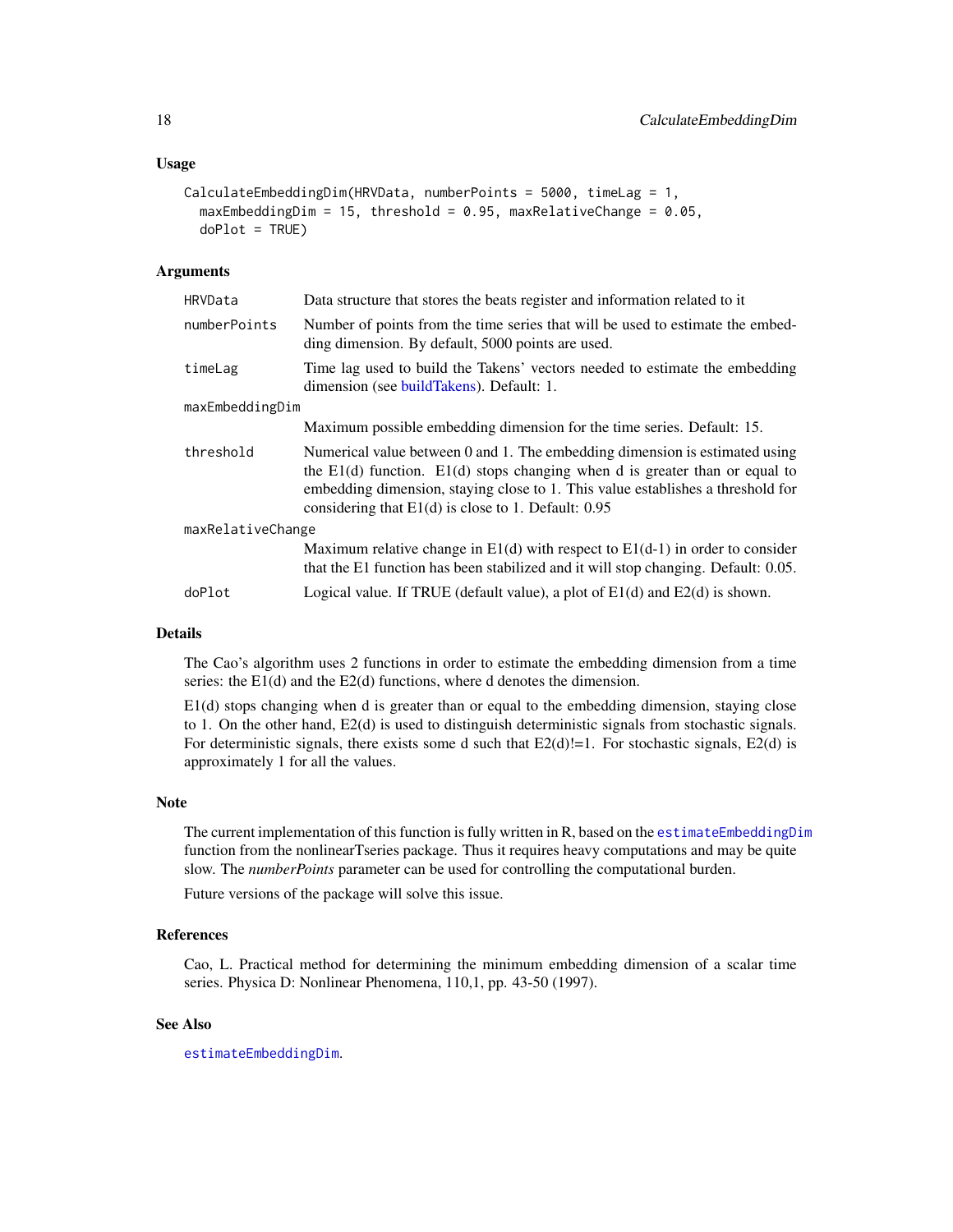# <span id="page-18-0"></span>CalculateEnergyInPSDBands 19

# Examples

```
## Not run:
data(HRVProcessedData)
HRVData = HRVProcessedData
HRVData = SetVerbose(HRVData,T)
timeLag = CalculateTimeLag(HRVData, technique = "ami")
embeddingDim = CalculateEmbeddingDim(HRVData,
                                     timeLag = timeLag,
                                     maxEmbeddingDim = 15)
```
## End(Not run)

CalculateEnergyInPSDBands

*CalculateSPDBandsEnergy*

# Description

Calculates the Energy in the bands of the Power Spectral Density (PSD).

# Usage

```
CalculateEnergyInPSDBands(HRVData,
  indexFreqAnalysis = length(HRVData$FreqAnalysis), ULFmin = 0,
 ULFmax = 0.03, VLFmin = 0.03, VLFmax = 0.05, LFmin = 0.05,
 LFmax = 0.15, HFmin = 0.15, HFmax = 0.4)
```
# Arguments

| HRVData           | Data structure that stores the beats register and information related to it. |
|-------------------|------------------------------------------------------------------------------|
| indexFregAnalysis |                                                                              |

|        | An integer referencing the data structure that contains the PSD analysis. |
|--------|---------------------------------------------------------------------------|
| ULFmin | Lower limit ULF band used for distinguish the ULF band.                   |
| ULFmax | Upper limit ULF band used for distinguish the ULF band.                   |
| VLFmin | Lower limit VLF band.                                                     |
| VLFmax | Upper limit VLF band.                                                     |
| LFmin  | Lower limit LF band.                                                      |
| LFmax  | Upper limit LF band.                                                      |
| HFmin  | Lower limit HF band.                                                      |
| HFmax  | Upper limit HF band.                                                      |

# Value

A vector containing the energy of the ULF, VLF, LF and HF bands in the PSD.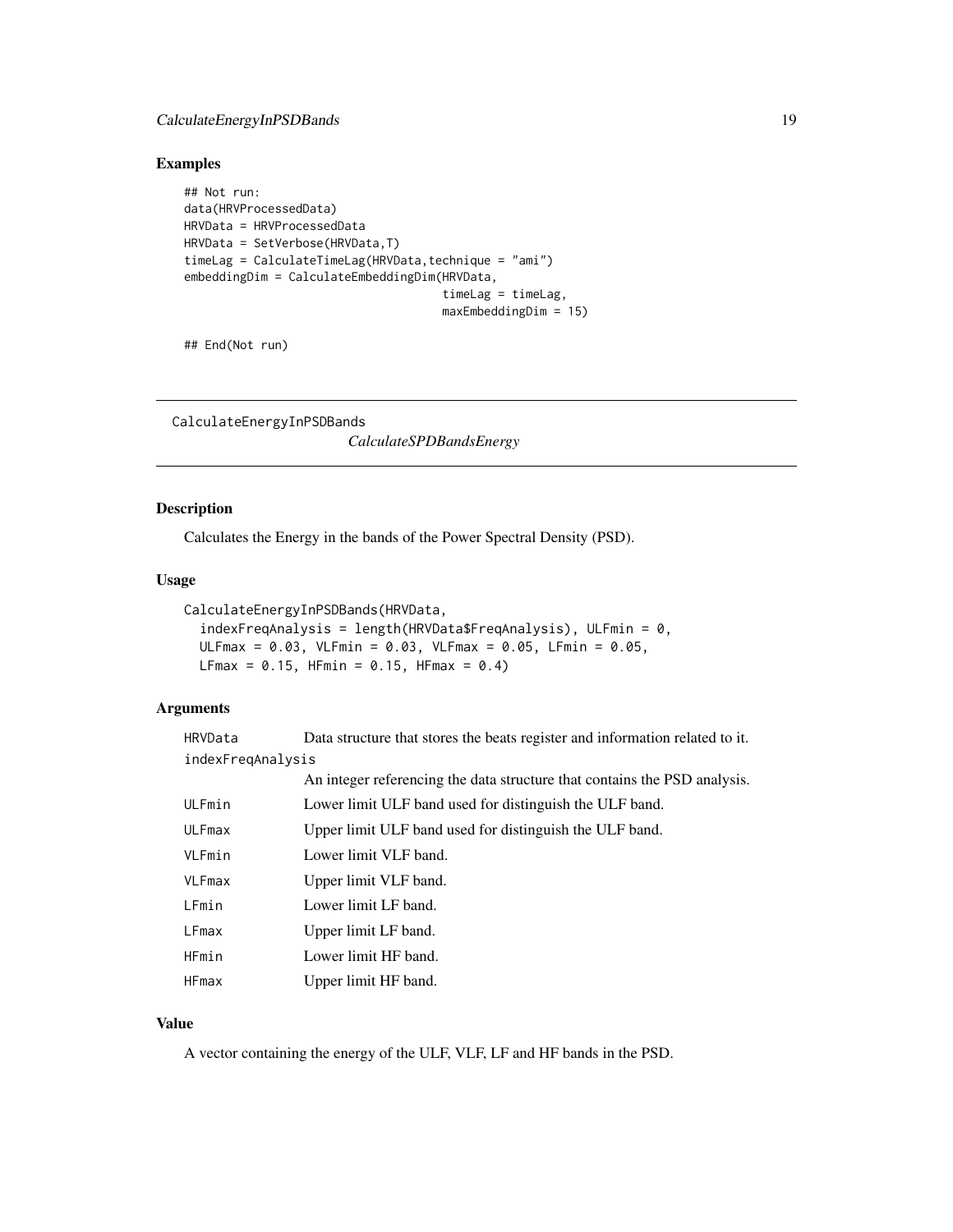# See Also

[PlotPSD](#page-67-1), [CalculatePSD](#page-27-1).

# Examples

```
## Not run:
data(HRVData)
HRVData=BuildNIHR(HRVData)
HRVData=FilterNIHR(HRVData)
# Frequency analysis requires interpolated data (except Lomb)
HRVData=InterpolateNIHR(HRVData)
HRVData=CreateFreqAnalysis(HRVData)
HRVData=CalculatePSD(HRVData,1,"pgram",doPlot = F)
# get Energy in the default ULF, VLF and LF frequency bands.
# We modify the limits for the HF band
CalculateEnergyInPSDBands(HRVData, 1, HFmin = 0.15, HFmax = 0.3)
```
## End(Not run)

<span id="page-19-1"></span>CalculateFracDim *Calculates Fractal Dimension*

# Description

WARNING: deprecated function. Calculates Fractal Dimension as indicated by Pincus

# Usage

CalculateFracDim(HRVData, indexNonLinearAnalysis = length(HRVData\$NonLinearAnalysis),  $m = 10$ , tau = 3, Cra = 0.005, Crb = 0.75, N = 1000, verbose=NULL)

# Arguments

| HRVData                | Data structure that stores the beats register and information related to it |
|------------------------|-----------------------------------------------------------------------------|
| indexNonLinearAnalysis |                                                                             |
|                        | Reference to the data structure that will contain the non linear analysis   |
| m                      | Value of the dimension of the expansion of data                             |
| tau                    | Delay of the expansion of data                                              |
| Cra                    | Minimum value of correlation for calculating Fractal Dimension              |
| Crb                    | Maximum value of correlation for calculating Fractal Dimension              |
| N                      | Number of points of the portion of signal to be analyzed                    |
| verbose                | Deprecated argument maintained for compatibility, use SetVerbose() instead  |

#### Value

Returns HRVData, the structure that contains beat positions register and now associated heart rate instantaneous values also, including the value of the Fractal Dimension

<span id="page-19-0"></span>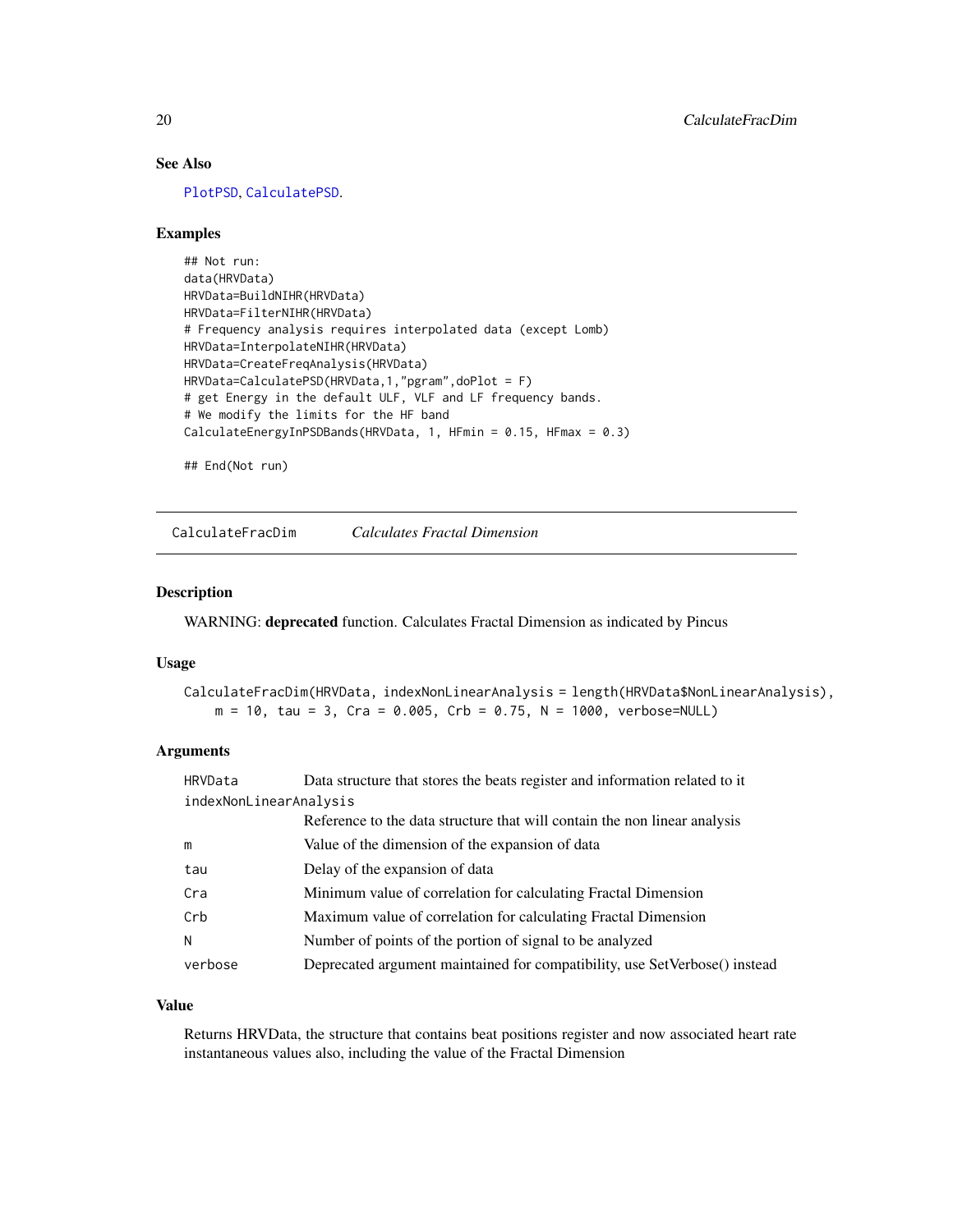# <span id="page-20-0"></span>CalculateInfDim 21

# Note

This function is **deprecated**. We suggest the use of the [CalculateCorrDim](#page-12-1) function instead, which is faster.

# Author(s)

M. Lado, A. Mendez, D. Olivieri, L. Rodriguez, X. Vila

# References

L. Rodriguez-Linares, A. Mendez, M. Lado, D. Olivieri, X. Vila, I. Gomez-Conde, "An open source tool for heart rate variability spectral analysis", Computer Methods and Programs in Biomedicine 103, 39-50, doi:10.1016/j.cmpb.2010.05.012 (2011) S. M. Pincus, "Approximate entropy as a measure of system complexity," Mathematics 88, 2297-2301 (1991)

#### See Also

[CalculateRfromCorrelation](#page-29-1) for finding r distance at which the correlation has a certain value

CalculateInfDim *Information dimension of the RR time series*

#### Description

Information dimension of the RR time series

#### Usage

```
CalculateInfDim(HRVData,
  indexNonLinearAnalysis = length(HRVData$NonLinearAnalysis),
 minEmbeddingDim = NULL, maxEmbeddingDim = NULL, timeLag = NULL,
 minFixedMass = 1e-04, maxFixedMass = 0.005, numberFixedMassPoints = 50,
  radius = 1, increasingRadiusFactor = 1.05, numberPoints = 500,
  theilerWindow = 100, doPlot = TRUE)
EstimateInfDim(HRVData,
  indexNonLinearAnalysis = length(HRVData$NonLinearAnalysis),
  regressionRange = NULL, useEmbeddings = NULL, doPlot = TRUE)
PlotInfDim(HRVData,
  indexNonLinearAnalysis = length(HRVData$NonLinearAnalysis), ...)
```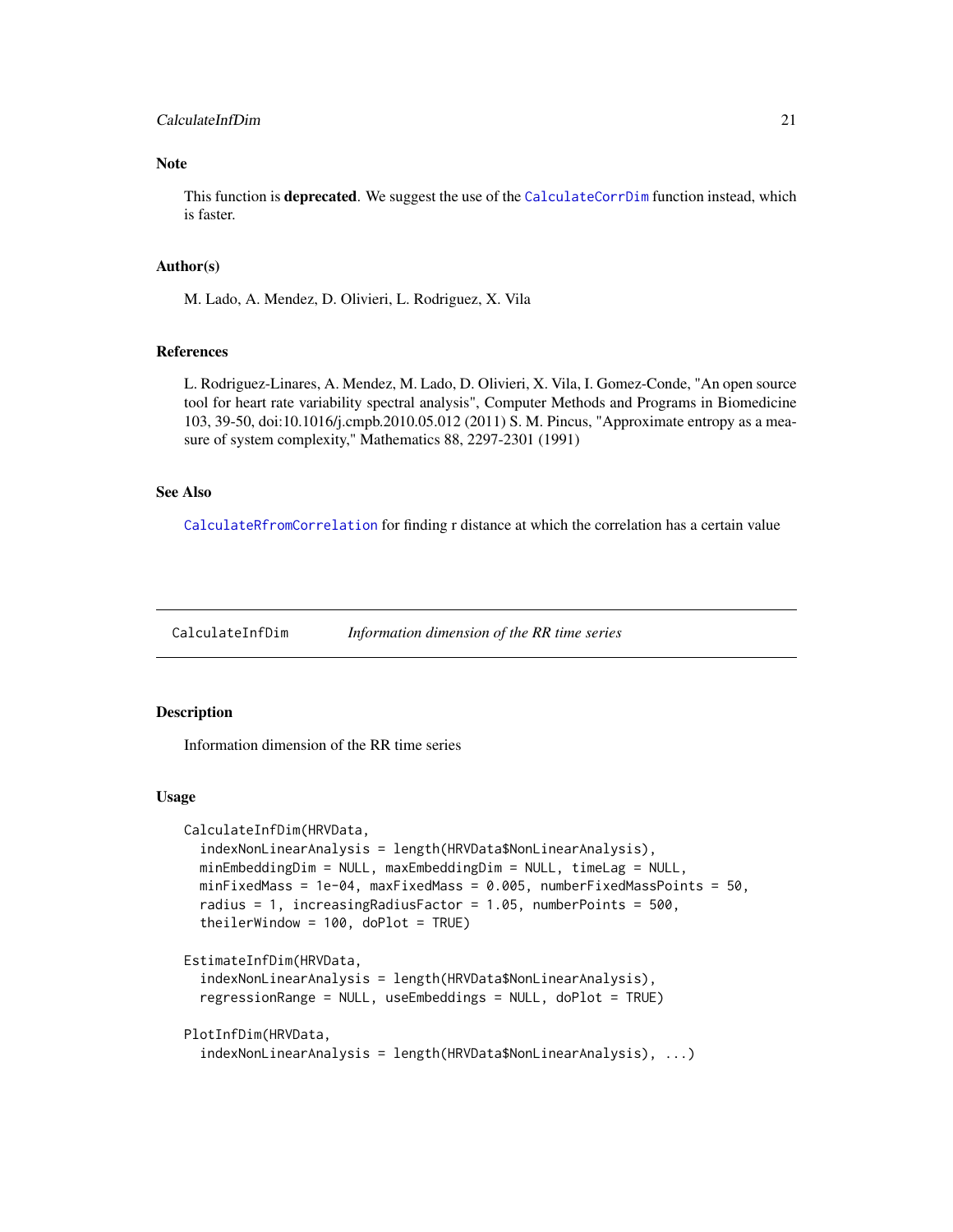# Arguments

| HRVData                | Data structure that stores the beats register and information related to it                                                                                                                                                                                                                                                   |  |
|------------------------|-------------------------------------------------------------------------------------------------------------------------------------------------------------------------------------------------------------------------------------------------------------------------------------------------------------------------------|--|
| indexNonLinearAnalysis |                                                                                                                                                                                                                                                                                                                               |  |
|                        | Reference to the data structure that will contain the nonlinear analysis.                                                                                                                                                                                                                                                     |  |
| minEmbeddingDim        |                                                                                                                                                                                                                                                                                                                               |  |
|                        | Integer denoting the minimum dimension in which we shall embed the time<br>series.                                                                                                                                                                                                                                            |  |
| maxEmbeddingDim        |                                                                                                                                                                                                                                                                                                                               |  |
|                        | Integer denoting the maximum dimension in which we shall embed the time<br>series. Thus, we shall estimate the correlation dimension between minEmbed-<br>dingDim and maxEmbeddingDim.                                                                                                                                        |  |
| timeLag                | Integer denoting the number of time steps that will be use to construct the Tak-<br>ens' vectors.                                                                                                                                                                                                                             |  |
| minFixedMass           | Minimum percentage of the total points that the algorithm shall use for the esti-<br>mation.                                                                                                                                                                                                                                  |  |
| maxFixedMass           | Maximum percentage of the total points that the algorithm shall use for the<br>estimation.                                                                                                                                                                                                                                    |  |
| numberFixedMassPoints  |                                                                                                                                                                                                                                                                                                                               |  |
|                        | The number of different fixed mass fractions between minFixedMass and max-<br>FixedMass that the algorithm will use for estimation.                                                                                                                                                                                           |  |
| radius                 | Initial radius for searching neighbour points in the phase space. Ideally, it should<br>be small enough so that the fixed mass contained in this radius is slightly greater<br>than the <i>minFixedMass</i> . However, whereas the radius is not too large (so that<br>the performance decreases) the choice is not critical. |  |
| increasingRadiusFactor |                                                                                                                                                                                                                                                                                                                               |  |
|                        | Numeric value. If no enough neighbours are found within <i>radius</i> , the radius is<br>increased by a factor <i>increasingRadiusFactor</i> until succesful. Default: 1.05.                                                                                                                                                  |  |
| numberPoints           | Number of reference points that the routine will try to use, saving computation<br>time.                                                                                                                                                                                                                                      |  |
| theilerWindow          | Integer denoting the Theiler window: Two Takens' vectors must be separated<br>by more than the ilerWindow time steps in order to be considered neighbours.<br>By using a Theiler window, we exclude temporally correlated vectors from our<br>estimations.                                                                    |  |
| doPlot                 | Logical value. If TRUE (default), a plot of the correlation sum with $q=1$ is<br>shown                                                                                                                                                                                                                                        |  |
| regressionRange        |                                                                                                                                                                                                                                                                                                                               |  |
|                        | Vector with 2 components denoting the range where the function will perform<br>linear regression                                                                                                                                                                                                                              |  |
| useEmbeddings          | A numeric vector specifying which embedding dimensions should the algorithm<br>use to compute the information dimension.                                                                                                                                                                                                      |  |
| $\cdots$               | Additional plot parameters.                                                                                                                                                                                                                                                                                                   |  |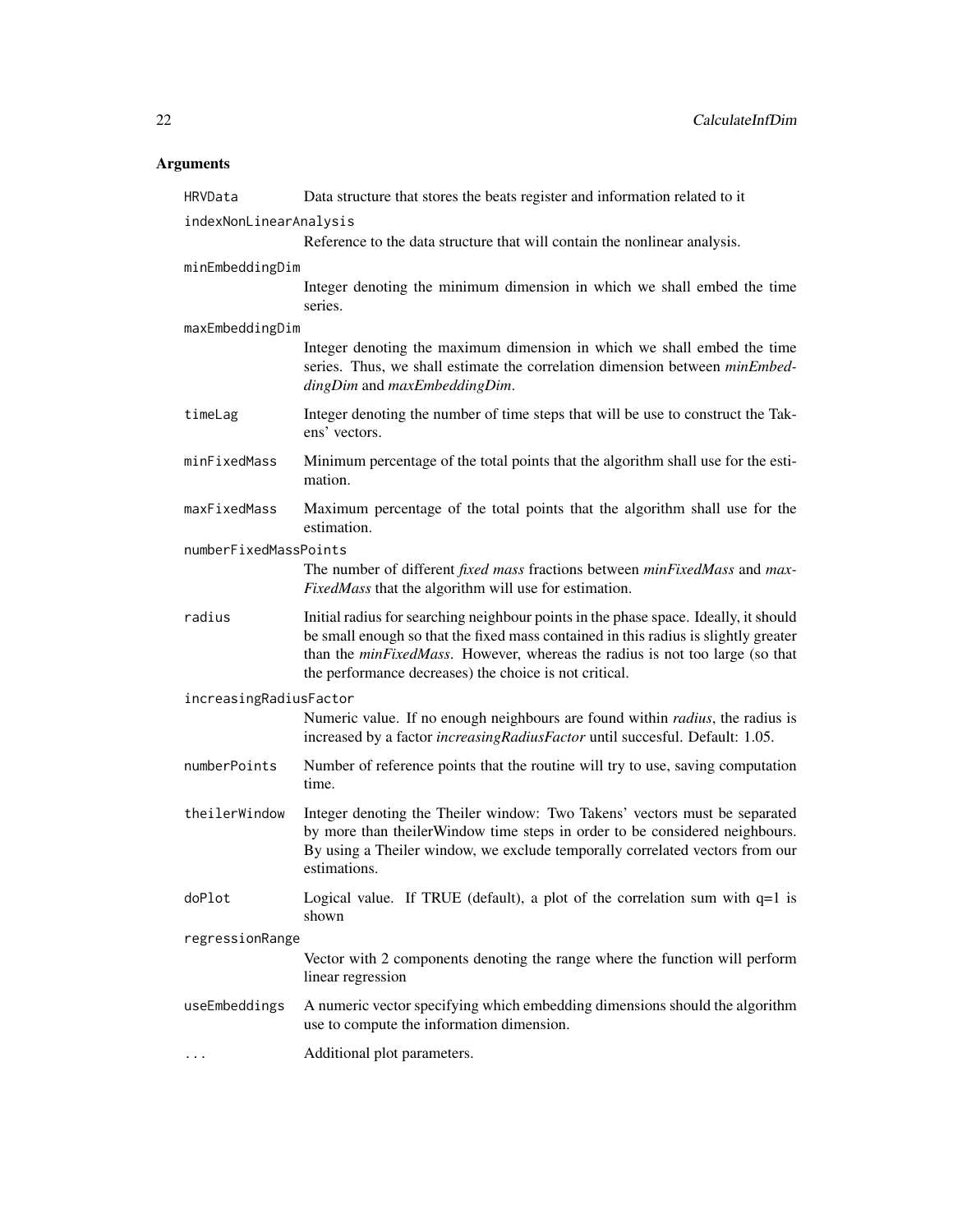#### <span id="page-22-0"></span>Details

The information dimension is a particular case of the generalized correlation dimension when setting the order  $q = 1$ . It is possible to demonstrate that the information dimension  $D_1$  may be defined as:  $D_1 = \lim_{r \to 0}$  <  $\log p(r)$  >  $/\log(r)$ . Here,  $p(r)$  is the probability of finding a neighbour in a neighbourhood of size  $r$  and  $\leq$  is the mean value. Thus, the information dimension specifies how the average Shannon information scales with the radius  $r$ .

In order to estimate  $D_1$ , the algorithm looks for the scaling behaviour of the average radius that contains a given portion (a "fixed-mass") of the total points in the phase space. By performing a linear regression of  $\log(p)$  Vs.  $\log(\langle r \rangle)$  (being p the fixed-mass of the total points), an estimate of  $D_1$  is obtained. The user should run the method for different embedding dimensions for checking if  $D_1$  saturates.

The calculations for the information dimension are heavier than those needed for the correlation dimension.

# Value

The *CalculateCorrDim* returns the *HRVData* structure containing a *infDim* object storing the results of the correlation sum (see [infDim](#page-0-0)) of the RR time series.

The *EstimateInfDim* function estimates the information dimension of the RR time series by averaging the slopes of the correlation sums with  $q=1$ . The slopes are determined by performing a linear regression over the radius' range specified in *regressionRange*.If *doPlot* is TRUE, a graphic of the regression over the data is shown. The results are returned into the *HRVData* structure, under the *NonLinearAnalysis* list.

*PlotInfDim* shows a graphics of the correlation sum with q=1.

#### Note

In order to run *EstimateInfDim*, it is necessary to have performed the correlation sum before with *ComputeInfDim*.

# References

H. Kantz and T. Schreiber: Nonlinear Time series Analysis (Cambridge university press)

#### See Also

[CalculateCorrDim](#page-12-1).

CalculateMaxLyapunov *Maximum lyapunov exponent*

#### **Description**

Functions for estimating the maximal Lyapunov exponent of the RR time series.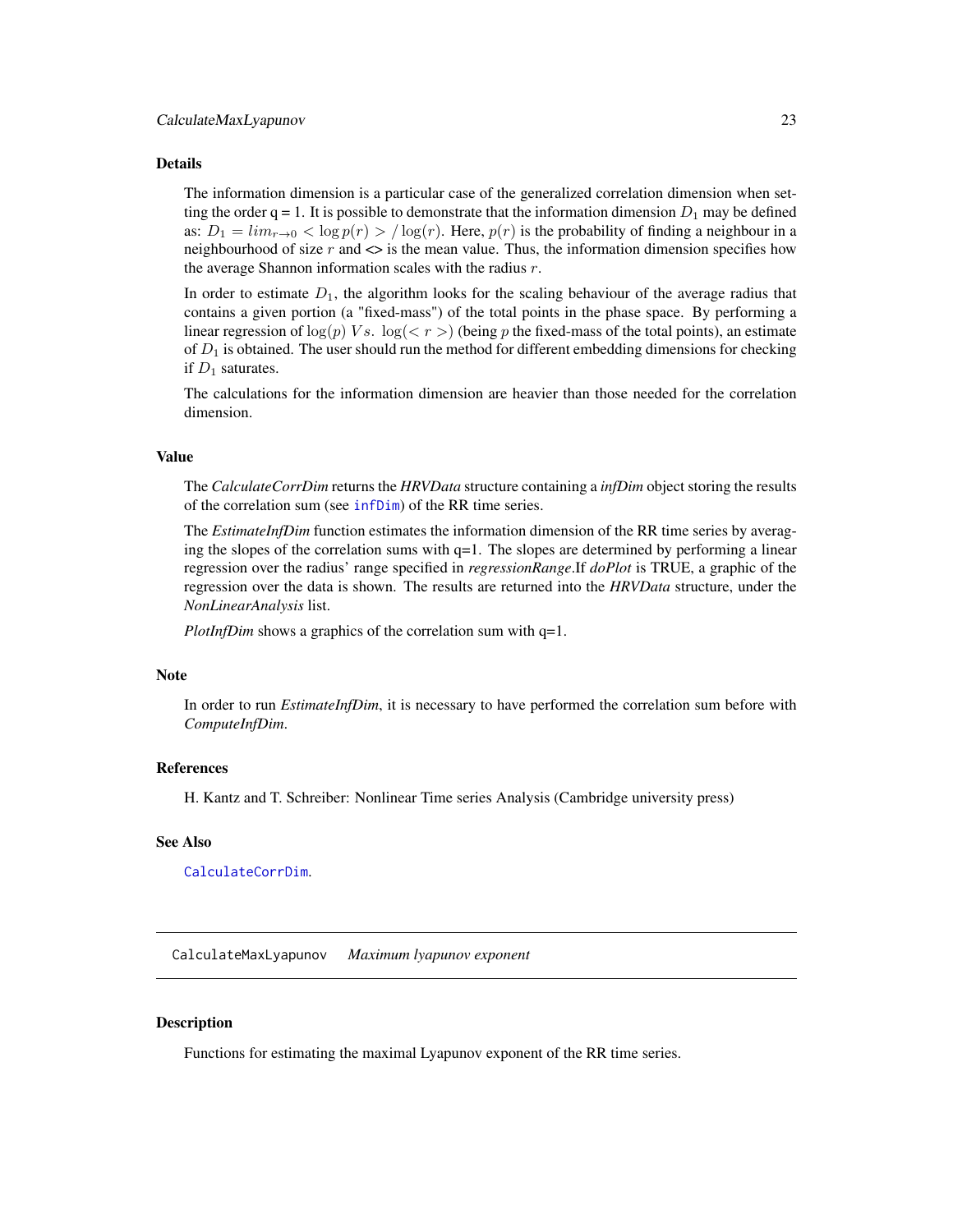# Usage

```
CalculateMaxLyapunov(HRVData,
  indexNonLinearAnalysis = length(HRVData$NonLinearAnalysis),
 minEmbeddingDim = NULL, maxEmbeddingDim = NULL, timeLag = NULL,
  radius = 2, theilerWindow = 100, minNeighs = 5, minRefPoints = 500,
 numberTimeSteps = 20, doPlot = TRUE)
```

```
EstimateMaxLyapunov(HRVData,
  indexNonLinearAnalysis = length(HRVData$NonLinearAnalysis),
  regressionRange = NULL, useEmbeddings = NULL, doPlot = TRUE)
```

```
PlotMaxLyapunov(HRVData,
  indexNonLinearAnalysis = length(HRVData$NonLinearAnalysis), ...)
```
# Arguments

| HRVData                | Data structure that stores the beats register and information related to it                                                                                                                                                                                                                        |
|------------------------|----------------------------------------------------------------------------------------------------------------------------------------------------------------------------------------------------------------------------------------------------------------------------------------------------|
| indexNonLinearAnalysis |                                                                                                                                                                                                                                                                                                    |
|                        | Reference to the data structure that will contain the nonlinear analysis                                                                                                                                                                                                                           |
| minEmbeddingDim        |                                                                                                                                                                                                                                                                                                    |
|                        | Integer denoting the minimum dimension in which we shall embed the time<br>series                                                                                                                                                                                                                  |
| maxEmbeddingDim        |                                                                                                                                                                                                                                                                                                    |
|                        | Integer denoting the maximum dimension in which we shall embed the time<br>series. Thus, we shall estimate the correlation dimension between minEmbed-<br>dingDim and maxEmbeddingDim.                                                                                                             |
| timeLag                | Integer denoting the number of time steps that will be use to construct the Tak-<br>ens' vectors. Default: timeLag = $1$                                                                                                                                                                           |
| radius                 | Maximum distance in which will look for nearby trajectories. Default: radius =<br>2                                                                                                                                                                                                                |
| theilerWindow          | Integer denoting the Theiler window: Two Takens' vectors must be separated<br>by more than <i>theilerWindow</i> time steps in order to be considered neighbours.<br>By using a Theiler window, temporally correlated vectors are excluded from the<br>estimations. Default: the ilerWindow = $100$ |
| minNeighs              | Minimum number of neighbours that a Takens' vector must have to be consid-<br>ered a reference point. Default: $minNeighs = 5$                                                                                                                                                                     |
| minRefPoints           | Number of reference points that the routine will try to use. The routine stops<br>when it finds <i>minRefPoints</i> reference points, saving computation time. Default:<br>$minRefPoints = 500$                                                                                                    |
| numberTimeSteps        |                                                                                                                                                                                                                                                                                                    |
|                        | Integer denoting the number of time steps in which the algorithm will compute<br>the divergence.                                                                                                                                                                                                   |
| doPlot                 | Logical value. If TRUE (default value), a plot of $S(t)$ Vs t is shown.                                                                                                                                                                                                                            |
| regressionRange        |                                                                                                                                                                                                                                                                                                    |
|                        | Vector with 2 components denoting the range where the function will perform<br>linear regression                                                                                                                                                                                                   |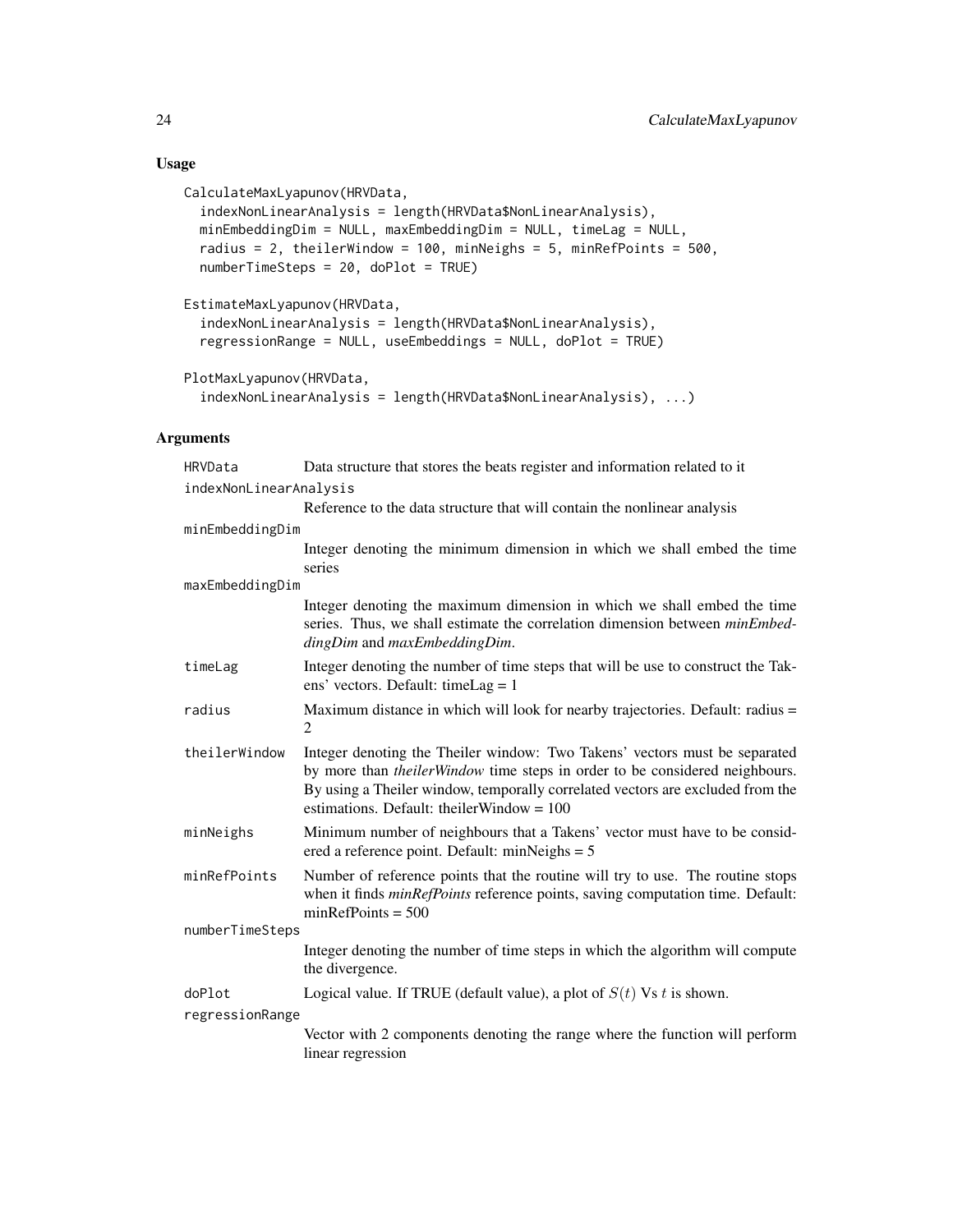|                         | use Embeddings A numeric vector specifying which embedding dimensions should the algorithm |
|-------------------------|--------------------------------------------------------------------------------------------|
|                         | use to compute the maximal Lyapunov exponent.                                              |
| $\cdot$ $\cdot$ $\cdot$ | Additional plot parameters.                                                                |

# Details

It is a well-known fact that close trajectories diverge exponentially fast in a chaotic system. The averaged exponent that determines the divergence rate is called the Lyapunov exponent (usually denoted with  $\lambda$ ). If  $\delta(0)$  is the distance between two Takens' vectors in the embedding.dimdimensional space, we expect that the distance after a time  $t$  between the two trajectories arising from this two vectors fulfills:

$$
\delta(n) \sim \delta(0) \cdot exp(\lambda \cdot t)
$$

The lyapunov exponent is estimated using the slope obtained by performing a linear regression of  $S(t) = \lambda \cdot t \sim \log(\delta(t)/\delta(0))$  on t.  $S(t)$  will be estimated by averaging the divergence of several reference points.

The user should plot  $S(t)Vst$  when looking for the maximal lyapunov exponent and, if for some temporal range  $S(t)$  shows a linear behaviour, its slope is an estimate of the maximal Lyapunov exponent per unit of time. The estimate routine allows the user to get always an estimate of the maximal Lyapunov exponent, but the user must check that there is a linear region in the  $S(t)Vst$ . If such a region does not exist, the estimation should be discarded. The user should also run the method for different embedding dimensions for checking if  $D_1$  saturates.

#### Value

The *CalculateMaxLyapunov* returns a HRVData structure containing the divergence computations of the RR time series under the *NonLinearAnalysis* list.

The *EstimateMaxLyapunov* function estimates the maximum Lyapunov exponent of the RR time series by performing a linear regression over the time steps' range specified in *regressionRange*.If *doPlot* is TRUE, a graphic of the regression over the data is shown. The results are returned into the *HRVData* structure, under the *NonLinearAnalysis* list.

*PlotMaxLyapunov* shows a graphic of the divergence Vs time

#### **Note**

This function is based on the [maxLyapunov](#page-0-0) function from the nonlinearTseries package.

In order to run *EstimateMaxLyapunov*, it is necessary to have performed the divergence computations before with *ComputeMaxLyapunov*.

#### References

Eckmann, Jean-Pierre and Kamphorst, S Oliffson and Ruelle, David and Ciliberto, S and others. Liapunov exponents from time series. Physical Review A, 34-6, 4971–4979, (1986).

Rosenstein, Michael T and Collins, James J and De Luca, Carlo J.A practical method for calculating largest Lyapunov exponents from small data sets. Physica D: Nonlinear Phenomena, 65-1, 117–134, (1993).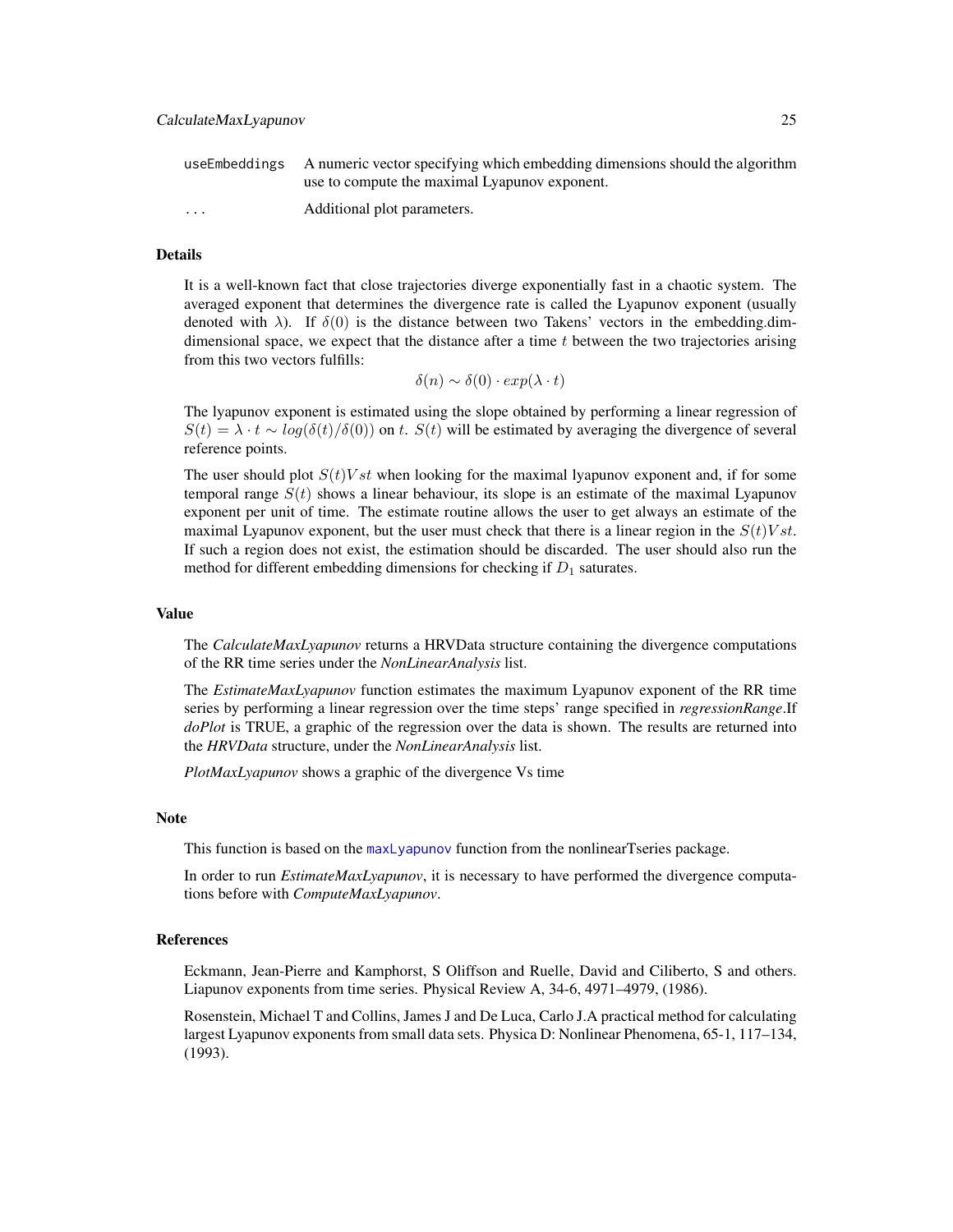# See Also

[maxLyapunov](#page-0-0)

# Examples

```
## Not run:
# ...
hrv.data = CreateNonLinearAnalysis(hrv.data)
hrv.data = CalculateMaxLyapunov(hrv.data,indexNonLinearAnalysis=1,
                                 minEmbeddingDim=5,
                                 maxEmbeddingDim = 5,
                                 timeLag=1,radius=10,
                                 theilerWindow=100, doPlot=FALSE)
PlotMaxLyapunov(hrv.data,indexNonLinearAnalysis=1)
hrv.data = EstimateMaxLyapunov(hrv.data,indexNonLinearAnalysis=1,
                               regressionRange=c(1,10))
```
## End(Not run)

CalculatePowerBand *Calculates power per band*

# Description

Calculates power of the heart rate signal at ULF, VLF, LF and HF bands

#### Usage

```
CalculatePowerBand(HRVData,
```

```
indexFreqAnalysis = length(HRVData$FreqAnalysis),
size, shift, sizesp = NULL, scale = "linear",
ULFmin = 0, ULFmax = 0.03,
VLFmin = 0.03, VLFmax = 0.05,
LFmin = 0.05, LFmax = 0.15,
HFmin = 0.15, HFmax = 0.4,
type = c("fourier", "wavelet"), wavelet = "d4",
bandtolerance = 0.01, relative = FALSE,
verbose = NULL)
```
# Arguments

| HRVData           | Data structure that stores the beats register and information related to it |  |
|-------------------|-----------------------------------------------------------------------------|--|
| indexFregAnalysis |                                                                             |  |
|                   | Reference to the data structure that will contain the variability analysis  |  |
| size              | Size of window for calculations (seconds)                                   |  |
| shift             | Displacement of window for calculations (seconds)                           |  |

<span id="page-25-0"></span>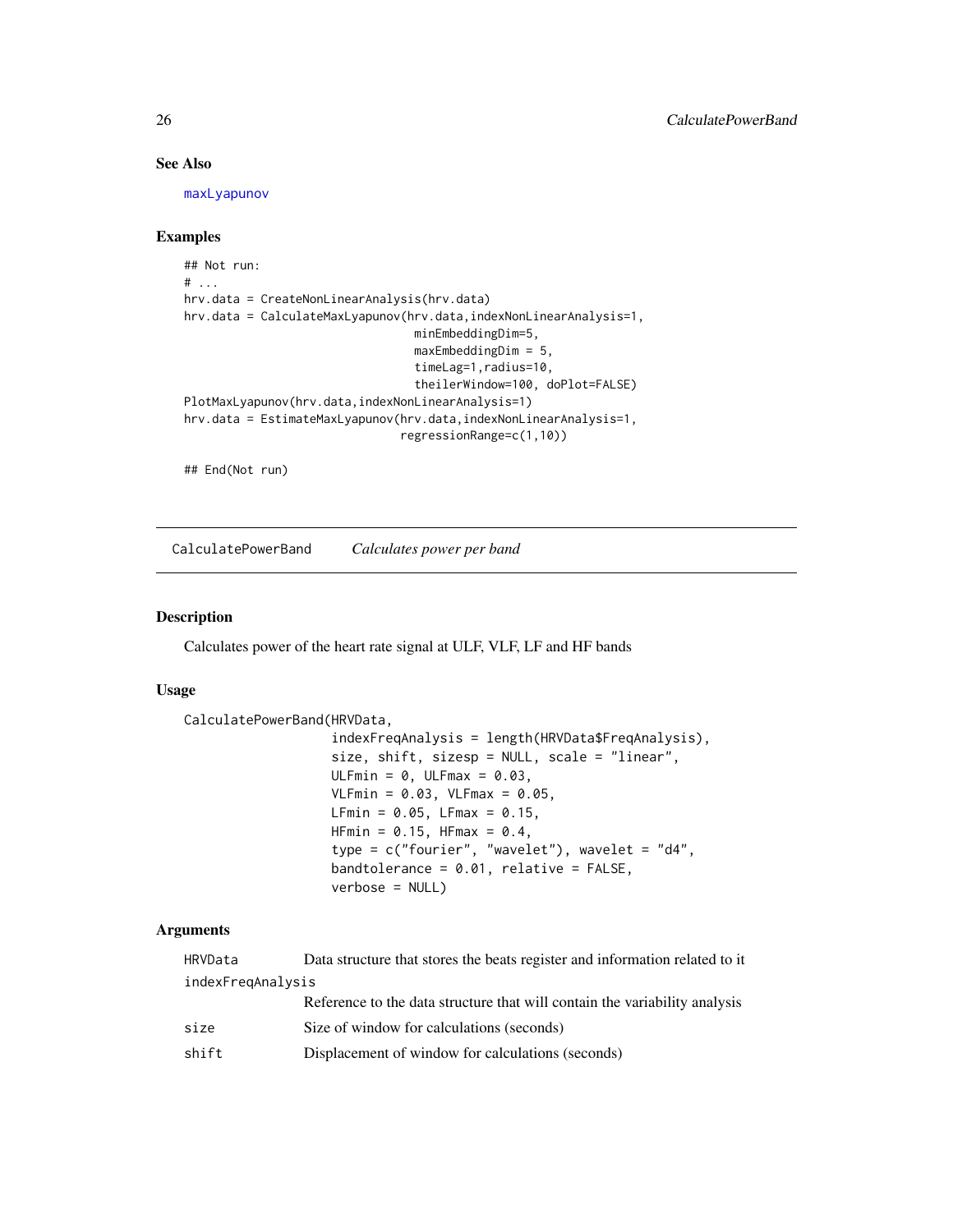# CalculatePowerBand 27

| sizesp        | Points for calculation (zero padding). If the user does not specify it, the function<br>estimates a propper value.                                                                                                                                                                                                                                                                                                                                                                                                                                                                                                                                             |
|---------------|----------------------------------------------------------------------------------------------------------------------------------------------------------------------------------------------------------------------------------------------------------------------------------------------------------------------------------------------------------------------------------------------------------------------------------------------------------------------------------------------------------------------------------------------------------------------------------------------------------------------------------------------------------------|
| ULFmin        | Lower limit ULF band                                                                                                                                                                                                                                                                                                                                                                                                                                                                                                                                                                                                                                           |
| <b>ULFmax</b> | Upper limit ULF band                                                                                                                                                                                                                                                                                                                                                                                                                                                                                                                                                                                                                                           |
| VLFmin        | Lower limit VLF band                                                                                                                                                                                                                                                                                                                                                                                                                                                                                                                                                                                                                                           |
| VLFmax        | Upper limit VLF band                                                                                                                                                                                                                                                                                                                                                                                                                                                                                                                                                                                                                                           |
| LFmin         | Lower limit LF band                                                                                                                                                                                                                                                                                                                                                                                                                                                                                                                                                                                                                                            |
| LFmax         | Upper limit LF band                                                                                                                                                                                                                                                                                                                                                                                                                                                                                                                                                                                                                                            |
| HFmin         | Lower limit HF band                                                                                                                                                                                                                                                                                                                                                                                                                                                                                                                                                                                                                                            |
| <b>HFmax</b>  | Upper limit HF band                                                                                                                                                                                                                                                                                                                                                                                                                                                                                                                                                                                                                                            |
| scale         | Deprecated argument                                                                                                                                                                                                                                                                                                                                                                                                                                                                                                                                                                                                                                            |
| verbose       | Deprecated argument maintained for compatibility, use SetVerbose() instead                                                                                                                                                                                                                                                                                                                                                                                                                                                                                                                                                                                     |
| type          | Type of analysis used to calculate the spectrogram. Possible options are "fourier"<br>or "wavelet"                                                                                                                                                                                                                                                                                                                                                                                                                                                                                                                                                             |
| wavelet       | Mother wavelet used to calculate the spectrogram when a wavelet-based analy-<br>sis is performed. The available wavelets are: "haar" wavelet; least asymmetric<br>Daubechies wavelets of width 8 ("la8"), 16 ("la16") and 20 ("la20") samples;<br>extremal phase Daubechies of width 4 ("d4"), 6 ("d6"), 8 ("d8") and 16 ("d16")<br>samples; best localized wavelets of width 14 ("bl14") and 20 ("bl20") samples;<br>Fejer-Korovkin wavelets of width 4 ("fk4"), 6 ("fk6"), 8 ("fk8"), 14 ("fk14")<br>and 22 ("fk22") samples; minimum bandwidth wavelets of width 4 ("mb4"), 8<br>("mb8"), 16 ("mb16") and 24 ("mb24"); and the biorthogonal wavelet "bs3.1" |
| bandtolerance | Maximum error allowed when a wavelet-based analysis is performed. It can be<br>specified as a absolute or a relative error depending on the "relative" parameter<br>value                                                                                                                                                                                                                                                                                                                                                                                                                                                                                      |
| relative      | Logic value specifying which kind of bandtolerance shall be used (relative or<br>absolute). The relative tolerance takes into account the width of each of the<br>intervals of interest.                                                                                                                                                                                                                                                                                                                                                                                                                                                                       |

# Value

Returns HRVData, the structure that contains beat positions register, associated heart rate instantaneous values, filtered heart rate signal equally spaced, and the analysis structure including spectral power at different bands of the heart rate signal

# Note

An example including all the necessary steps to obtain the power bands of a wfdb register is giving below:

```
##Reading a wfdb register and storing into a data structure:
md = CreateHRVData(Verbose = TRUE)
md = LoadBeatWFDB(md, RecordName = "register_name",
RecordPath = "register_path")
```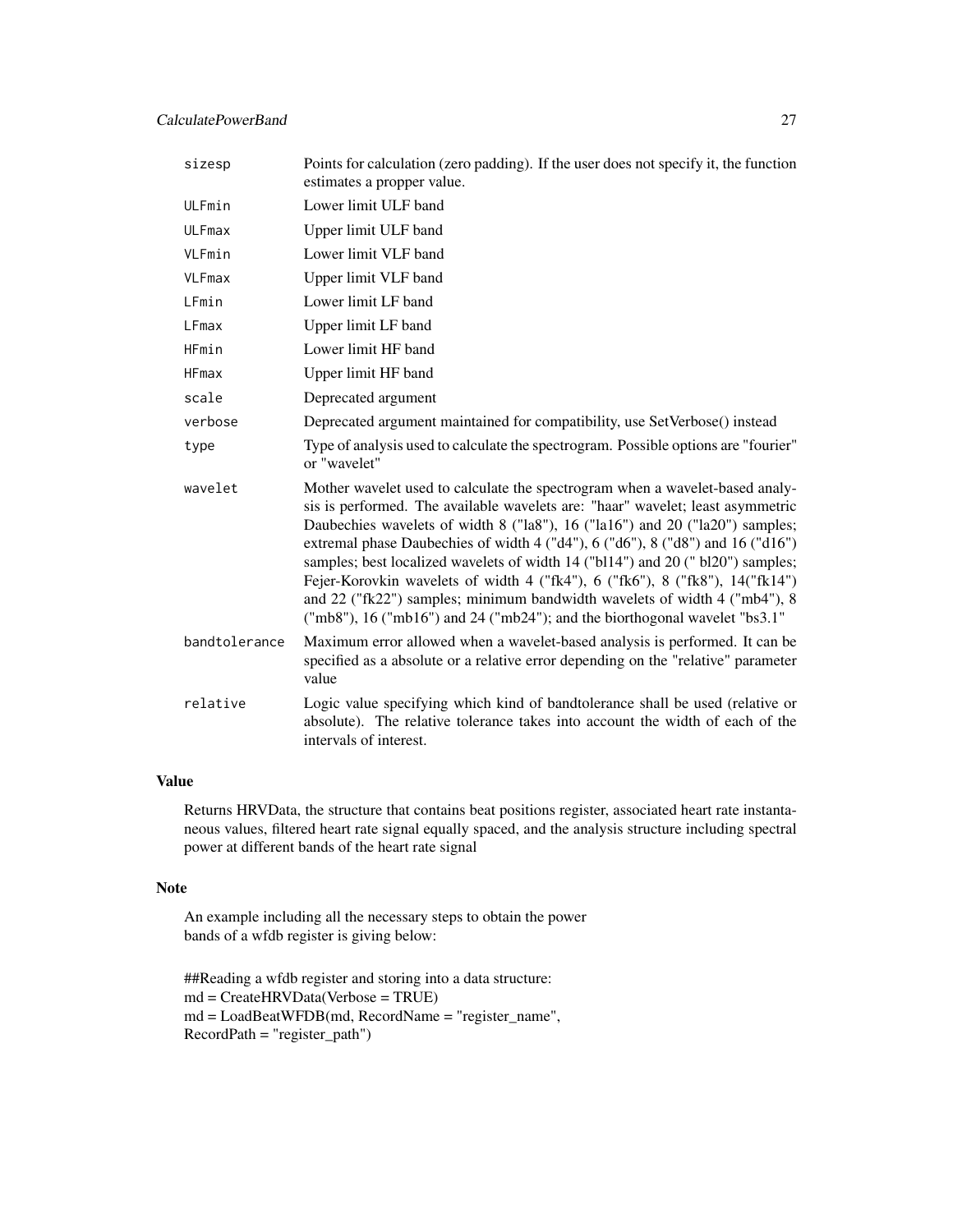```
##Calculating heart rate signal:
md = BuildNIHR(md)
```
##Filtering heart rate signal: md = FilterNIHR(md)

##Interpolating heart rate signal:  $md = InterpolateNIHR(md)$ 

##Calculating spectrogram and power per band using fourier analysis: md = CreateFreqAnalysis(md) md = CalculatePowerBand(md, indexFreqAnalysis = 1, size = 120,  $\text{shift} = 10, \text{ sizesp} = 1024)$ 

##Calculating spectrogram and power per band using wavelet analysis: md = CreateFreqAnalysis(md) md = CalculatePowerBand(md, indexFreqAnalysis = 2, type="wavelet", wavelet="la8",bandtolerance=0.0025)

# Author(s)

M. Lado, A. Mendez, D. Olivieri, L. Rodriguez, X. Vila

#### References

L. Rodriguez-Linares, L., A.J. Mendez, M.J. Lado, D.N. Olivieri, X.A. Vila, and I. Gomez-Conde, "An open source tool for heart rate variability spectral analysis", Computer Methods and Programs in Biomedicine 103(1):39-50, july 2011.

<span id="page-27-1"></span>CalculatePSD *Spectral Density Estimation*

# Description

Estimate the Power Spectral Density (PSD) of the RR time series.

# Usage

```
CalculatePSD(HRVData, indexFreqAnalysis = length(HRVData$FreqAnalysis),
  method = c("pgram", "ar", "lomb"), doPlot = T, ...)
```
<span id="page-27-0"></span>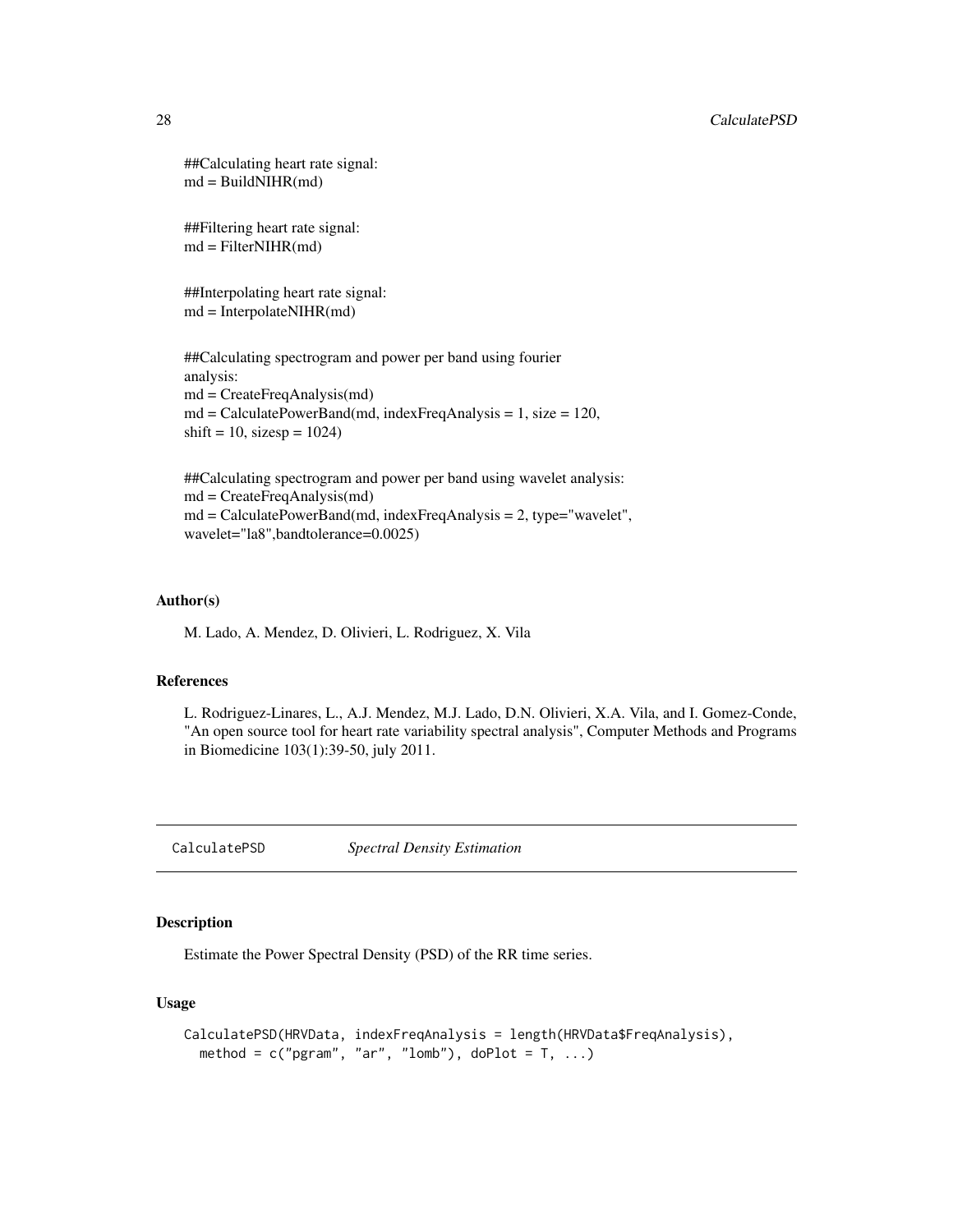# CalculatePSD 29

#### **Arguments**

| HRVData           | Data structure that stores the beats register and information related to it.                                                       |  |
|-------------------|------------------------------------------------------------------------------------------------------------------------------------|--|
| indexFregAnalysis |                                                                                                                                    |  |
|                   | An integer referencing the data structure that will contain the frequency analysis.                                                |  |
| method            | String specifying the method used to estimate the spectral density. Allowed<br>methods are "pgram" (the default), "ar" and "lomb". |  |
| doPlot            | Plot the periodogram?                                                                                                              |  |
| $\ddotsc$         | Further arguments to specific PSD estimation methods or PlotPSD.                                                                   |  |

# Details

The "pgram" and "ar" methods use the [spec.pgram](#page-0-0) and [spec.ar](#page-0-0) functions. Thus, the same arguments used in [spec.pgram](#page-0-0) or [spec.ar](#page-0-0) can be used when method is "pgram" or "ar", respectively. The "lomb" is based in the 1sp and thus it accepts the same parameters as this function.

#### Value

The *CalculatePSD* returns the *HRVData* structure containing a *periodogram* field storing and PSD estimation of the RR time series. When the "pgram" and "ar" methods are used the *periodogram* field is an object of class "spec". If "lomb" is used, the *periodogram* field is just a list. In any case the *periodogram* field will contain:

- freq: vector of frequencies at which the spectral density is estimated.
- spec: spectral density estimation
- series: name of the series
- method: method used to calculate the spectrum

# See Also

# [spectrum](#page-0-0), [PlotPSD](#page-67-1).

#### Examples

```
## Not run:
data(HRVData)
HRVData=BuildNIHR(HRVData)
HRVData=FilterNIHR(HRVData)
# Frequency analysis requires interpolated data (except Lomb)
HRVData=InterpolateNIHR(HRVData)
# Create a different freqAnalysis for each method
HRVData=CreateFreqAnalysis(HRVData)
HRVData=CalculatePSD(HRVData,1,"pgram",doPlot = F)
HRVData=CreateFreqAnalysis(HRVData)
```

```
HRVData=CalculatePSD(HRVData,2,"pgram",spans=9, doPlot = F)
```

```
HRVData=CreateFreqAnalysis(HRVData)
HRVData=CalculatePSD(HRVData,3,"ar",doPlot = F)
```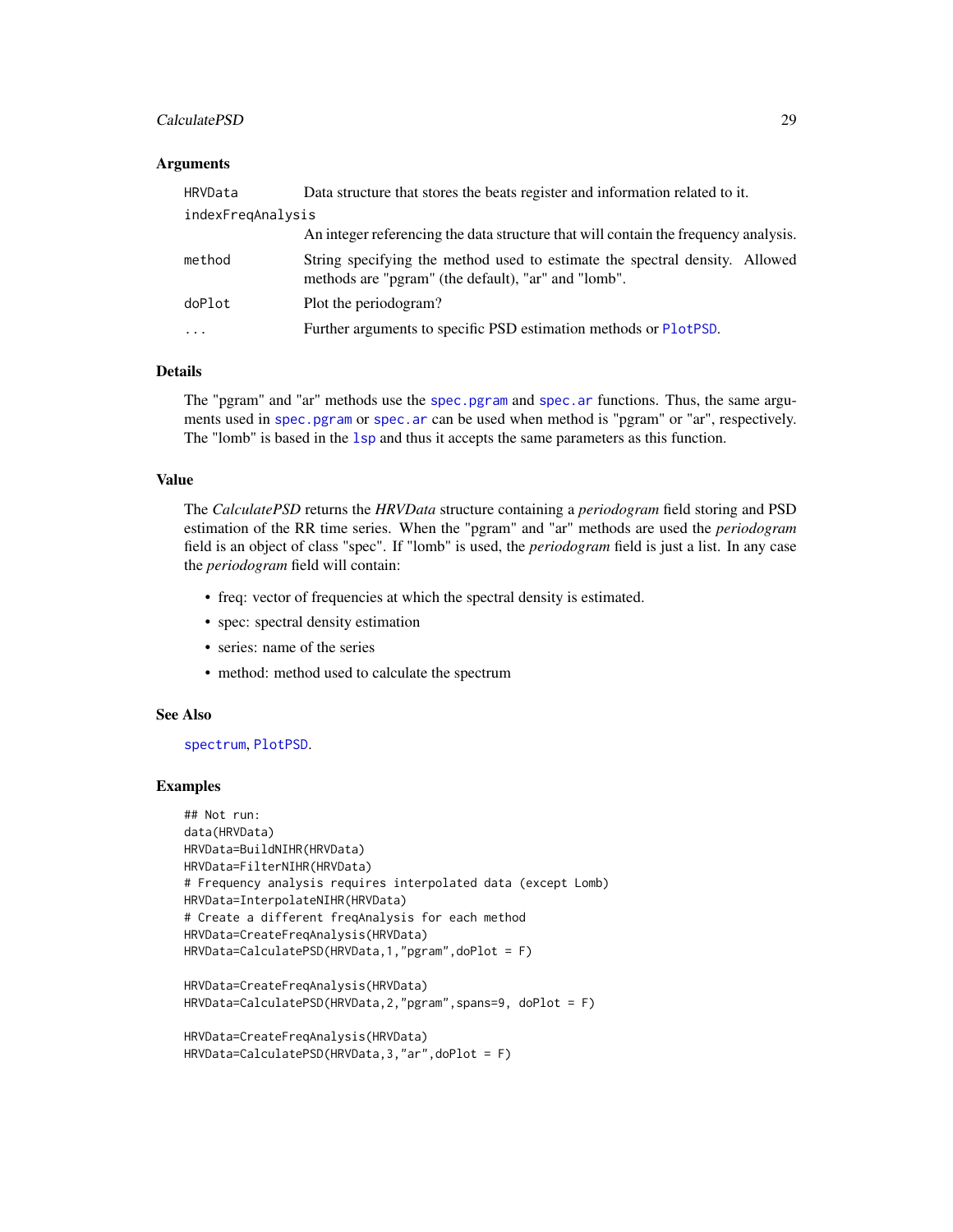```
HRVData=CreateFreqAnalysis(HRVData)
HRVData=CalculatePSD(HRVData,4,"lomb",doPlot = F)
# Plot the results
layout(matrix(c(1,2,3,4), 2, 2, byrow = TRUE))PlotPSD(HRVData,1)
PlotPSD(HRVData,2)
PlotPSD(HRVData,3)
PlotPSD(HRVData,4)
```

```
## End(Not run)
```
<span id="page-29-1"></span>CalculateRfromCorrelation

*Calculates ra and rb from Correlation*

#### Description

WARNING: deprecated function. Calculates ra and rb distances that verify that their correlation values are Cra and Crb

# Usage

CalculateRfromCorrelation(HRVData, Data, m, tau, Cra, Crb)

# Arguments

| HRVData | Data structure that stores the beats register and information related to it |
|---------|-----------------------------------------------------------------------------|
| Data    | Portion of HRVData to be analyzed                                           |
| m       | Value of the dimension of the expansion of data                             |
| tau     | Delay of the expansion of data                                              |
| Cra     | Minimum value of correlation for calculating Fractal Dimension              |
| Crb     | Maximum value of correlation for calculating Fractal Dimension              |

# Value

Returns a 2 by 2 matrix containing ra and rb distance in the first row and their exact correlation values in the second row

# Note

This function is used in the [CalculateFracDim](#page-19-1) function, which is **deprecated**. We suggest the use of the [CalculateCorrDim](#page-12-1) function instead of [CalculateFracDim](#page-19-1).

# Author(s)

M. Lado, A. Mendez, D. Olivieri, L. Rodriguez, X. Vila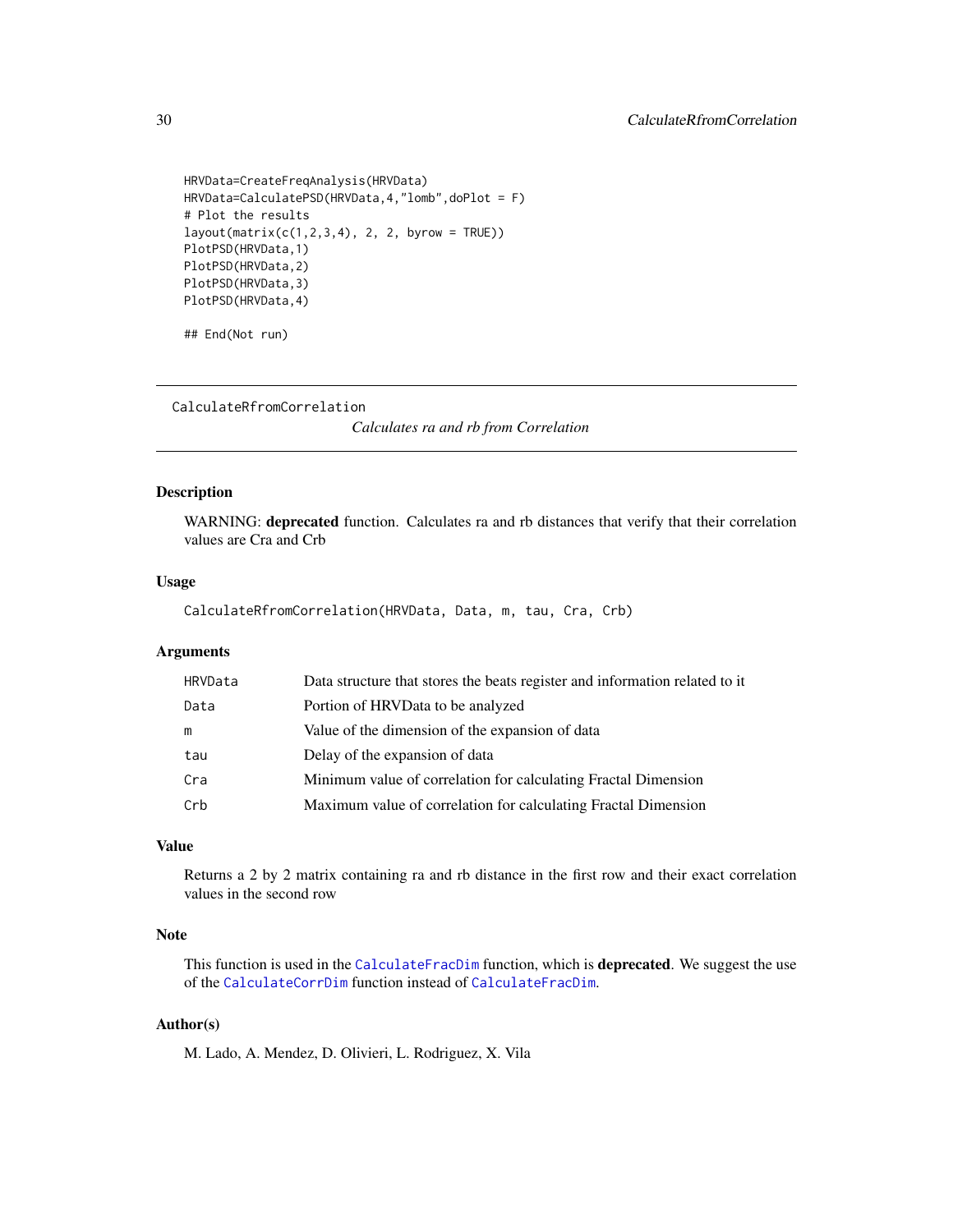# <span id="page-30-0"></span>CalculateSampleEntropy 31

# References

L. Rodriguez-Linares, L., A.J. Mendez, M.J. Lado, D.N. Olivieri, X.A. Vila, and I. Gomez-Conde, "An open source tool for heart rate variability spectral analysis", Computer Methods and Programs in Biomedicine 103(1):39-50, july 2011. S. M. Pincus, "Approximate entropy as a measure of system complexity," Mathematics 88, 2297-2301 (1991)

# See Also

[CalculateFracDim](#page-19-1)

<span id="page-30-1"></span>CalculateSampleEntropy

*Sample Entropy (also known as Kolgomorov-Sinai Entropy)*

# Description

These functions measure the complexity of the RR time series. Large values of the Sample Entropy indicate high complexity whereas that smaller values characterize more regular signals.

# Usage

```
CalculateSampleEntropy(HRVData,
  indexNonLinearAnalysis = length(HRVData$NonLinearAnalysis), doPlot = TRUE)
EstimateSampleEntropy(HRVData,
  indexNonLinearAnalysis = length(HRVData$NonLinearAnalysis),
  regressionRange = NULL, useEmbeddings = NULL, doPlot = TRUE)
PlotSampleEntropy(HRVData,
```

```
indexNonLinearAnalysis = length(HRVData$NonLinearAnalysis), ...)
```
# Arguments

| HRVData                | Data structure that stores the beats register and information related to it                                       |  |
|------------------------|-------------------------------------------------------------------------------------------------------------------|--|
| indexNonLinearAnalysis |                                                                                                                   |  |
|                        | Reference to the data structure that will contain the nonlinear analysis                                          |  |
| doPlot                 | Logical value. If TRUE (default), a plot of the correlation sum is shown                                          |  |
| regressionRange        |                                                                                                                   |  |
|                        | Vector with 2 components denoting the range where the function will perform<br>linear regression                  |  |
| useEmbeddings          | A numeric vector specifying which embedding dimensions should the algorithm<br>use to compute the sample entropy. |  |
| $\cdot$                | Additional plot parameters.                                                                                       |  |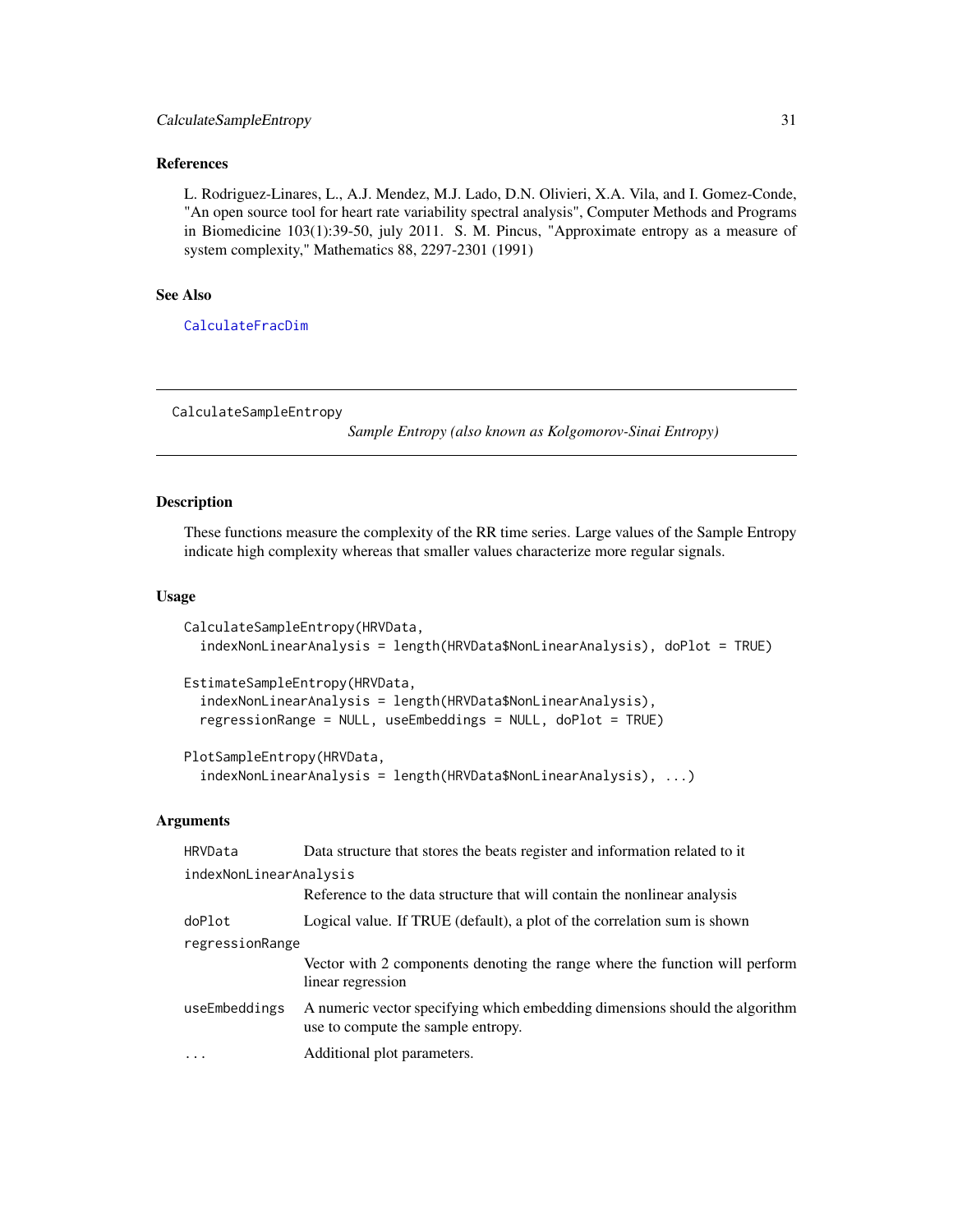#### Details

The sample entropy is computed using:

$$
h_q(m,r) = \log(C_q(m,r)/C_q(m+1,r))
$$

where  $m$  is the embedding dimension and  $r$  is the radius of the neighbourhood. When computing the correlation dimensions we use the linear regions from the correlation sums in order to do the estimates. Similarly, the sample entropy  $h_q(m, r)$  should not change for both various *m* and *r*.

#### Value

The *CalculateSampleEntropy* returns a HRVData structure containing the sample entropy computations of the RR time series under the *NonLinearAnalysis* list.

The *EstimateSampleEntropy* function estimates the sample entropy of the RR time series by performing a linear regression over the radius' range specified in *regressionRange*. If *doPlot* is TRUE, a graphic of the regression over the data is shown. In order to run *EstimateSampleEntropy*, it is necessary to have performed the sample entropy computations before with *ComputeSampleEntropy*. The results are returned into the *HRVData* structure, under the *NonLinearAnalysis* list.

*PlotSampleEntropy* shows a graphic of the sample entropy computations.

#### **Note**

In order to run this functions, it is necessary to have used the *CalculateCorrDim* function.

This function is based on the [sampleEntropy](#page-0-0) function from the nonlinearTseries package.

#### References

H. Kantz and T. Schreiber: Nonlinear Time series Analysis (Cambridge university press)

# See Also

[sampleEntropy](#page-0-0)

#### Examples

```
## Not run:
# ...
hrv.data = CreateNonLinearAnalysis(hrv.data)
hrv.data = CalculateCorrDim(hrv.data,indexNonLinearAnalysis=1,minEmbeddingDim=2,
                            maxEmbeddingDim=8,timeLag=1,minRadius=1,maxRadius=15,
                            pointsRadius=20,theilerWindow=10,corrOrder=2,doPlot=FALSE)
hrv.data = CalculateSampleEntropy(hrv.data,indexNonLinearAnalysis=1,doPlot=FALSE)
PlotSampleEntropy(hrv.data,indexNonLinearAnalysis=1)
hrv.data = EstimateSampleEntropy(hrv.data,indexNonLinearAnalysis=1,regressionRange=c(6,10))
```
## End(Not run)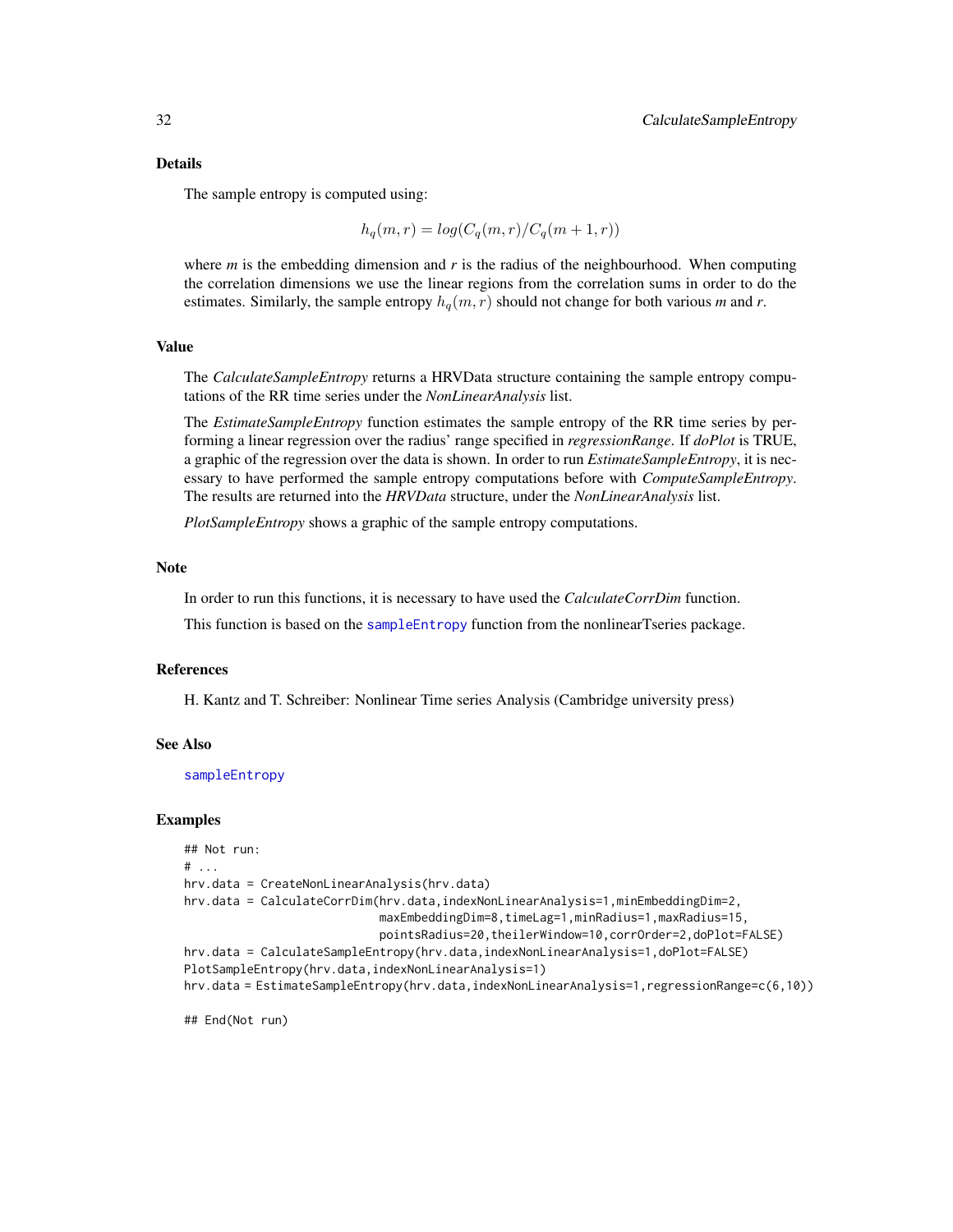<span id="page-32-0"></span>CalculateSpectrogram *Calculates the spectrogram of a signal*

#### Description

Calculates the spectrogram of the heart rate signal after filtering and interpolation in a window of a certain size

# Usage

```
CalculateSpectrogram(HRVData, size, shift, sizesp = 1024, verbose=NULL)
```
# Arguments

| HRVData | Data structure that stores the beats register and information related to it |
|---------|-----------------------------------------------------------------------------|
| size    | Size of window for calculating spectrogram (seconds)                        |
| shift   | Displacement of window for calculating spectrogram (seconds)                |
| sizesp  | Points for calculating spectrogram (zero padding)                           |
| verbose | Deprecated argument maintained for compatibility, use SetVerbose() instead  |

# Value

Returns the spectrogram of the heart rate signal

#### **Note**

An example including all the necessary steps to obtain the spectrogram of a wfdb register is giving below:

##Reading a wfdb register and storing into a data structure: md = CreateHRVData(Verbose = TRUE) md = LoadBeatWFDB(md, RecordName = "register\_name", RecordPath = "register\_path", verbose = TRUE)

```
##Calculating heart rate signal:
md = BuildNIHR(md)
```
##Filtering heart rate signal: md = FilterNIHR(md)

```
##Interpolating heart rate signal:
md = InterpolateNIHR(md)
```
##Calculating spectrogram:  $CalculateSpectrum(md, size = 120, shift = 10, sizesp = 1024)$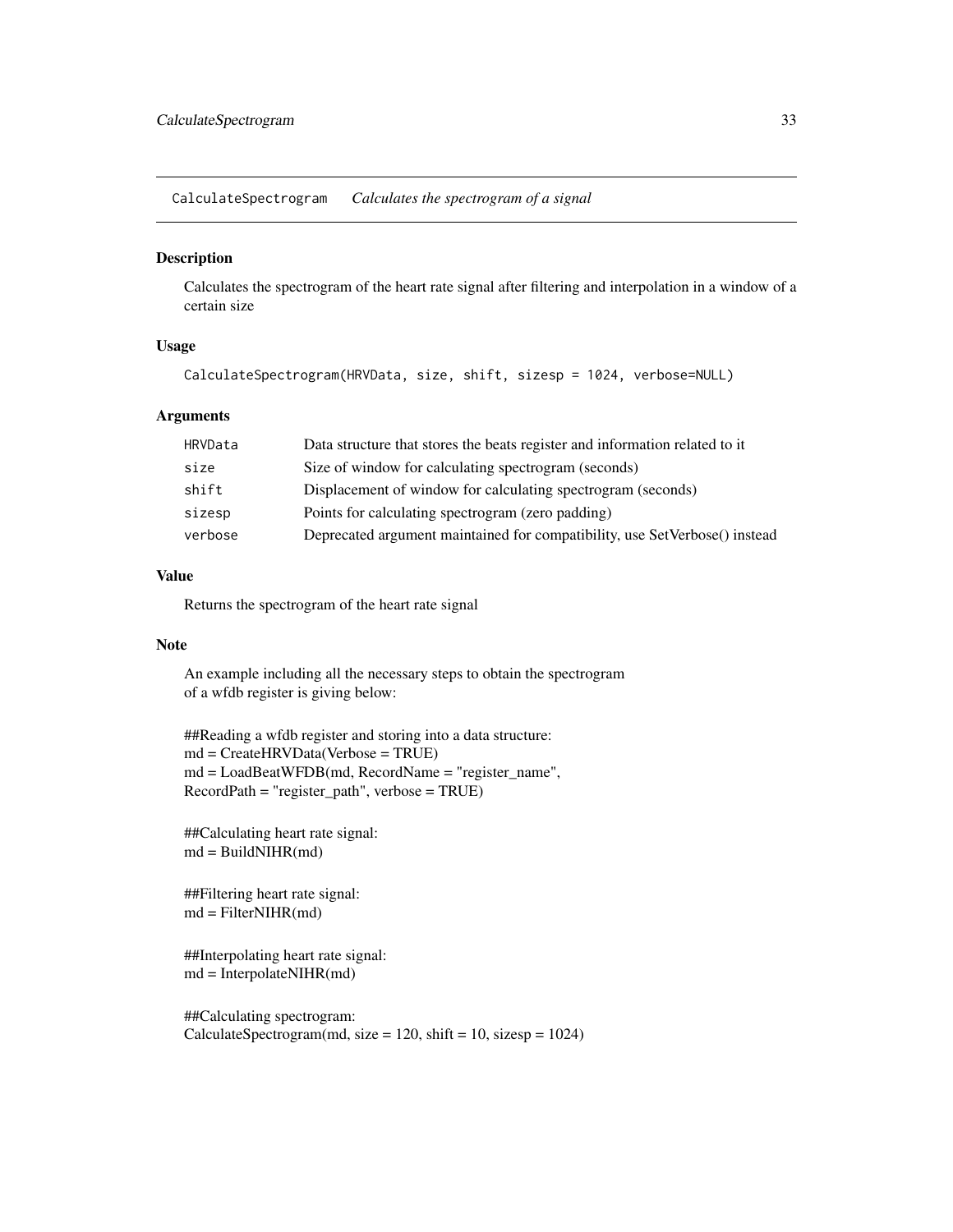#### <span id="page-33-0"></span>Author(s)

M. Lado, A. Mendez, D. Olivieri, L. Rodriguez, X. Vila

# References

L. Rodriguez-Linares, A. Mendez, M. Lado, D. Olivieri, X. Vila, I. Gomez-Conde, "An open source tool for heart rate variability spectral analysis", Computer Methods and Programs in Biomedicine 103, 39-50, doi:10.1016/j.cmpb.2010.05.012 (2011)

CalculateTimeLag *Estimate an appropiate time lag for the Takens' vectors*

# Description

Given a time series (timeSeries), an embedding dimension (m) and a time lag (timeLag), the  $n^{th}$ Takens' vector is defined as

 $T[n] = timeSeries[n], timeSeries[n + timeLag],...timeSeries[n + m * timeLag].$ 

This function estimates an appropiate time lag by using the autocorrelation or the average mutual information (AMI) function.

# Usage

```
CalculateTimeLag(HRVData, technique = c("acf", "ami"),
  method = c("first.e.decay", "first.zero", "first.minimum", "first.value"),
  value = 1/exp(1), lagMax = NULL, doPlot = TRUE, ...)
```
#### Arguments

| HRVData   | Data structure that stores the beats register and information related to it.                                                                                              |
|-----------|---------------------------------------------------------------------------------------------------------------------------------------------------------------------------|
| technique | The technique that we shall use to estimate the time lag. Allowed values are<br>" <i>acf</i> " and " <i>ami</i> ".                                                        |
| method    | The method that we shall use to select the time lag (see the Details section).<br>Available methods are "first.zero", "first.e.decay", "first.minimum" and "first.value". |
| value     | Numeric value indicating the value that the autocorrelation/AMI function must<br>cross in order to select the time lag. It is used only with the "first.value" method.    |
| lagMax    | Maximum lag at which to calculate the acf/AMI.                                                                                                                            |
| doPlot    | Logical value. If TRUE (default value), a plot of the autocorrelation/AMI func-<br>tion is shown.                                                                         |
| $\cdots$  | Additional parameters for the $acf$ or the <i>mutuall nformation</i> functions (see mutual Information).                                                                  |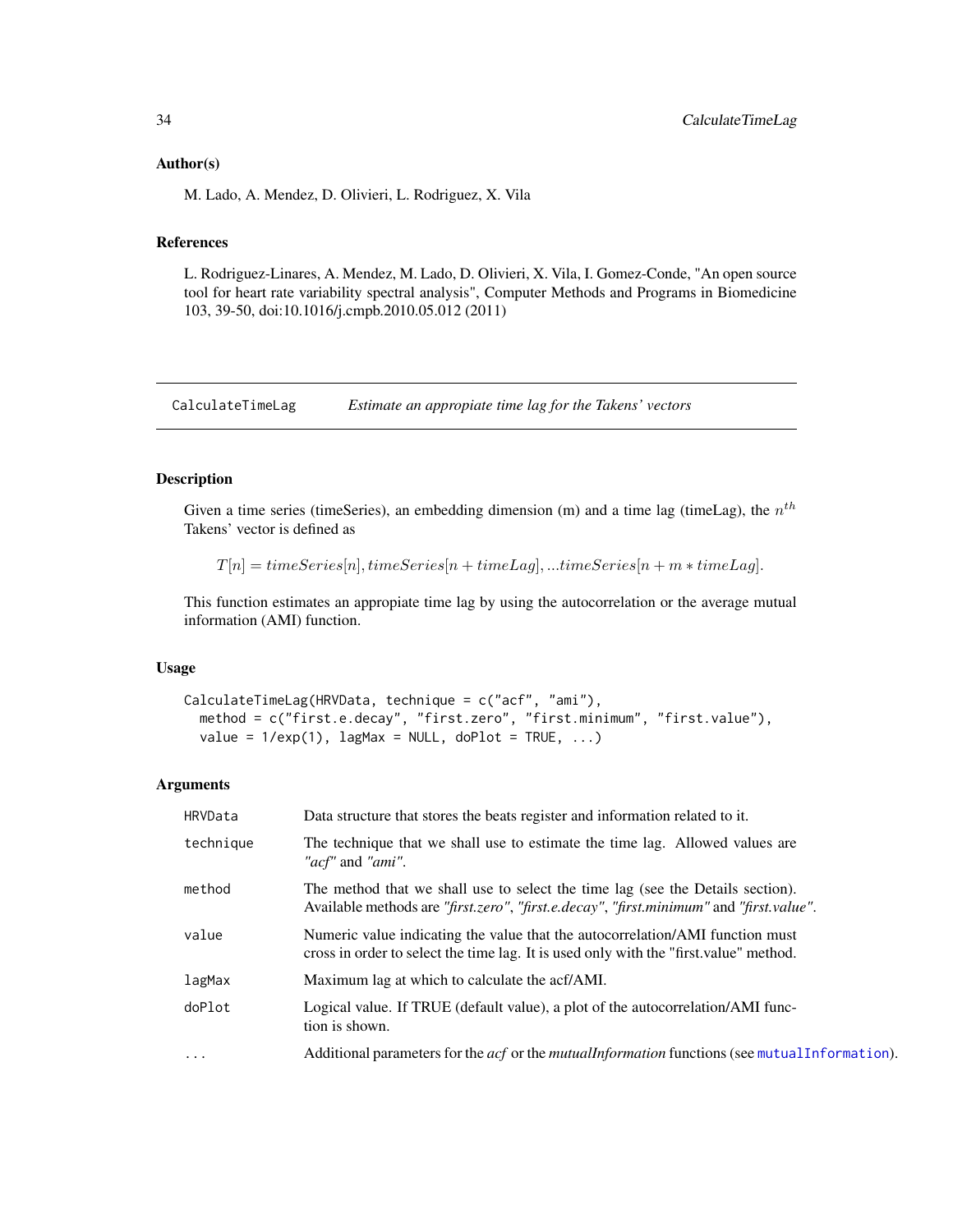#### Details

A basic criteria for estimating a proper time lag is based on the following reasoning: if the time lag used to build the Takens' vectors is too small, the coordinates will be too highly temporally correlated and the embedding will tend to cluster around the diagonal in the phase space. If the time lag is chosen too large, the resulting coordinates may be almost uncorrelated and the resulting embedding will be very complicated. Thus, the autocorrelation function can be used for estimating an appropiate time lag of a time series. However, it must be noted that the autocorrelation is a linear statistic, and thus it does not take into account nonlinear dynamical correlations. To take into account nonlinear correlations the average mutual information (AMI) can be used. Independently of the technique used to compute the correlation, the time lag can be selected in a variety of ways:

- Select the time lag where the autocorrelation/AMI function decays to 0 (*first.zero* method). This method is not appropriate for the AMI function, since it only takes positive values.
- Select the time lag where the autocorrelation/AMI function decays to 1/e of its value at zero (*first.e.decay* method).
- Select the time lag where the autocorrelation/AMI function reaches its first minimum (*first.minimum* method).
- Select the time lag where the autocorrelation/AMI function decays to the value specified by the user (*first.value* method and *value* parameter).

# Value

The estimated time lag.

# Note

If the autocorrelation/AMI function does not cross the specifiged value, an error is thrown. This may be solved by increasing the lag.max or selecting a higher value to which the autocorrelation/AMI function may decay.

This function is based on the [timeLag](#page-0-0) function from the nonlinearTseries package.

# References

H. Kantz and T. Schreiber: Nonlinear Time series Analysis (Cambridge university press)

# See Also

[timeLag](#page-0-0),[mutualInformation](#page-0-0) .

# Examples

```
## Not run:
data(HRVProcessedData)
HRVData = HRVProcessedData
HRVData = SetVerbose(HRVData,T)
timeLag = CalculateTimeLag(HRVData, technique = "ami")
embeddingDim = CalculateEmbeddingDim(HRVData,
                                     timeLag = timeLag,
                                     maxEmbeddingDim = 15)
```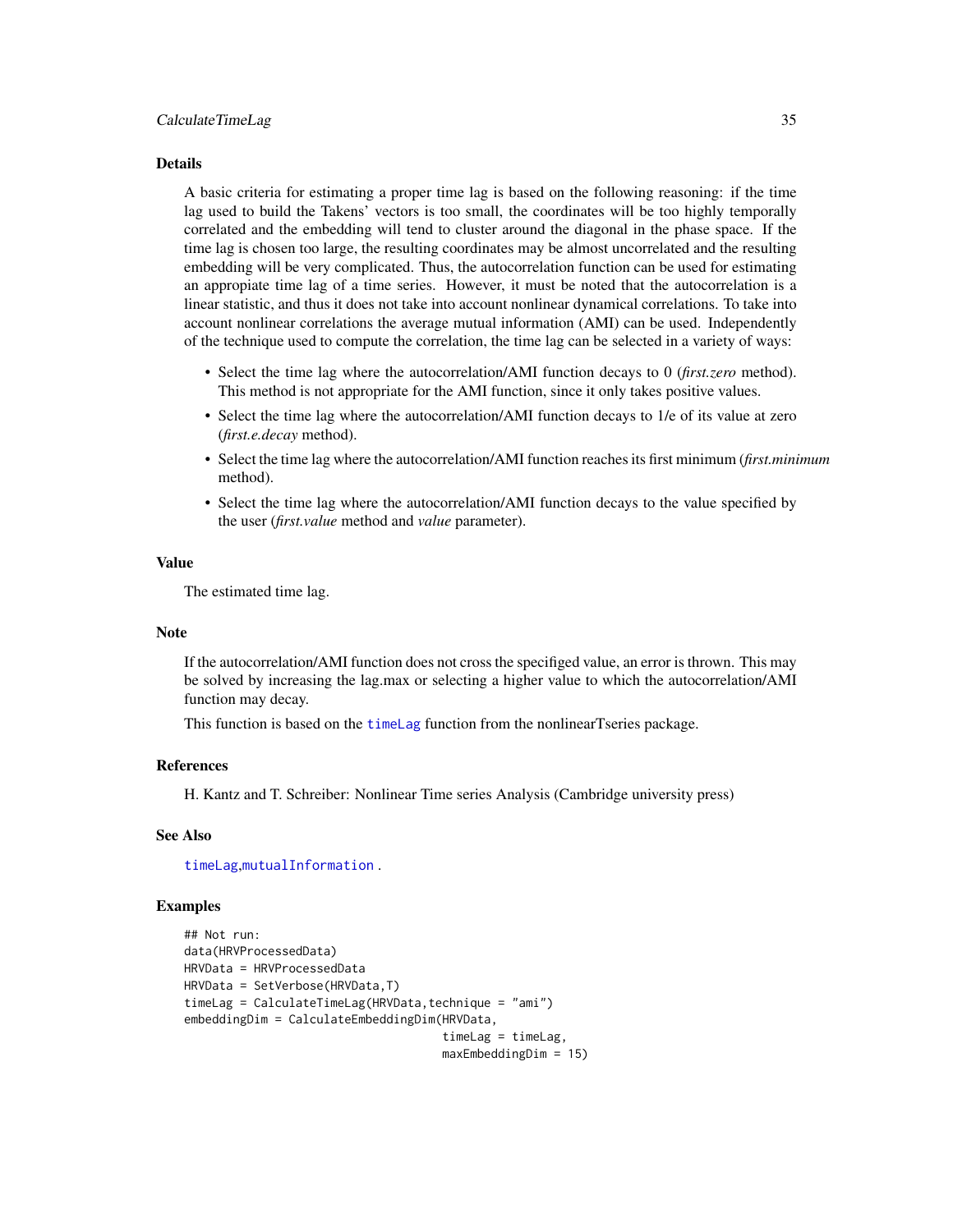<span id="page-35-0"></span>## End(Not run)

CreateFreqAnalysis *Creates data analysis structure for frequency analysis calculations*

# Description

Creates data analysis structure that stores the information extracted from a variability analysis of heart rate signal and joins it to HRVData as a member of a list

# Usage

CreateFreqAnalysis(HRVData, verbose=NULL)

#### Arguments

| HRVData | Data structure that stores the beats register and information related to it |
|---------|-----------------------------------------------------------------------------|
| verbose | Deprecated argument maintained for compatibility, use SetVerbose() instead  |

# Value

Returns HRVData, the structure that contains beat positions register, associated heart rate instantaneous values, filtered heart rate signal equally spaced, and a new analysis structure as a member of a list

#### Author(s)

M. Lado, A. Mendez, D. Olivieri, L. Rodriguez, X. Vila

# References

L. Rodriguez-Linares, A. Mendez, M. Lado, D. Olivieri, X. Vila, I. Gomez-Conde, "An open source tool for heart rate variability spectral analysis", Computer Methods and Programs in Biomedicine 103, 39-50, doi:10.1016/j.cmpb.2010.05.012 (2011)

# See Also

[CreateHRVData](#page-36-1)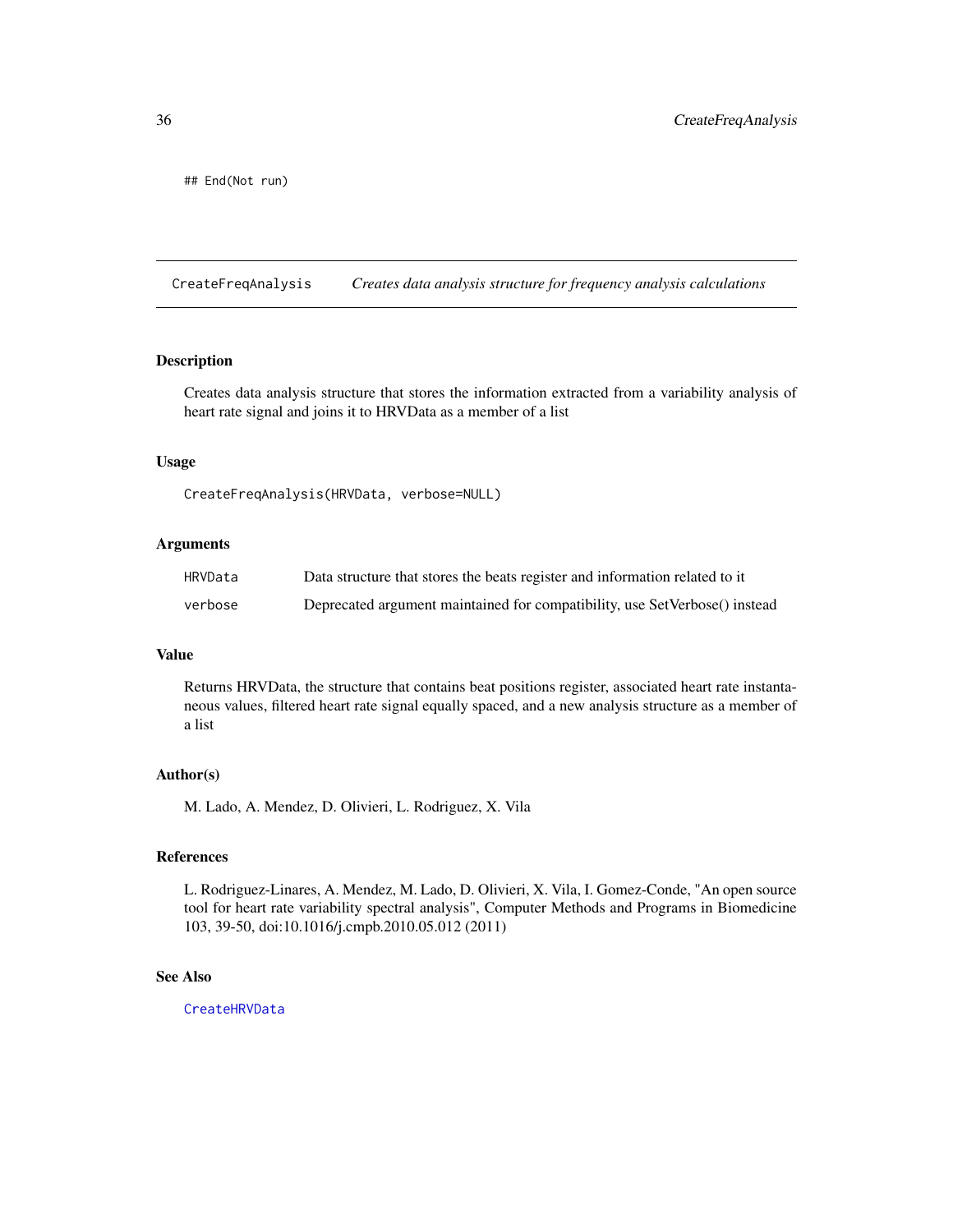<span id="page-36-1"></span>

#### Description

Creates data structure that stores the beats register and all the information obtained from it

### Usage

```
CreateHRVData(Verbose = FALSE)
```
### Arguments

Verbose Boolean argument that allows to specify if the function returns additional information

### Value

Returns HRVData, the structure that will contain beat positions register, associated heart rate instantaneous values, filtered heart rate signal equally spaced, and one or more analysis structures

#### Author(s)

M. Lado, A. Mendez, D. Olivieri, L. Rodriguez, X. Vila

### References

L. Rodriguez-Linares, A. Mendez, M. Lado, D. Olivieri, X. Vila, I. Gomez-Conde, "An open source tool for heart rate variability spectral analysis", Computer Methods and Programs in Biomedicine 103, 39-50, doi:10.1016/j.cmpb.2010.05.012 (2011)

#### See Also

[CreateFreqAnalysis](#page-35-0), [CreateTimeAnalysis](#page-37-0), [CreateNonLinearAnalysis](#page-36-0)

<span id="page-36-0"></span>CreateNonLinearAnalysis

*Creates data analysis structure for non linear analysis calculations*

#### **Description**

Creates data analysis structure that stores the information extracted from a non linear analysis of ECG signal and joins it to HRVData as a member of a list

## Usage

CreateNonLinearAnalysis(HRVData, verbose=NULL)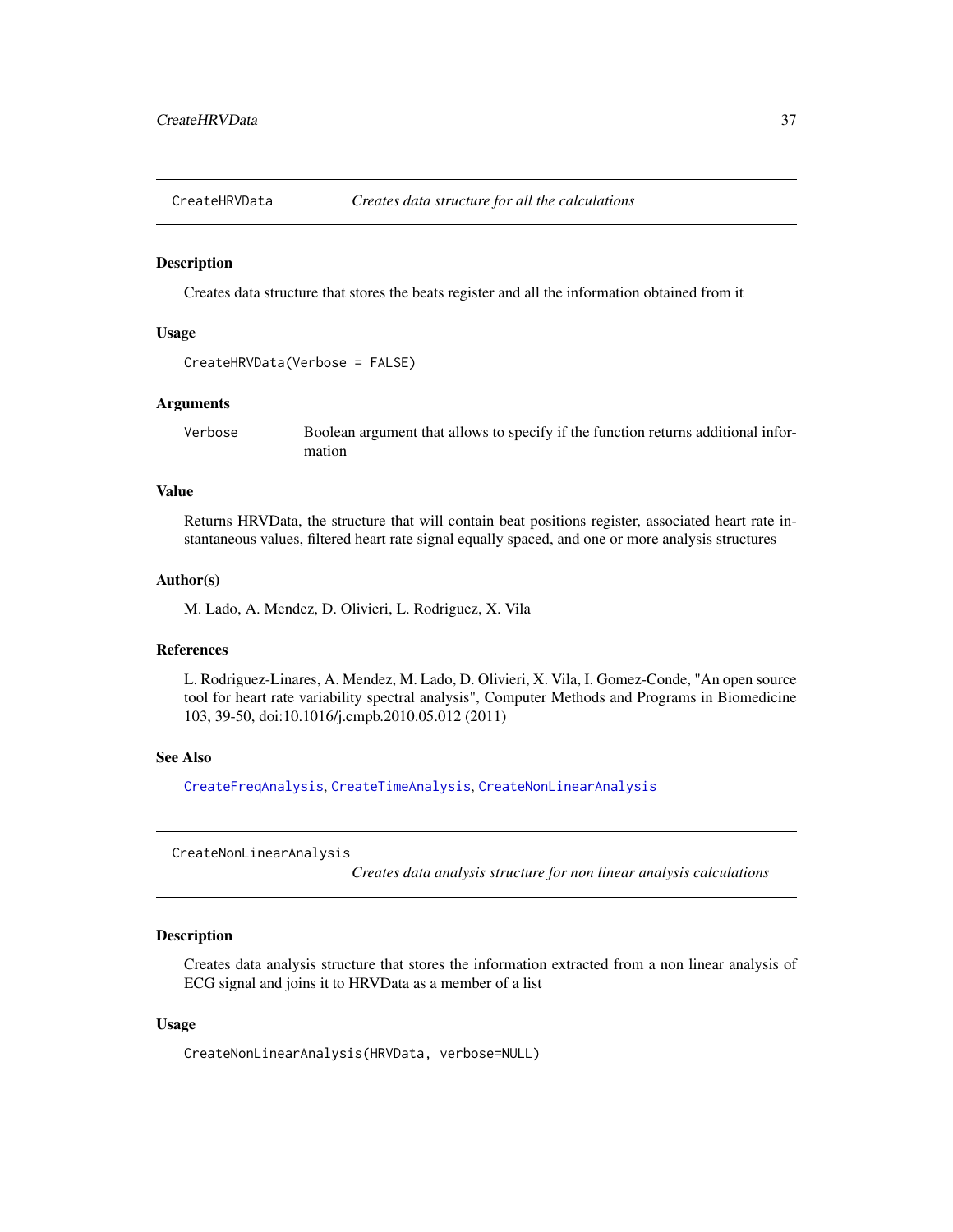### Arguments

| HRVData | Data structure that stores the beats register and information related to it |
|---------|-----------------------------------------------------------------------------|
| verbose | Deprecated argument maintained for compatibility, use SetVerbose() instead  |

### Value

Returns HRVData, the structure that contains beat positions register, associated heart rate instantaneous values, filtered heart rate signal equally spaced, and a new analysis structure as a member of a list

### Author(s)

M. Lado, A. Mendez, D. Olivieri, L. Rodriguez, X. Vila

## References

L. Rodriguez-Linares, A. Mendez, M. Lado, D. Olivieri, X. Vila, I. Gomez-Conde, "An open source tool for heart rate variability spectral analysis", Computer Methods and Programs in Biomedicine 103, 39-50, doi:10.1016/j.cmpb.2010.05.012 (2011)

## See Also

**[CreateHRVData](#page-36-1)** 

<span id="page-37-0"></span>CreateTimeAnalysis *Creates data analysis structure for time analysis calculations*

# Description

Creates data analysis structure that stores the information extracted from a time analysis of ECG signal and joins it to HRVData as a member of a list

### Usage

```
CreateTimeAnalysis(HRVData, size=300, numofbins=NULL, interval=7.8125, verbose=NULL )
```
## Arguments

| HRVData   | Data structure that stores the beats register and information related to it                      |
|-----------|--------------------------------------------------------------------------------------------------|
| size      | Size of window (seconds)                                                                         |
| numofbins | Number of bins in histogram. If it is not specified, the interval parameter is used<br>(default) |
| interval  | Width of bins in histogram (milliseconds)                                                        |
| verbose   | Deprecated argument maintained for compatibility, use SetVerbose() instead                       |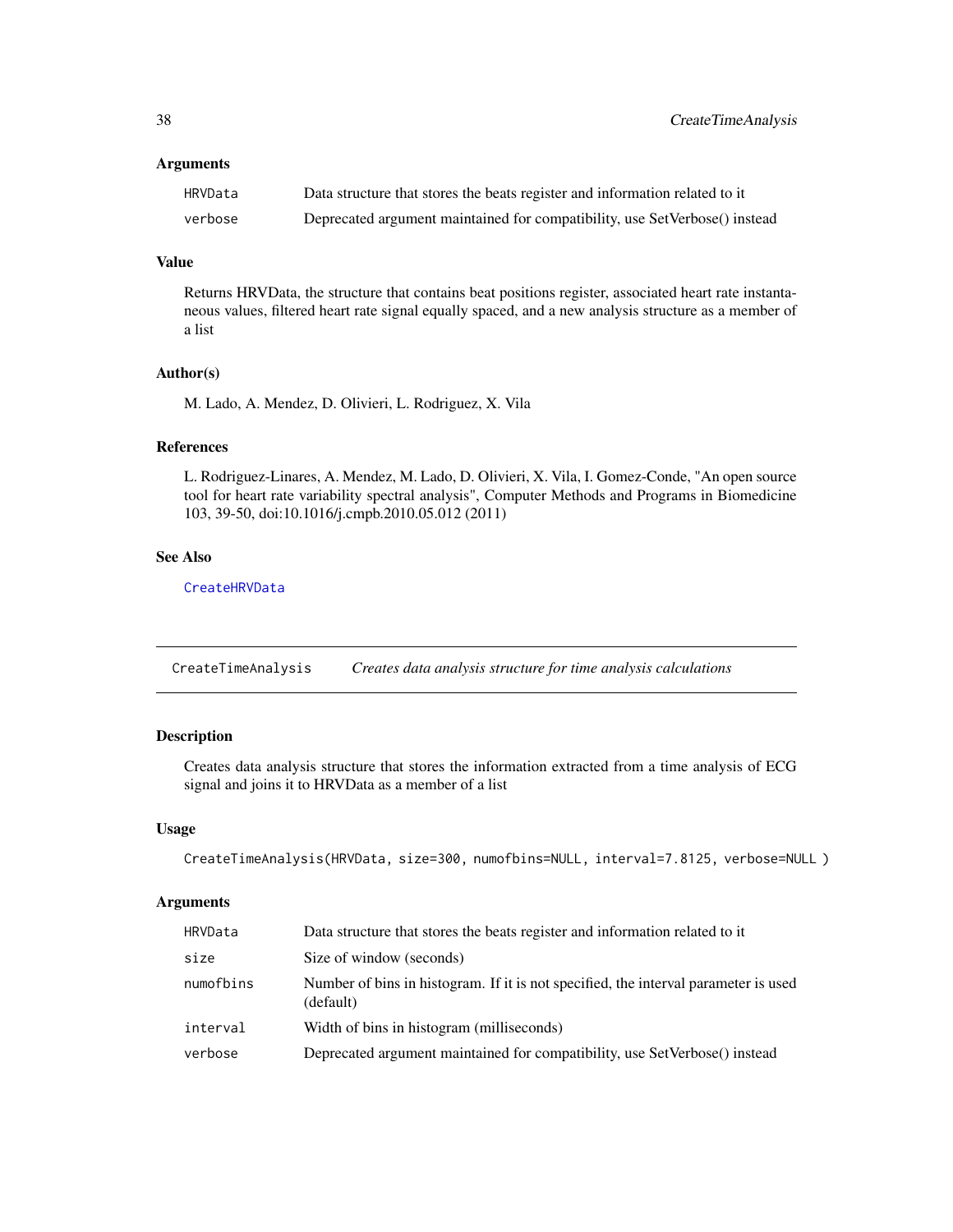#### EditNIHR 39

## Value

Returns HRVData, the structure that contains beat positions register, associated heart rate instantaneous values, filtered heart rate signal equally spaced, and a new analysis structure as a member of a list

## Author(s)

M. Lado, A. Mendez, D. Olivieri, L. Rodriguez, X. Vila

### References

L. Rodriguez-Linares, A. Mendez, M. Lado, D. Olivieri, X. Vila, I. Gomez-Conde, "An open source tool for heart rate variability spectral analysis", Computer Methods and Programs in Biomedicine 103, 39-50, doi:10.1016/j.cmpb.2010.05.012 (2011)

#### See Also

**[CreateHRVData](#page-36-1)** 

| EditNIHR |
|----------|
|----------|

Manually edition of non-interpolated instantaneous heart rate

# Description

Plots non-interpolated instantaneous heart rate for manual removing of outliers

# Usage

EditNIHR(HRVData, scale = 1, verbose=NULL)

### Arguments

| HRVData | Data structure that stores the beats register and information related to it |
|---------|-----------------------------------------------------------------------------|
| scale   | Allows scaling for small screens                                            |
| verbose | Deprecated argument maintained for compatibility, use SetVerbose() instead  |

### Value

Returns Data, the structure that contains beat positions register, and manually edited associated heart rate instantaneous values

## Author(s)

M. Lado, A. Mendez, D. Olivieri, L. Rodriguez, X. Vila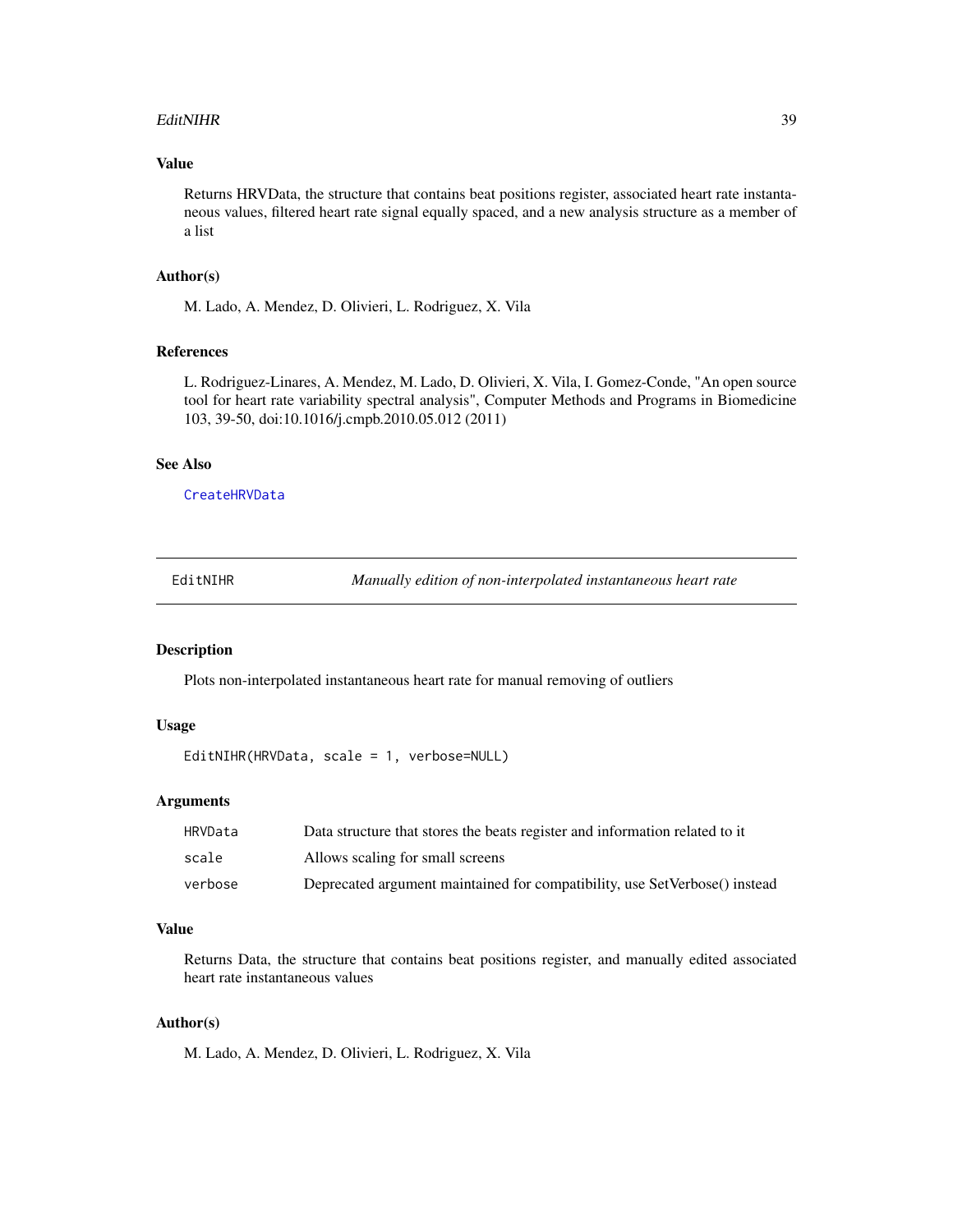### References

L. Rodriguez-Linares, A. Mendez, M. Lado, D. Olivieri, X. Vila, I. Gomez-Conde, "An open source tool for heart rate variability spectral analysis", Computer Methods and Programs in Biomedicine 103, 39-50, doi:10.1016/j.cmpb.2010.05.012 (2011)

EstimatePSDSlope *Estimate the slope of the Power Spectral Density (PSD).*

### Description

Estimate the slope of the Power Spectral Density (PSD) of the RR time series.

## Usage

```
EstimatePSDSlope(HRVData, indexFreqAnalysis = length(HRVData$FreqAnalysis),
  indexNonLinearAnalysis = length(HRVData$NonLinearAnalysis),
  regressionRange = NULL, doPlot = T, main = "PSD power law",
  xlab = "Frequency (Hz)", ylab = "Spectrum", pch = NULL, log = "xy",
  ...)
```
## Arguments

| HRVData                | Data structure that stores the beats register and information related to it.                                                                                                          |
|------------------------|---------------------------------------------------------------------------------------------------------------------------------------------------------------------------------------|
| indexFreqAnalysis      |                                                                                                                                                                                       |
|                        | An integer referencing the periodogram that will be used for estimating the spec-                                                                                                     |
|                        | tral index.                                                                                                                                                                           |
| indexNonLinearAnalysis |                                                                                                                                                                                       |
|                        | An integer referencing the structure that will store the resulting estimations.                                                                                                       |
| regressionRange        |                                                                                                                                                                                       |
|                        | Range of frequencies in which the regression will be performed. Default is c(1e-                                                                                                      |
|                        | 4, 1e-2) Hz.                                                                                                                                                                          |
| doPlot                 | Plot the periodogram and the least-squares fit?                                                                                                                                       |
| main                   | Title for the plot.                                                                                                                                                                   |
| xlab                   | Title for the x axis.                                                                                                                                                                 |
| ylab                   | Title for the y axis.                                                                                                                                                                 |
| pch                    | Symbol for the plotting points.                                                                                                                                                       |
| log                    | A character string which contains "x" if the x axis is to be logarithmic, "y" if the<br>y axis is to be logarithmic and "xy" or "yx" if both axes are to be logarithmic<br>(default). |
| $\cdots$               | Other arguments for the plotting function.                                                                                                                                            |

## Details

The power spectrum of most physiological signals fulfils  $S(f) = Cf^{-\beta}$  (1/f spectrum). This function estimates the  $\beta$  exponent, which is usually referred to as the spectral index.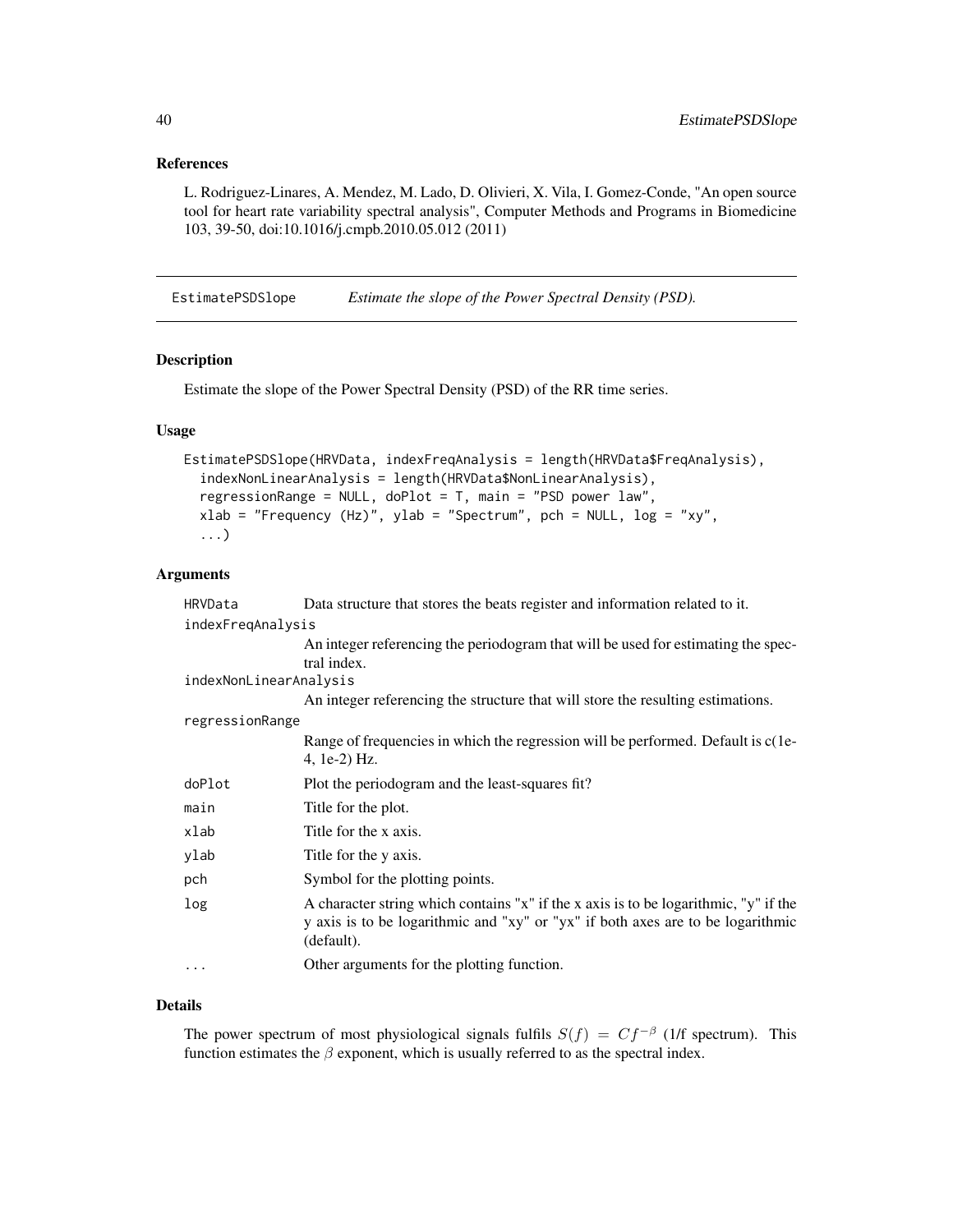## ExtractTimeSegment 41

## Value

The *EstimatePSDSlope* returns the *HRVData* structure containing a *PSDSlope* field storing the spectral index and the proper Hurst exponent.

## Note

It should be noted that the PSD must be estimated prior to the use of this function. We do not recommend the use of the AR spectrum when estimating the spectral index.

## References

Voss, Andreas, et al. "Methods derived from nonlinear dynamics for analysing heart rate variability." Philosophical Transactions of the Royal Society A: Mathematical, Physical and Engineering Sciences 367.1887 (2009): 277-296.

Eke, A., Herman, P., Kocsis, L., & Kozak, L. R. (2002). Fractal characterization of complexity in temporal physiological signals. Physiological measurement, 23(1), R1.

### See Also

[spectrum](#page-0-0),[lsp](#page-0-0), [CalculatePSD](#page-27-0).

## Examples

```
## Not run:
data(HRVProcessedData)
# use other name for convenience
HRVData=HRVProcessedData
# Estimate the periodogram
HRVData=CreateFreqAnalysis(HRVData)
HRVData=CalculatePSD(HRVData,1,"pgram",doPlot = T,log="xy")
HRVData=CreateNonLinearAnalysis(HRVData)
HRVData=SetVerbose(HRVData,T)
HRVData=EstimatePSDSlope(HRVData,1,1,
                        regressionRange=c(5e-4,1e-2))
```
## End(Not run)

ExtractTimeSegment *Time windows of HR record*

### Description

Extracts a temporal subset between the times starttime and endtime.

### Usage

ExtractTimeSegment(HRVData, starttime, endtime)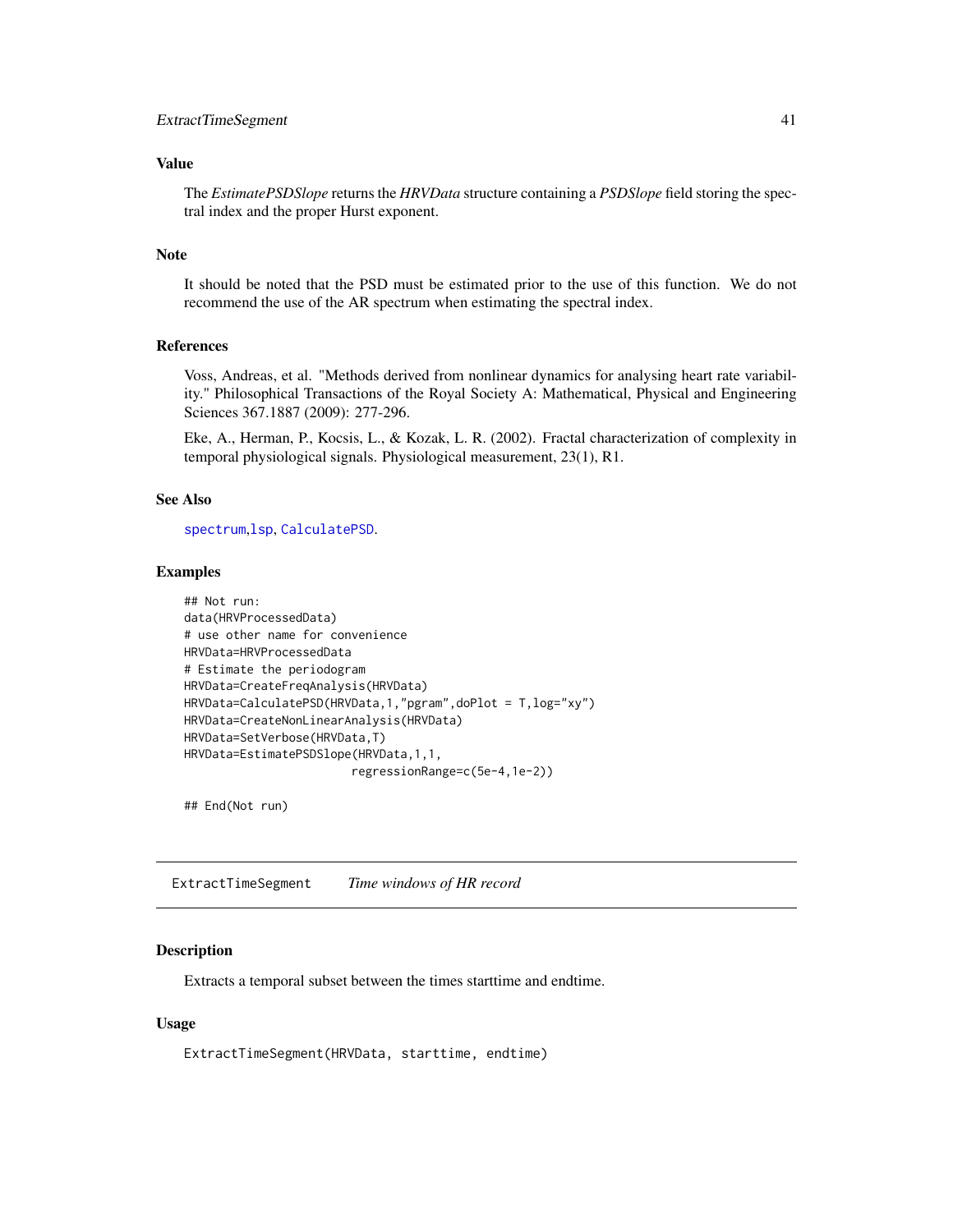### Arguments

| HRVData   | Data structure that stores the beats register and information related to it. This<br>function calls <i>Window</i> to perform the extraction. |
|-----------|----------------------------------------------------------------------------------------------------------------------------------------------|
| starttime | The start time of the period of interest.                                                                                                    |
| endtime   | The end time of the period of interest.                                                                                                      |

# Details

If the *HRVData* contains episodes, beats or RR time series, these will be also extracted into the new HRV structure. On the other hand, all the analysis stored in the original structure will be lost.

## Value

A new *HRVData* structure containing the temporal data within the specified range.

## Author(s)

Leandro Rodriguez-Linares

#### Examples

```
## Not run:
data(HRVProcessedData)
# Rename for convenience
HRVData <- HRVProcessedData
PlotNIHR(HRVData)
newHRVData <- ExtractTimeSegment(HRVData,2000,4000)
PlotNIHR(newHRVData)
```
## End(Not run)

FilterNIHR *Artefact filter based in an adaptive threshold*

## Description

An algorithm that uses adaptive thresholds for rejecting those beats different from the given threshold more than a certain value. The rule for beat acceptation or rejection is to compare with previous, following and with the updated mean. We apply also a comparison with acceptable physiological values (default values 25 and 200 bpm).

```
FilterNIHR(HRVData, long=50, last=13, minbpm=25, maxbpm=200, mini=NULL,
maxi=NULL, fixed=NULL, verbose=NULL)
```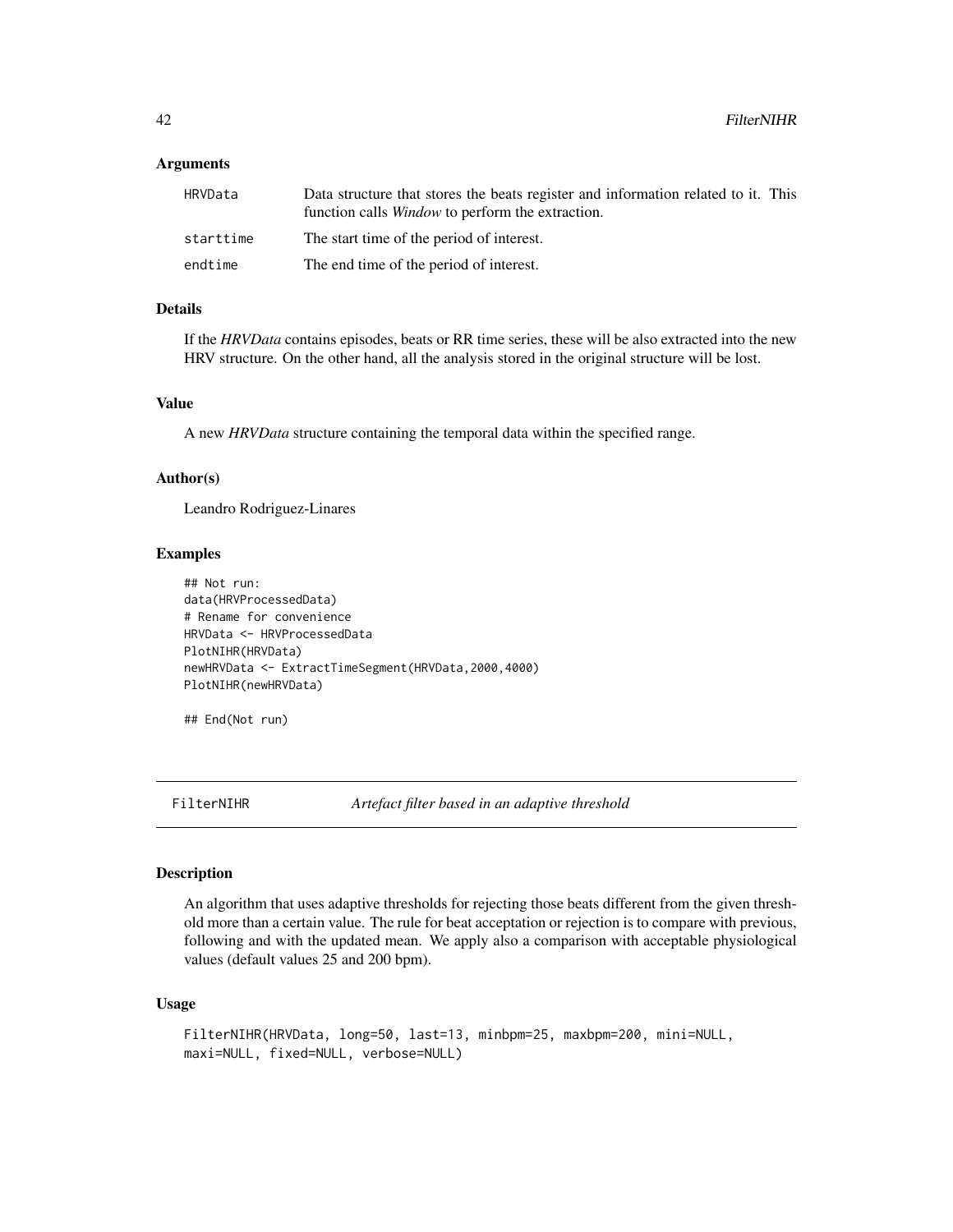## GenerateEpisodes 43

#### Arguments

| HRVData | Data structure that stores the beats register and information related to it |
|---------|-----------------------------------------------------------------------------|
| long    | Number of beats to calculate the updated mean                               |
| last    | Initial threshold                                                           |
| minbpm  | Minimum physiologically acceptable value for HR                             |
| maxbpm  | Maximum physiologically acceptable value for HR                             |
| mini    | Deprecated argument maintained for compatibility                            |
| maxi    | Deprecated argument maintained for compatibility                            |
| fixed   | Deprecated argument maintained for compatibility                            |
| verbose | Deprecated argument maintained for compatibility, use SetVerbose() instead  |

#### Value

Returns HRVData, the structure that contains beat positions register, associated heart rate instantaneous values also, and now filtered heart rate signal

## Author(s)

M. Lado, A. Mendez, D. Olivieri, L. Rodriguez, X. Vila

## References

X. Vila, F. Palacios, J. Presedo, M. Fernandez-Delgado, P. Felix, S. Barro, "Time-Frequency analysis of heart-rate variability," IEEE Eng. Med. Biol. Magazine 16, 119-125 (1997) L. Rodriguez-Linares, A. Mendez, M. Lado, D. Olivieri, X. Vila, I. Gomez-Conde, "An open source tool for heart rate variability spectral analysis", Computer Methods and Programs in Biomedicine 103, 39-50, doi:10.1016/j.cmpb.2010.05.012 (2011)

GenerateEpisodes *Creates new episodes from old ones*

## Description

Creates new episodes, or annotated physiological events, from existing ones and stores them into the data structure containing the beat positions

```
GenerateEpisodes(HRVData, NewBegFrom, NewEndFrom, DispBeg, DispEnd,
OldTag = ", NewTag = ", verbose=NULL)
```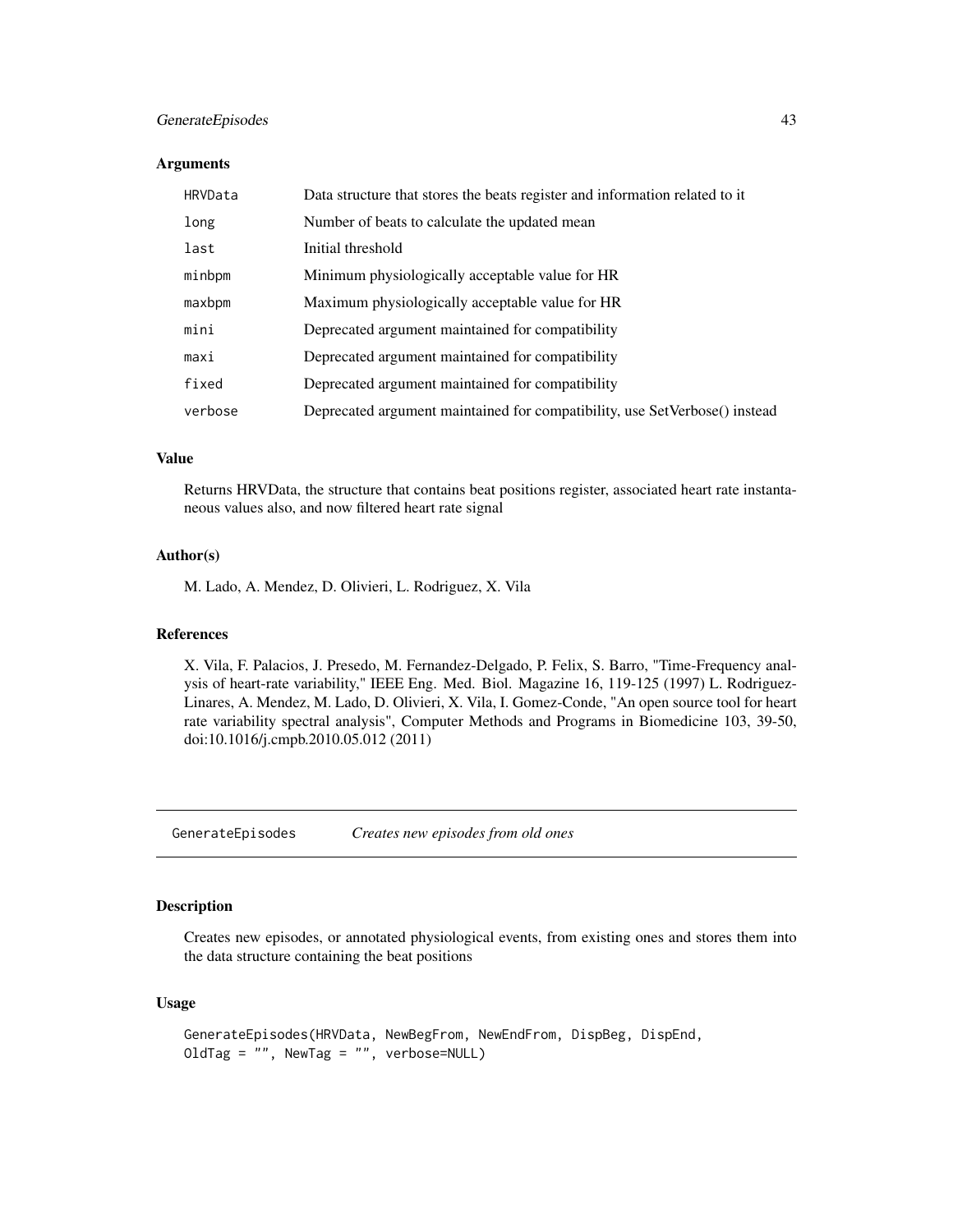### Arguments

| HRVData    | Data structure that stores the beats register and information related to it                                                    |
|------------|--------------------------------------------------------------------------------------------------------------------------------|
| NewBegFrom | Source of new beginning of episodes ("Beg" for indicating the beginning as the<br>beginning of the old episode, "End" for end) |
| NewEndFrom | Source of new end of episodes ("Beg" for indicating the end as the beginning of<br>the old episode, "End" for end)             |
| DispBeg    | Absolute displacement from the beginning for new episodes in seconds                                                           |
| DispEnd    | Absolute displacement from the end for new episodes in seconds                                                                 |
| OldTag     | Tag of old episodes                                                                                                            |
| NewTag     | Tag for new episodes (if empty, copies OldTag)                                                                                 |
| verbose    | Deprecated argument maintained for compatibility, use SetVerbose() instead                                                     |

## Value

Returns HRVData, the structure that contains beat positions register and new episodes information

## Note

##Example of arguments for creating episodes displaced one minute before old ones: ##NewBegFrom = "Beg", NewEndFrom = "End", DispBeg = -60,  $DispEnd = -60$ ##Example of arguments for creating episodes just after previous ones of 1 minute length: ##NewBegFrom = "End", NewEndFrom = "End", DispBeg = 0,  $DispEnd = 60$ 

# Author(s)

M. Lado, A. Mendez, D. Olivieri, L. Rodriguez, X. Vila

# References

L. Rodriguez-Linares, A. Mendez, M. Lado, D. Olivieri, X. Vila, I. Gomez-Conde, "An open source tool for heart rate variability spectral analysis", Computer Methods and Programs in Biomedicine 103, 39-50, doi:10.1016/j.cmpb.2010.05.012 (2011)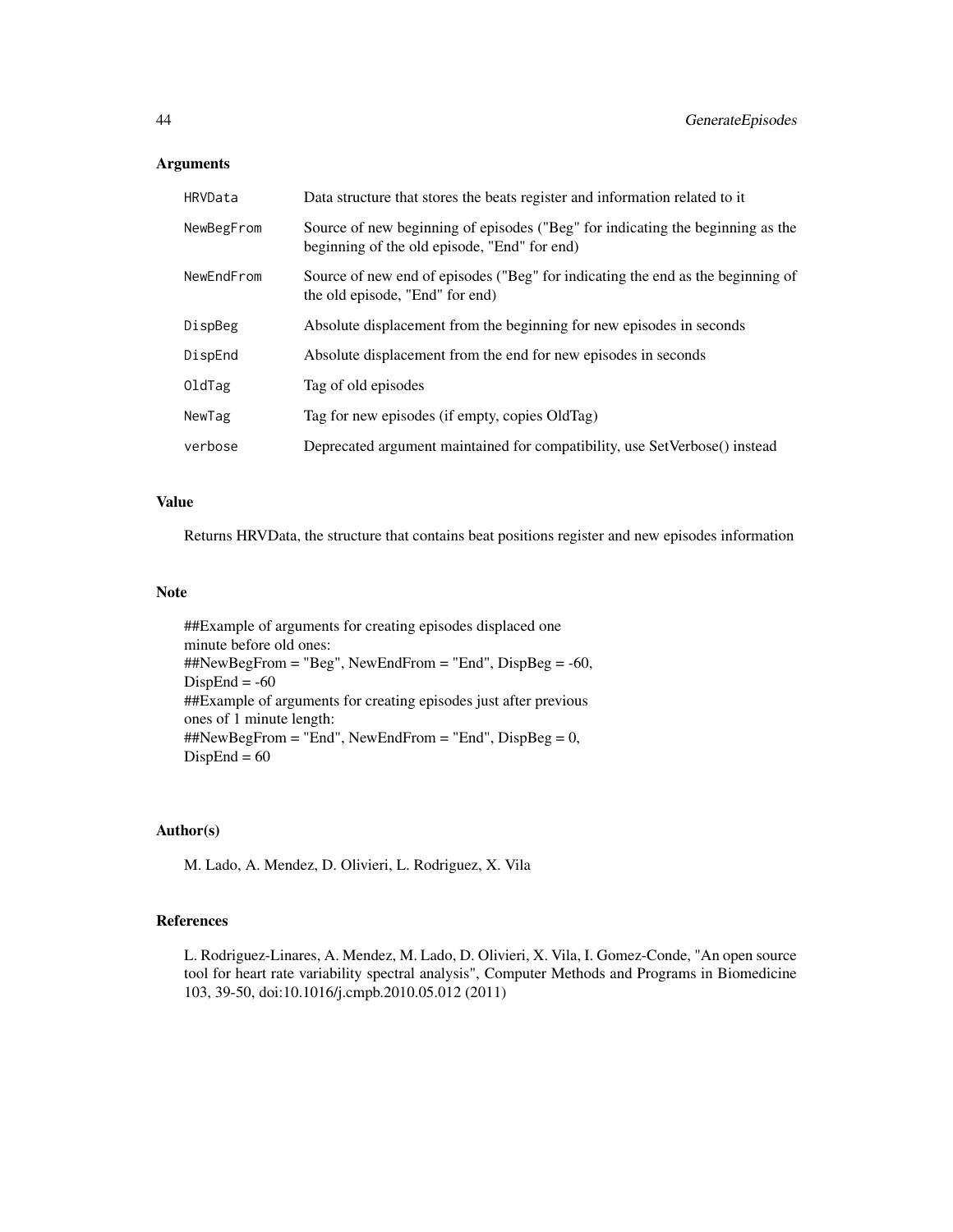getNormSpectralUnits *Normalized Spectral Units*

## Description

Calculates the spectrogram bands in normalized units

#### Usage

```
getNormSpectralUnits(HRVData,
  indexFreqAnalysis = length(HRVData$FreqAnalysis), VLFnormalization = T)
```
### **Arguments**

HRVData Data structure that stores the beats register and information related to it indexFreqAnalysis

Reference to the data structure that contains the spectrogram analysis

VLFnormalization

Logical value. If TRUE (default), the function normalizes LF and HF power series by its sum. If FALSE, the function computes VLF, LF and HF power series by its sum.

## Details

The default behaviour of this function computes the normalized power time series in the LF and HF bands following the Task Force recommendations:

 $normalized\_LF = LF\_power / (total\_power - VLF\_power - ULF\_power)$ 

 $normalized\_HF = HF\_power/(total\_power - VLF\_power - ULF\_power)$ 

If *VLFnormalization* is set to FALSE, the functions computes:

 $normalized\_VLF = VLF\_power/(total\_power - ULF\_power)$ normalized  $LF = LF$  power/(total\_power – ULF\_power)  $normalized\_HF = HF\_power/(total\_power - ULF\_power)$ 

The resulting time series are returned in a list. Note that before using this function, the spectrogram should be computed with the *CalculatePowerBand* function.

## Value

The *getNormSpectralUnits* returns a list storing the resulting normalized power-band series. Note that this list is not stored in the *HRVData* structure.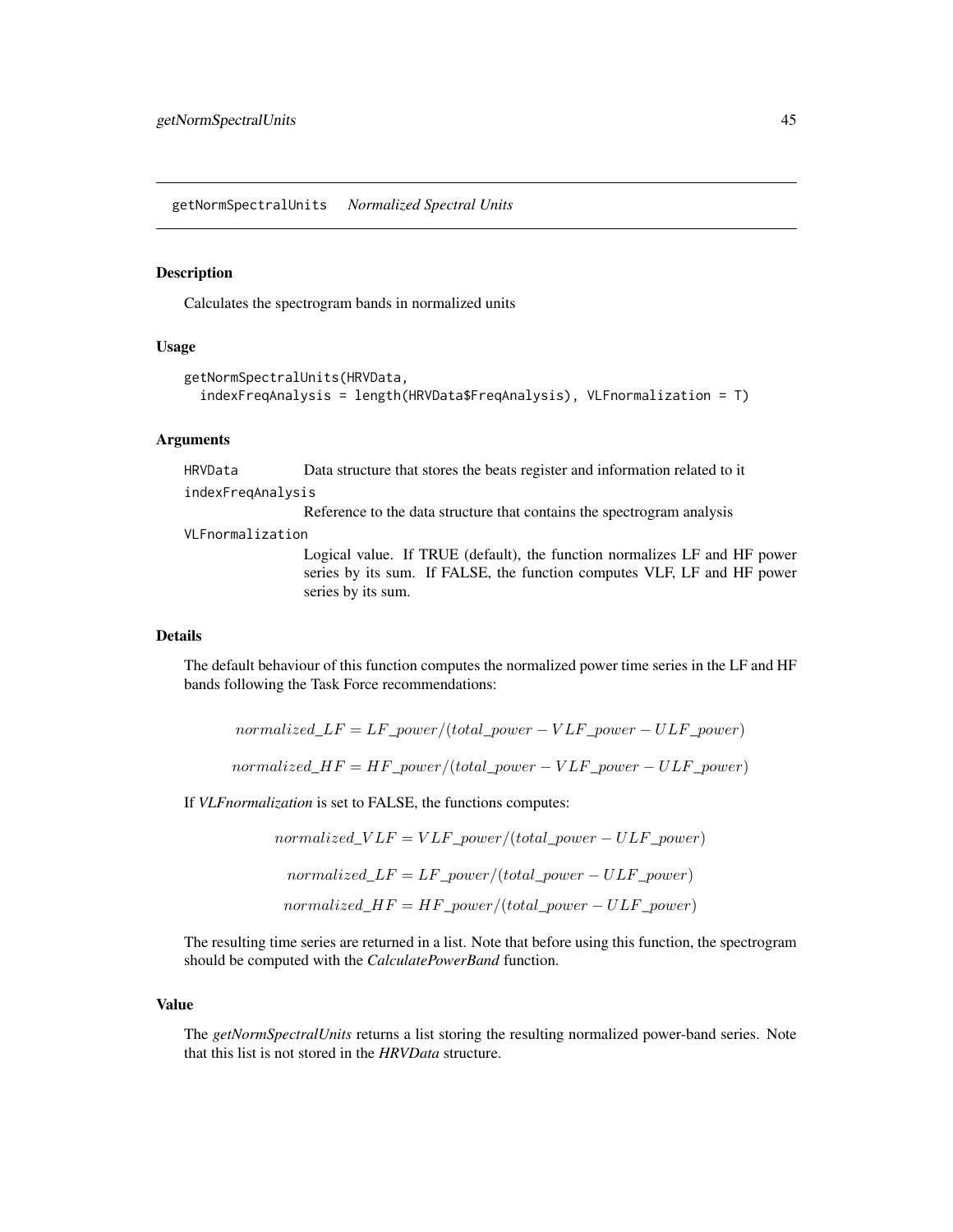### References

Camm, A. J., et al. "Heart rate variability: standards of measurement, physiological interpretation and clinical use. Task Force of the European Society of Cardiology and the North American Society of Pacing and Electrophysiology." Circulation 93.5 (1996): 1043-1065.

### Examples

```
## Not run:
# load some data...
data(HRVProcessedData)
hd = HRVProcessedData
# Perform some spectral analysis and normalize the results
hd = CreateFreqAnalysis(hd)
hd = CalculatePowerBand(hd,indexFreqAnalysis = 1,shift=30,size=60)
normUnits = getNormSpectralUnits(hd)
# plot the normalized time series
par(mfrow=c(2,1))
plot(normUnits$Time, normUnits$LF, xlab="Time", ylab="normalized LF",
     main="normalized LF",type="l")
plot(normUnits$Time, normUnits$HF, xlab="Time", ylab="normalized HF",
     main="normalized HF",type="l")
par(mfrow=c(1,1))
```
## End(Not run)

<span id="page-45-0"></span>HRVData *HRVData*

## Description

HRVData structure containing the occurrence times of the hearbeats of patient suffering from paraplegia and hypertension. The subject from whom the HR was obtained is a patient suffering from paraplegia and hypertension (systolic blood pressure above 200 mmHg). During the recording, he is supplied with prostaglandin E1 (a vasodilator that is rarely employed) and systolic blood pressure fell to 100 mmHg for over an hour. Then, the blood pressure was slowly recovering until 150 mmHg, more or less

#### Usage

data(HRVData)

### Format

A HRVData structure containing the occurrence times of the heartbeats

### See Also

[HRVProcessedData](#page-46-0)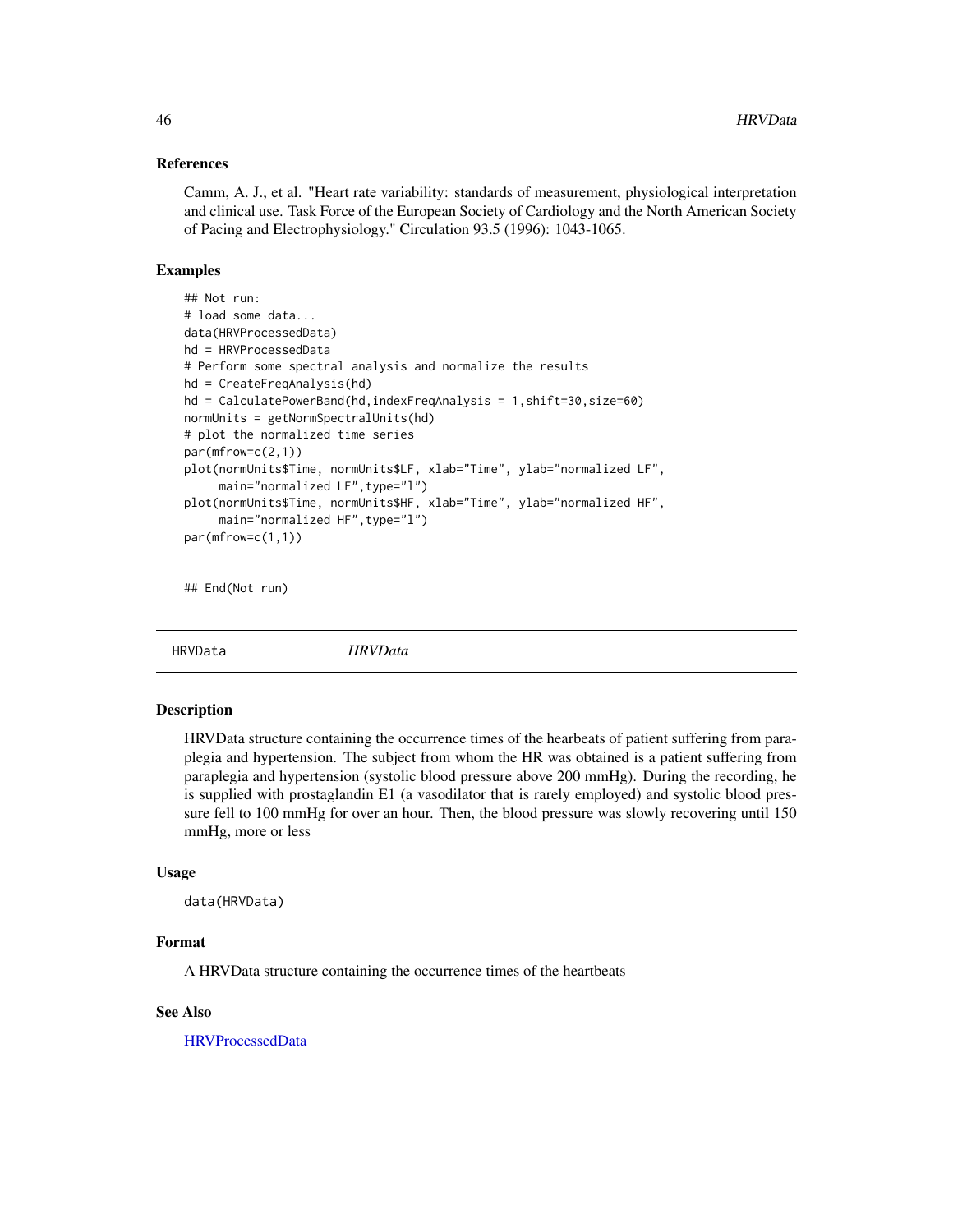<span id="page-46-0"></span>HRVProcessedData *HRVProcessedData*

#### Description

HRV data containing the heart rhythm of patient suffering from paraplegia and hypertension. The subject from whom the HR was obtained is a patient suffering from paraplegia and hypertension (systolic blood pressure above 200 mmHg). During the recording, he is supplied with prostaglandin E1 (a vasodilator that is rarely employed) and systolic blood pressure fell to 100 mmHg for over an hour. Then, the blood pressure was slowly recovering until 150 mmHg, more or less

#### Usage

data(HRVProcessedData)

## Format

A HRVData structure containing the interpolated and filtered HR series

#### See Also

**[HRVData](#page-45-0)** 

IntegralCorrelation *Calculates the Integral Correlation*

## Description

WARNING: deprecated function. The Integral correlation is calculated for every vector of the m-dimensional space

### Usage

```
IntegralCorrelation(HRVData, Data, m, tau, r)
```
## Arguments

| HRVData | Data structure that stores the beats register and information related to it |
|---------|-----------------------------------------------------------------------------|
| Data    | Portion of HRVData to be analyzed                                           |
| m       | Value of the dimension of the expansion of data                             |
| tau     | Delay of the expansion of data                                              |
|         | Distance for calculating correlation                                        |

## Value

Returns the value of the average of IntegralCorrelations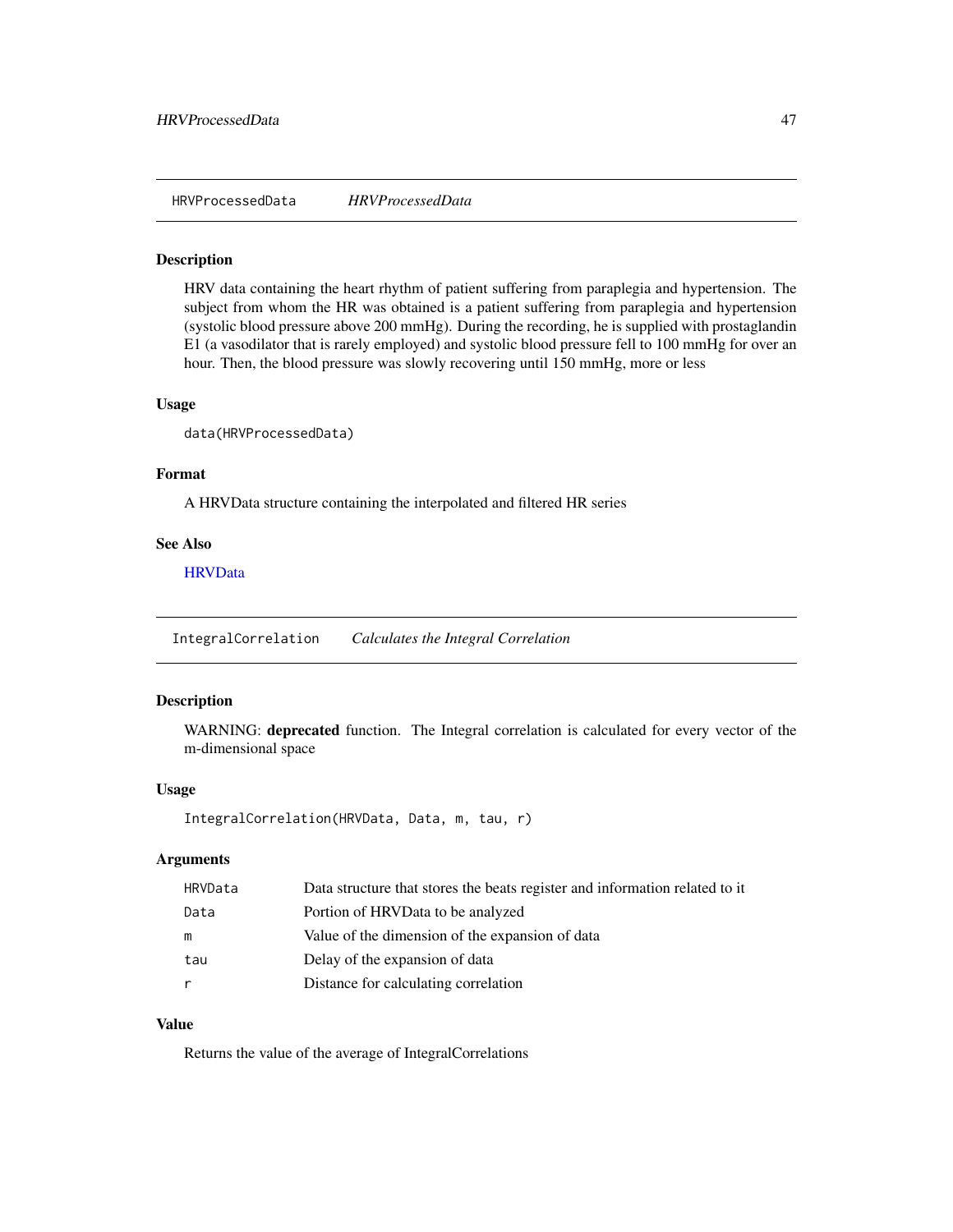## Note

This function is used in the [CalculateApEn](#page-11-0) function, which is **deprecated**. We suggest the use of the [CalculateSampleEntropy](#page-30-0) function instead of [CalculateApEn](#page-11-0).

## Author(s)

M. Lado, A. Mendez, D. Olivieri, L. Rodriguez, X. Vila

### References

L. Rodriguez-Linares, A. Mendez, M. Lado, D. Olivieri, X. Vila, I. Gomez-Conde, "An open source tool for heart rate variability spectral analysis", Computer Methods and Programs in Biomedicine 103, 39-50, doi:10.1016/j.cmpb.2010.05.012 (2011)

## See Also

[BuildTakensVector](#page-10-0)

InterpolateNIHR *Linear or Spline interpolator for build the sample heart rate signal*

#### Description

An algorithm to obtain a heart rate signal with equally spaced values at a certain sampling frequency

### Usage

```
InterpolateNIHR(HRVData, freqhr = 4, method = c("linear", "spline"), verbose=NULL)
```
## Arguments

| HRVData | Data structure that stores the beats register and information related to it |
|---------|-----------------------------------------------------------------------------|
| freghr  | Sampling frequency                                                          |
| method  | "linear" interpolation or "spline" monotone interpolation                   |
| verbose | Deprecated argument maintained for compatibility, use SetVerbose() instead  |

# Value

Returns HRVData, the structure that contains beat positions register, associated heart rate instantaneous values also, and filtered heart rate signal equally spaced

### Author(s)

M. Lado, A. Mendez, D. Olivieri, L. Rodriguez, X. Vila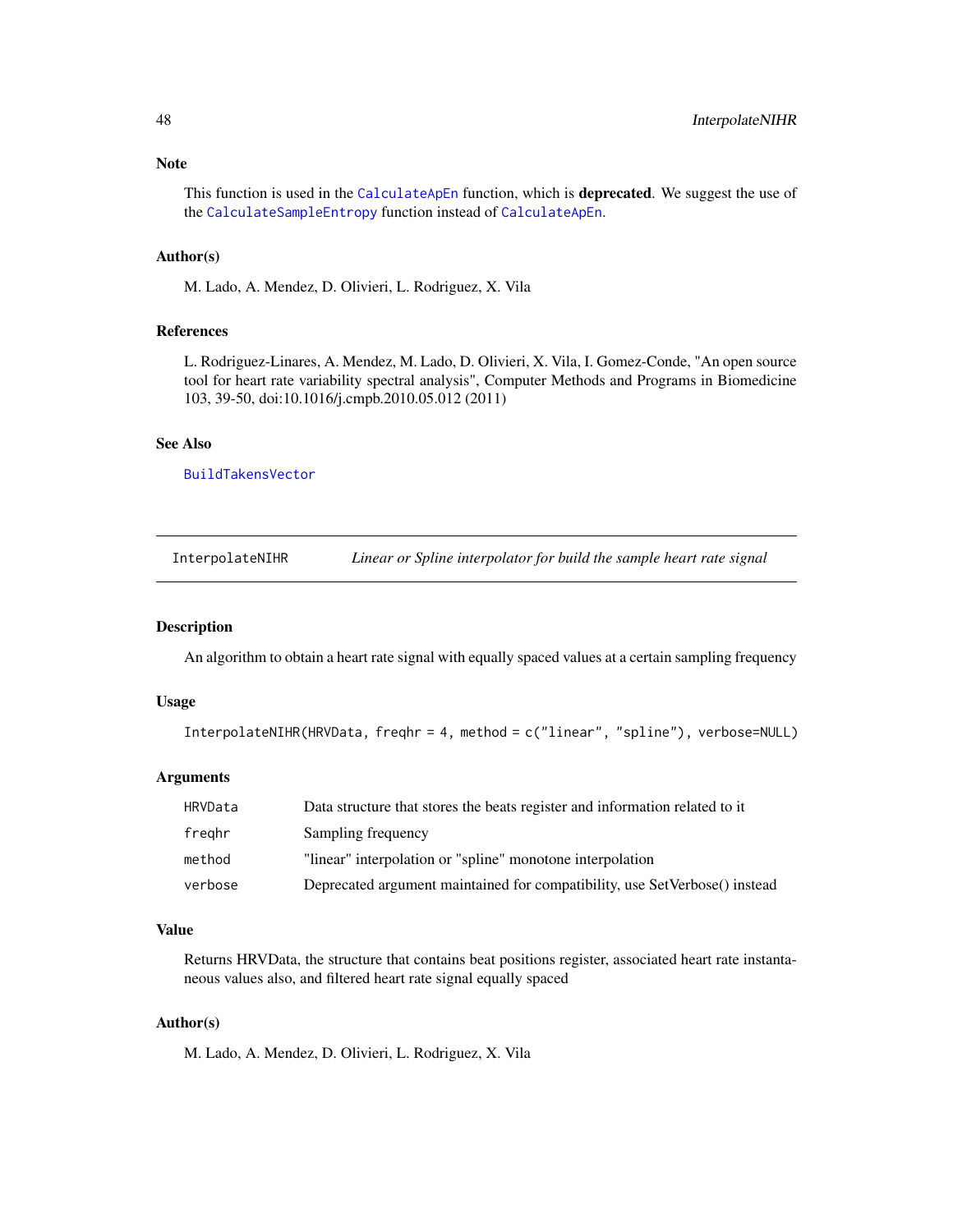## ListEpisodes 49

## References

L. Rodriguez-Linares, A. Mendez, M. Lado, D. Olivieri, X. Vila, I. Gomez-Conde, "An open source tool for heart rate variability spectral analysis", Computer Methods and Programs in Biomedicine 103, 39-50, doi:10.1016/j.cmpb.2010.05.012 (2011)

<span id="page-48-0"></span>ListEpisodes *Episodes listing*

## Description

Lists episodes included in a RHRV record

### Usage

```
ListEpisodes(HRVData, TimeHMS = FALSE)
```
### Arguments

| HRVData | Data structure that stores the beats register and information related to it |
|---------|-----------------------------------------------------------------------------|
| TimeHMS | Boolean argument to print times in H:M:S format                             |

### Author(s)

M. Lado, A. Mendez, D. Olivieri, L. Rodriguez, X. Vila

### References

L. Rodriguez-Linares, A. Mendez, M. Lado, D. Olivieri, X. Vila, I. Gomez-Conde, "An open source tool for heart rate variability spectral analysis", Computer Methods and Programs in Biomedicine 103, 39-50, doi:10.1016/j.cmpb.2010.05.012 (2011)

LoadApneaWFDB *Loads apnea episodes for WFDB record*

### Description

Loads the information of apnea episodes and stores it into the data structure containing the beat positions and other related information

```
LoadApneaWFDB(HRVData, RecordName, RecordPath = ".", Tag = "APNEA",
verbose=NULL)
```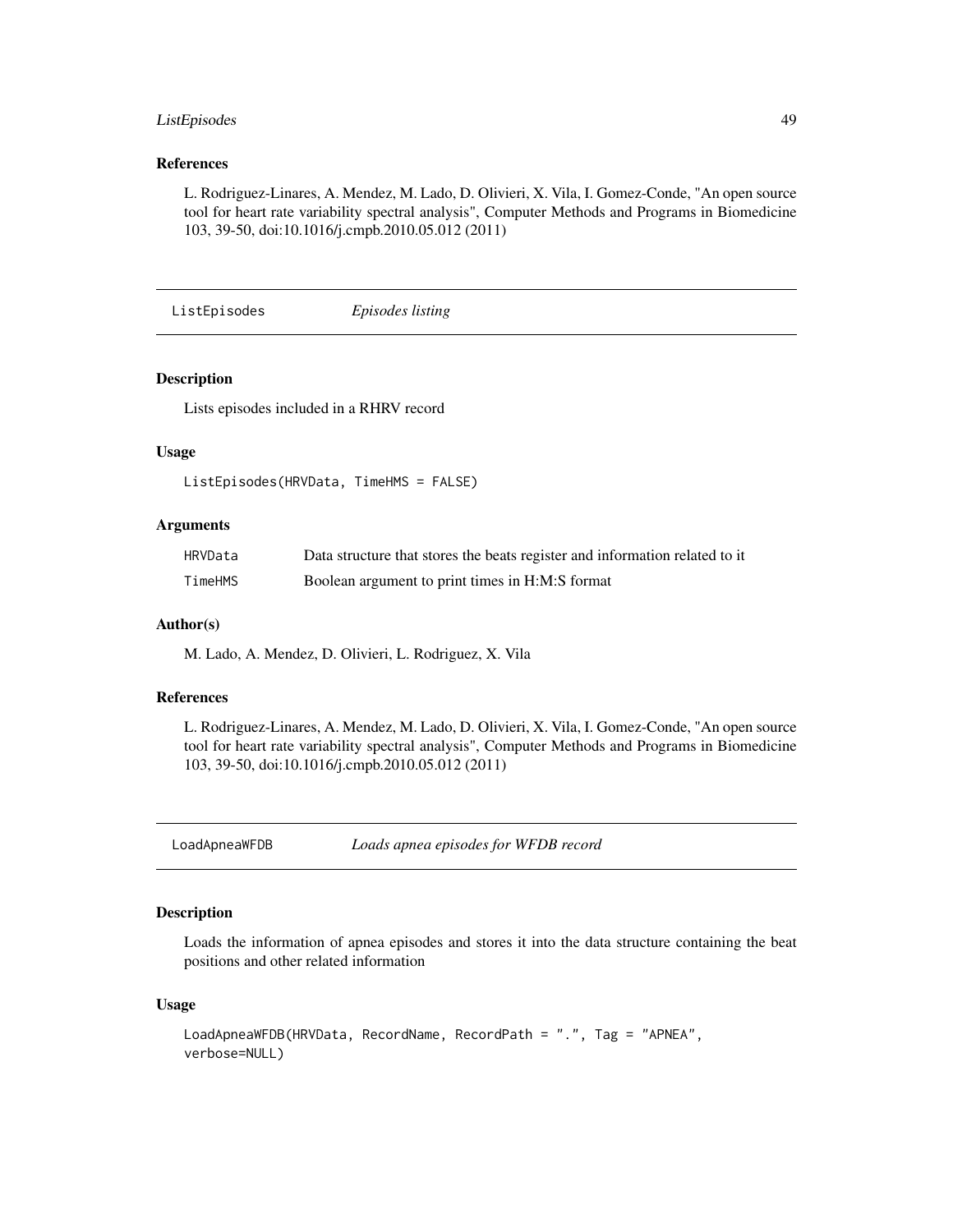### Arguments

| HRVData    | Data structure that stores the beats register and information related to it |
|------------|-----------------------------------------------------------------------------|
| RecordName | The WFDB file to be used                                                    |
| RecordPath | The path of the WFDB file                                                   |
| Tag        | to include APNEA episodes                                                   |
| verbose    | Deprecated argument maintained for compatibility, use SetVerbose() instead  |

### Value

Returns HRVData, the structure that contains beat positions register and other related information and apnea episodes information

### **Note**

An example including all the steps to download a record from Physionet and load its content and the Apnea annotations is included below:

dirorig <- "http://www.physionet.org/physiobank/database/apnea-ecg/" files <- c("a01.hea", "a01.apn", "a01.qrs") filesorig <- paste(dirorig, files, sep = "") for (i in 1:length(files)) download.file(filesorig[i], files[i]) hrv.data <- CreateHRVData() hrv.data <- LoadBeatWFDB(hrv.data, "a01") hrv.data <- LoadApneaWFDB(hrv.data, "a01")

### Author(s)

M. Lado, A. Mendez, D. Olivieri, L. Rodriguez, X. Vila

#### References

L. Rodriguez-Linares, A. Mendez, M. Lado, D. Olivieri, X. Vila, I. Gomez-Conde, "An open source tool for heart rate variability spectral analysis", Computer Methods and Programs in Biomedicine 103, 39-50, doi:10.1016/j.cmpb.2010.05.012 (2011)

LoadBeat *Builds an array of beats positions from different type of files*

## Description

Reads the specific file with data of beat positions and stores the values in a data structure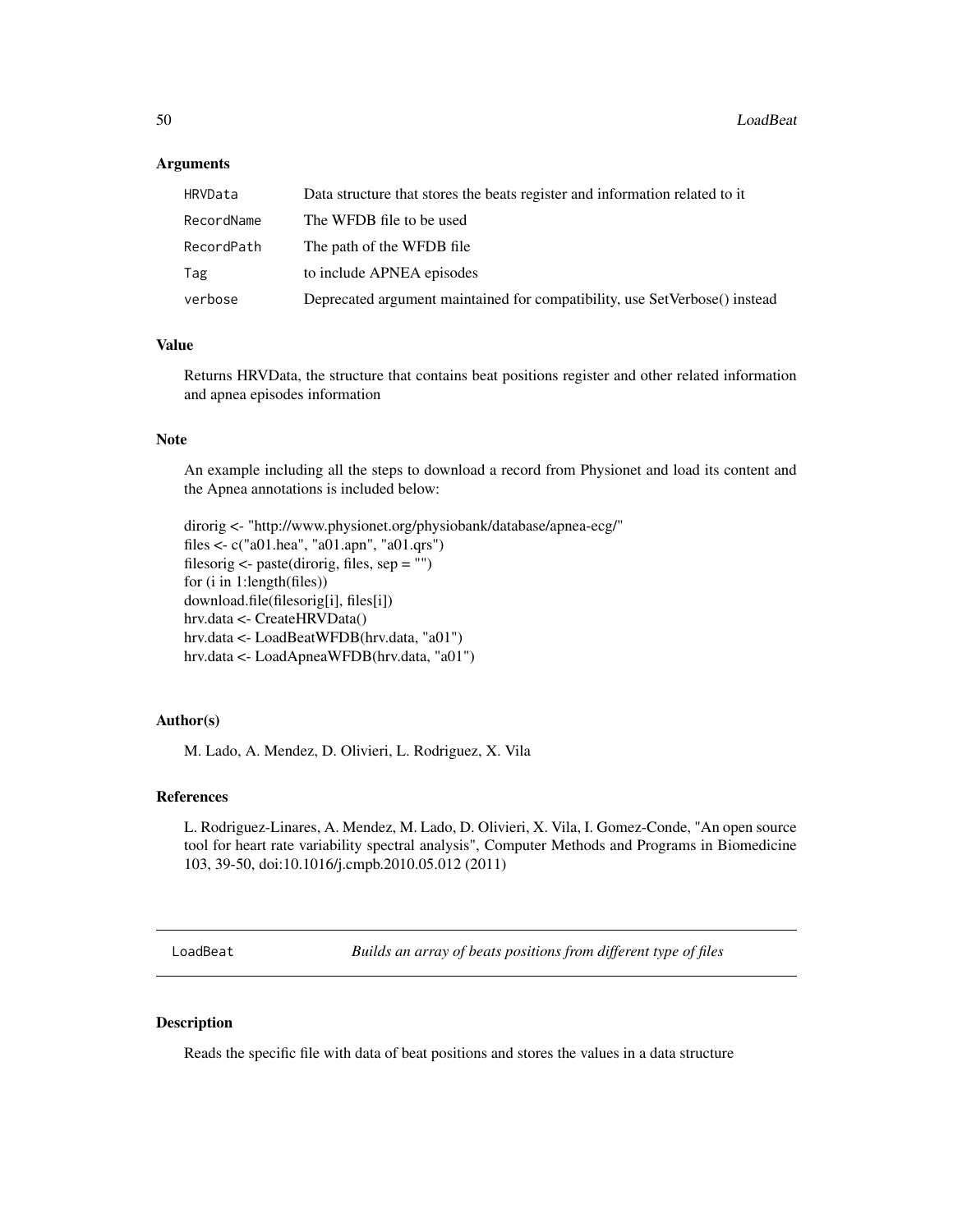## LoadBeatAmbit 51

## Usage

```
LoadBeat(fileType, HRVData, Recordname, RecordPath = ".",
annotator = "qrs", scale = 1, datetime = "1/1/1900 0:0:0",
annotationType = "QRS", verbose = NULL)
```
## Arguments

| fileType       | The format of the file to be used: WFDB, Ascii, RR, Polar, Suunto, EDFPlus,<br>Ambit                                            |
|----------------|---------------------------------------------------------------------------------------------------------------------------------|
| HRVData        | Data structure that stores the beats register and information related to it                                                     |
| Recordname     | The file to be used                                                                                                             |
| RecordPath     | The path of the file.                                                                                                           |
| annotator      | The extension of the file, only if we are working with a WFDB file                                                              |
| scale          | 1 if beat positions in seconds or 0.001 if beat positions in milliseconds, only if<br>we are working with a RR or an Ascii file |
| datetime       | Date and time (DD/MM/YYYY HH:MM:SS), only if we are working with a RR<br>or an Ascii file                                       |
| annotationType | The type of annotation wished, only if we are working with an EDF+ file                                                         |
| verbose        | Deprecated argument maintained for compatibility, use SetVerbose() instead                                                      |

## Value

Returns HRVData, the structure that contains beat positions register

## Author(s)

I. Garcia

## References

L. Rodriguez-Linares, L., A.J. Mendez, M.J. Lado, D.N. Olivieri, X.A. Vila, and I. Gomez-Conde, "An open source tool for heart rate variability spectral analysis", Computer Methods and Programs in Biomedicine 103(1):39-50, july 2011.

LoadBeatAmbit *Imports data from a record in Suunto Ambit XML format*

### Description

Reads a Suunto Ambit XML file with data of beat positions and stores the values in a data structure

```
LoadBeatAmbit(HRVData, RecordName, RecordPath = ".", verbose = NULL)
```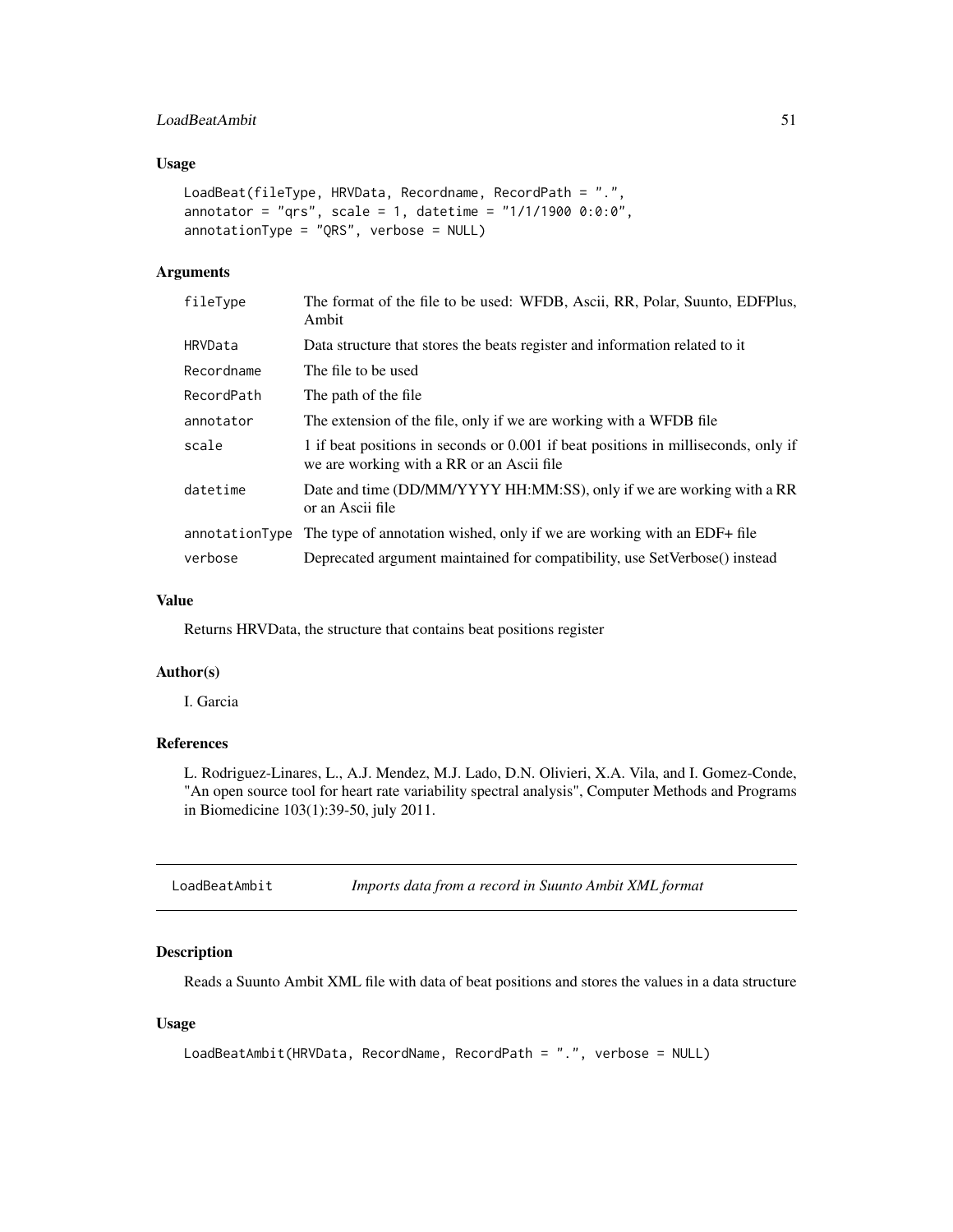## Arguments

| HRVData    | Data structure that stores the beats register and information related to it |
|------------|-----------------------------------------------------------------------------|
| RecordName | The Suunto Ambit XML file to be read                                        |
| RecordPath | The path of the file                                                        |
| verbose    | Deprecated argument maintained for compatibility, use SetVerbose() instead  |

## Value

Returns HRVData, the structure that contains beat positions register

## Author(s)

Matti Lassila

# References

L. Rodriguez-Linares, X. Vila, A. Mendez, M. Lado, D. Olivieri, "RHRV: An R-based software package for heart rate variability analysis of ECG recordings," 3rd Iberian Conference in Systems and Information Technologies (CISTI 2008), Proceedings I, 565-573, ISBN: 978-84-612-4476-8 (2008)

LoadBeatAscii *Builds an array of beats positions from an ascii file*

#### Description

Reads an ascii file with data of beat positions and stores the values in a data structure. A segment of a file can be loaded making use of the "starttime" and "endtime" arguments.

## Usage

```
LoadBeatAscii(HRVData, RecordName, RecordPath=".", scale = 1, starttime=NULL,
    endtime=NULL, datetime = "1/1/1900 0:0:0", verbose = NULL)
```
#### Arguments

| HRVData    | Data structure that stores the beats register and information related to it |
|------------|-----------------------------------------------------------------------------|
| RecordName | Ascii file containing the beats to be loaded                                |
| RecordPath | The path of the file.                                                       |
| scale      | 1 if beat positions in seconds or 0.001 if beat positions in milliseconds   |
| starttime  | Beginning of the segment of file to load                                    |
| endtime    | End of the segment of file to load                                          |
| datetime   | Date and time (DD/MM/YYYY HH:MM:SS)                                         |
| verbose    | Deprecated argument maintained for compatibility, use SetVerbose() instead  |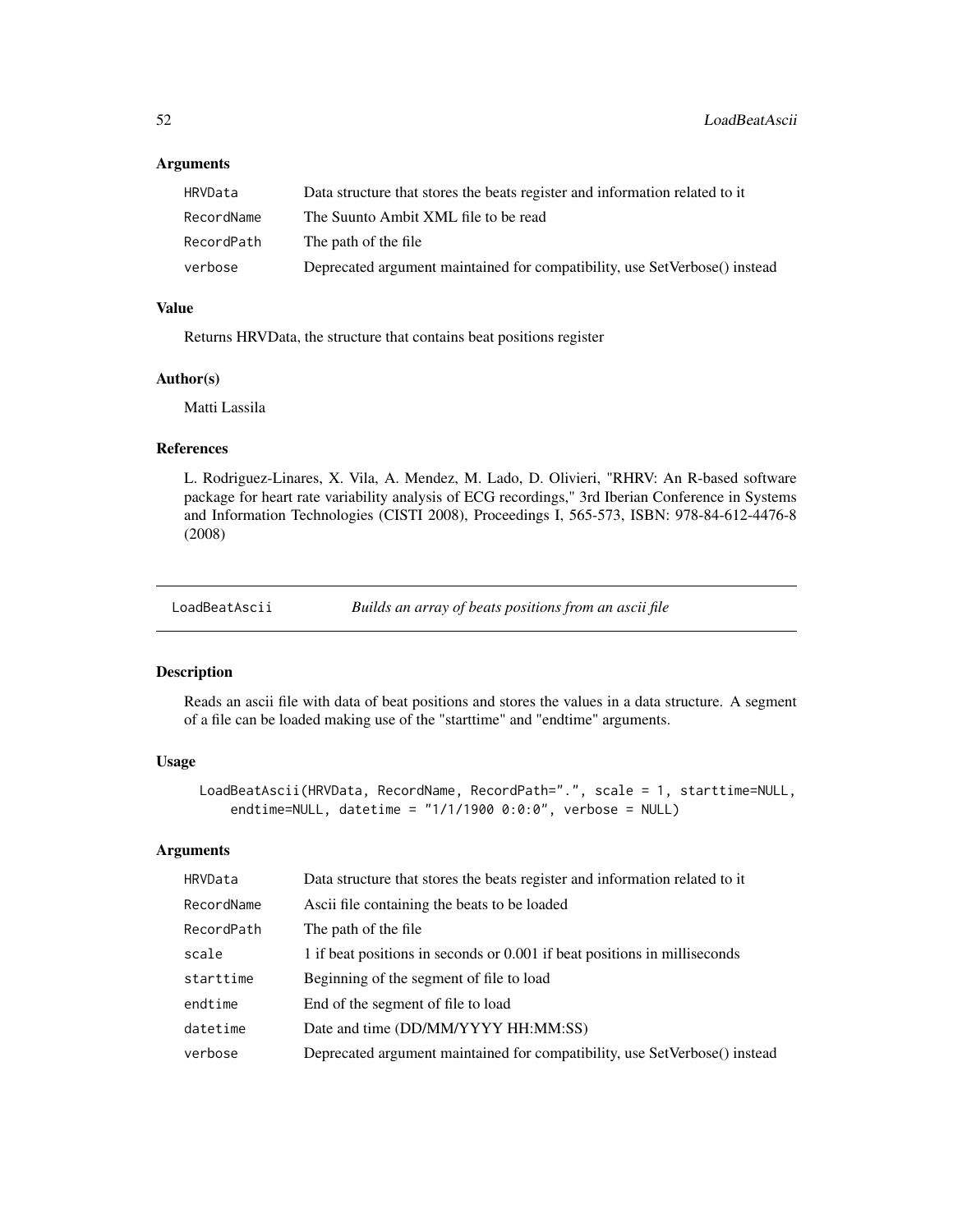## LoadBeatEDFPlus 53

## Value

Loads beats positions into the structure that contains RHRV information. The file containing the heartbeats positions must be a single column file with no headers. Each line should denote the occurrence time of each heartbeat. An example of a valid file could be the following:

*0 0.3280001 0.7159996 1.124 1.5 1.88* (...)

### Author(s)

A. Mendez, L. Rodriguez, A. Otero, C.A. Garcia, X. Vila, M. Lado

### References

L. Rodriguez-Linares, L., A.J. Mendez, M.J. Lado, D.N. Olivieri, X.A. Vila, and I. Gomez-Conde, "An open source tool for heart rate variability spectral analysis", Computer Methods and Programs in Biomedicine 103(1):39-50, july 2011.

LoadBeatEDFPlus *Imports data from a record in EDF+ format*

### Description

Basically, this algorithm reads the annotation file for the ECG register, and stores the information obtained in a data structure.

#### Usage

```
LoadBeatEDFPlus(HRVData, RecordName, RecordPath = ".",
annotationType ="QRS", verbose = NULL)
```
## Arguments

| HRVData    | Data structure that stores the beats register and information related to it |
|------------|-----------------------------------------------------------------------------|
| RecordName | The EDF+ file to be used                                                    |
| RecordPath | The path of the file                                                        |
|            | annotationType The type of annotation wished                                |
| verbose    | Deprecated argument maintained for compatibility, use SetVerbose() instead  |

# Value

Returns HRVData, the structure that contains beat positions register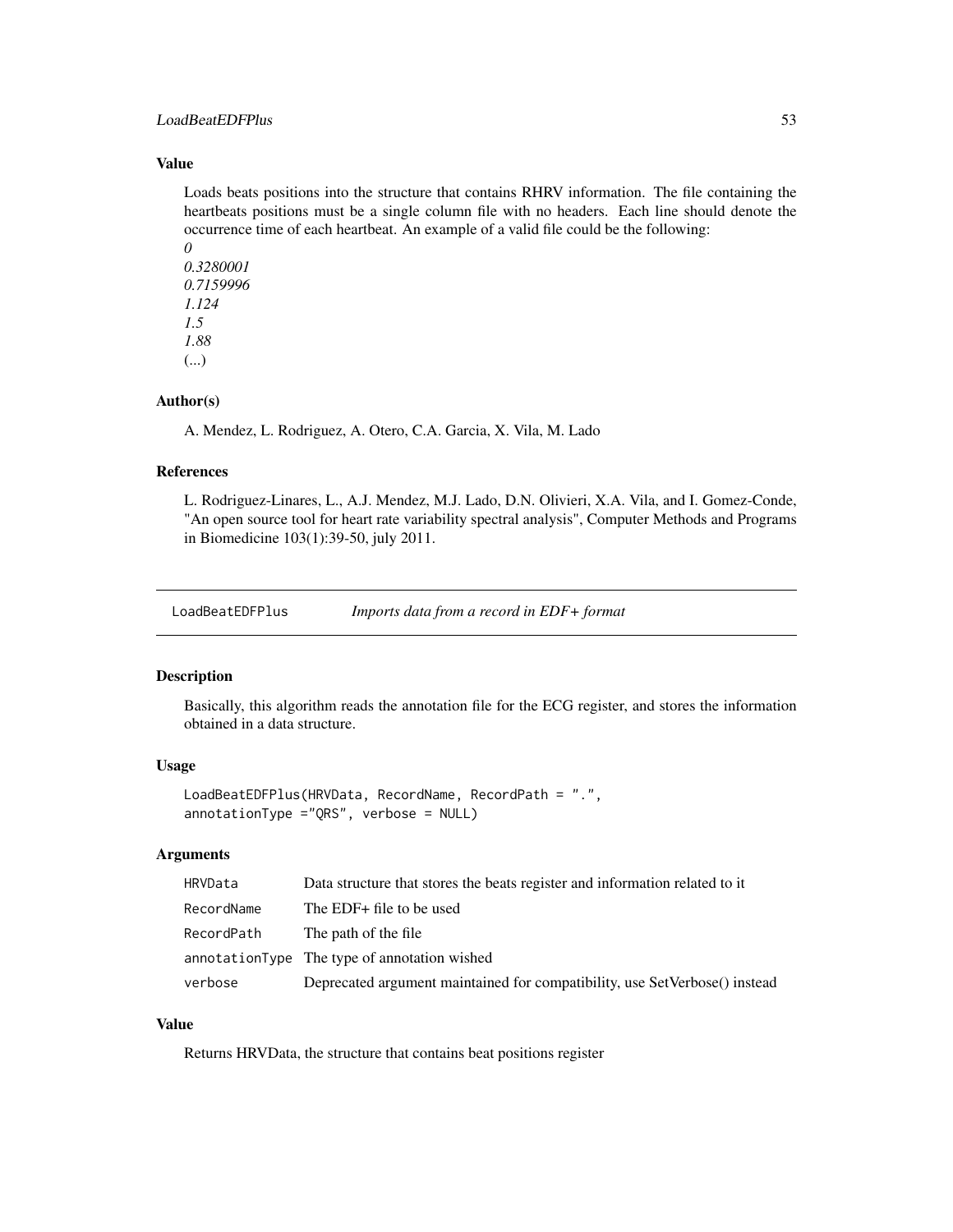#### Author(s)

I. Garcia

# References

L. Rodriguez-Linares, L., A.J. Mendez, M.J. Lado, D.N. Olivieri, X.A. Vila, and I. Gomez-Conde, "An open source tool for heart rate variability spectral analysis", Computer Methods and Programs in Biomedicine 103(1):39-50, july 2011.

LoadBeatPolar *Imports data from a record in Polar format*

## Description

Reads a Polar file with data of beat positions and stores the values in a data structure

#### Usage

```
LoadBeatPolar(HRVData, RecordName, RecordPath=".", verbose = NULL)
```
### Arguments

| HRVData    | Data structure that stores the beats register and information related to it |
|------------|-----------------------------------------------------------------------------|
| RecordName | The Polar file to be used                                                   |
| RecordPath | The path of the file                                                        |
| verbose    | Deprecated argument maintained for compatibility, use SetVerbose() instead  |

## Value

Returns HRVData, the structure that contains beat positions register

# Author(s)

I. Garcia

# References

L. Rodriguez-Linares, A. Mendez, M. Lado, D. Olivieri, X. Vila, I. Gomez-Conde, "An open source tool for heart rate variability spectral analysis", Computer Methods and Programs in Biomedicine 103, 39-50, doi:10.1016/j.cmpb.2010.05.012 (2011)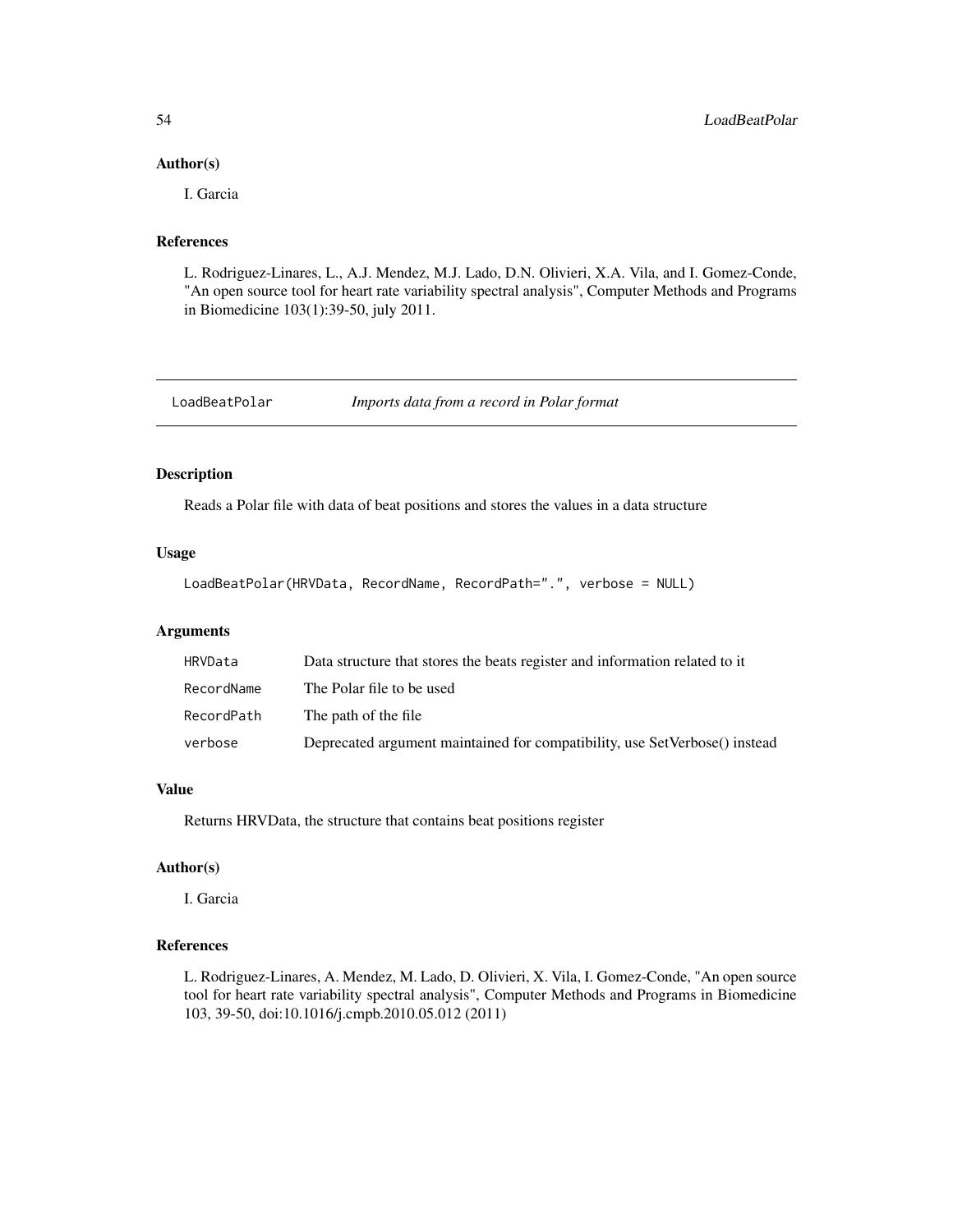## Description

Reads an ascii file containing RR values, i.e. distances between two successive beats.

#### Usage

```
LoadBeatRR(HRVData, RecordName, RecordPath=".", scale = 1,
datetime = "1/1/1900 0:0:0", verbose = NULL)
```
# Arguments

| HRVData    | Data structure that stores the beats register and information related to it |
|------------|-----------------------------------------------------------------------------|
| RecordName | The Ascii file to be used                                                   |
| RecordPath | The path of the file.                                                       |
| scale      | 1 if beat positions in seconds or 0.001 if beat positions in milliseconds   |
| datetime   | Date and time (DD/MM/YYYY HH:MM:SS)                                         |
| verbose    | Deprecated argument maintained for compatibility, use SetVerbose() instead  |

## Value

Returns HRVData, the structure that contains beat positions register

## Author(s)

I. Garcia

# References

L. Rodriguez-Linares, L., A.J. Mendez, M.J. Lado, D.N. Olivieri, X.A. Vila, and I. Gomez-Conde, "An open source tool for heart rate variability spectral analysis", Computer Methods and Programs in Biomedicine 103(1):39-50, july 2011.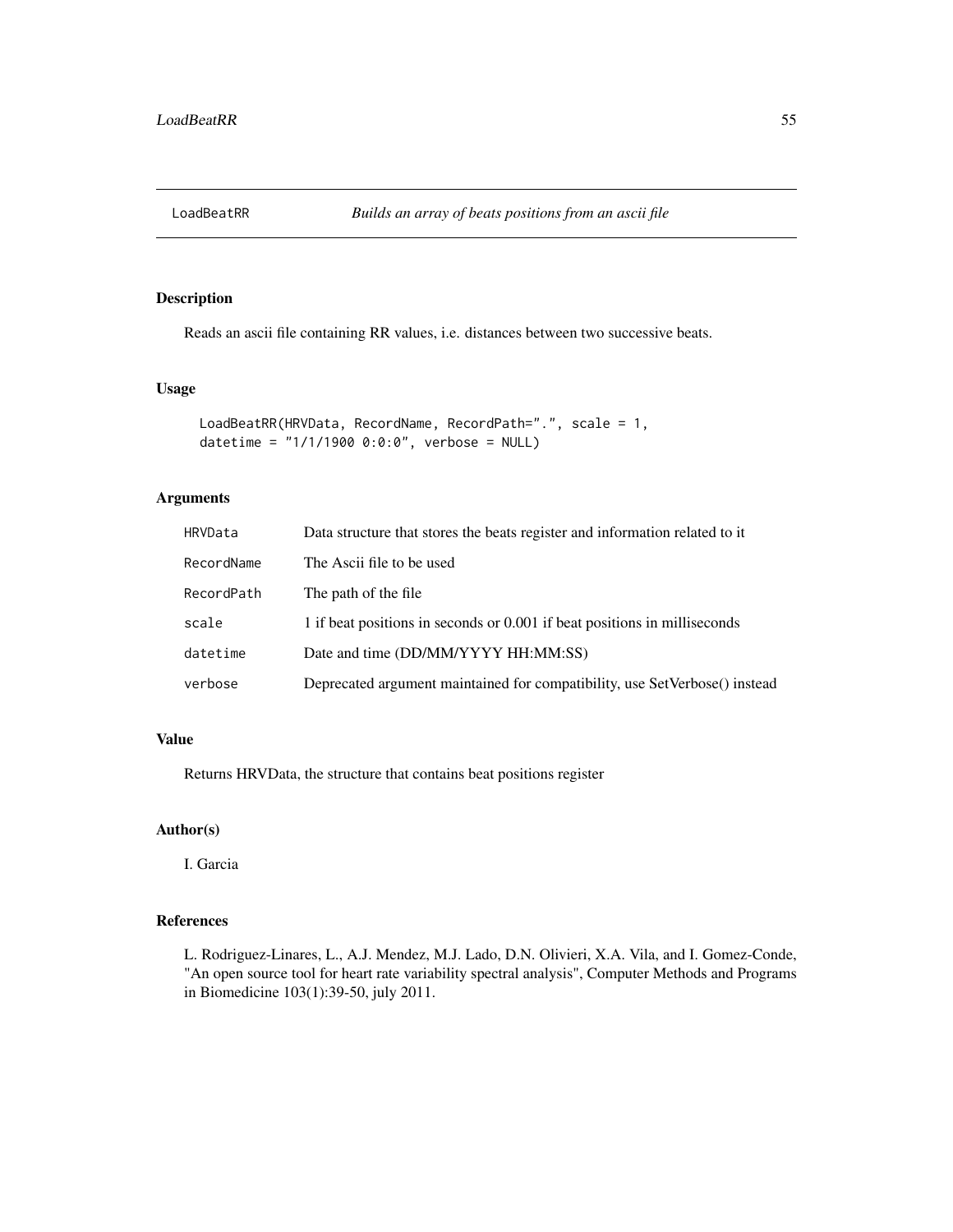## Description

Reads a Suunto file with data of beat positions and stores the values in a data structure

## Usage

```
LoadBeatSuunto(HRVData, RecordName, RecordPath = ".", verbose = NULL)
```
## Arguments

| HRVData    | Data structure that stores the beats register and information related to it |
|------------|-----------------------------------------------------------------------------|
| RecordName | The Suunto file to be read                                                  |
| RecordPath | The path of the file                                                        |
| verbose    | Deprecated argument maintained for compatibility, use SetVerbose() instead  |

## Value

Returns HRVData, the structure that contains beat positions register

## Author(s)

I. Garcia

# References

L. Rodriguez-Linares, A. Mendez, M. Lado, D. Olivieri, X. Vila, I. Gomez-Conde, "An open source tool for heart rate variability spectral analysis", Computer Methods and Programs in Biomedicine 103, 39-50, doi:10.1016/j.cmpb.2010.05.012 (2011)

LoadBeatVector *Loads beats positions from an R vector*

## Description

Stores the beat positions from an R vector under the *HRVData* data structure.

```
LoadBeatVector(HRVData, beatPositions, scale = 1,
  datetime = "1/1/1900 0:0:0")
```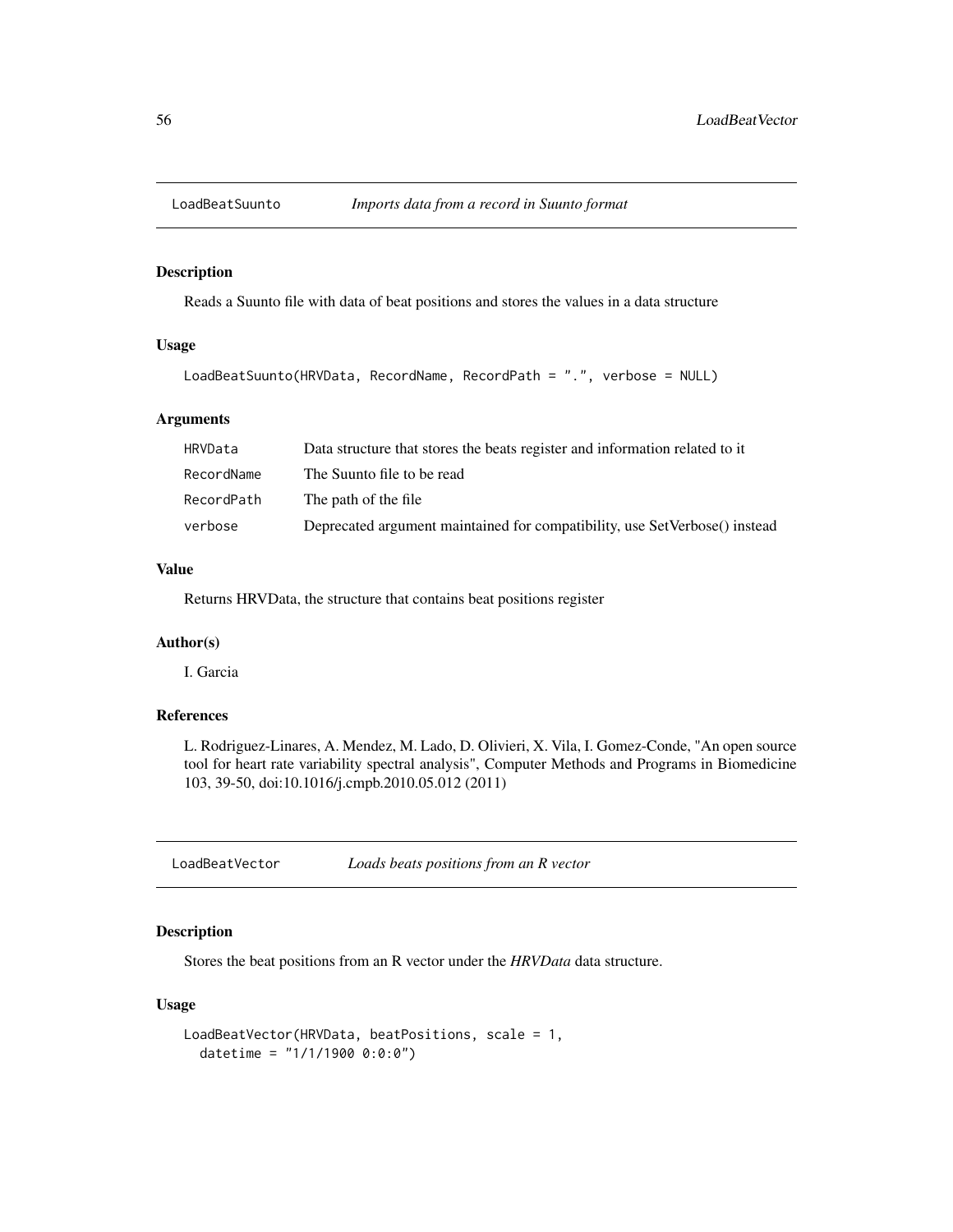## LoadBeatWFDB 57

## Arguments

| HRVData       | Data structure that stores the beats recording and information related to it                                                                                                             |
|---------------|------------------------------------------------------------------------------------------------------------------------------------------------------------------------------------------|
| beatPositions | Numeric vector with the heartbeats occurrence's times since the beginning of<br>the recording. See <i>scale</i> parameter to specify the units                                           |
| scale         | Numeric value identifying the temporal units in which the beat positions are<br>specified: 1 if beat positions is specified in seconds, 0.001 if beat positions in<br>milliseconds, etc. |
| datetime      | Date and time (DD/MM/YYYY HH:MM:SS) of the beginning of the recording                                                                                                                    |

## Value

A *HRVData* structure containing the heartbeat positions from the *beatPositions* vector.

## Examples

```
## Not run:
hd = CreateHRVData()
hd = LoadBeatVector(hd,
     c(0.000, 0.328, 0.715, 0.124, 1.50,1.880, 2.268, 2.656))
hd = BuildNIHR(hd)
# ... continue analyzing the recording
```
## End(Not run)

LoadBeatWFDB *Imports data from a record in WFDB format*

## Description

Basically, this algorithm reads the annotation file for the ECG register, and stores the information obtained in a data structure.

## Usage

```
LoadBeatWFDB(HRVData, RecordName, RecordPath = ".", annotator = "qrs",
verbose=NULL)
```
## Arguments

| HRVData    | Data structure that stores the beats register and information related to it |
|------------|-----------------------------------------------------------------------------|
| RecordName | The WFDB file to be used                                                    |
| RecordPath | The path of the file                                                        |
| annotator  | The extension of the file.                                                  |
| verbose    | Deprecated argument maintained for compatibility, use SetVerbose() instead  |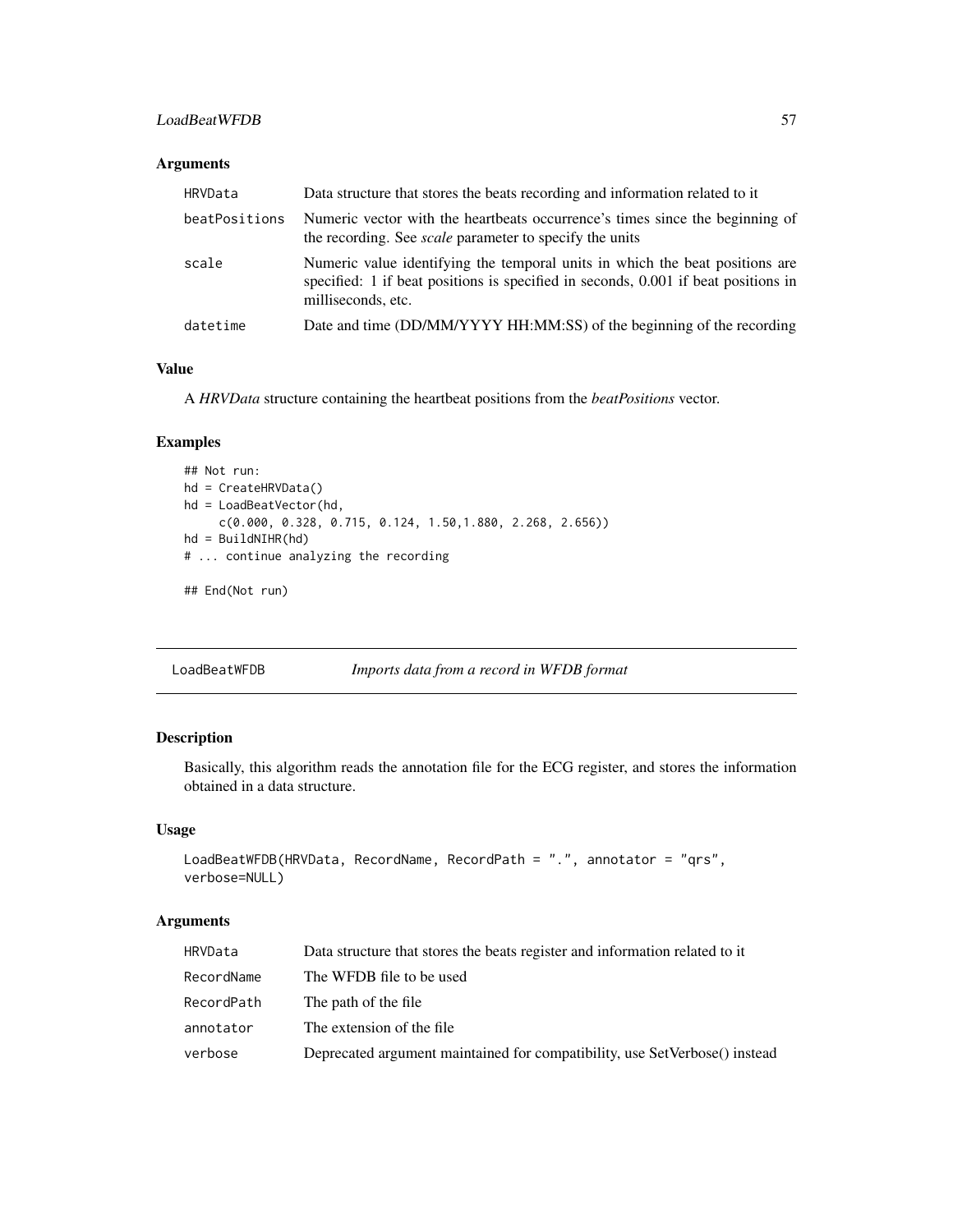Returns HRVData, the structure that contains beat positions register

### Author(s)

I. Garcia

### References

L. Rodriguez-Linares, A. Mendez, M. Lado, D. Olivieri, X. Vila, I. Gomez-Conde, "An open source tool for heart rate variability spectral analysis", Computer Methods and Programs in Biomedicine 103, 39-50, doi:10.1016/j.cmpb.2010.05.012 (2011)

LoadEpisodesAscii *Loads episodes file*

#### Description

Loads the information of episodes, or annotated physiological events, and stores it into the data structure containing the beat positions

## Usage

```
LoadEpisodesAscii(HRVData, FileName, RecordPath=".", Tag="", InitTime="0:0:0",
verbose=NULL,header = TRUE)
```
## Arguments

| HRVData    | Data structure that stores the beats register and information related to it        |
|------------|------------------------------------------------------------------------------------|
| FileName   | The episodes file to be used                                                       |
| RecordPath | The path of the file.                                                              |
| Tag        | Type of episode                                                                    |
| InitTime   | Time (HH:MM:SS)                                                                    |
| verbose    | Deprecated argument maintained for compatibility, use SetVerbose() instead         |
| header     | Logical value. If TRUE, then the first line of the file is skipped. Default: TRUE. |

## Value

Returns HRVData, the structure that contains beat positions register and episodes information

#### Author(s)

M. Lado, A. Mendez, D. Olivieri, L. Rodriguez, X. Vila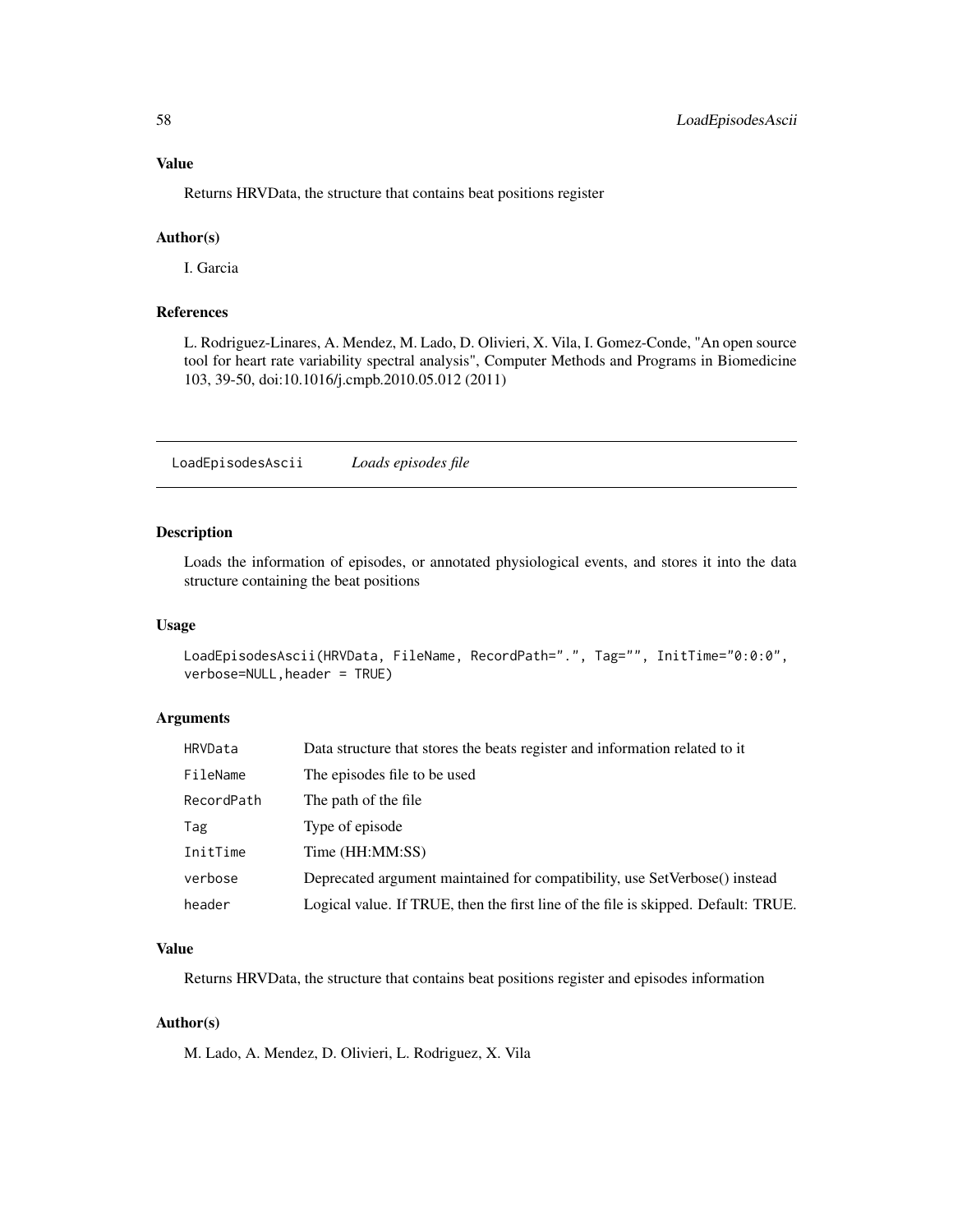## LoadHeaderWFDB 59

## References

L. Rodriguez-Linares, A. Mendez, M. Lado, D. Olivieri, X. Vila, I. Gomez-Conde, "An open source tool for heart rate variability spectral analysis", Computer Methods and Programs in Biomedicine 103, 39-50, doi:10.1016/j.cmpb.2010.05.012 (2011)

LoadHeaderWFDB *Imports header information from a record in wfdb format*

### Description

Reads the header file for the ECG register, and stores the information obtained in a data structure

## Usage

```
LoadHeaderWFDB(HRVData, RecordName, RecordPath = ".", verbose=NULL)
```
### Arguments

| HRVData    | Data structure that stores the beats register and information related to it |
|------------|-----------------------------------------------------------------------------|
| RecordName | The ECG file to be used                                                     |
| RecordPath | The path of the ECG file                                                    |
| verbose    | Deprecated argument maintained for compatibility, use SetVerbose() instead  |

## Value

Returns Data, the structure that contains beat positions register and data extracted from header file

## Author(s)

M. Lado, A. Mendez, D. Olivieri, L. Rodriguez, X. Vila

#### References

L. Rodriguez-Linares, A. Mendez, M. Lado, D. Olivieri, X. Vila, I. Gomez-Conde, "An open source tool for heart rate variability spectral analysis", Computer Methods and Programs in Biomedicine 103, 39-50, doi:10.1016/j.cmpb.2010.05.012 (2011)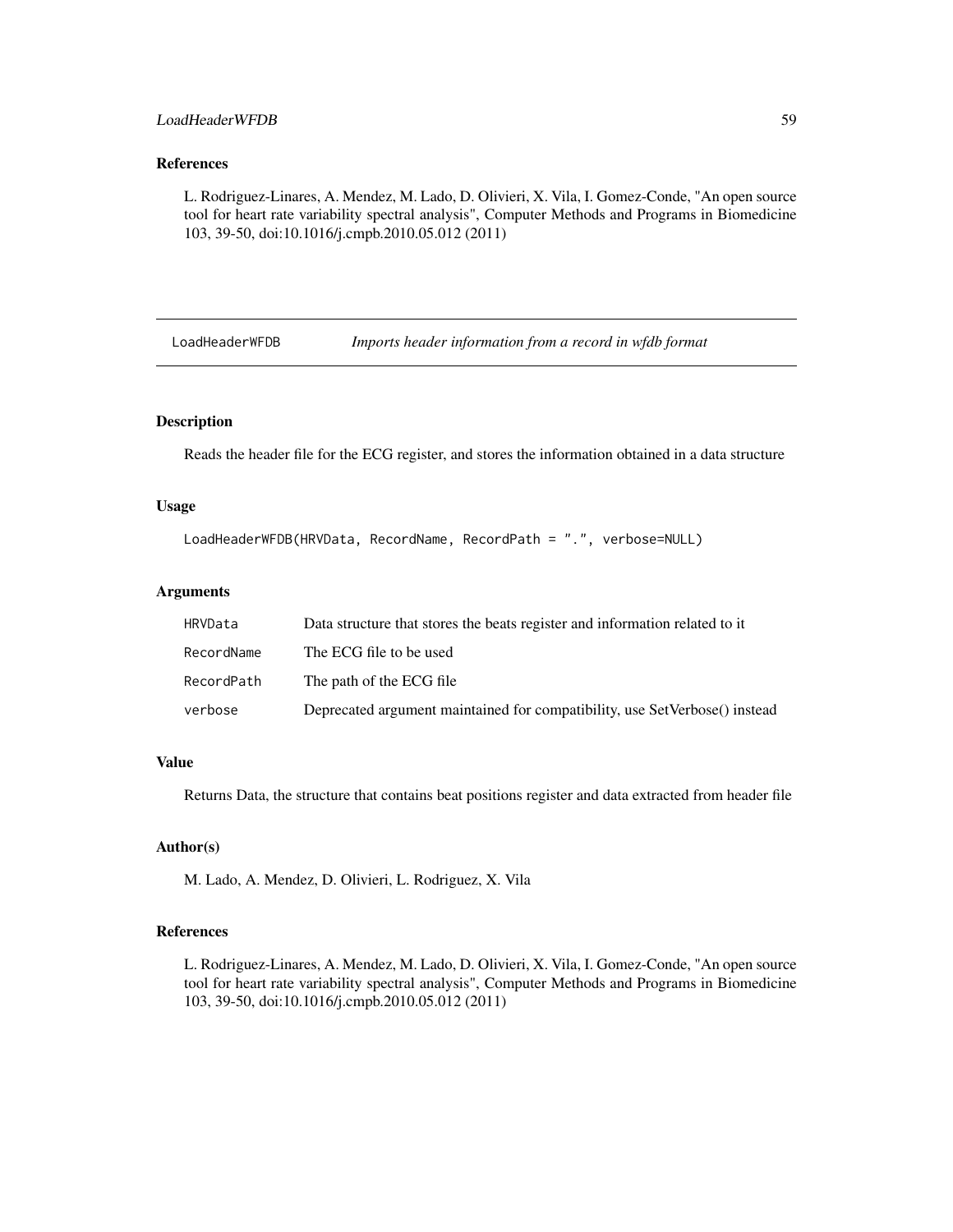## Description

This function allow users to modify the parameters that define episodes: Tags, InitTimes, Durations and Values.

Episodes can be selected by Tags or Indexes (or both) and more than one episodes' characteristics can be modified within the same call.

When modifying more than one episode, vectors of new parameters are recycled.

After the modification has been made, duplicate episodes are removed and they are reordered by increasing InitTimes.

### Usage

```
ModifyEpisodes(HRVData, Tags=NULL, Indexes=NULL, NewInitTimes=NULL,
NewTags=NULL, NewDurations=NULL ,NewValues=NULL)
```
#### Arguments

| HRVData      | Data structure that stores the beats register and information related to it |
|--------------|-----------------------------------------------------------------------------|
| Tags         | Vector containing types of episodes to remove                               |
| Indexes      | Vector containing indexes of episodes to remove (see ListEpisodes())        |
| NewInitTimes | Vector containing new init times in seconds                                 |
| NewTags      | Vector containing new tags for episodes                                     |
| NewDurations | Vector containing new durations in seconds                                  |
| NewValues    | Vector containing new numerical values for episodes                         |

#### Value

Returns HRVData, the structure that contains beat positions register and new episodes information

#### Author(s)

M. Lado, A. Mendez, D. Olivieri, L. Rodriguez, X. Vila

#### References

L. Rodriguez-Linares, A. Mendez, M. Lado, D. Olivieri, X. Vila, I. Gomez-Conde, "An open source tool for heart rate variability spectral analysis", Computer Methods and Programs in Biomedicine 103, 39-50, doi:10.1016/j.cmpb.2010.05.012 (2011)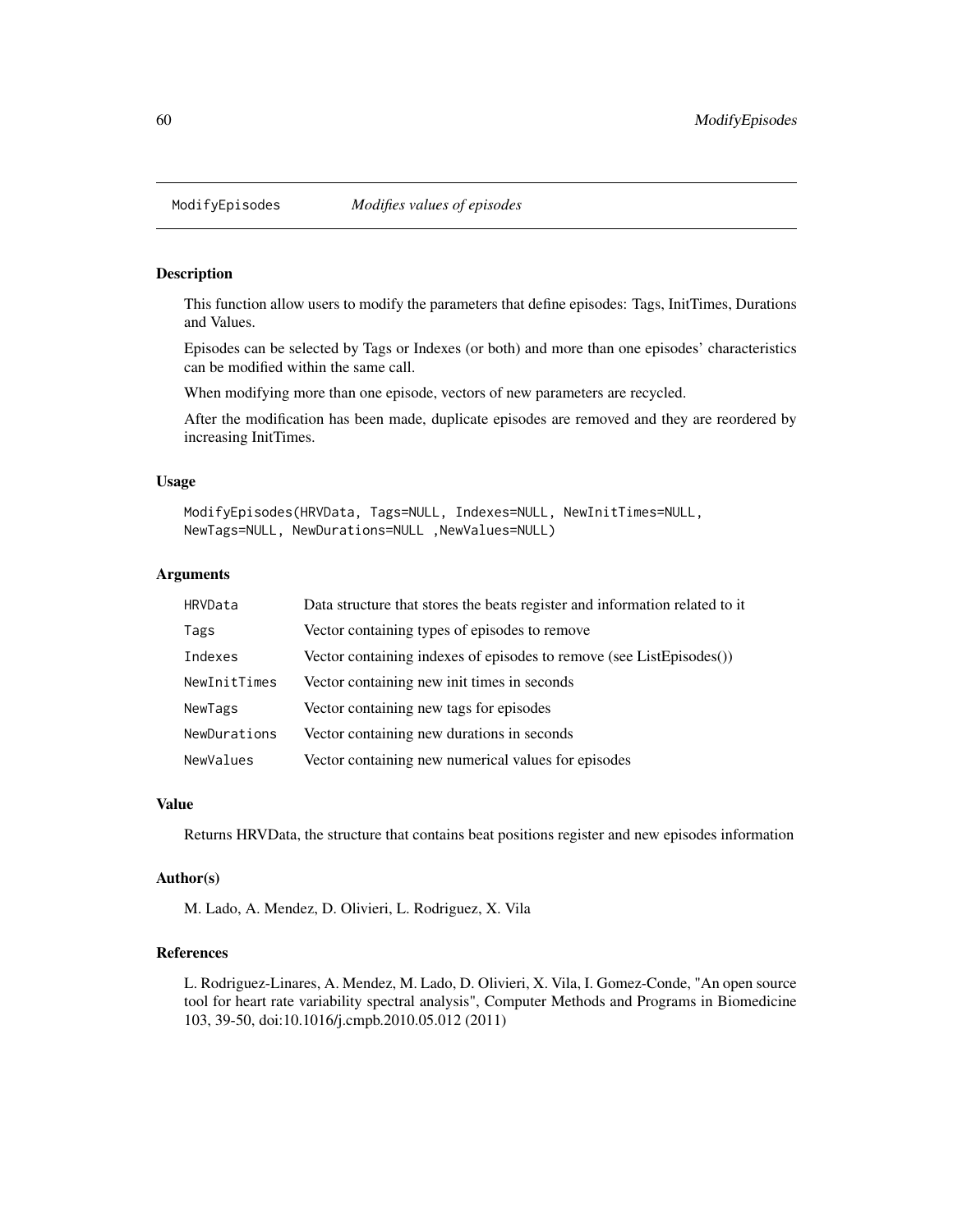NonlinearityTests *Nonlinearity tests*

## Description

Nonlinearity tests

#### Usage

```
NonlinearityTests(HRVData,
  indexNonLinearAnalysis = length(HRVData$NonLinearAnalysis))
```
#### Arguments

HRVData Structure containing the RR time series.

indexNonLinearAnalysis

Reference to the data structure that will contain the nonlinear analysis

### Details

This function runs a set of nonlinearity tests on the RR time series implemented in other R packages including:

- Teraesvirta's neural metwork test for nonlinearity ([terasvirta.test](#page-0-0)).
- White neural metwork test for nonlinearity ([white.test](#page-0-0)).
- Keenan's one-degree test for nonlinearity ([Keenan.test](#page-0-0)).
- Perform the McLeod-Li test for conditional heteroscedascity (ARCH). ([McLeod.Li.test](#page-0-0)).
- Perform the Tsay's test for quadratic nonlinearity in a time series. ([Tsay.test](#page-0-0)).
- Perform the Likelihood ratio test for threshold nonlinearity. ([tlrt](#page-0-0)).

#### Value

A *HRVData* structure containing a *NonlinearityTests* field storing the results of each of the tests. The *NonlinearityTests* list is stored under the *NonLinearAnalysis* structure.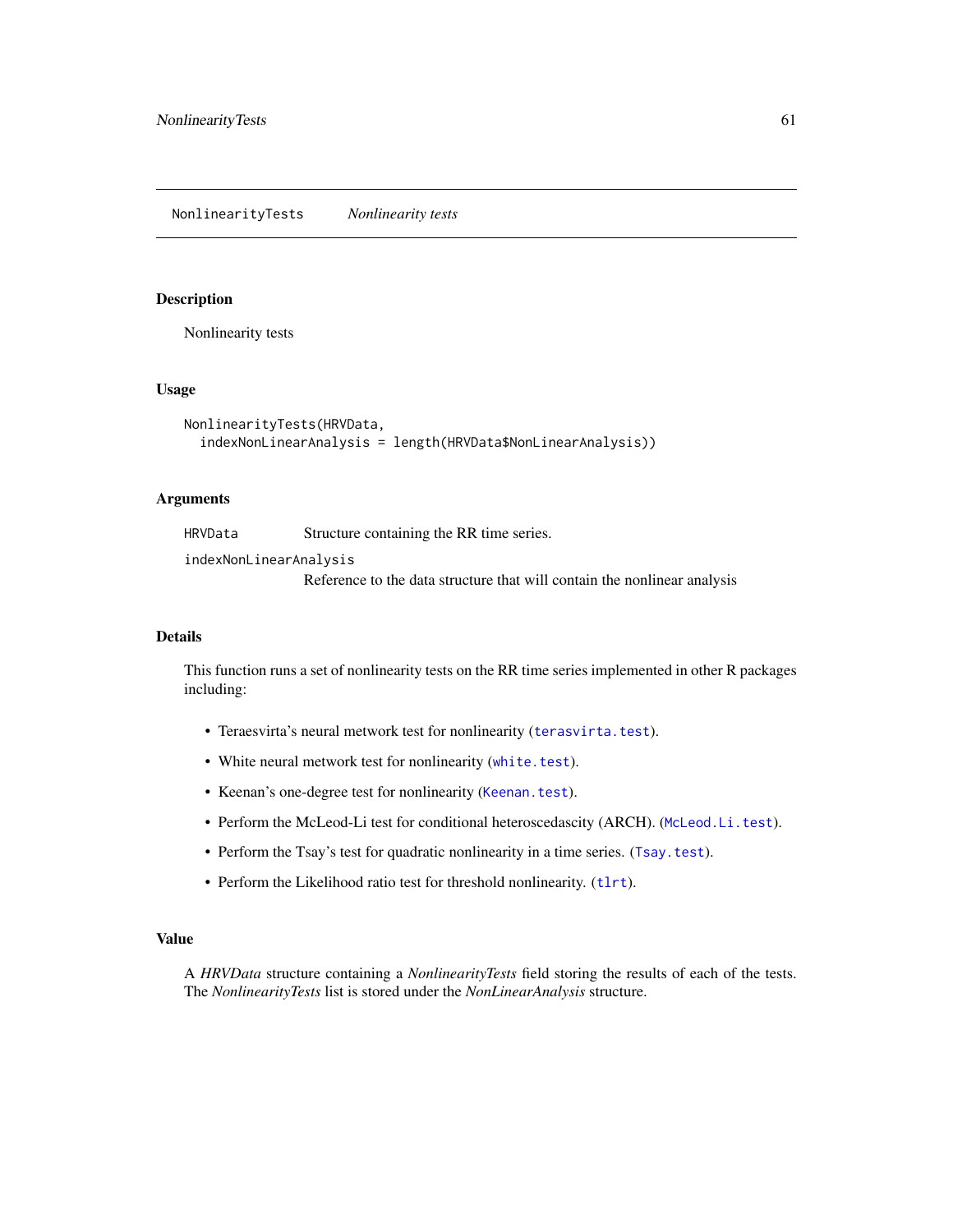```
NonLinearNoiseReduction
```
*Nonlinear noise reduction*

#### Description

Function for denoising the RR time series using nonlinear analysis techniques.

### Usage

```
NonLinearNoiseReduction(HRVData, embeddingDim = NULL, radius = NULL,
 ECGsamplingFreq = NULL)
```
# Arguments

| HRVData         | Data structure that stores the beats register and information related to it                                                                                                                                                                                                                                                                                          |
|-----------------|----------------------------------------------------------------------------------------------------------------------------------------------------------------------------------------------------------------------------------------------------------------------------------------------------------------------------------------------------------------------|
| embeddingDim    | Integer denoting the dimension in which we shall embed the RR time series.                                                                                                                                                                                                                                                                                           |
| radius          | The radius used to looking for neighbours in the phase space (see details). If the<br>radius is not specified, a radius depending on the resolution of the RR time series<br>is used. The resolution depends on the <i>ECGsamplingFreq</i> parameter. When<br>selecting the radius it must be taken into account that the RR series is specified<br>in milliseconds. |
| ECGsamplingFreq |                                                                                                                                                                                                                                                                                                                                                                      |
|                 | The sampling frequency of the ECG from which the RR time series was derived.<br>Although it is not necessary, if it is provided it may improve the noise reduction.                                                                                                                                                                                                  |

Details

This function takes the RR time series and denoises it. The denoising is achieved by averaging each Takens' vector in an m-dimensional space with his neighbours (time lag=1). Each neighbourhood is specified with balls of a given radius (max norm is used).

If the *ECGsamplingFreq* is not supplied, the sampling frequency is derived from

### Value

A HRVData structure containing the denoised RR time series.

the RR data.

## Note

This function is based on the [nonLinearNoiseReduction](#page-0-0) function from the nonlinearTseries package.

## References

H. Kantz and T. Schreiber: Nonlinear Time series Analysis (Cambridge university press)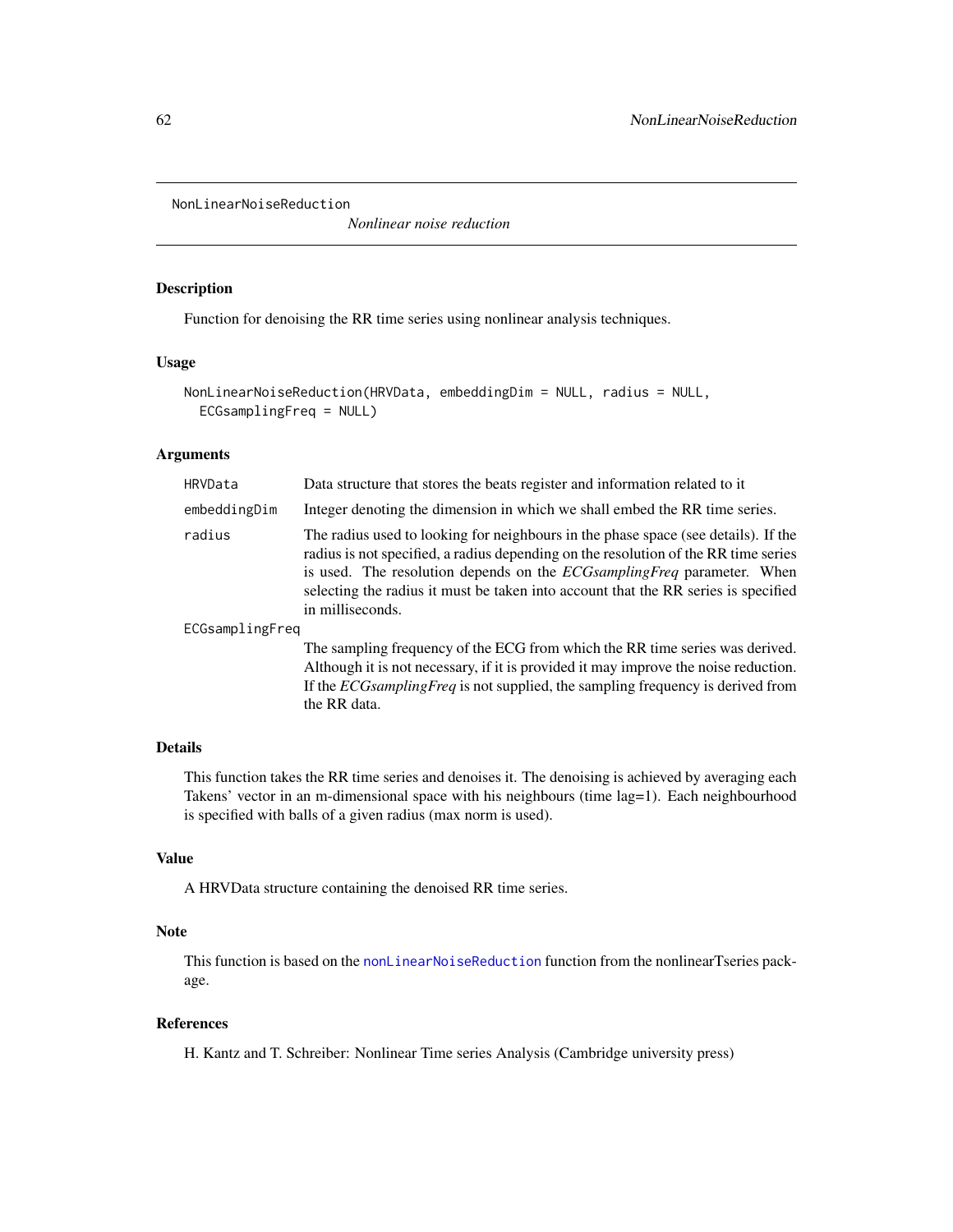# OverplotEpisodes 63

# See Also

[nonLinearNoiseReduction](#page-0-0)

OverplotEpisodes *OverplotEpisodes*

# Description

Add episodic information to the current plot

# Usage

```
OverplotEpisodes(HRVData, Tags = NULL, Indexes = NULL,
 epColorPalette = NULL, eplim, lty = 2, markEpisodes = T, ymark,
 showEpLegend = T, epLegendCoords = NULL, Tag = NULL, ...)
```
# Arguments

| HRVData        | Data structure that stores the beats register and information related to it.                                                                                                                                |
|----------------|-------------------------------------------------------------------------------------------------------------------------------------------------------------------------------------------------------------|
| Tags           | List of tags to specify which episodes, as apnoea or oxygen desaturation, are<br>included in the plot. Tags="all" plots all episodes present in the data.                                                   |
| Indexes        | List of indexes of episodes (see ListEpisodes) to specify which episodes are<br>included in the plot. Indexes="all" plots all episodes present in the data.                                                 |
|                | epColorPalette Vector specifying the color of each of the episodes that will be plotted. The<br>length of epColorPalette should be equal or greater than the number of different<br>episodes to be plotted. |
| eplim          | Two-component vector specifying the y-range (min, max) for the vertical lines<br>limiting each episode.                                                                                                     |
| $1$ ty         | The line type for the vertical lines limiting each episode.                                                                                                                                                 |
| markEpisodes   | Boolean specyfing if a horizontal mark should be included for each of the episodes.                                                                                                                         |
| ymark          | Two-component vector specifying the y-range (min, max) for the horizontal marks.<br>Only used if markEpisodes = TRUE.                                                                                       |
| showEpLegend   | Boolean argument. If TRUE, a legend of the episodes is included.                                                                                                                                            |
| epLegendCoords | Two-component vector specifiying the coordinates where the legend should be<br>placed. By defaul, the legend is placed on top of the plot.                                                                  |
| Tag            | Deprecated argument maintained for compatibility, use Tags instead.                                                                                                                                         |
| .              | Other graphical parameters for the vertical lines limiting each episode. See<br>plot.default.                                                                                                               |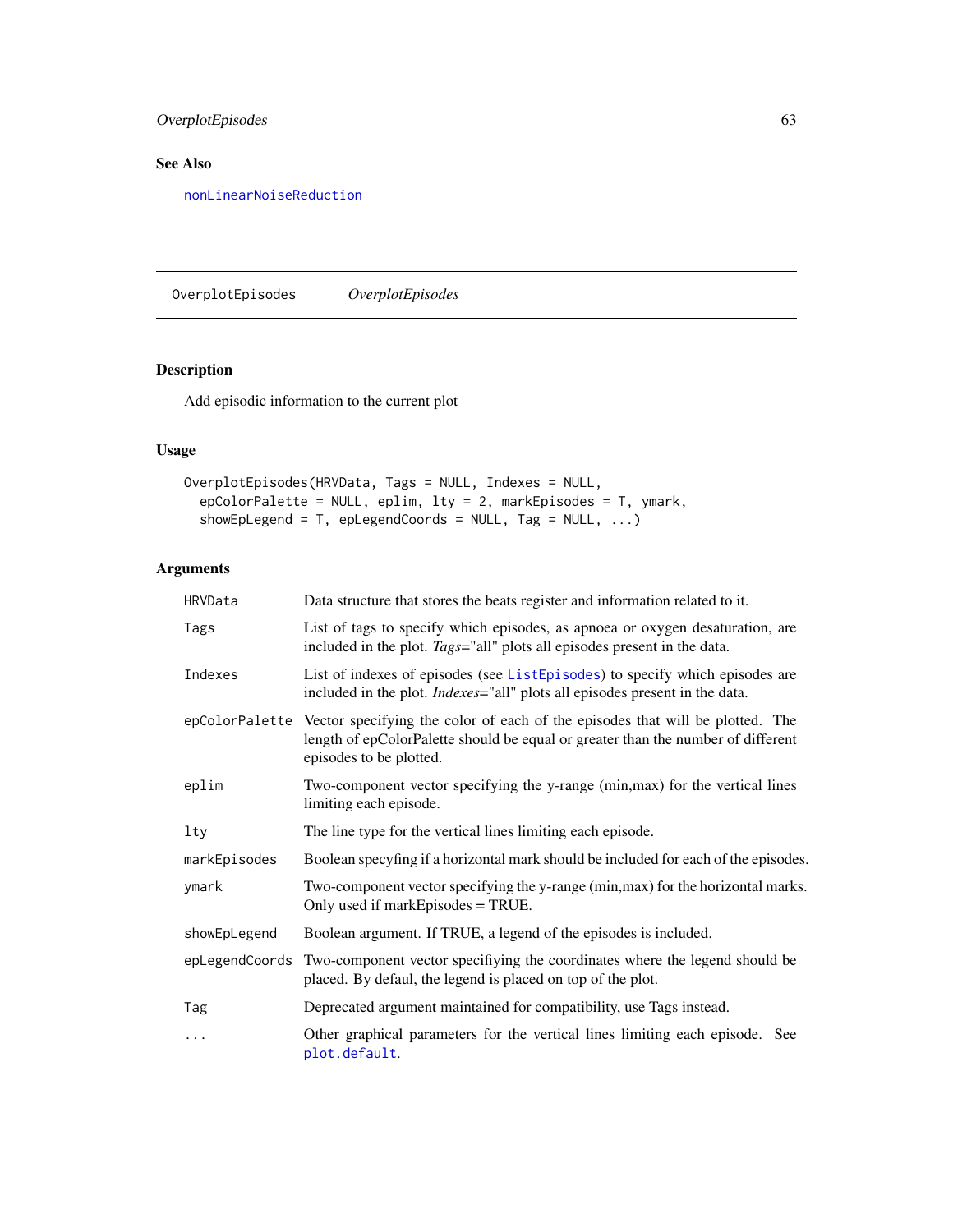### Examples

```
## Not run:
# Read file "a03" from the physionet apnea-ecg database
library(RHRV)
HRVData <- CreateHRVData()
HRVData <- LoadBeatWFDB(HRVData,RecordName="test_files/WFDB/a03")
HRVData <- LoadApneaWFDB(HRVData, RecordName="test_files/WFDB/a03")
# Add other type of episode for a more complete example (this episode does
# not have any physiological meaning)
HRVData <- AddEpisodes(HRVData,InitTimes=c(4500),Durations=c(1000),
                       Tags="Other", Values = 1)
HRVData <- BuildNIHR(HRVData)
HRVData <- FilterNIHR(HRVData)
HRVData <- InterpolateNIHR(HRVData)
PlotHR(HRVData)
OverplotEpisodes(HRVData,ymark=c(150,151),eplim=c(20,150))
# Change some default parameters
PlotHR(HRVData)
OverplotEpisodes(HRVData,ymark=c(150,151),eplim=c(20,150),
                 epLegendCoords=c(25000,150), lty=5,
                 epColorPalette=c("blue","green"))
# Use episodic information with the spectrogram... In order to obtain a proper
# representation of the episodes we need to avoid the use of the spectrogram
# legend
sp <- PlotSpectrogram(HRVData, size=600, shift=60, freqRange=c(0,0.05),
                      showLegend=F);
OverplotEpisodes(HRVData, markEpisodes=T, ymark=c(0.04,0.0401),
                 eplim=c(0,0.04), Tags="APNEA",
                 epColorPalette = c("white"), lwd=3)
```
## End(Not run)

PlotHR *Simple plot of interpolated heart rate*

## **Description**

Plots in a simple way the interpolated instantaneous heart rate signal.

```
PlotHR(HRVData, Tags = NULL, Indexes = NULL,
 main = "Interpolated instantaneous heart rate", xlab = "time (sec.)",
 ylab = "HR (beats/min.)", type = "l", ylim = NULL, Tag = NULL,
 verbose = NULL, ...)
```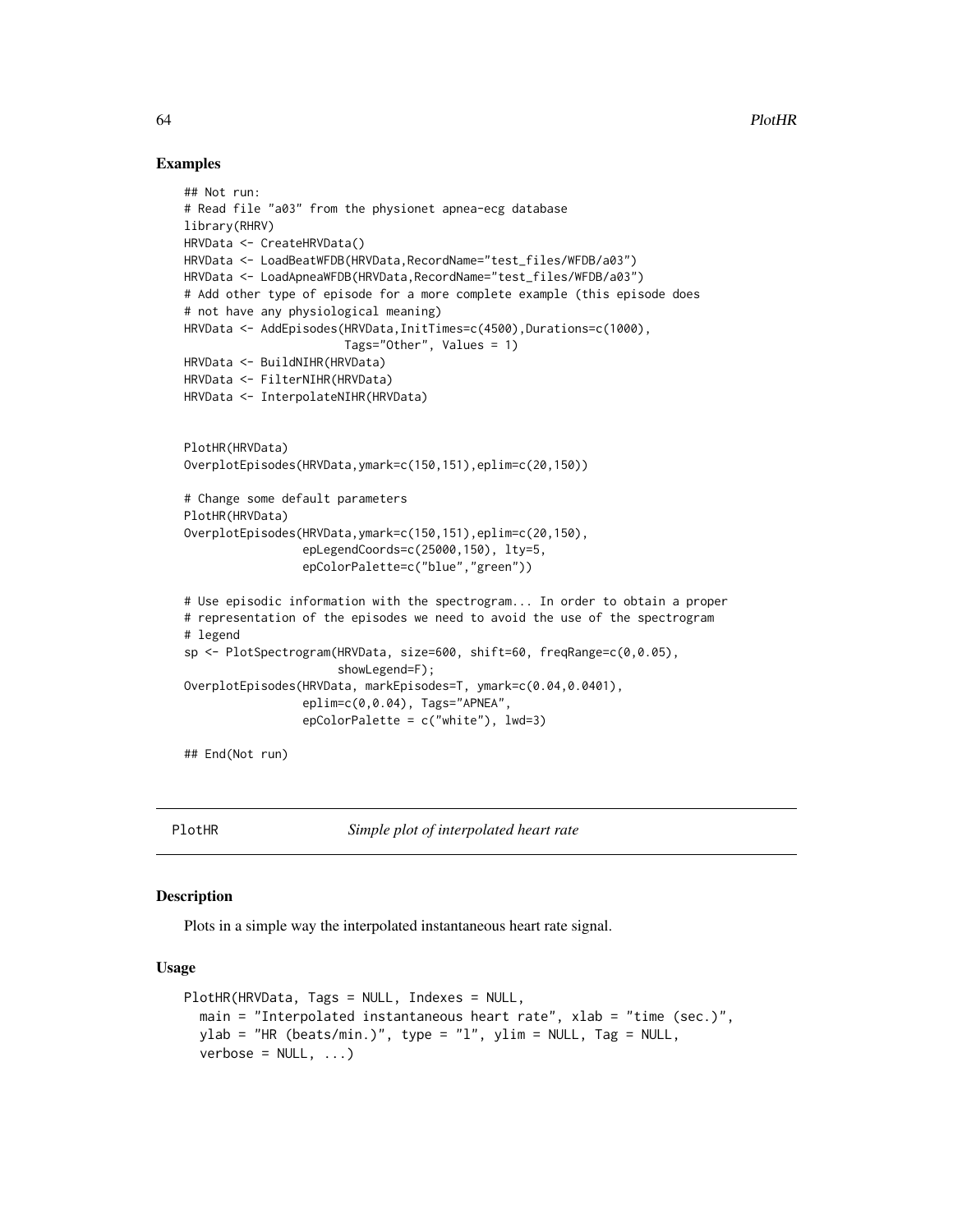#### PlotNIHR 65

## Arguments

| HRVData  | Data structure that stores the beats register and information related to it.                                                                                        |
|----------|---------------------------------------------------------------------------------------------------------------------------------------------------------------------|
| Tags     | List of tags to specify which episodes, as apnoea or oxygen desaturation, are<br>included in the plot. Tags="all" plots all episodes present in the data.           |
| Indexes  | List of indexes of episodes (see ListEpisodes) to specify which episodes are<br>included in the plot. <i>Indexes</i> ="all" plots all episodes present in the data. |
| main     | A main title for the plot.                                                                                                                                          |
| xlab     | A label for the x axis.                                                                                                                                             |
| ylab     | a label for the y axis                                                                                                                                              |
| type     | 1-character string giving the type of plot desired. See plot . default.                                                                                             |
| ylim     | The y limits of the plot.                                                                                                                                           |
| Tag      | Deprecated argument maintained for compatibility, use Tags instead.                                                                                                 |
| verbose  | Deprecated argument maintained for compatibility, use SetVerbose() instead                                                                                          |
| $\cdots$ | Other graphical parameters. See plot.default.                                                                                                                       |

## Details

PlotHR

# Author(s)

M. Lado, A. Mendez, D. Olivieri, L. Rodriguez, X. Vila, C.A. Garcia

### References

L. Rodriguez-Linares, L., A.J. Mendez, M.J. Lado, D.N. Olivieri, X.A. Vila, and I. Gomez-Conde, "An open source tool for heart rate variability spectral analysis", Computer Methods and Programs in Biomedicine 103(1):39-50, july 2011.

PlotNIHR *Simple plot of non-interpolated heart rate*

## Description

Plots in a simple way the non-interpolated instantaneous heart rate signal

```
PlotNIHR(HRVData, Tags = NULL, Indexes = NULL,
 main = "Non-interpolated instantaneous heart rate", xlab = "time (sec.)",
 ylab = "HR (beats/min.)", type = "l", ylim = NULL, Tag = NULL,
 verbose = NULL, ...
```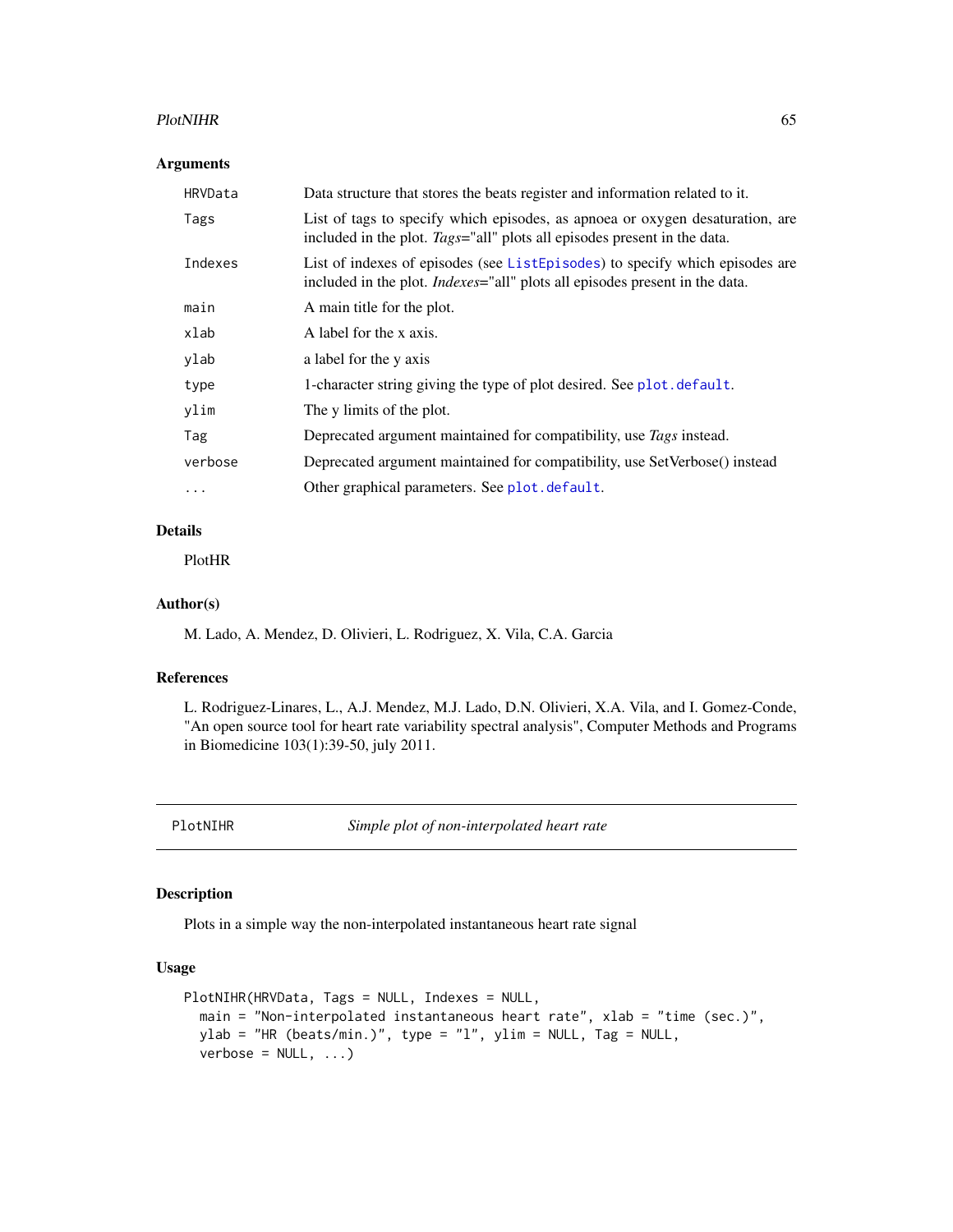## Arguments

| HRVData  | Data structure that stores the beats register and information related to it                                                                               |
|----------|-----------------------------------------------------------------------------------------------------------------------------------------------------------|
| Tags     | List of tags to specify which episodes, as appoea or oxygen desaturation, are<br>included in the plot. Tags="all" plots all episodes present in the data. |
| Indexes  | List of indexes to specify which episodes (see ListEpisodes), are included in the<br>plot. Indexes="all" plots all episodes present in the data.          |
| main     | A main title for the plot.                                                                                                                                |
| xlab     | A label for the x axis.                                                                                                                                   |
| ylab     | a label for the y axis                                                                                                                                    |
| type     | 1-character string giving the type of plot desired. See plot . default.                                                                                   |
| ylim     | The y limits of the plot.                                                                                                                                 |
| Tag      | Deprecated argument maintained for compatibility, use Tags instead.                                                                                       |
| verbose  | Deprecated argument maintained for compatibility, use SetVerbose() instead                                                                                |
| $\cdots$ | Other graphical parameters. See plot.default.                                                                                                             |

## Details

PlotNIHR

### Author(s)

M. Lado, A. Mendez, D. Olivieri, L. Rodriguez, X. Vila, C.A. Garcia

### References

L. Rodriguez-Linares, L., A.J. Mendez, M.J. Lado, D.N. Olivieri, X.A. Vila, and I. Gomez-Conde, "An open source tool for heart rate variability spectral analysis", Computer Methods and Programs in Biomedicine 103(1):39-50, july 2011.

PlotPowerBand *Plots power determined by CalculatePowerBand function*

### Description

Plots the power of the heart rate signal at different bands of physiological interest.

```
PlotPowerBand(HRVData, indexFreqAnalysis = length(HRVData$FreqAnalysis),
  normalized = FALSE, hr = FALSE, ymax = NULL, ymaxratio = NULL,
  ymaxnorm = 1, Tags = NULL, Indexes = NULL, Tag = NULL,
  verbose = NULL)
```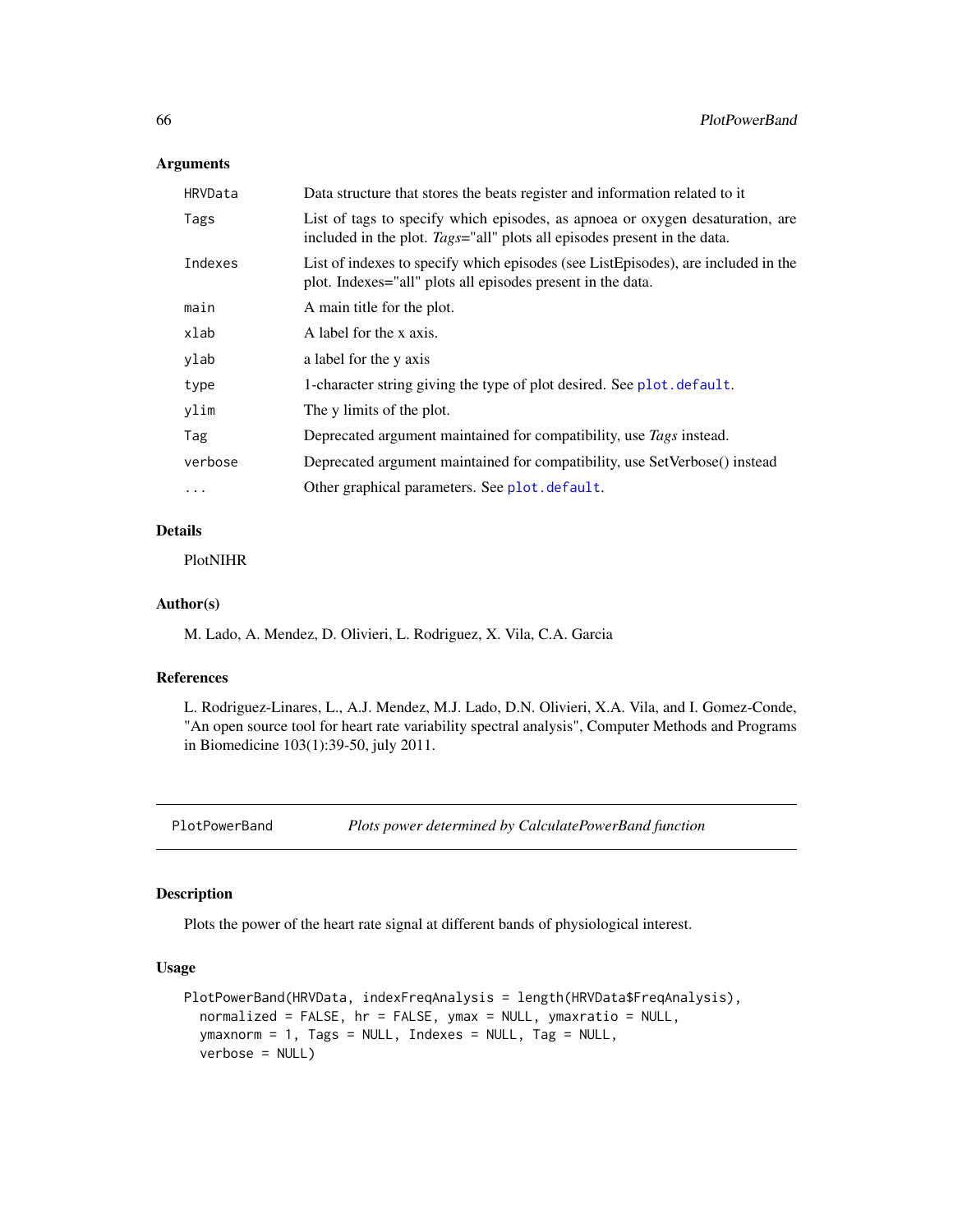## PlotPowerBand 67

## Arguments

| HRVData           | Data structure that stores the beats register and information related to it                                                                                 |
|-------------------|-------------------------------------------------------------------------------------------------------------------------------------------------------------|
| indexFreqAnalysis |                                                                                                                                                             |
|                   | Numeric parameter used to reference a particular frequency analysis                                                                                         |
| normalized        | Plots normalized powers if TRUE                                                                                                                             |
| hr                | Plots heart rate signal if TRUE                                                                                                                             |
| ymax              | Maximum value for y axis (unnormalized plots)                                                                                                               |
| ymaxratio         | Maximum value for y axis in LF/HF band (normalized and unnormalized plots)                                                                                  |
| ymaxnorm          | Maximum value for y axis (normalized plots)                                                                                                                 |
| Tags              | List of tags to specify which episodes, as apnoea or oxygen desaturation, are<br>included in the plot. Tags = "all" plots all episodes present in the data. |
| Indexes           | List of indexes to specify which episodes (see ListEpisodes), are included in the<br>plot. Indexes = "all" plots all episodes present in the data.          |
| Tag               | Deprecated argument, use Tags instead                                                                                                                       |
| verbose           | Deprecated argument maintained for compatibility, use setVerbose() instead                                                                                  |

## Details

PlotPowerBand

### Note

See [PlotSinglePowerBand](#page-69-0) for a more flexible function for plotting power bands.

## Author(s)

M. Lado, A. Mendez, D. Olivieri, L. Rodriguez, X. Vila

## References

L. Rodriguez-Linares, L., A.J. Mendez, M.J. Lado, D.N. Olivieri, X.A. Vila, and I. Gomez-Conde, "An open source tool for heart rate variability spectral analysis", Computer Methods and Programs in Biomedicine 103(1):39-50, july 2011.

## See Also

[CalculatePowerBand](#page-25-0) for power calculation and [PlotSinglePowerBand](#page-69-0)

# Examples

```
## Not run:
# Reading a wfdb register and storing into a data structure:
md = CreateHRVData(Verbose = TRUE)
md = LoadBeatWFDB(md, RecordName = "register_name",
                 RecordPath = "register_path")
```
# Calculating heart rate signal:md = BuildNIHR(md)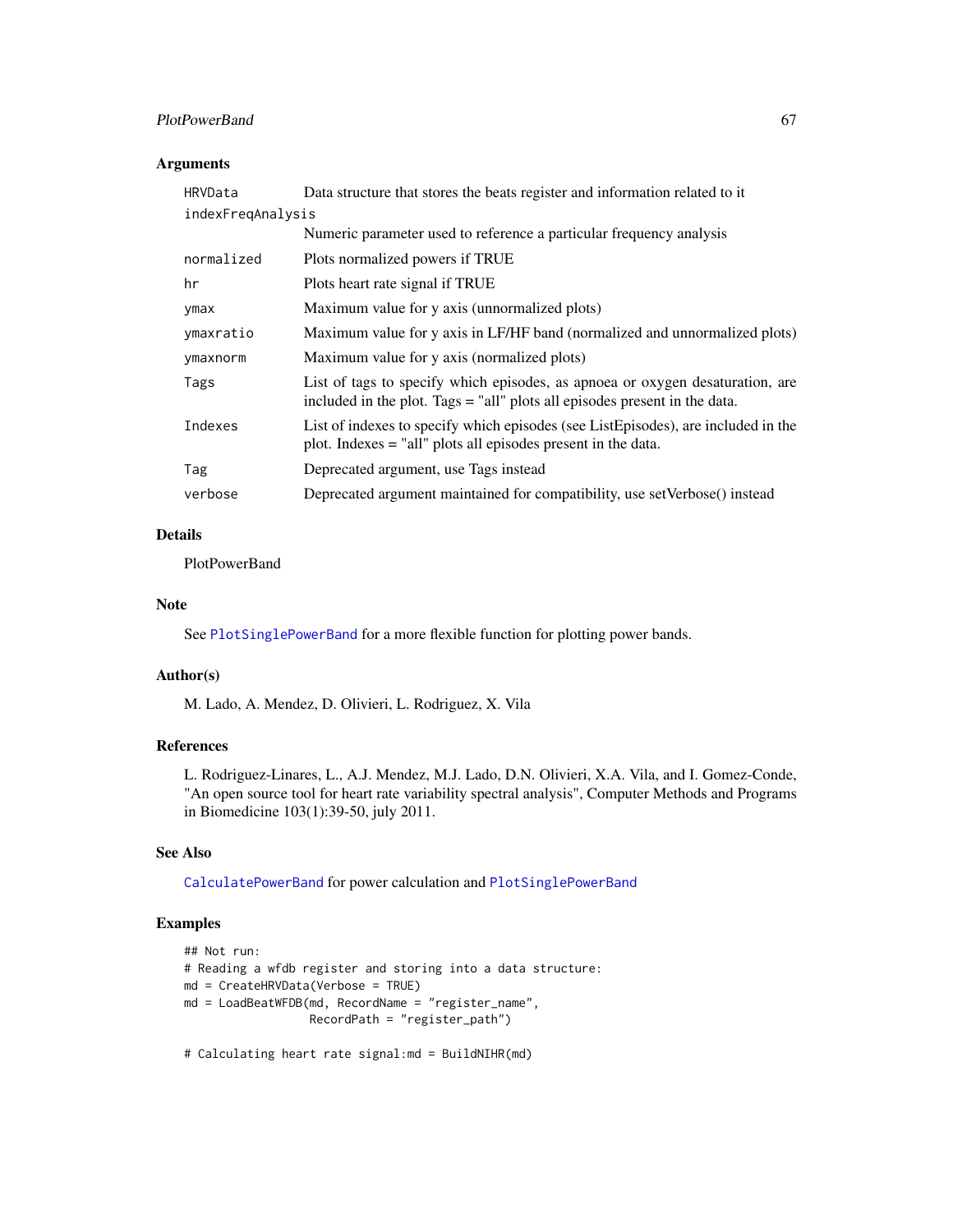```
# Filtering heart rate signal:
md = FilterNIHR(md)
# Interpolating heart rate signal:
md = InterpolateNIHR(md)
# Calculating spectrogram and power per band:
md = CreateFreqAnalysis(md)
md = CalculatePowerBand(md, indexFreqAnalysis = 1, size = 120,
                        shift = 10, sizesp = 1024)# Plotting Power per Band
PlotPowerBand(md, hr = TRUE, ymax = 700000, ymaxratio = 4)
## End(Not run)
```
PlotPSD *Plot Spectral Density Estimation*

## Description

Plot the PSD estimate of the RR time series distinguishing the different frequency bands with different colurs.

### Usage

```
PlotPSD(HRVData, indexFreqAnalysis = length(HRVData$FreqAnalysis),
  ULFmin = 0, ULFmax = 0.03, VLFmin = 0.03, VLFmax = 0.05,
  LFmin = 0.05, LFmax = 0.15, HFmin = 0.15, HFmax = 0.4, log = "y",type = "l", xlab = "Frequency (Hz) ", ylab = "Spectrum", main = NULL,
  xlim = c(min(ULFmin, ULFmax, VLFmin, VLFmax, LFmin, LFmax, HFmin, HFmax),
 max(ULFmin, ULFmax, VLFmin, VLFmax, LFmin, LFmax, HFmin, HFmax)),
 ylim = NULL, addLegend = TRUE, addSigLevel = TRUE,
  usePalette = c("#000000", "#E69F00", "#56B4E9", "#009E73", "#F0E442"), ...)
```
### Arguments

| HRVData           | Data structure that stores the beats register and information related to it. |
|-------------------|------------------------------------------------------------------------------|
| indexFregAnalysis |                                                                              |
|                   | An integer referencing the data structure that contains the PSD analysis.    |
| ULFmin            | Lower limit ULF band used for distinguish the ULF band.                      |
| ULFmax            | Upper limit ULF band used for distinguish the ULF band.                      |
| VLFmin            | Lower limit VLF band.                                                        |
| VLFmax            | Upper limit VLF band.                                                        |
| LFmin             | Lower limit LF band.                                                         |
| <b>LFmax</b>      | Upper limit LF band.                                                         |
| HFmin             | Lower limit HF band.                                                         |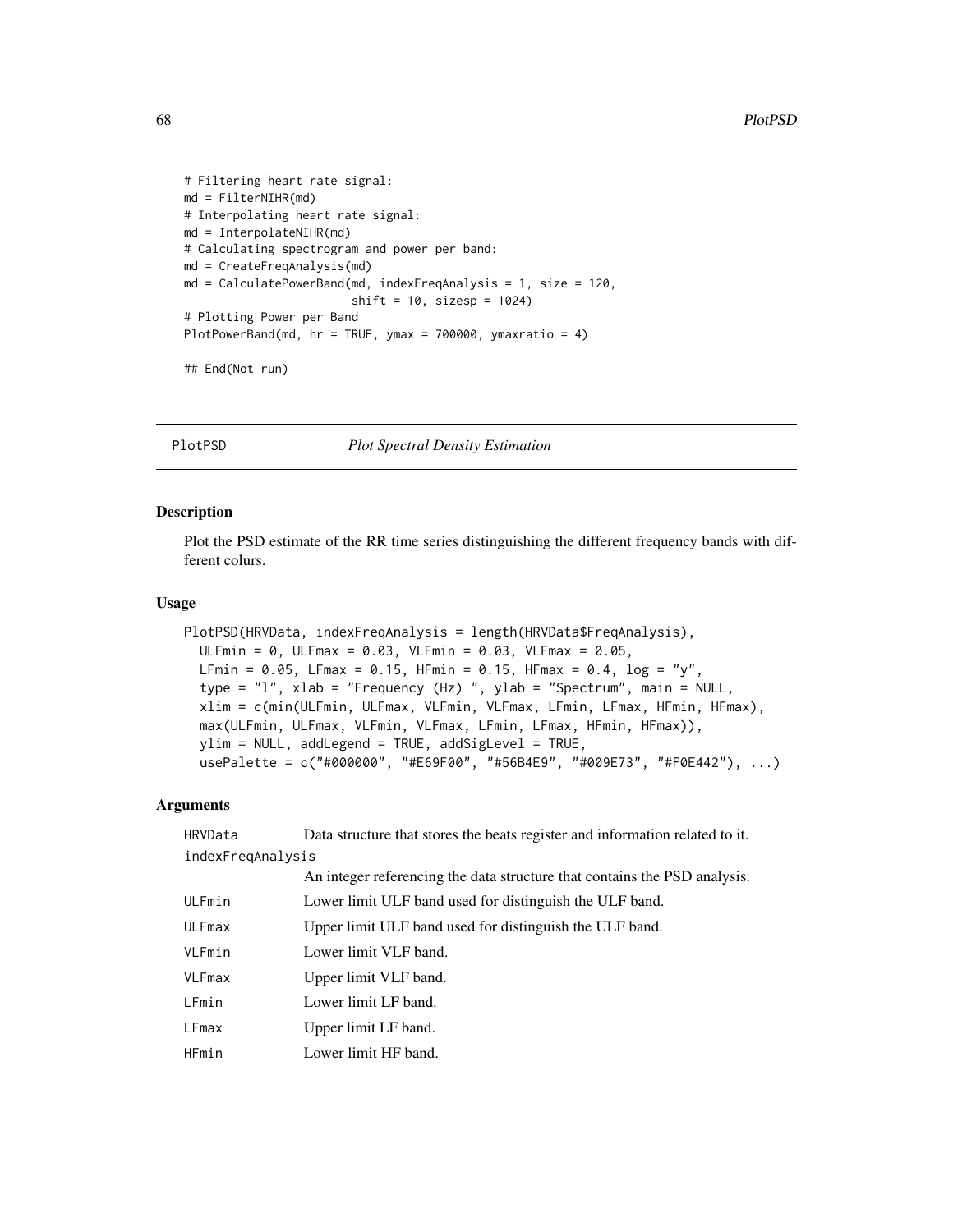### PlotPSD 69

| HFmax       | Upper limit HF band.                                                                                                                                                                              |
|-------------|---------------------------------------------------------------------------------------------------------------------------------------------------------------------------------------------------|
| log         | a character string which contains "x" if the x axis is to be logarithmic, "y" if the<br>y axis is to be logarithmic and "xy" or "yx" if both axes are to be logarithmic.<br>Default: "y".         |
| type        | 1-character string giving the type of plot desired. See plot.default.                                                                                                                             |
| xlab        | a label for the x axis. See plot. default.                                                                                                                                                        |
| ylab        | a label for the y axis. See plot. default.                                                                                                                                                        |
| main        | a main title for the plot. See plot. default.                                                                                                                                                     |
| xlim        | the x limits $(x1, x2)$ of the plot. See plot. default.                                                                                                                                           |
| ylim        | the y limits of the plot.                                                                                                                                                                         |
| addLegend   | add a simple legend? Default: True.                                                                                                                                                               |
| addSigLevel | Logical value (only used with the lomb method). If true an horizontal line lim-<br>iting the significance level is included (Powers > sig.level can be considered<br>significant peaks). See 1sp. |
| usePalette  | A new palette of colors for plotting the frequency bands.                                                                                                                                         |
| $\cdots$    | graphical parameters. See plot. default.                                                                                                                                                          |

# See Also

[spectrum](#page-0-0), [lsp](#page-0-0), [CalculatePSD](#page-27-0).

## Examples

```
## Not run:
data(HRVData)
HRVData=BuildNIHR(HRVData)
HRVData=FilterNIHR(HRVData)
# Frequency analysis requires interpolated data (except Lomb)
HRVData=InterpolateNIHR(HRVData)
# Create a different freqAnalysis for each method
HRVData=CreateFreqAnalysis(HRVData)
HRVData=CalculatePSD(HRVData,1,"pgram",doPlot = F)
HRVData=CalculatePSD(HRVData,2,"pgram",spans=9,doPlot = F)
HRVData=CreateFreqAnalysis(HRVData)
HRVData=CalculatePSD(HRVData,3,"ar",doPlot = F)
HRVData=CreateFreqAnalysis(HRVData)
HRVData=CalculatePSD(HRVData,4,"lomb",doPlot = F)
# Plot the results
layout(matrix(c(1,2,3,4), 2, 2, byrow = TRUE))
PlotPSD(HRVData,1)
PlotPSD(HRVData,2)
PlotPSD(HRVData,3)
PlotPSD(HRVData,4)
```
## End(Not run)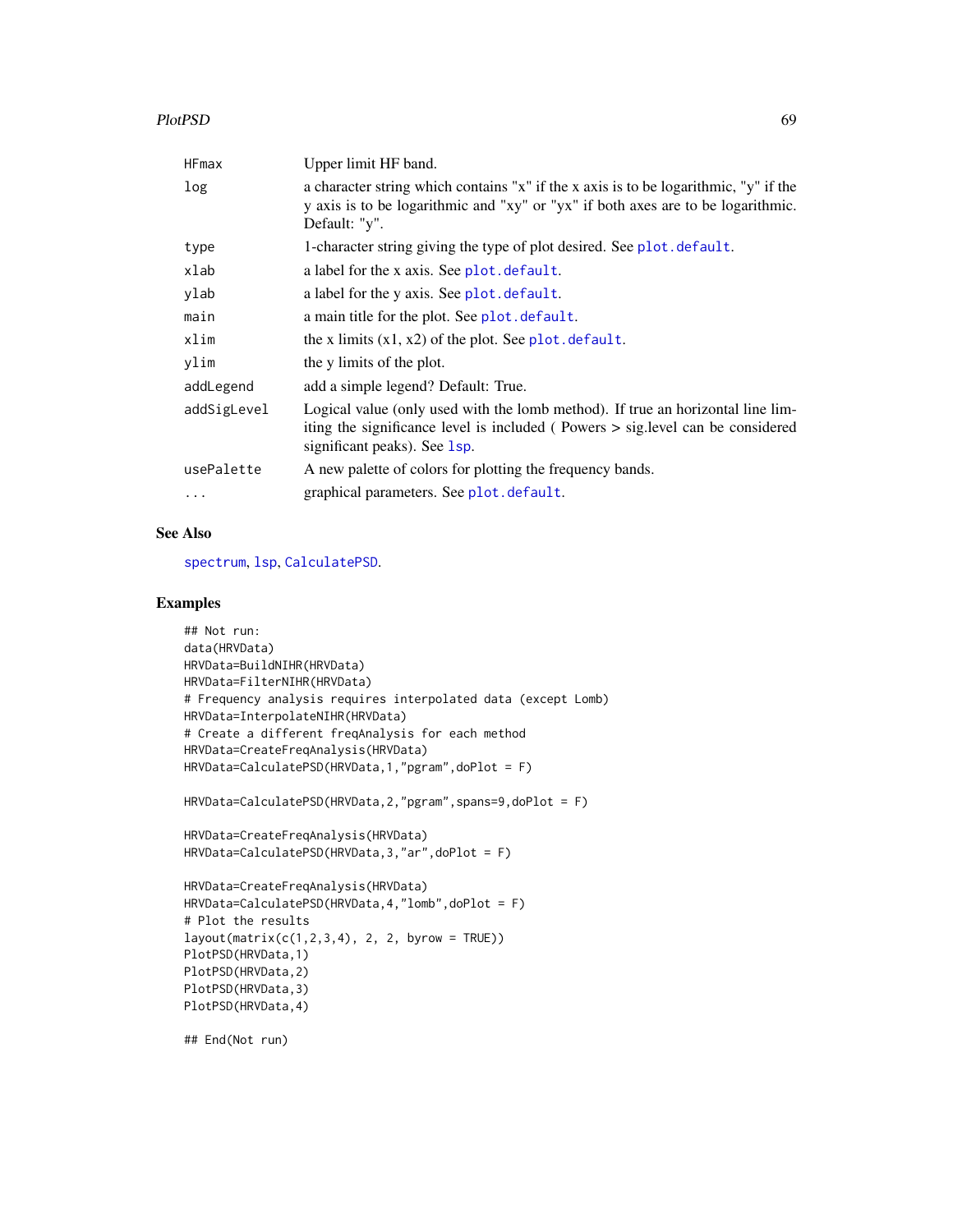<span id="page-69-0"></span>PlotSinglePowerBand *PlotSinglePowerBand*

## Description

Plots a concrete power band computed by the CalculatePowerBand function

## Usage

```
PlotSinglePowerBand(HRVData, indexFreqAnalysis = length(HRVData$FreqAnalysis),
 band = c("LF", "HF", "ULF", "VLF", "LF/HF"), normalized = FALSE,
 main = paste(band, "Power Band"), xlab = "Time",
 ylab = paste("Power in", band), type = "l", Tags = NULL,
  Indexes = NULL, eplim = NULL, epColorPalette = NULL,
 markEpisodes = TRUE, ymark = NULL, showEpLegend = TRUE,
 epLegendCoords = NULL, Tag = NULL, ...)
```
## Arguments

| HRVData           | Data structure that stores the beats register and information related to it                                                                                                                               |
|-------------------|-----------------------------------------------------------------------------------------------------------------------------------------------------------------------------------------------------------|
| indexFreqAnalysis |                                                                                                                                                                                                           |
|                   | Numeric parameter used to reference a particular frequency analysis                                                                                                                                       |
| band              | The frequency band to be plotted. Allowd bands are "ULF", "VLF", "LF" (de-<br>fault), "HF" and "LF/HF")                                                                                                   |
| normalized        | Plots normalized powers if TRUE                                                                                                                                                                           |
| main              | A main title for the plot.                                                                                                                                                                                |
| xlab              | A label for the x axis.                                                                                                                                                                                   |
| ylab              | A label for the y axis                                                                                                                                                                                    |
| type              | 1-character string giving the type of plot desired. See plot. default.                                                                                                                                    |
| Tags              | List of tags to specify which episodes, as apnoea or oxygen desaturation, are<br>included in the plot. Tags="all" plots all episodes present in the data.                                                 |
| Indexes           | List of indexes of episodes (see ListEpisodes) to specify which episodes are<br>included in the plot. <i>Indexes</i> ="all" plots all episodes present in the data.                                       |
| eplim             | Two-component vector specifying the y-range (min, max) for the vertical lines<br>limiting each episode.                                                                                                   |
|                   | epColorPalette Vector specifying the color of each of the episodes that will be plotted. The<br>length of colorPalette should be equal or greater than the number of different<br>episodes to be plotted. |
| markEpisodes      | Boolean specyfing if a horizontal mark should be included for each of the episodes.                                                                                                                       |
| ymark             | Two-component vector specifying the y-range (min, max) for the horizontal marks.<br>Only used if markEpisodes = TRUE.                                                                                     |
| showEpLegend      | Boolean argument. If TRUE, a legend of the episodes is included.                                                                                                                                          |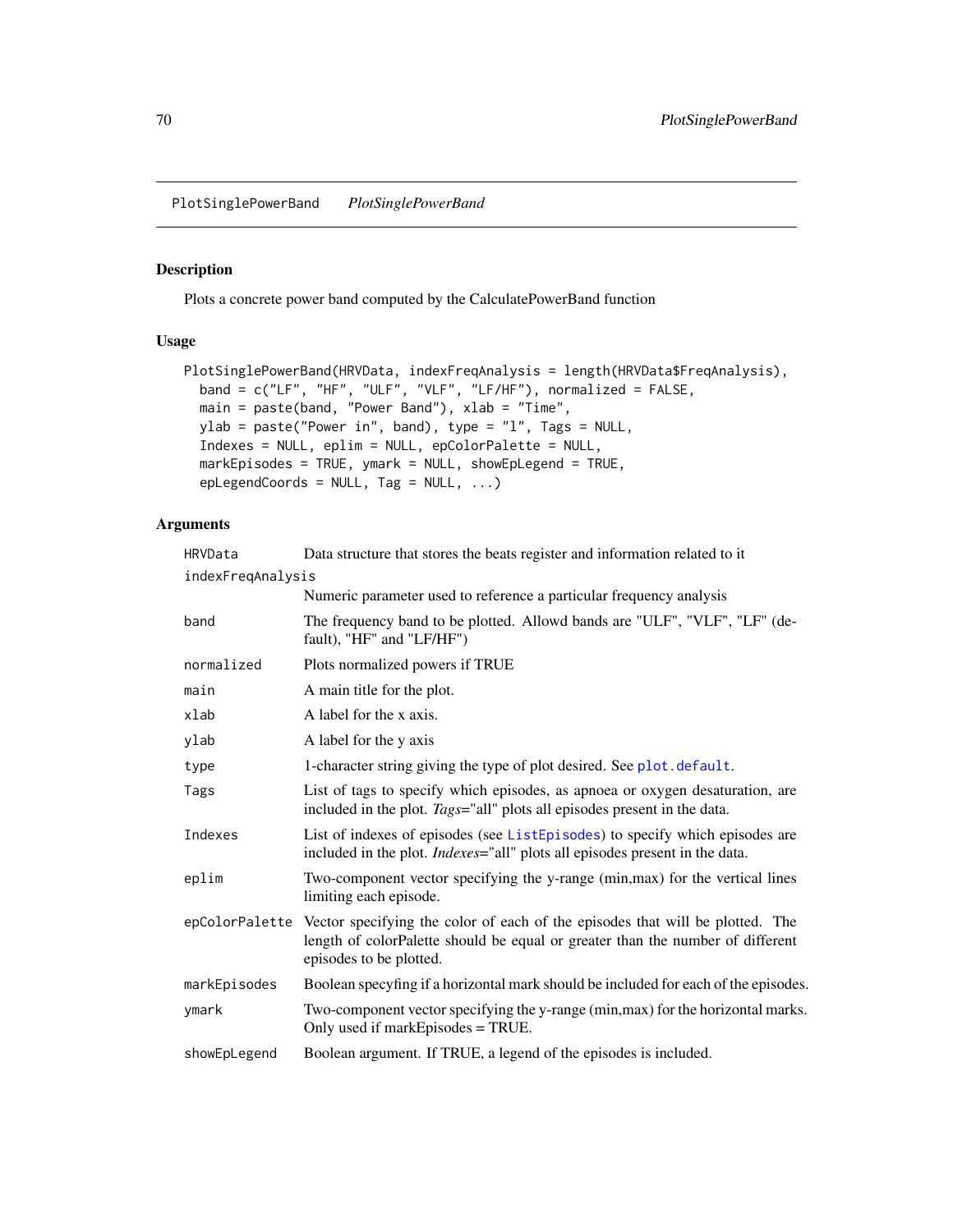|           | epLegendCoords Two-component vector specifiying the coordinates where the legend should be<br>placed. By defaul, the legend is placed on top of the plot. |
|-----------|-----------------------------------------------------------------------------------------------------------------------------------------------------------|
| Tag       | Deprecated argument maintained for compatibility, use Tags instead                                                                                        |
| $\ddotsc$ | Other graphical parameters for plotting the power band. See plot, default.                                                                                |

### See Also

[CalculatePowerBand](#page-25-0) for power calculation

## Examples

```
## Not run:
# Read file "a03" from the physionet apnea-ecg database
library(RHRV)
HRVData <- CreateHRVData()
HRVData <- LoadBeatWFDB(HRVData,RecordName="test_files/WFDB/a03")
HRVData <- LoadApneaWFDB(HRVData, RecordName="test_files/WFDB/a03")
# Calculating heart rate signal:
HRVData <- BuildNIHR(HRVData)
# Filtering heart rate signal:
HRVData <- FilterNIHR(HRVData)
# Interpolating heart rate signal:
HRVData = InterpolateNIHR(HRVData)
HRVData = CreateFreqAnalysis(HRVData)
HRVData = CalculatePowerBand(HRVData, indexFreqAnalysis = 1,
          size = 300, shift = 60, sizesp = 1024)
layout(matrix(1:4, nrow = 2))PlotSinglePowerBand(HRVData, 1, "VLF", Tags = "APNEA", epColorPalette = "red",
                    epLegendCoords = c(2000,7500))
PlotSinglePowerBand(HRVData, 1, "LF", Tags = "APNEA", epColorPalette = "red",
                    eplim = c(0,6000),
                    markEpisodes = F, showEpLegend = FALSE)
PlotSinglePowerBand(HRVData, 1, "HF", Tags = "APNEA", epColorPalette = "red",
                    epLegendCoords = c(2000,1700))
PlotSinglePowerBand(HRVData, 1, "LF/HF", Tags = "APNEA", epColorPalette = "red",
                    eplim = c(0, 20),
                    markEpisodes = F, showEpLegend = FALSE)
# Reset layout
par(mfrow = c(1,1))## End(Not run)
```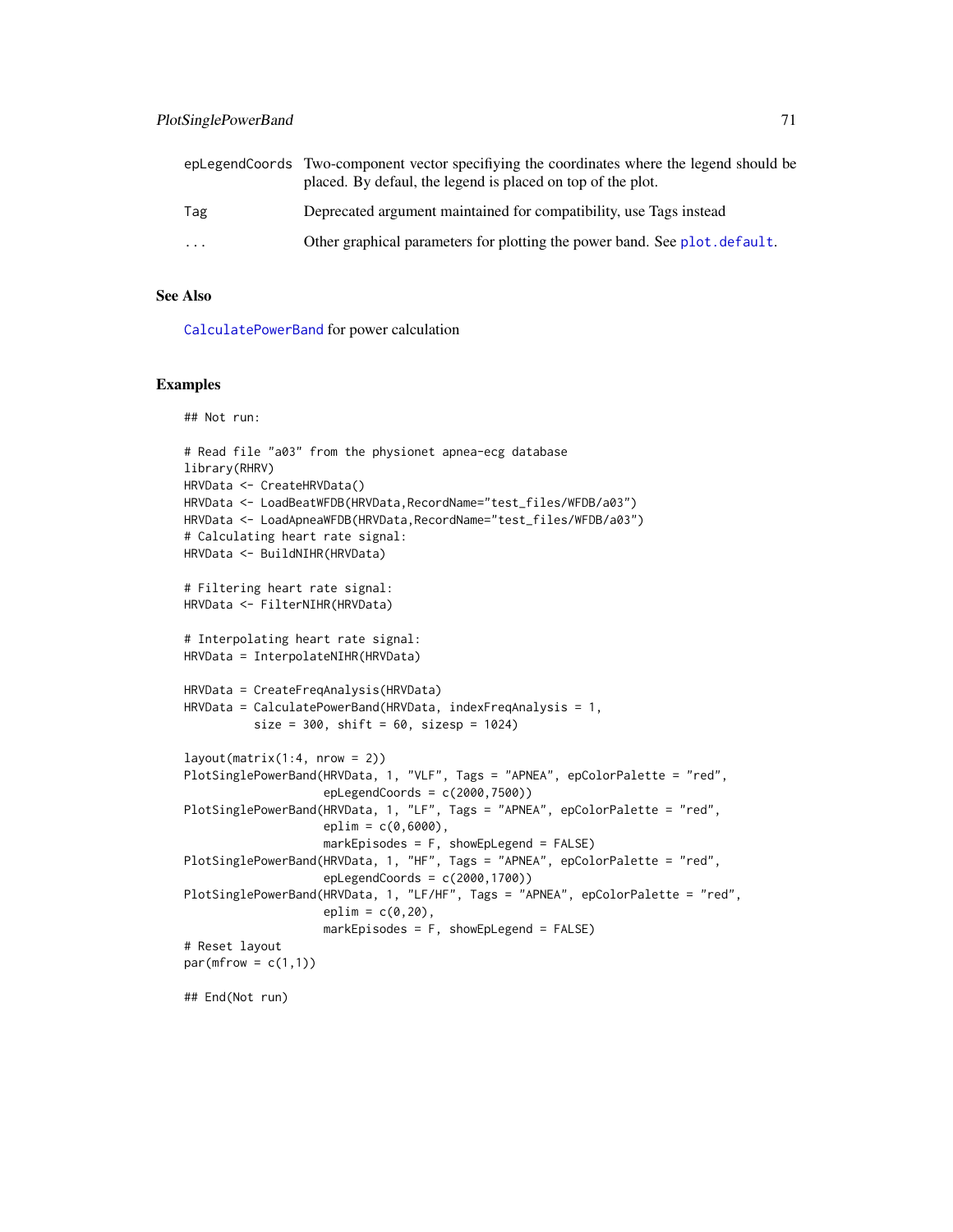## Description

Plots spectrogram of the heart rate signal as calculated by CalculateSpectrogram() function

# Usage

```
PlotSpectrogram(HRVData, size, shift, sizesp = NULL, freqRange = NULL,
  scale = "linear", verbose = NULL, showLegend = TRUE, Tags = NULL,
  Indexes = NULL, eplim = NULL, epColorPalette = NULL,
 markEpisodes = TRUE, ymark = NULL, showEpLegend = TRUE,
 epLegendCoords = NULL, main = "Spectrogram of the HR series",
  xlab = "Time (sec.)", ylab = "Frequency (Hz.)", ylim = freqRange,
  Tag = NULL, ...)
```
# Arguments

| HRVData        | Data structure that stores the beats register and information related to it                                                                                                                                                                         |
|----------------|-----------------------------------------------------------------------------------------------------------------------------------------------------------------------------------------------------------------------------------------------------|
| size           | Size of window for calculating spectrogram (seconds)                                                                                                                                                                                                |
| shift          | Displacement of window for calculating spectrogram (seconds)                                                                                                                                                                                        |
| sizesp         | Points for calculation (zero padding). If the user does not specify it, the function<br>estimates a propper value.                                                                                                                                  |
| freqRange      | Vector with two components specifying the frequency range that the program<br>should plot. If the user does not specify it, the function uses the whole frequency<br>range. It is possible to specify the frequency range using the ylim parameter. |
| scale          | Scale used to plot spectrogram, linear or logarithmic                                                                                                                                                                                               |
| verbose        | Deprecated argument maintained for compatibility, use SetVerbose() instead                                                                                                                                                                          |
| showLegend     | Logical argument. If true, a legend of the color map is shown (default is TRUE)                                                                                                                                                                     |
| Tags           | List of tags to specify which episodes, as apnoea or oxygen desaturation, are<br>included in the plot. Tags="all" plots all episodes present in the data.                                                                                           |
| Indexes        | List of indexes of episodes (see ListEpisodes()) to specify which episodes are<br>included in the plot. <i>Indexes</i> ="all" plots all episodes present in the data.                                                                               |
| eplim          | Two-component vector specifying the y-range (min, max) for the vertical lines<br>limiting each episode.                                                                                                                                             |
| epColorPalette | Vector specifying the color of each of the episodes that will be plotted. The<br>length of colorPalette should be equal or greater than the number of different<br>episodes to be plotted.                                                          |
| markEpisodes   | Boolean specyfing if a horizontal mark should be included for each of the episodes.                                                                                                                                                                 |
| ymark          | Two-component vector specifying the y-range (min, max) for the horizontal marks.<br>Only used if markEpisodes = TRUE.                                                                                                                               |
| showEpLegend   | Boolean argument. If TRUE, a legend of the episodes is included.                                                                                                                                                                                    |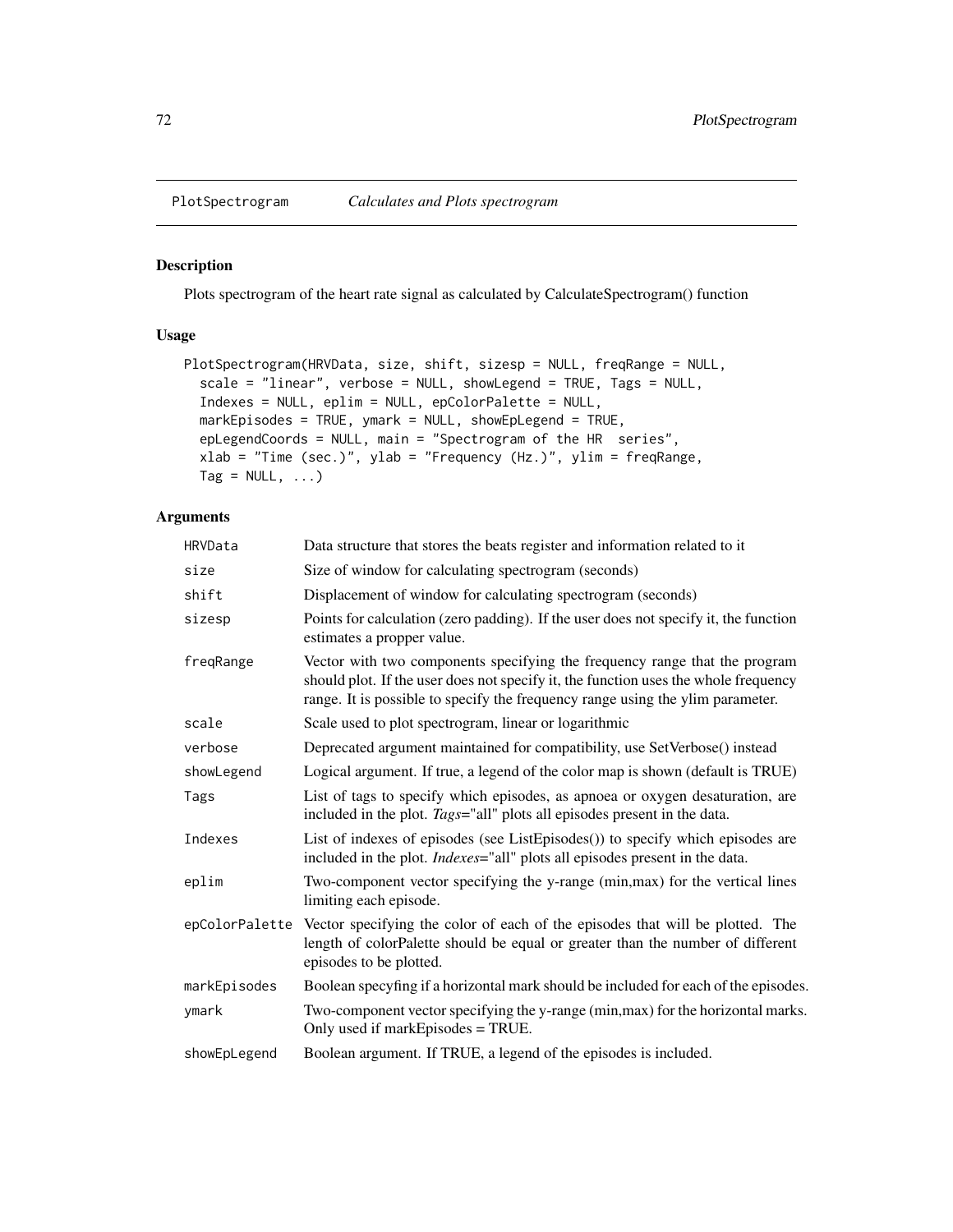# <span id="page-72-0"></span>PlotSpectrogram 73

|         | eplegend Coords Two-component vector specifying the coordinates where the legend should be<br>placed. By defaul, the legend is placed on top of the plot.    |
|---------|--------------------------------------------------------------------------------------------------------------------------------------------------------------|
| main    | A main title for the plot.                                                                                                                                   |
| xlab    | A label for the x axis.                                                                                                                                      |
| ylab    | A label for the y axis                                                                                                                                       |
| ylim    | Numeric vectors of length 2, giving the x and y coordinates range. If freqRange<br>is specified, ylim is overwriten by it because of backward compatibility. |
| Tag     | Deprecated argument maintained for compatibility, use Tags instead.                                                                                          |
| $\cdot$ | Other graphical parameters. See filled.contour.                                                                                                              |

# Details

PlotSpectrogram

#### Note

PlotSpectrogram with *showLegend = TRUE* uses the layout function and so is restricted to a full page display. Select *showLegend = FALSE* in order to use the layout function.

# Author(s)

M. Lado, A. Mendez, D. Olivieri, L. Rodriguez, X. Vila. C.A. Garcia

# References

L. Rodriguez-Linares, A. Mendez, M. Lado, D. Olivieri, X. Vila, I. Gomez-Conde, "An open source tool for heart rate variability spectral analysis", Computer Methods and Programs in Biomedicine 103, 39-50, doi:10.1016/j.cmpb.2010.05.012 (2011)

# See Also

[CalculateSpectrogram](#page-32-0) for spectrogram calculation

#### Examples

```
## Not run:
```

```
# Read file "a03" from the physionet apnea-ecg database
library(RHRV)
HRVData <- CreateHRVData()
HRVData <- LoadBeatWFDB(HRVData,RecordName="test_files/WFDB/a03")
HRVData <- LoadApneaWFDB(HRVData, RecordName="test_files/WFDB/a03")
# Add other type of episode for a more complete example (this episode does
# not have any physiological meaning)
HRVData <- AddEpisodes(HRVData, InitTimes=c(4500), Durations=c(1000),
                       Tags="Other", Values = 1)
# Calculating heart rate signal:
HRVData <- BuildNIHR(HRVData)
```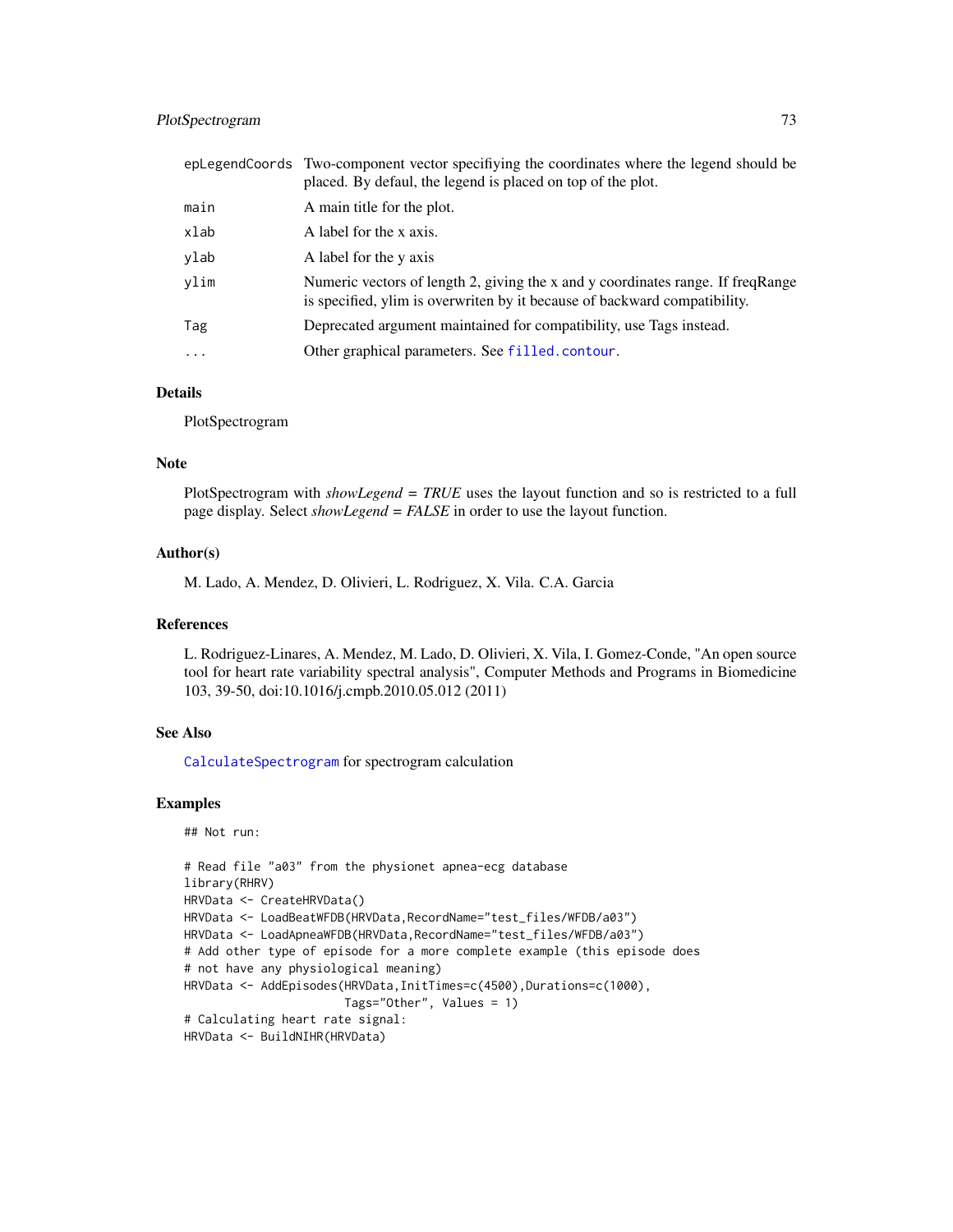```
# Filtering heart rate signal:
HRVData <- FilterNIHR(HRVData)
# Interpolating heart rate signal:
HRVData = InterpolateNIHR(HRVData)
# Calculating and Plotting Spectrogram
spctr <- PlotSpectrogram(HRVData, size = 120, shift = 10, sizesp = 1024,
         freqRange = c(0, 0.14), color.palette = topo.colors)
spctr <- PlotSpectrogram(HRVData,size=120, shift=60, Tags="all",
                         ylim=c(0,0.1),
                          showLegend=T,
                          eplim = c(0, 0.06),
                          epColorPalette=c("skyblue","white"),
                         showEpLegend = T,
                          epLegendCoords = c(15000,0.08),
                         ymark=c(0.001,0.002))
## End(Not run)
```
PoincarePlot *Poincare Plot*

#### Description

The Poincare plot is a graphical representation of the dependance between successive RR intervals obtained by plotting the  $RR_{i+\tau}$  as a function of  $RR_i$ . This dependance is often quantified by fitting an ellipse to the plot. In this way, two parameters are obtained:  $SD_1$  and  $SD_2$ .  $SD_1$  characterizes short-term variability whereas that  $SD<sub>2</sub>$  characterizes long-term variability.

# Usage

```
PoincarePlot(HRVData,
  indexNonLinearAnalysis = length(HRVData$NonLinearAnalysis), timeLag = 1,
  confidenceEstimation = FALSE, confidence = 0.95, doPlot = FALSE,
 main = "Poincare plot", xlab = "RR[n]", ylab = paste0("RR[n+", timeLag,
  "]"), pch = 1, cex = 0.3, type = "p", xlim = NULL, ylim = NULL, ...)
```
#### Arguments

| HRVData                | Data structure that stores the beats register and information related to it                                                                                    |
|------------------------|----------------------------------------------------------------------------------------------------------------------------------------------------------------|
| indexNonLinearAnalysis |                                                                                                                                                                |
|                        | Reference to the data structure that will contain the nonlinear analysis                                                                                       |
| timeLag                | Integer denoting the number of time steps that will be use to construct the de-<br>pendance relation: $RR_{i+timeLag}$ as a function of $RR_i$ .               |
| confidenceEstimation   |                                                                                                                                                                |
|                        | Logical value. If TRUE, the covariance matrix is used for fitting the ellipse and<br>computing the $SD_1$ and $SD_2$ parameters (see details). Default: FALSE. |
|                        |                                                                                                                                                                |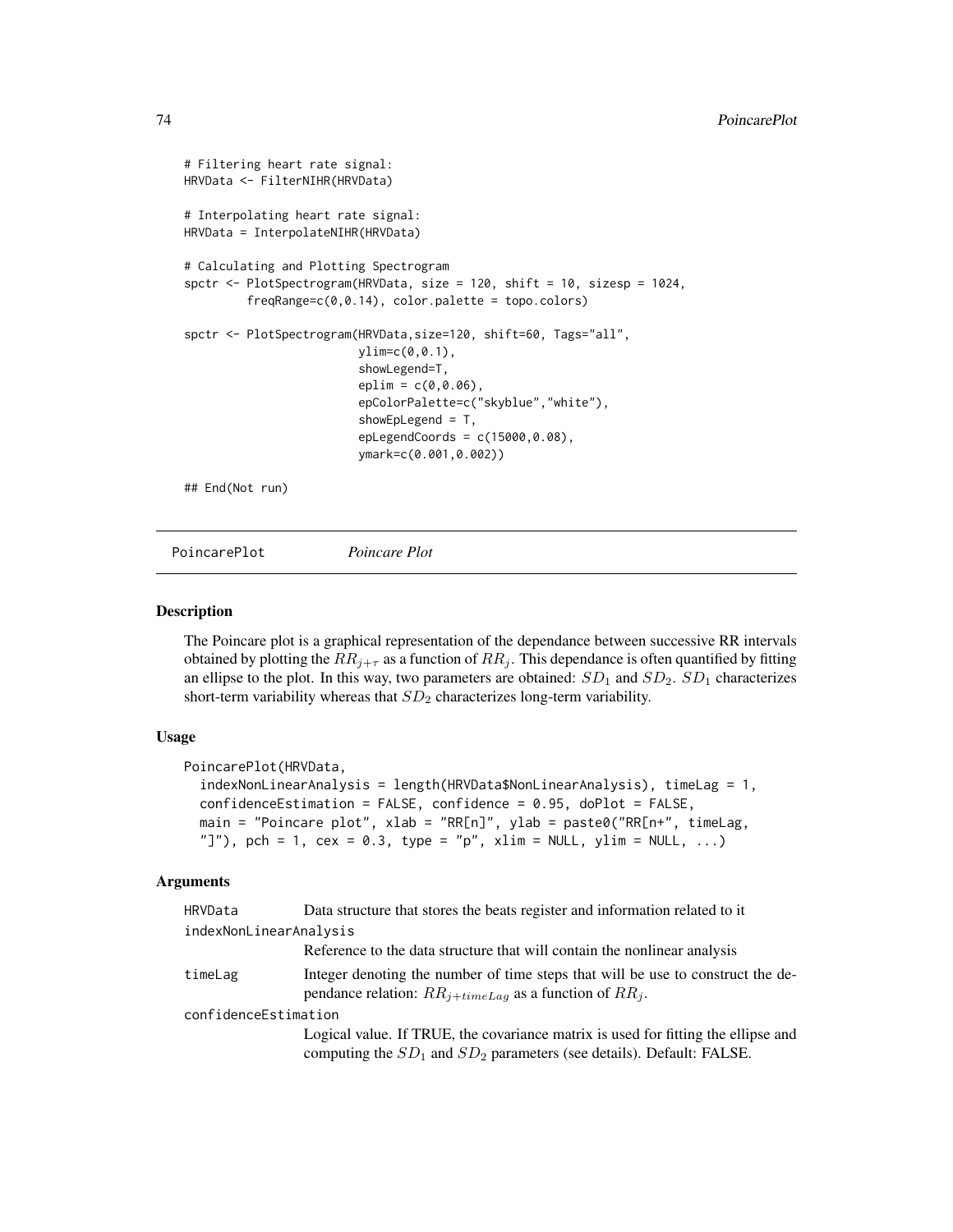# <span id="page-74-0"></span>ReadFromFile 75

| confidence | The confidence used for plotting the confidence ellipse.             |
|------------|----------------------------------------------------------------------|
| doPlot     | Logical value. If TRUE (default), the PoincarePlot is shown.         |
| main       | An overall title for the Poincare plot.                              |
| xlab       | A title for the x axis.                                              |
| ylab       | A title for the y axis.                                              |
| pch        | Plotting character (symbol to use).                                  |
| cex        | Character (or symbol) expansion.                                     |
| type       | What type of plot should be drawn. See plot. default.                |
| xlim       | x coordinates range. If not specified, a proper x range is selected. |
| ylim       | y coordinates range. If not specified, a proper y range is selected. |
| $\ddots$   | Additional parameters for the Poincare plot figure.                  |

# Details

In the HRV literature, when  $timeLag = 1$ , the  $SD<sub>1</sub>$  and  $SD<sub>2</sub>$  parameters are computed using time domain measures. This is the default approach in this function if *timeLag=1*. This function also allows the user to fit a ellipse by computing the covariance matrix of  $(RR_i,RR_{i+\tau})$  (by setting *confidenceEstimation = TRUE*). In most cases, both approaches yield similar results.

#### Value

A *HRVData* structure containing a *PoincarePlot* field storing the  $SD_1$  and  $SD_2$  parameters. The *PoincarePlot* field is stored under the *NonLinearAnalysis* list.

# Examples

```
## Not run:
data(HRVProcessedData)
# rename for convenience
hd = HRVProcessedData
hd = CreateNonLinearAnalysis(hd)
hd = PoincarePlot(hd, doPlot = T)
```
## End(Not run)

ReadFromFile *Reads data structure from file*

#### Description

Reads the data structure containing beat positions and all derived calculations from file

#### Usage

ReadFromFile(name, verbose=FALSE)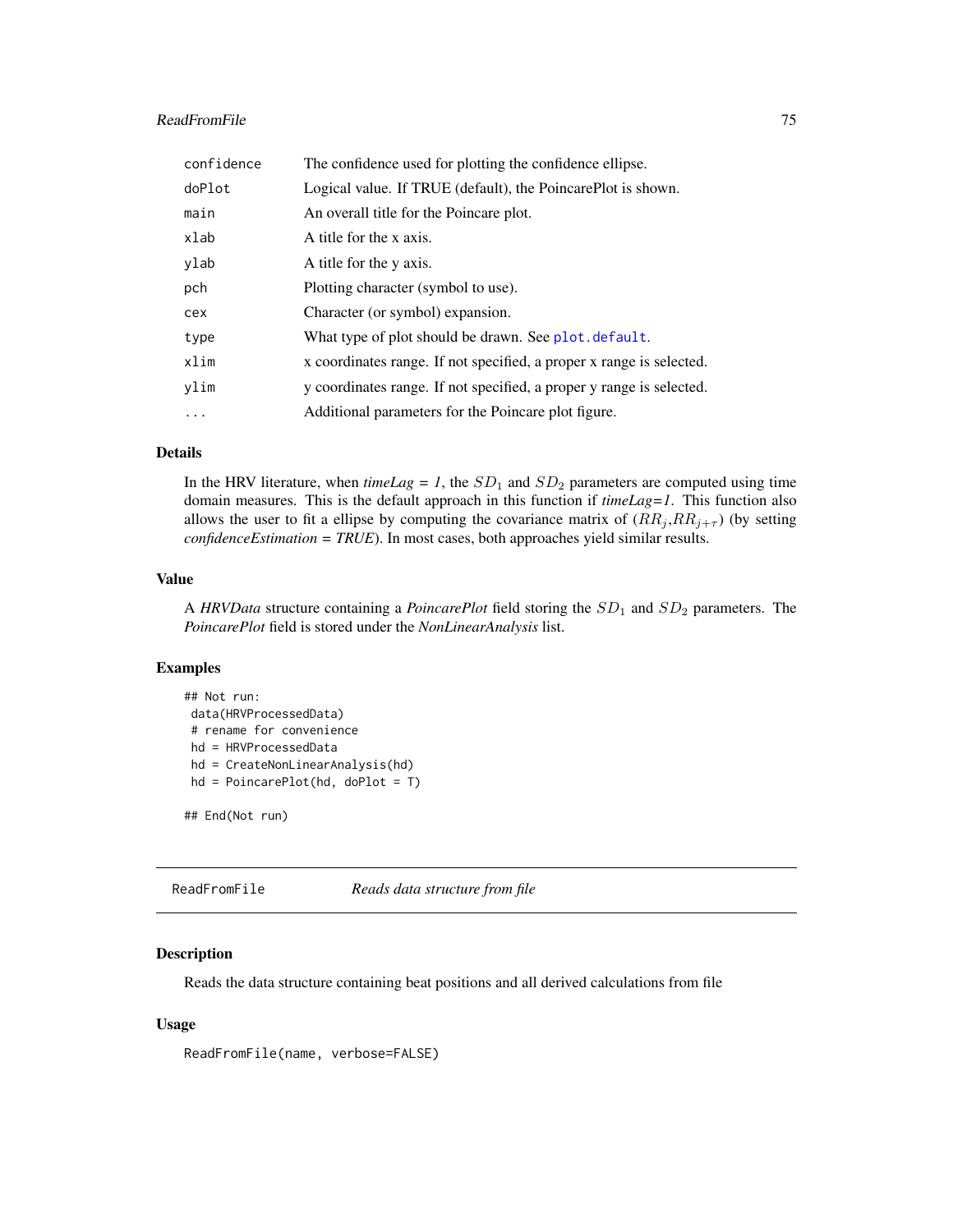#### <span id="page-75-1"></span>Arguments

| name    | The name of the file to be used (without the .hrv extension) |
|---------|--------------------------------------------------------------|
| verbose | Logical value that sets the verbose mode on or off           |

# Value

Returns the HRVData structure previously stored in the given file.

## Author(s)

M. Lado, A. Mendez, D. Olivieri, L. Rodriguez, X. Vila

# References

L. Rodriguez-Linares, A. Mendez, M. Lado, D. Olivieri, X. Vila, I. Gomez-Conde, "An open source tool for heart rate variability spectral analysis", Computer Methods and Programs in Biomedicine 103, 39-50, doi:10.1016/j.cmpb.2010.05.012 (2011)

<span id="page-75-0"></span>RecurrencePlot *Recurrence Plot*

#### Description

Plot the recurrence matrix of the RR time series.

#### Usage

```
RecurrencePlot(HRVData, numberPoints = 1000, embeddingDim = NULL,
  timeLag = NULL, radius = 1, ...
```
# Arguments

| HRVData      | Data structure that stores the beats register and information related to it                              |
|--------------|----------------------------------------------------------------------------------------------------------|
| numberPoints | Number of points from the RR time series to be used in the RQA computation.<br>Default: 1000 heartbeats. |
| embeddingDim | Integer denoting the dimension in which we shall embed the RR time series.                               |
| timeLag      | Integer denoting the number of time steps that will be use to construct the Tak-<br>ens' vectors.        |
| radius       | Maximum distance between two phase-space points to be considered a recur-<br>rence.                      |
| $\ddots$     | Additional plotting parameters.                                                                          |

# Details

WARNING: This function is computationally very expensive. Use with caution.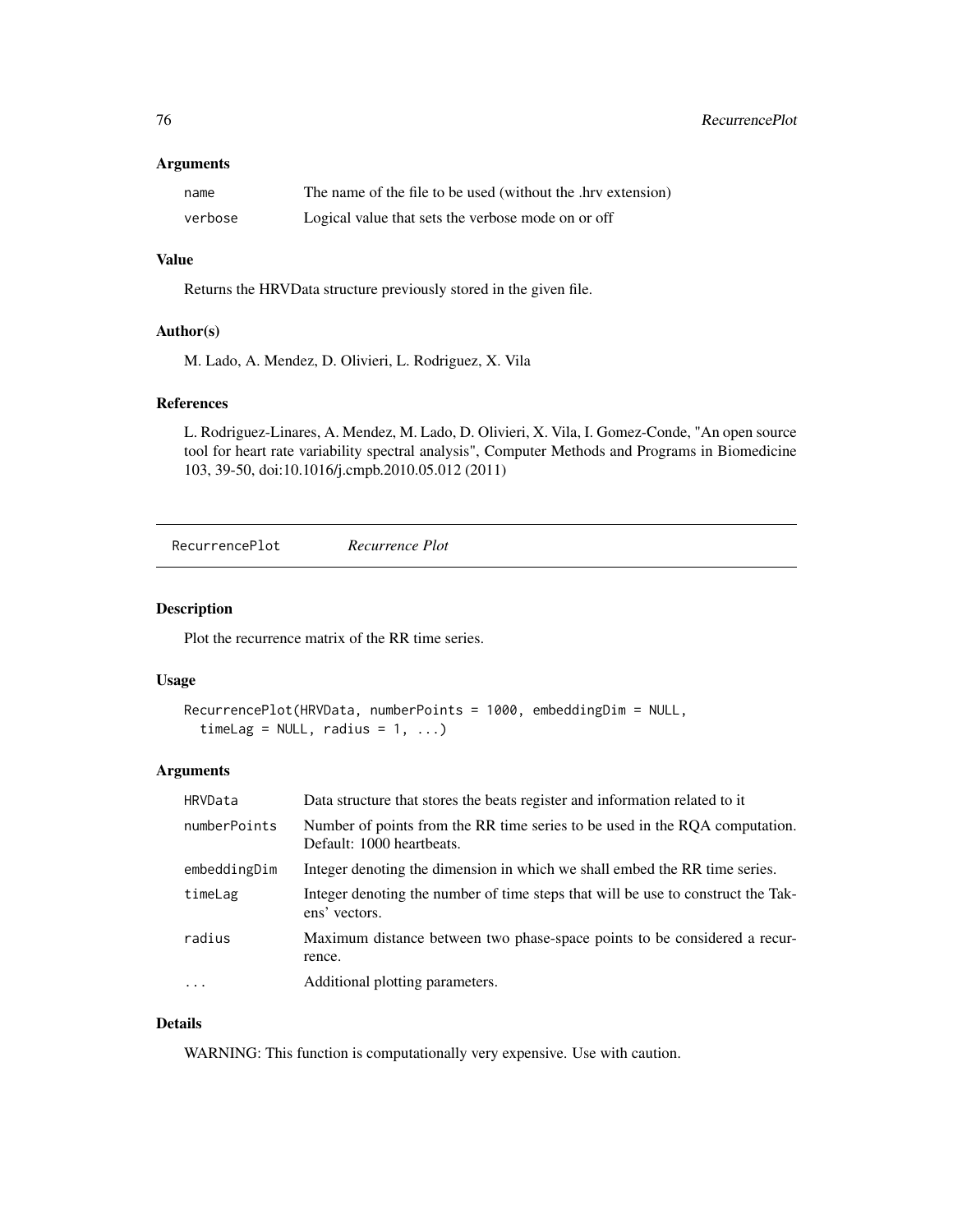# <span id="page-76-0"></span>RemoveEpisodes 77

# Note

This function is based on the [recurrencePlot](#page-0-0) function from the nonlinearTseries package.

# References

Zbilut, J. P. and C. L. Webber. Recurrence quantification analysis. Wiley Encyclopedia of Biomedical Engineering (2006).

# See Also

[recurrencePlot](#page-0-0), [RQA](#page-77-0)

RemoveEpisodes *Remove episodes by indexes or tags*

#### Description

Removes episodes from the data. Episodes can be specified using indexes or tags

#### Usage

```
RemoveEpisodes(HRVData, Tags = NULL, Indexes = NULL)
```
#### Arguments

| HRVData | Data structure that stores the beats register and information related to it |
|---------|-----------------------------------------------------------------------------|
| Tags    | Vector containing types of episodes to remove                               |
| Indexes | Vector containing indexes of episodes to remove (see ListEpisodes())        |

# Value

Returns HRVData, without the removed episodes

#### Author(s)

M. Lado, A. Mendez, D. Olivieri, L. Rodriguez, X. Vila

# References

L. Rodriguez-Linares, A. Mendez, M. Lado, D. Olivieri, X. Vila, I. Gomez-Conde, "An open source tool for heart rate variability spectral analysis", Computer Methods and Programs in Biomedicine 103, 39-50, doi:10.1016/j.cmpb.2010.05.012 (2011)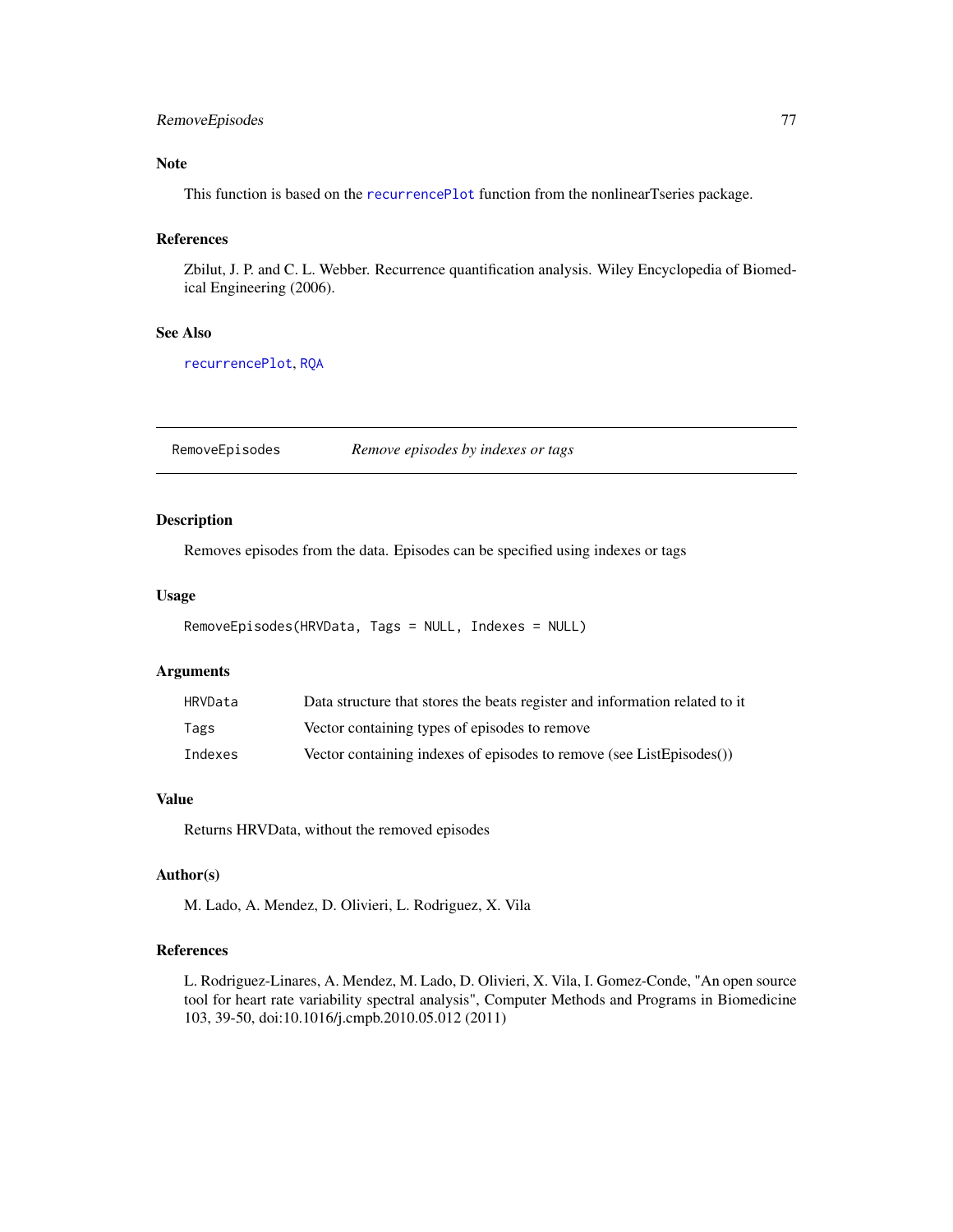# <span id="page-77-1"></span><span id="page-77-0"></span>Description

The Recurrence Quantification Analysis (RQA) is an advanced technique for the nonlinear analysis that allows to quantify the number and duration of the recurrences in the phase space. This function computes the RQA of the RR time series.

# Usage

```
RQA(HRVData, indexNonLinearAnalysis = length(HRVData$NonLinearAnalysis),
  numberPoints = NULL, embeddingDim = NULL, timeLag = NULL, radius = 1,
  lmin = 2, vmin = 2, distanceToBorder = 2, doPlot = FALSE)
```
# Arguments

| HRVData                | Data structure that stores the beats register and information related to it                                                                                                                                |  |
|------------------------|------------------------------------------------------------------------------------------------------------------------------------------------------------------------------------------------------------|--|
| indexNonLinearAnalysis |                                                                                                                                                                                                            |  |
|                        | Reference to the data structure that will contain the nonlinear analysis                                                                                                                                   |  |
| numberPoints           | Number of points from the RR time series to be used in the RQA computation.<br>If the number of points is not specified, the whole RR time series is used.                                                 |  |
| embeddingDim           | Integer denoting the dimension in which we shall embed the RR time series.                                                                                                                                 |  |
| timeLag                | Integer denoting the number of time steps that will be use to construct the Tak-<br>ens' vectors.                                                                                                          |  |
| radius                 | Maximum distance between two phase-space points to be considered a recur-<br>rence.                                                                                                                        |  |
| lmin                   | Minimal length of a diagonal line to be considered in the RQA. Default $lmin =$<br>2.                                                                                                                      |  |
| vmin                   | Minimal length of a vertical line to be considered in the RQA. Default $vmin = 2$ .                                                                                                                        |  |
| distanceToBorder       |                                                                                                                                                                                                            |  |
|                        | In order to avoid border effects, the <i>distanceToBorder</i> points near the border of<br>the recurrence matrix are ignored when computing the RQA parameters. De-<br>fault, <i>distanceToBorder</i> = 2. |  |
| doPlot                 | Logical. If TRUE, the recurrence plot is shown. However, plotting the recur-<br>rence matrix is computationally expensive. Use with caution.                                                               |  |

## Value

A HRVData structure that stores an *rqa* field under the NonLinearAnalysis list. The *rqa* field consist of a list with the most important RQA parameters:

- *REC*: Recurrence. Percentage of recurrence points in a Recurrence Plot.
- *DET*: Determinism. Percentage of recurrence points that form diagonal lines.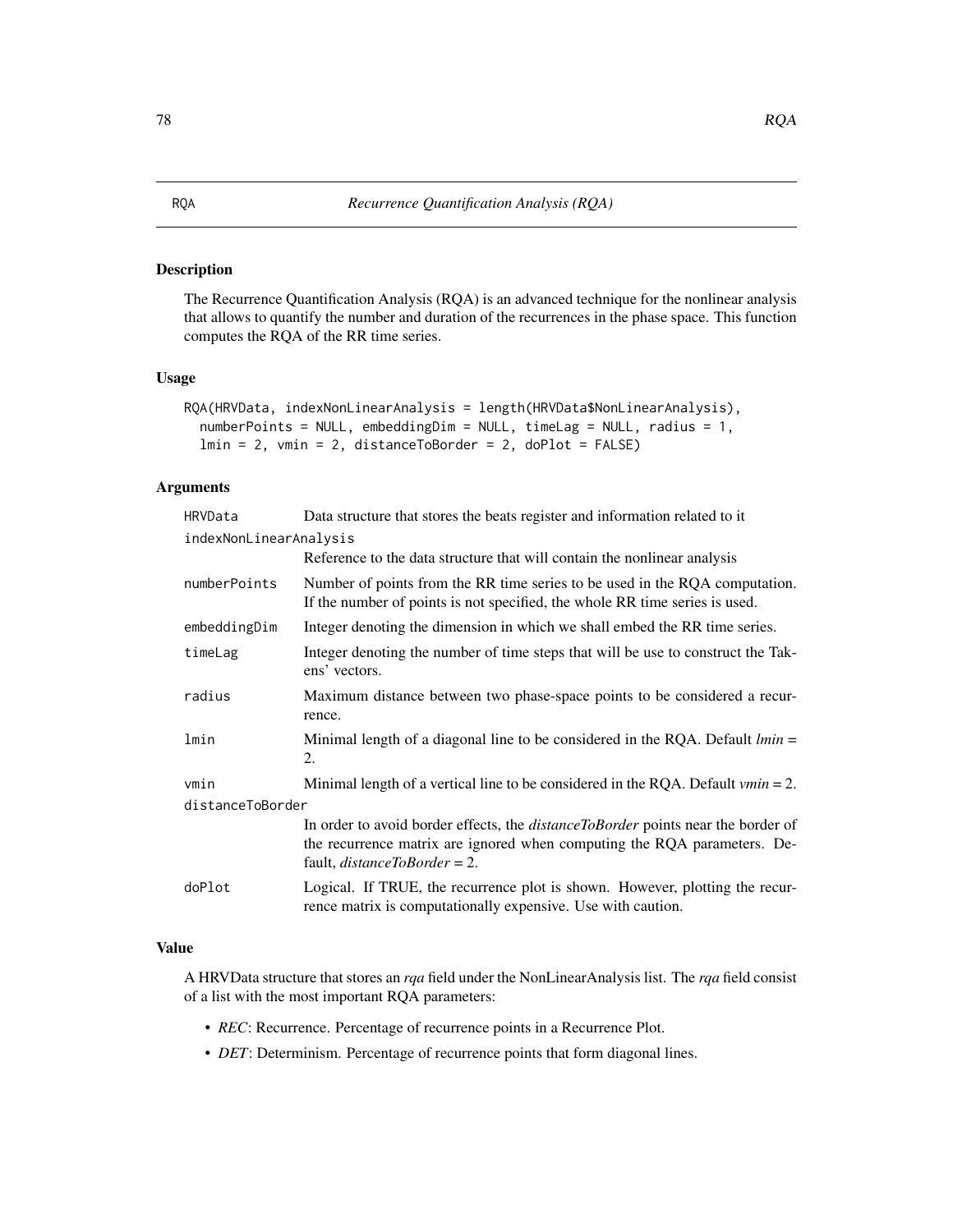#### <span id="page-78-0"></span>SetVerbose 79

- *LAM*: Percentage of recurrent points that form vertical lines.
- *RATIO*: Ratio between *DET* and *RR*.
- *Lmax*: Length of the longest diagonal line.
- *Lmean*: Mean length of the diagonal lines. The main diagonal is not taken into account.
- *DIV*: Inverse of *Lmax*.
- *Vmax*: Longest vertical line.
- *Vmean*: Average length of the vertical lines. This parameter is also referred to as the Trapping time.
- *ENTR*: Shannon entropy of the diagonal line lengths distribution
- *TREND*: Trend of the number of recurrent points depending on the distance to the main diagonal
- *diagonalHistogram*: Histogram of the length of the diagonals.
- *recurrenceRate*: Number of recurrent points depending on the distance to the main diagonal.

#### Note

This function is based on the [rqa](#page-0-0) function from the nonlinearTseries package.

#### References

Zbilut, J. P. and C. L. Webber. Recurrence quantification analysis. Wiley Encyclopedia of Biomedical Engineering (2006).

#### See Also

[rqa](#page-0-0), [RecurrencePlot](#page-75-0)

SetVerbose *Sets verbose mode on or off*

# Description

Sets verbose mode on or off, verbose is a boolean component of the data structure HRVData that allows to specify if all the functions return additional information

#### Usage

```
SetVerbose(HRVData, Verbose)
```
#### Arguments

| HRVData | Data structure that stores the beats register and information related to it       |
|---------|-----------------------------------------------------------------------------------|
| Verbose | Boolean argument that allows to specify if the function returns additional infor- |
|         | mation                                                                            |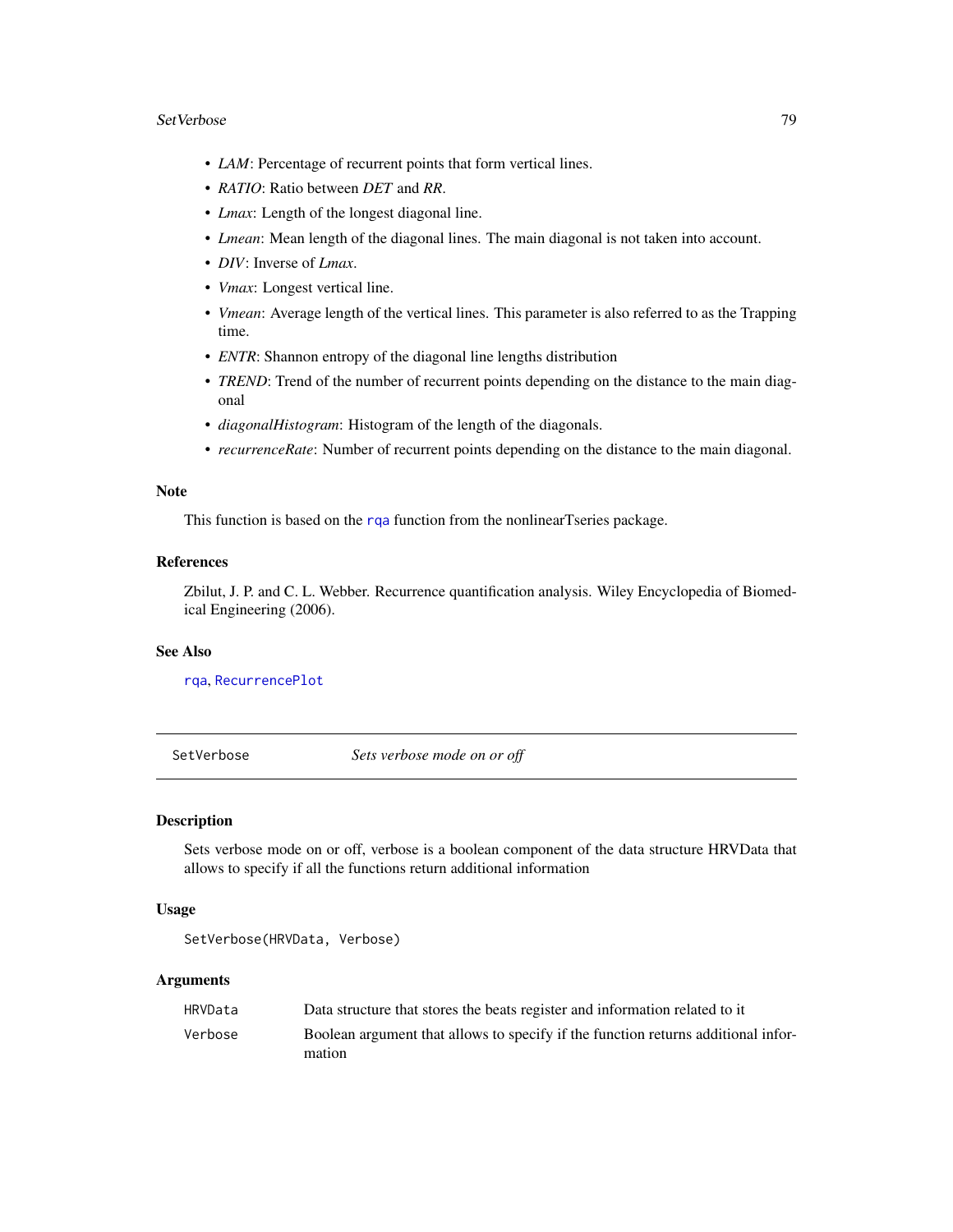<span id="page-79-0"></span>Returns HRVData, the structure that will contain beat positions register, associated heart rate instantaneous values, filtered heart rate signal equally spaced, and one or more analysis structures

#### Author(s)

M. Lado, A. Mendez, D. Olivieri, L. Rodriguez, X. Vila

#### References

L. Rodriguez-Linares, A. Mendez, M. Lado, D. Olivieri, X. Vila, I. Gomez-Conde, "An open source tool for heart rate variability spectral analysis", Computer Methods and Programs in Biomedicine 103, 39-50, doi:10.1016/j.cmpb.2010.05.012 (2011)

SplitHRbyEpisodes *Splits Heart Rate Data using Episodes information*

#### Description

Splits Heart Rate Data in two parts using an specific episode type: data inside episodes and data outside episodes

#### Usage

```
SplitHRbyEpisodes(HRVData, Tag = "", verbose=NULL)
```
# Arguments

| HRVData | Data structure that stores the beats register and information related to it |
|---------|-----------------------------------------------------------------------------|
| Tag     | Type of episode                                                             |
| verbose | Deprecated argument maintained for compatibility, use SetVerbose() instead  |

# Value

Returns a list with two vectors that is, the values of Heart Rate Data inside and outside episodes

#### Author(s)

M. Lado, A. Mendez, D. Olivieri, L. Rodriguez, X. Vila

#### References

L. Rodriguez-Linares, A. Mendez, M. Lado, D. Olivieri, X. Vila, I. Gomez-Conde, "An open source tool for heart rate variability spectral analysis", Computer Methods and Programs in Biomedicine 103, 39-50, doi:10.1016/j.cmpb.2010.05.012 (2011)

#### See Also

[AnalyzeHRbyEpisodes](#page-5-0) for processing Heart Rate Data using an specific episode type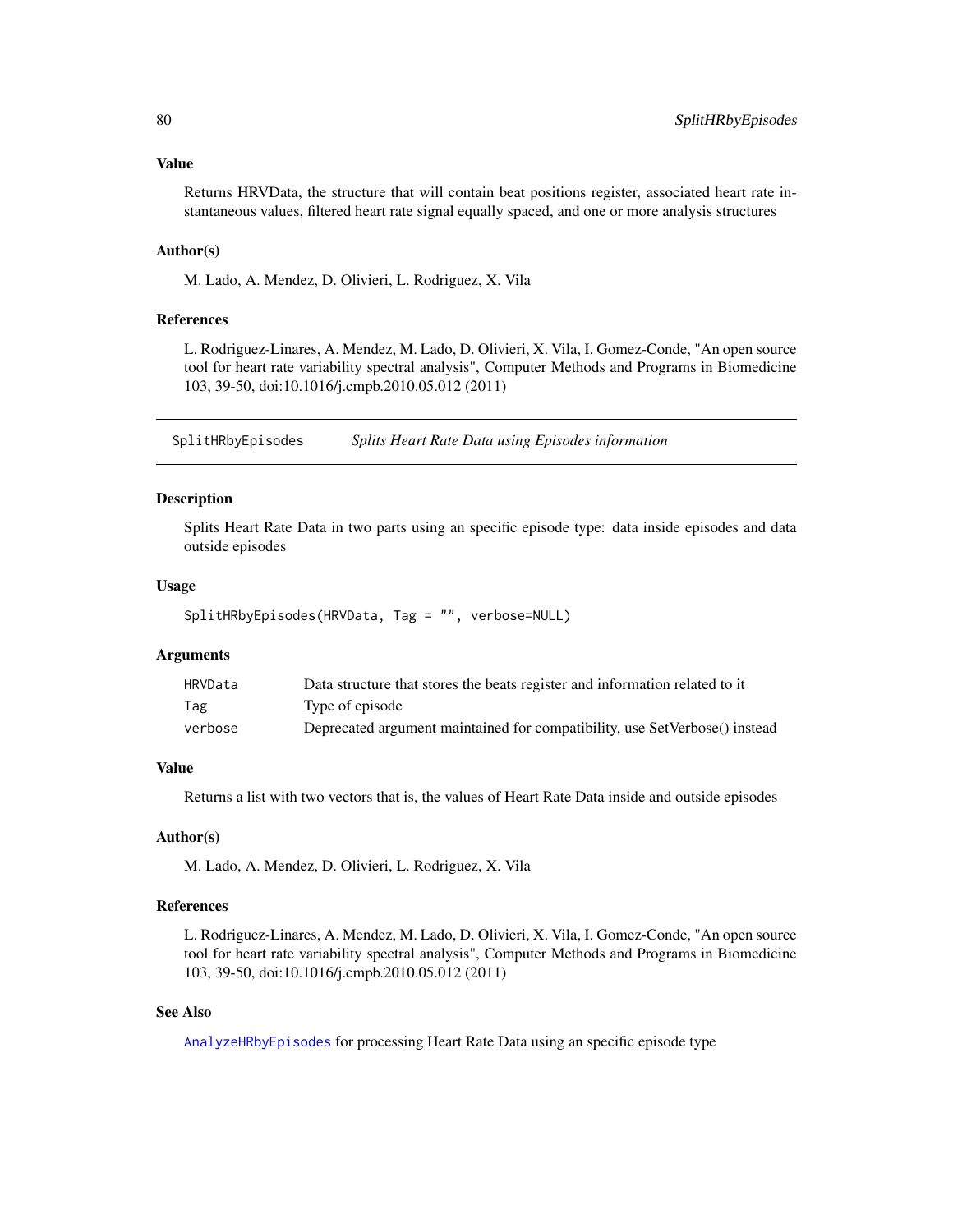<span id="page-80-0"></span>SplitPowerBandByEpisodes

*Splits Power Per Band using Episodes information*

# Description

Splits Power per Band in two lists using an specific episode type: data inside episodes and data outside episodes

#### Usage

```
SplitPowerBandByEpisodes(HRVData, indexFreqAnalysis =
length(HRVData$FreqAnalysis), Tag = "",
verbose=NULL)
```
# Arguments

| HRVData           | Data structure that stores the beats register and information related to it |  |
|-------------------|-----------------------------------------------------------------------------|--|
| indexFregAnalysis |                                                                             |  |
|                   | Reference to the data structure that will contain the variability analysis  |  |
| Tag               | Type of episode                                                             |  |
| verbose           | Deprecated argument maintained for compatibility, use SetVerbose() instead  |  |

#### Value

Returns a list with two lists: InEpisodes and OutEpisodes, both lists include ULF, VLF, LF and HF bands

#### Author(s)

M. Lado, A. Mendez, D. Olivieri, L. Rodriguez, X. Vila

# References

L. Rodriguez-Linares, A. Mendez, M. Lado, D. Olivieri, X. Vila, I. Gomez-Conde, "An open sourcetool for heart rate variability spectral analysis", Computer Methods and Programs in Biomedicine 103, 39-50, doi:10.1016/j.cmpb.2010.05.012 (2011)

### See Also

[CalculatePowerBand](#page-25-0) for power calculation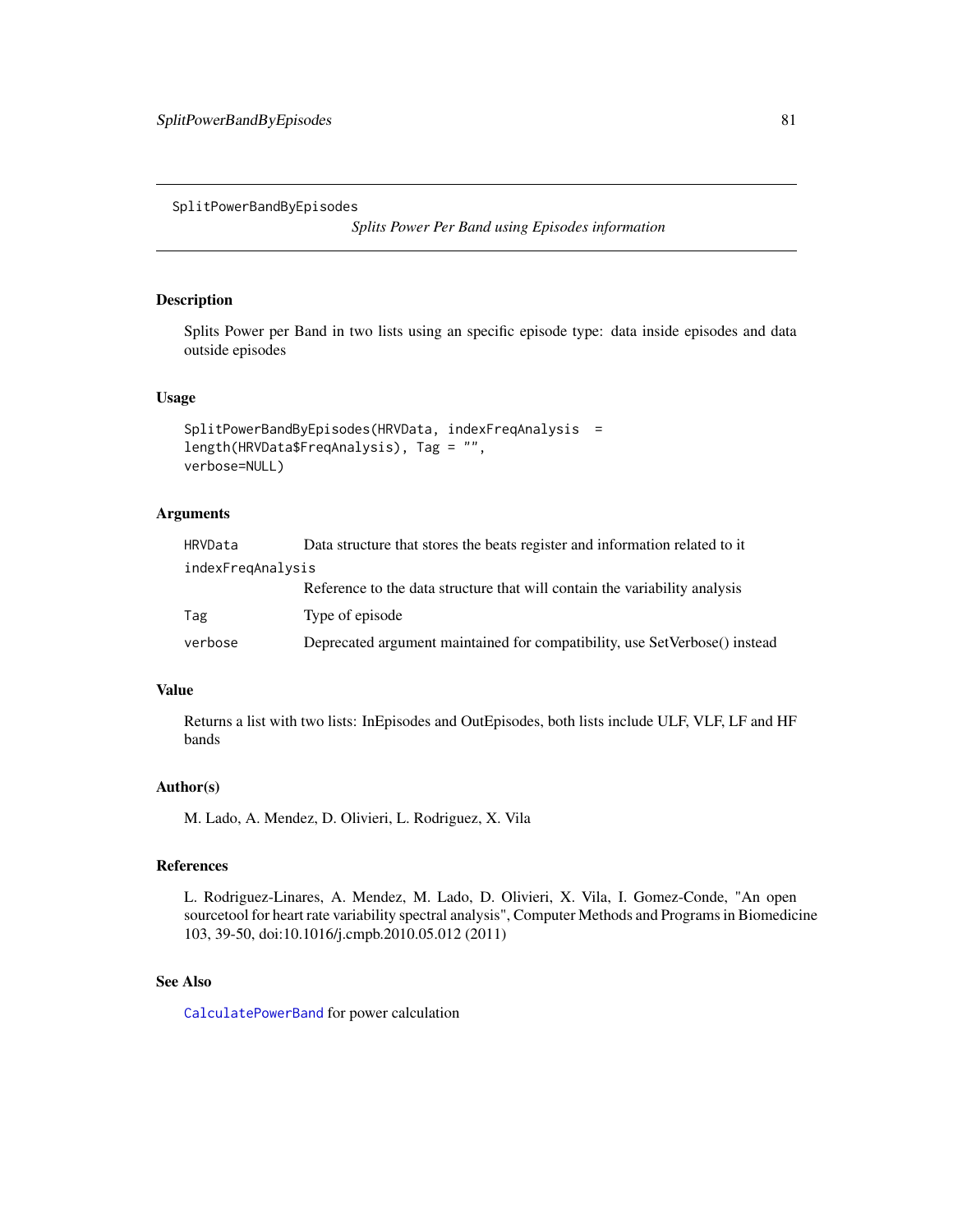<span id="page-81-0"></span>

#### Description

Surrogate data testing

# Usage

```
SurrogateTest(HRVData,
  indexNonLinearAnalysis = length(HRVData$NonLinearAnalysis),
  significance = 0.05, oneSided = FALSE, alternative = c("smaller",
 "larger"), K = 1, useFunction, xlab = "Values of the statistic",
 ylab = "", main = "Surrogate data testing on the RR intervals",
 doPlot = TRUE, ...
```
# Arguments

| HRVData                | Structure containing the RR time series.                                                                                                                                                                                                                                                               |
|------------------------|--------------------------------------------------------------------------------------------------------------------------------------------------------------------------------------------------------------------------------------------------------------------------------------------------------|
| indexNonLinearAnalysis |                                                                                                                                                                                                                                                                                                        |
|                        | Reference to the data structure that will contain the nonlinear analysis                                                                                                                                                                                                                               |
| significance           | Significance of the test.                                                                                                                                                                                                                                                                              |
| oneSided               | Logical value. If <i>TRUE</i> , the routine runs a one-side test. If <i>FALSE</i> , a two-side<br>test is applied (default).                                                                                                                                                                           |
| alternative            | Specifies the concrete type of one-side test that should be performed: If the<br>the user wants to test if the statistic from the original data is smaller <i>(alterna-</i><br><i>tive="smaller"</i> ) or larger ( <i>alternative="larger"</i> ) than the expected value under<br>the null hypothesis. |
| K                      | Integer controlling the number of surrogates to be generated (see details).                                                                                                                                                                                                                            |
| useFunction            | The function that computes the discriminating statistic that shall be used for<br>testing.                                                                                                                                                                                                             |
| xlab                   | a title for the x axis.                                                                                                                                                                                                                                                                                |
| ylab                   | a title for the y axis.                                                                                                                                                                                                                                                                                |
| main                   | an overall title for the plot.                                                                                                                                                                                                                                                                         |
| doPlot                 | Logical value. If TRUE, a graphical representation of the statistic value for both<br>surrogates and original data is shown.                                                                                                                                                                           |
| $\cdots$               | Additional arguments for the <i>useFunction</i> function.                                                                                                                                                                                                                                              |

# Details

This function tests the null hypothesis (H0) stating that the series is a gaussian linear process. The test is performed by generating several surrogate data according to H0 and comparing the values of a discriminating statistic between both original data and the surrogate data. If the value of the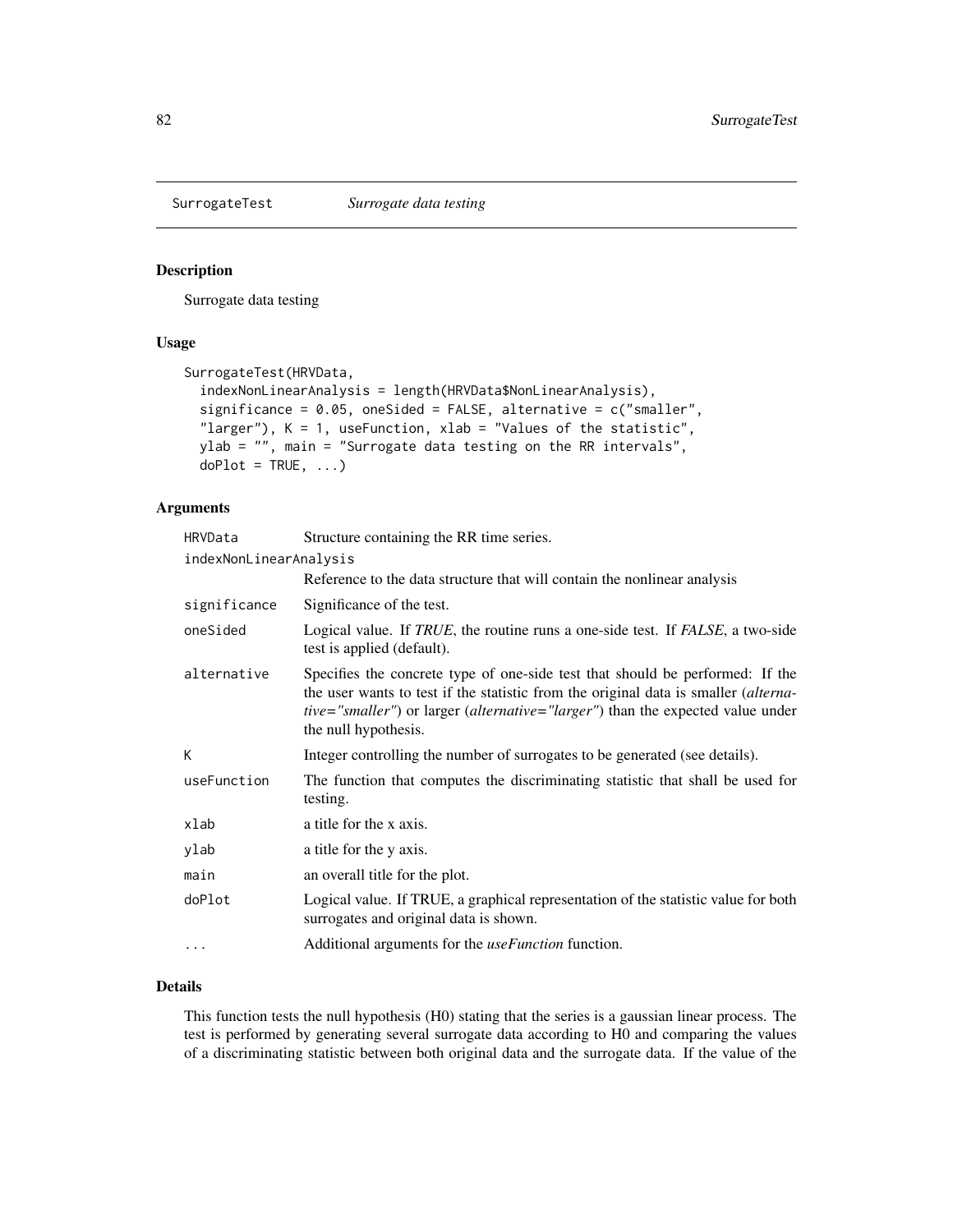#### <span id="page-82-0"></span>Window 83

statistic is significantly different for the original series than for the surrogate set, the null hypothesis is rejected and nonlinearity assumed.

To test with a significance level of  $\alpha$  if the statistic from the original data is smaller than the expected value under the null hypothesis (a one-side test),  $K/\alpha - 1$  surrogates are generated. The null hypothesis is then rejected if the statistic from the data has one of the K smallest values. For a two-sided test,  $2K/\alpha - 1$  surrogates are generated. The null hypothesis is rejected if the statistic from the data gives one of the K smallest or largest values.

The surrogate data is generated by using a phase randomization procedure.

# Value

A *HRVData* structure containing a *SurrogateTest* field storing the statistics computed for the set (*surrogates.statistics* field) and the RR time series (*data.statistic field*). The *SurrogateTest* list is stored under the *NonLinearAnalysis* structure.

# References

SCHREIBER, Thomas; SCHMITZ, Andreas. Surrogate time series. Physica D: Nonlinear Phenomena, 2000, vol. 142, no 3, p. 346-382.

#### Examples

```
## Not run:
data(HRVProcessedData)
# rename for convenience
HRVData = HRVProcessedData
# Select a small window that looks stationary
HRVData = Window(HRVData, start = 0, end=800)
HRVData = CreateNonLinearAnalysis(HRVData)
HRVData = SetVerbose(HRVData,TRUE)
HRVData = SurrogateTest(HRVData, indexNonLinearAnalysis = 1,
                        significance = 0.05, oneSided = FALSE,
                        K = 5, useFunction = timeAsymmetry2)
```
## End(Not run)

Window *Time windows of RR intervals*

#### Description

Extracts a temporal subset between the times start and end.

#### Usage

Window(HRVData, start, end)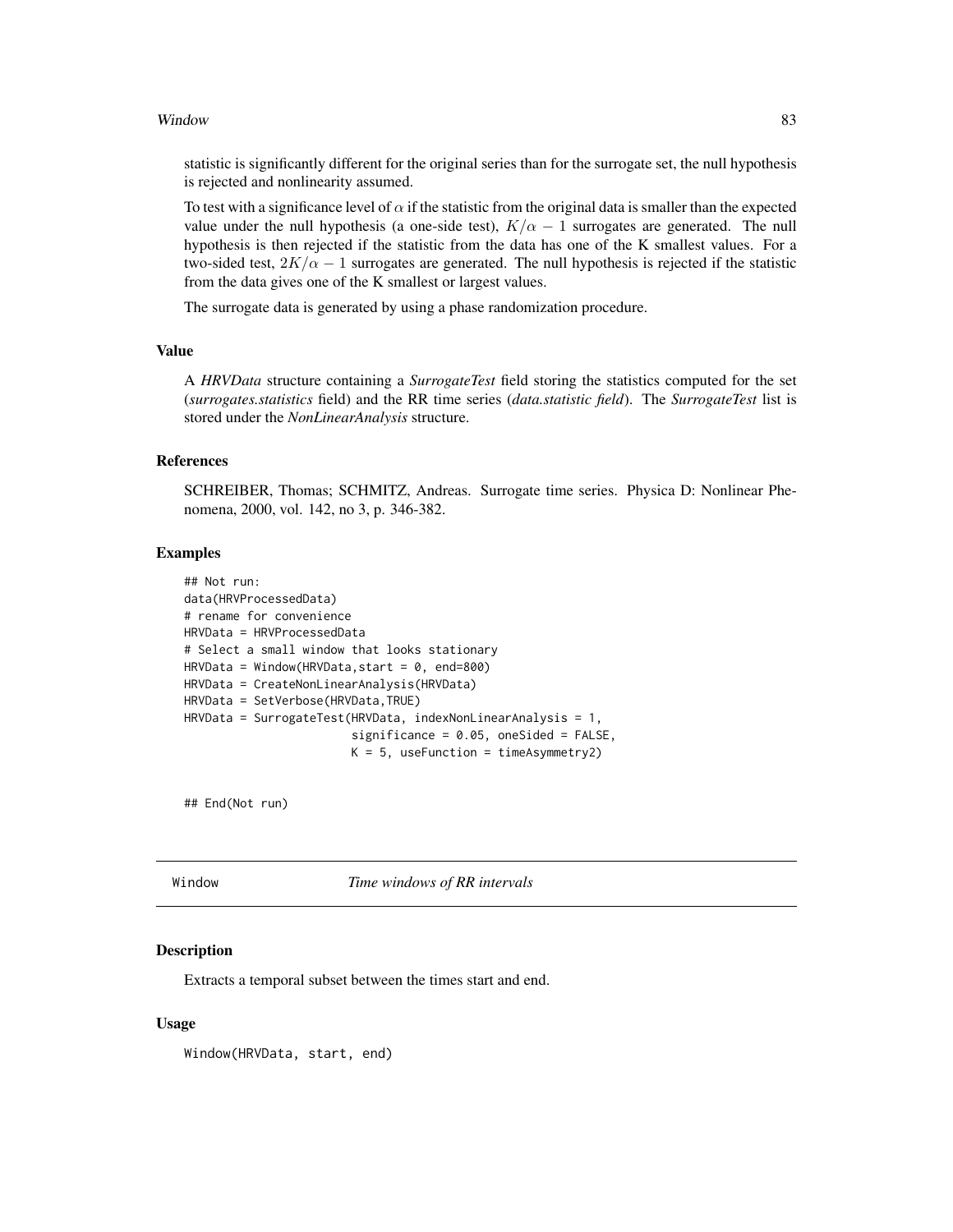<span id="page-83-0"></span>84 WriteToFile

# Arguments

| HRVData | Data structure that stores the beats register and information related to it. |
|---------|------------------------------------------------------------------------------|
| start   | The start time of the period of interest.                                    |
| end     | The end time of the period of interest.                                      |

# Details

If the *HRVData* episodes, beats or RR time series, these will be also extracted into the new HRV structure. On the other hand, all the analysis stored in the original structure will be lost.

# Value

A new *HRVData* structure containing the subset of RR intervals within the specified range.

# Examples

```
## Not run:
data(HRVProcessedData)
# Rename for convenience
HRVData <- HRVProcessedData
PlotNIHR(HRVData)
newHRVData <- Window(HRVData,2000,4000)
PlotNIHR(newHRVData)
```
## End(Not run)

WriteToFile *Writes data structure to a file*

# Description

Writes the data structure containing beat positions and all derived calculations to a file

#### Usage

```
WriteToFile(HRVData, name, overwrite = TRUE, verbose=NULL)
```
# Arguments

| HRVData   | Data structure that stores the beats register and information related to it |
|-----------|-----------------------------------------------------------------------------|
| name      | The name of the file to be used                                             |
| overwrite | Boolean argument for indicating what to do if the file already exists       |
| verbose   | Deprecated argument maintained for compatibility, use SetVerbose() instead  |

# Author(s)

M. Lado, A. Mendez, D. Olivieri, L. Rodriguez, X. Vila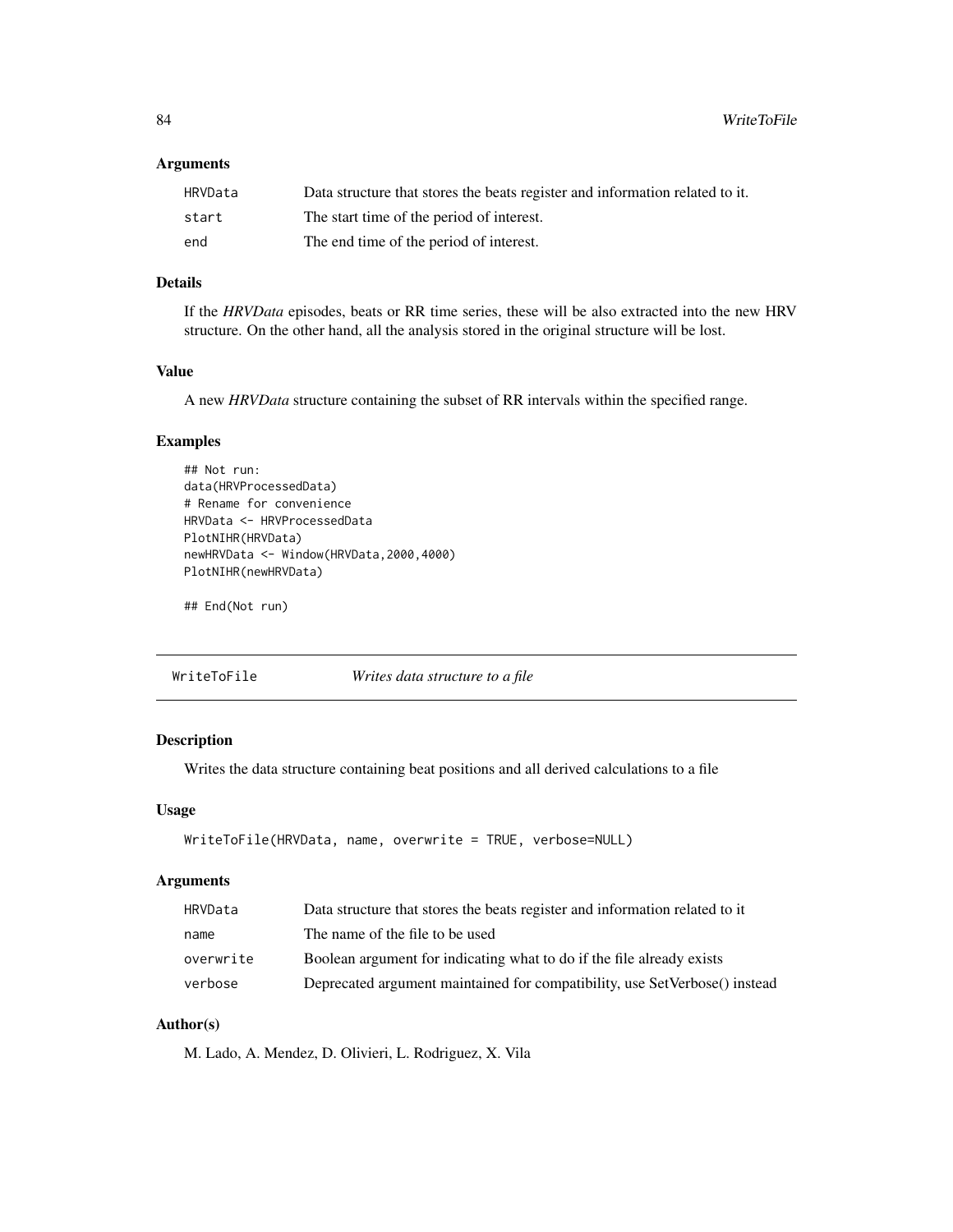# WriteToFile 85

# References

L. Rodriguez-Linares, A. Mendez, M. Lado, D. Olivieri, X. Vila, I. Gomez-Conde, "An open source tool for heart rate variability spectral analysis", Computer Methods and Programs in Biomedicine 103, 39-50, doi:10.1016/j.cmpb.2010.05.012 (2011)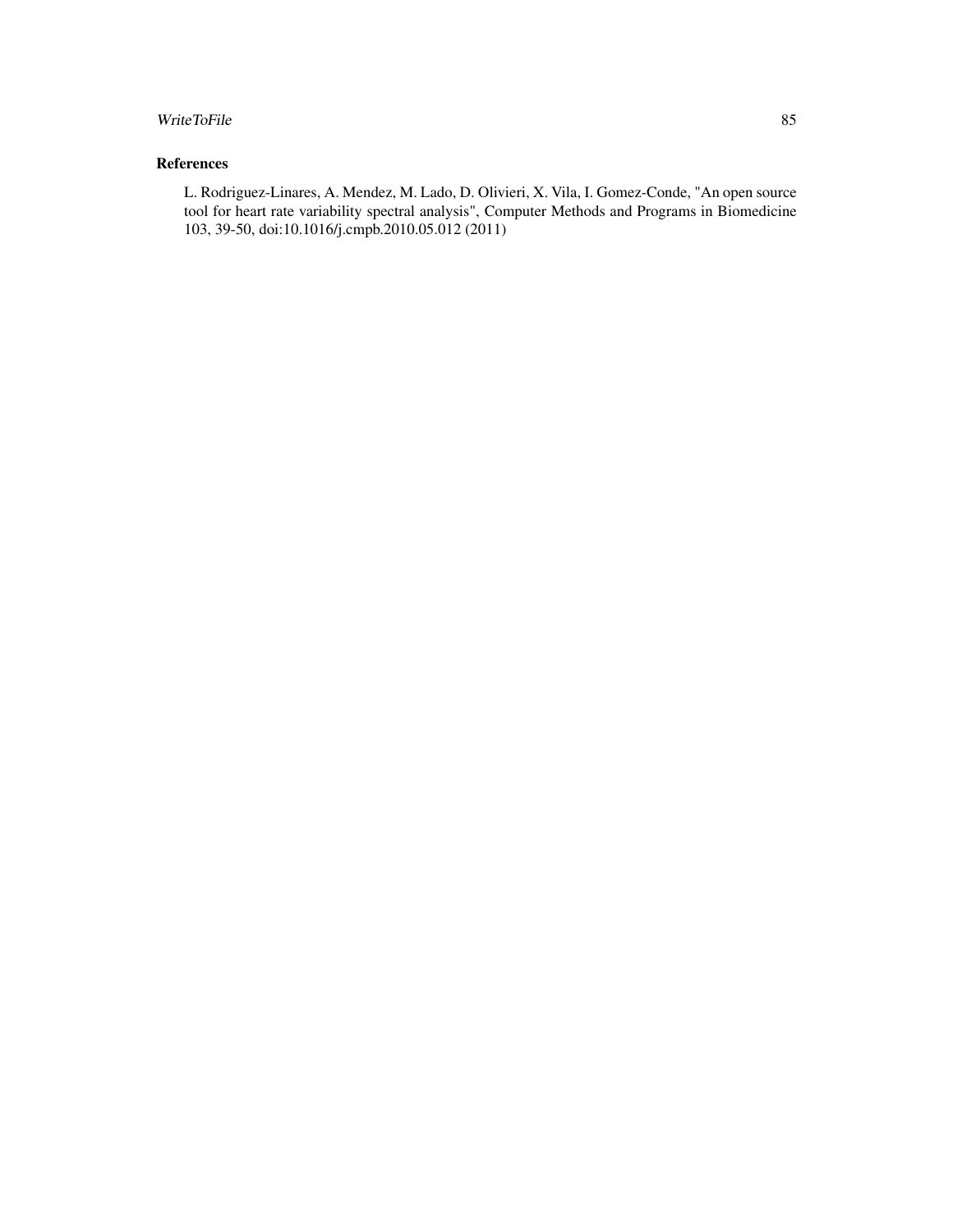# **Index**

∗ Episodes ListEpisodes, [49](#page-48-0) RemoveEpisodes , [77](#page-76-0) ∗ IO LoadApneaWFDB, [49](#page-48-0) LoadBeat, [50](#page-49-0) LoadBeatAmbit , [51](#page-50-0) LoadBeatAscii, [52](#page-51-0) LoadBeatEDFPlus , [53](#page-52-0) LoadBeatPolar, [54](#page-53-0) LoadBeatRR, [55](#page-54-0) LoadBeatSuunto , [56](#page-55-0) LoadBeatWFDB, [57](#page-56-0) LoadEpisodesAscii , [58](#page-57-0) LoadHeaderWFDB , [59](#page-58-0) ReadFromFile, [75](#page-74-0) WriteToFile , [84](#page-83-0) ∗ Indexes RemoveEpisodes , [77](#page-76-0) ∗ Tags ListEpisodes, [49](#page-48-0) RemoveEpisodes , [77](#page-76-0) ∗ aplot PlotHR, [64](#page-63-0) PlotNIHR, [65](#page-64-0) ∗ connection LoadApneaWFDB, [49](#page-48-0) LoadBeat, [50](#page-49-0) LoadBeatAmbit, [51](#page-50-0) LoadBeatAscii, [52](#page-51-0) LoadBeatEDFPlus , [53](#page-52-0) LoadBeatPolar, [54](#page-53-0) LoadBeatRR, [55](#page-54-0) LoadBeatSuunto , [56](#page-55-0) LoadBeatWFDB, [57](#page-56-0) LoadEpisodesAscii , [58](#page-57-0) LoadHeaderWFDB , [59](#page-58-0) ReadFromFile , [75](#page-74-0) WriteToFile , [84](#page-83-0)

∗ datasets HRVData , [46](#page-45-0) HRVProcessedData , [47](#page-46-0) ∗ hplot PlotPowerBand, [66](#page-65-0) PlotSpectrogram , [72](#page-71-0) ∗ iplot EditNIHR, [39](#page-38-0) ∗ misc AddEpisodes, <mark>[5](#page-4-0)</mark> AnalyzeHRbyEpisodes, <mark>[6](#page-5-1)</mark> AvgIntegralCorrelation, [8](#page-7-0) BuildNIHR, [9](#page-8-0) BuildTakensVector , [11](#page-10-0) CalculateApEn , [12](#page-11-0) CalculateFracDim , [20](#page-19-0) CalculatePowerBand, [26](#page-25-1) CalculateRfromCorrelation, [30](#page-29-0) CalculateSpectrogram, [33](#page-32-1) CreateFreqAnalysis, [36](#page-35-0) CreateHRVData, [37](#page-36-0) CreateNonLinearAnalysis , [37](#page-36-0) CreateTimeAnalysis, [38](#page-37-0) FilterNIHR, [42](#page-41-0) GenerateEpisodes , [43](#page-42-0) IntegralCorrelation , [47](#page-46-0) InterpolateNIHR , [48](#page-47-0) ModifyEpisodes, [60](#page-59-0) SetVerbose , [79](#page-78-0) SplitHRbyEpisodes, [80](#page-79-0) SplitPowerBandByEpisodes , [81](#page-80-0) ∗ package RHRV-package, [3](#page-2-0) AddEpisodes, [5](#page-4-0)

AnalyzeHRbyEpisodes , [6](#page-5-1) , *[80](#page-79-0)* AnalyzePowerBandsByEpisodes , [7](#page-6-0) AvgIntegralCorrelation , [8](#page-7-0) , *[13](#page-12-0)*

BuildNIHR, [9](#page-8-0)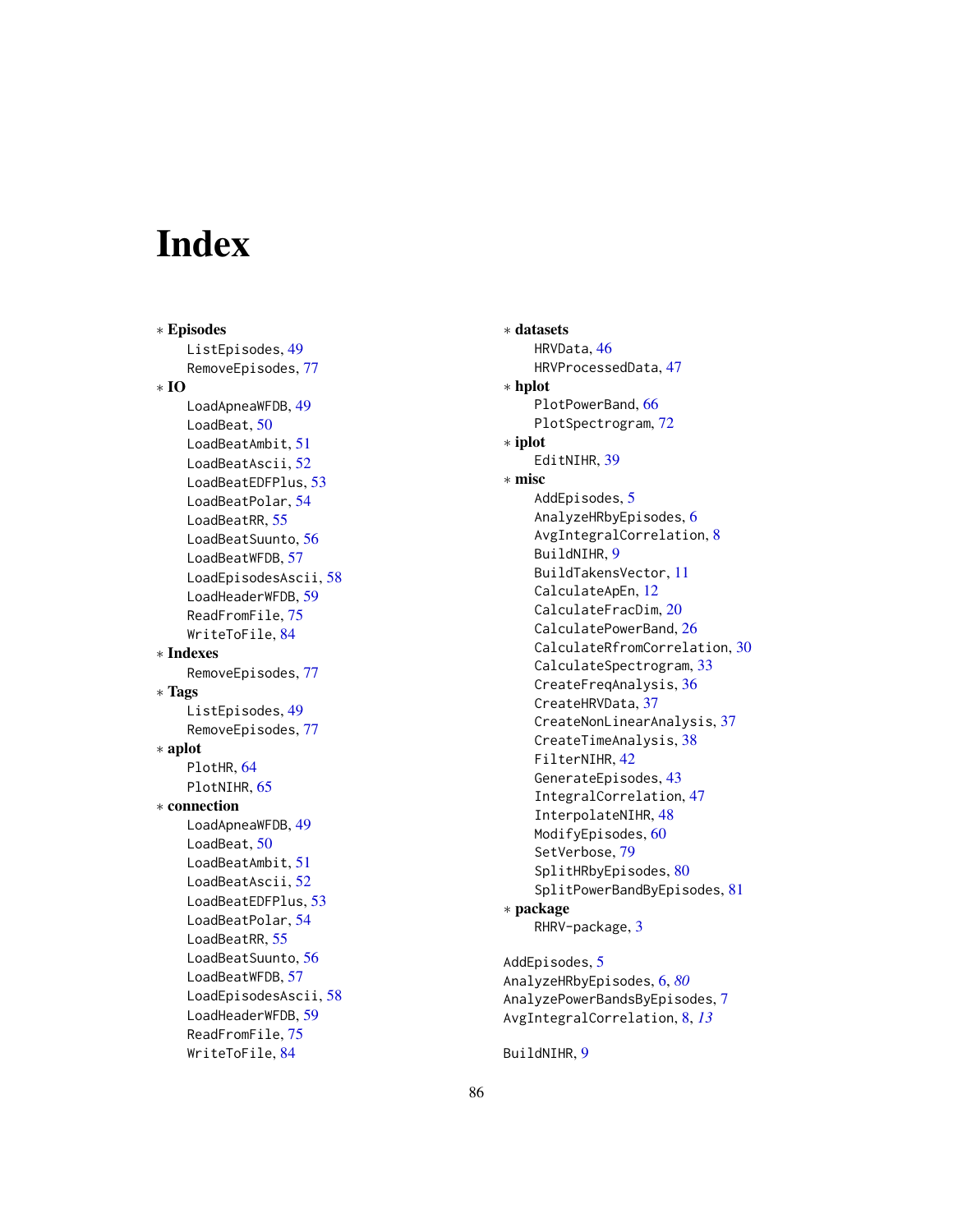#### INDEX  $87$

BuildTakens, [10,](#page-9-0) *[11](#page-10-0)* buildTakens, *[10](#page-9-0)*, *[18](#page-17-0)* BuildTakensVector, [11,](#page-10-0) *[13](#page-12-0)*, *[48](#page-47-0)*

CalculateApEn, *[8](#page-7-0)*, [12,](#page-11-0) *[48](#page-47-0)* CalculateCorrDim, [13,](#page-12-0) *[21](#page-20-0)*, *[23](#page-22-0)*, *[30](#page-29-0)* CalculateDFA, [16](#page-15-0) CalculateEmbeddingDim, [17](#page-16-0) CalculateEnergyInPSDBands, [19](#page-18-0) CalculateFracDim, [20,](#page-19-0) *[30,](#page-29-0) [31](#page-30-0)* CalculateInfDim, [21](#page-20-0) CalculateMaxLyapunov, [23](#page-22-0) CalculatePowerBand, [26,](#page-25-1) *[67](#page-66-0)*, *[71](#page-70-0)*, *[81](#page-80-0)* CalculatePSD, *[20](#page-19-0)*, [28,](#page-27-0) *[41](#page-40-0)*, *[69](#page-68-0)* CalculateRfromCorrelation, *[21](#page-20-0)*, [30](#page-29-0) CalculateSampleEntropy, *[8](#page-7-0)*, *[12](#page-11-0)*, [31,](#page-30-0) *[48](#page-47-0)* CalculateSpectrogram, [33,](#page-32-1) *[73](#page-72-0)* CalculateTimeLag, [34](#page-33-0) corrDim, *[15](#page-14-0)* CreateFreqAnalysis, [36,](#page-35-0) *[37](#page-36-0)* CreateHRVData, *[36](#page-35-0)*, [37,](#page-36-0) *[38,](#page-37-0) [39](#page-38-0)* CreateNonLinearAnalysis, *[37](#page-36-0)*, [37](#page-36-0) CreateTimeAnalysis, *[37](#page-36-0)*, [38](#page-37-0)

dfa, *[17](#page-16-0)*

EditNIHR, [39](#page-38-0) EstimateCorrDim *(*CalculateCorrDim*)*, [13](#page-12-0) EstimateDFA *(*CalculateDFA*)*, [16](#page-15-0) estimateEmbeddingDim, *[18](#page-17-0)* EstimateInfDim *(*CalculateInfDim*)*, [21](#page-20-0) EstimateMaxLyapunov *(*CalculateMaxLyapunov*)*, [23](#page-22-0) EstimatePSDSlope, [40](#page-39-0) EstimateSampleEntropy *(*CalculateSampleEntropy*)*, [31](#page-30-0) ExtractTimeSegment, [41](#page-40-0)

filled.contour, *[73](#page-72-0)* FilterNIHR, [42](#page-41-0)

GenerateEpisodes, [43](#page-42-0) getNormSpectralUnits, [45](#page-44-0)

HRVData, [46,](#page-45-0) *[47](#page-46-0)* HRVProcessedData, *[46](#page-45-0)*, [47](#page-46-0)

infDim, *[23](#page-22-0)* IntegralCorrelation, *[9](#page-8-0)*, *[13](#page-12-0)*, [47](#page-46-0) InterpolateNIHR, [48](#page-47-0)

Keenan.test, *[61](#page-60-0)*

ListEpisodes, [49,](#page-48-0) *[63](#page-62-0)*, *[65](#page-64-0)*, *[70](#page-69-0)* LoadApneaWFDB, [49](#page-48-0) LoadBeat, [50](#page-49-0) LoadBeatAmbit, [51](#page-50-0) LoadBeatAscii, [52](#page-51-0) LoadBeatEDFPlus, [53](#page-52-0) LoadBeatPolar, [54](#page-53-0) LoadBeatRR, [55](#page-54-0) LoadBeatSuunto, [56](#page-55-0) LoadBeatVector, [56](#page-55-0) LoadBeatWFDB, [57](#page-56-0) LoadEpisodesAscii, [58](#page-57-0) LoadHeaderWFDB, [59](#page-58-0) lsp, *[29](#page-28-0)*, *[41](#page-40-0)*, *[69](#page-68-0)*

maxLyapunov, *[25,](#page-24-0) [26](#page-25-1)* McLeod.Li.test, *[61](#page-60-0)* ModifyEpisodes. [60](#page-59-0) mutualInformation, *[34,](#page-33-0) [35](#page-34-0)*

NonlinearityTests, [61](#page-60-0) NonLinearNoiseReduction, [62](#page-61-0) nonLinearNoiseReduction, *[62,](#page-61-0) [63](#page-62-0)*

OverplotEpisodes, [63](#page-62-0)

plot.default, *[63](#page-62-0)*, *[65,](#page-64-0) [66](#page-65-0)*, *[69](#page-68-0)[–71](#page-70-0)*, *[75](#page-74-0)* PlotCorrDim *(*CalculateCorrDim*)*, [13](#page-12-0) PlotDFA *(*CalculateDFA*)*, [16](#page-15-0) PlotHR, [64](#page-63-0) PlotInfDim *(*CalculateInfDim*)*, [21](#page-20-0) PlotMaxLyapunov *(*CalculateMaxLyapunov*)*,  $23$ PlotNIHR, [65](#page-64-0) PlotPowerBand, [66](#page-65-0) PlotPSD, *[20](#page-19-0)*, *[29](#page-28-0)*, [68](#page-67-0) PlotSampleEntropy *(*CalculateSampleEntropy*)*, [31](#page-30-0) PlotSinglePowerBand, *[67](#page-66-0)*, [70](#page-69-0) PlotSpectrogram, [72](#page-71-0) PoincarePlot, [74](#page-73-0)

ReadFromFile, [75](#page-74-0) RecurrencePlot, [76,](#page-75-1) *[79](#page-78-0)* recurrencePlot, *[77](#page-76-0)* RemoveEpisodes, [77](#page-76-0) RHRV *(*RHRV-package*)*, [3](#page-2-0) RHRV-package, [3](#page-2-0)